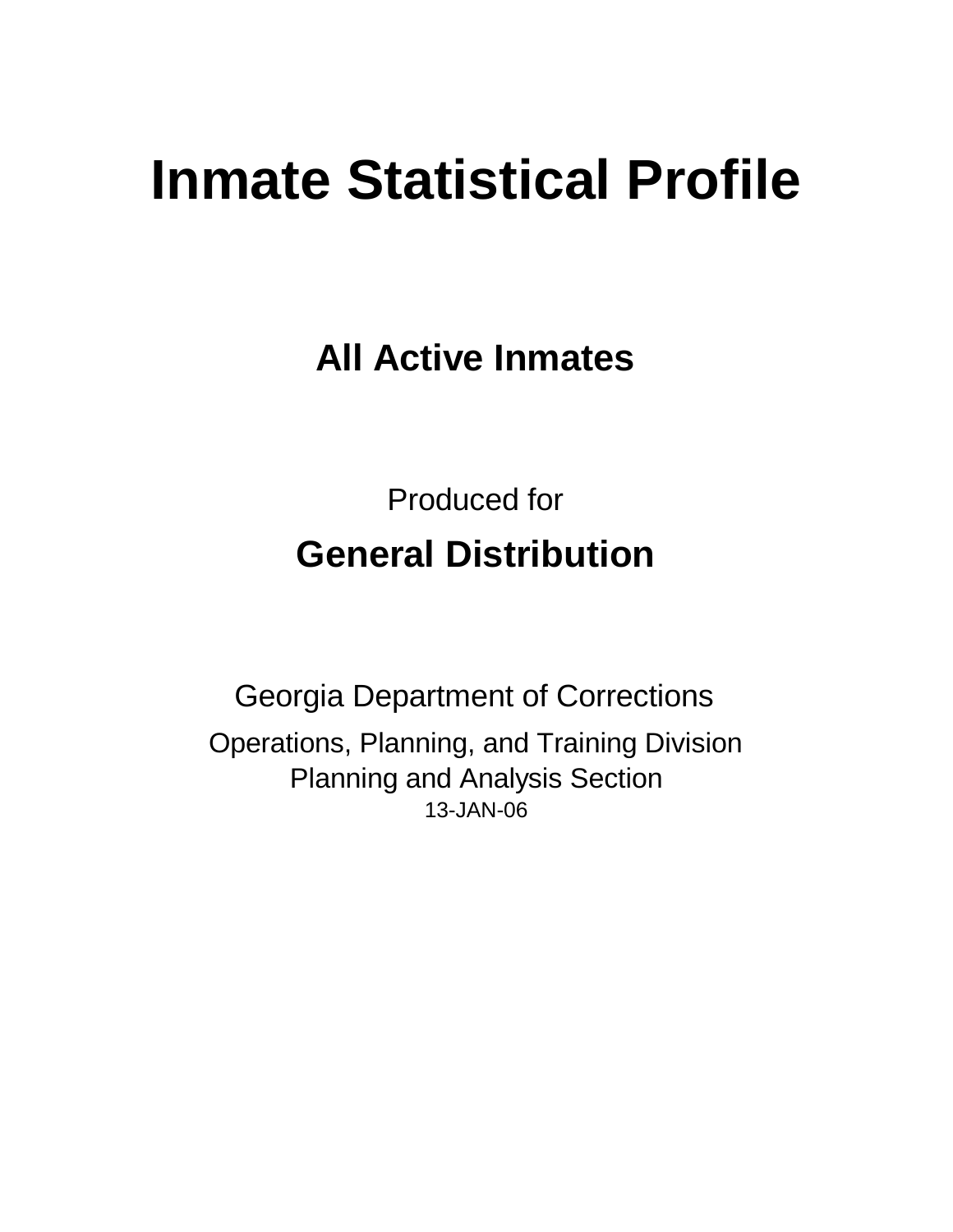**Contents** 

**Active Inmates With Mental Health Level 2 And Above**

Produced for **General Distribution**

# Table of Contents

| <b>Demographic information</b>                                       |
|----------------------------------------------------------------------|
| 5 Current age, broken out in ten year age groups                     |
| 6 Race group                                                         |
| 7 Marital status, self-reported at entry to prison                   |
| 8 Number of children, self-reported at entry to prison               |
| 9 Religious affiliation, self-reported at entry to prison            |
| 10 Home county - self-reported at entry to prison                    |
| 15 Socioeconomic class, self-reported at entry to prison             |
| 16 Environment to age 16, self-reported at entry to prison           |
| 17 Guardian status to age 16, self-reported at entry to prison       |
| 18 Employment status before prison, self-reported at entry to prison |
| 19 Age at admission                                                  |
| 21 Age at release                                                    |
| 22 Height, measured at entry to prison                               |
| 24 Weight, measured at entry to prison                               |
| <b>Correctional information</b>                                      |
| 26 Type of admission to prison                                       |
| 27 Current / last security status                                    |
| 28 Current / last institution type                                   |
| 29 Institution type - transitional centers                           |
| 30 Institution type - mental hospitals                               |
| 31 Institution type - county prisons                                 |
| 32 Institution type - state prisons                                  |
| 34 Institution type - private prisons                                |
| 35 Institution type - prison annexes                                 |
| 36 Institution type - inmate boot camp                               |
| 37 Number of disciplinary reports                                    |
| 38 Number of transfers                                               |
| 39 Number of escapes                                                 |
| 40 Probable future release type                                      |
| 41 Actual release type                                               |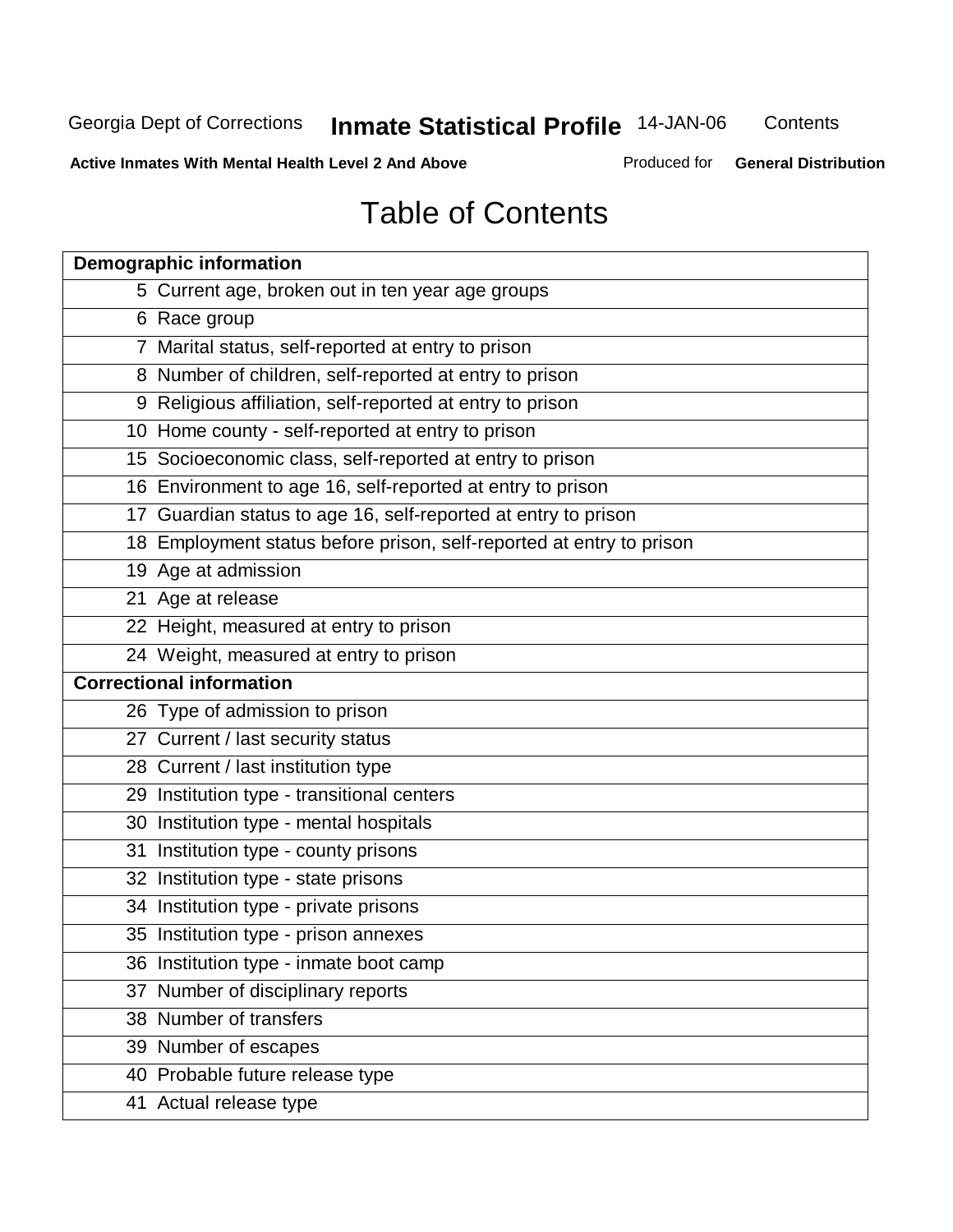**Contents** 

**Active Inmates With Mental Health Level 2 And Above**

Produced for **General Distribution**

# Table of Contents

| <b>Correctional information</b>                                  |
|------------------------------------------------------------------|
| 42 Time served in current (or last) institution                  |
| Educational, psychological and physical information              |
| 43 Highest grade level attained                                  |
| 44 Culture fair IQ scores                                        |
| 45 Wide Range Achievement Test (WRAT) reading score              |
| 46 Wide Range Achievement Test (WRAT) math score                 |
| 47 Wide Range Achievement Test (WRAT) spelling score             |
| 48 Scope of substance abuse - summary                            |
| 49 Scope of substance abuse - detail                             |
| 50 Current / last mental health treatment level                  |
| 51 PULHESDWIT medical scale - 'P' overall condition ('P'hysical) |
| 52 PULHESDWIT medical scale - 'U' upper body                     |
| 53 PULHESDWIT medical scale - 'L' lower body                     |
| 54 PULHESDWIT medical scale - 'H' hearing                        |
| 55 PULHESDWIT medical scale - 'E' vision                         |
| 56 PULHESDWIT medical scale -'S' psychiatric                     |
| 57 PULHESDWIT medical scale - 'D' dental                         |
| 58 PULHESDWIT medical scale - 'W' work ability                   |
| 59 PULHESDWIT medical scale - 'I' impairment                     |
| 60 PULHESDWIT medical scale - 'T' transportability               |
| 61 Criminality in family, self-reported                          |
| 62 Alcoholism in family, self-reported                           |
| 63 Drug abuse in family, self-reported                           |
| 64 Subjected to frequent beatings, self-reported                 |
| 65 Father absent during inmate's childhood                       |
| 66 Mother absent during inmate's childhood                       |
| 67 Inmate diagnosed as manipulative                              |
| 68 Inmate diagnosed as assaultive                                |
| <b>Crimes and criminal history information</b>                   |
| 69 Number of prior Georgia incarcerations                        |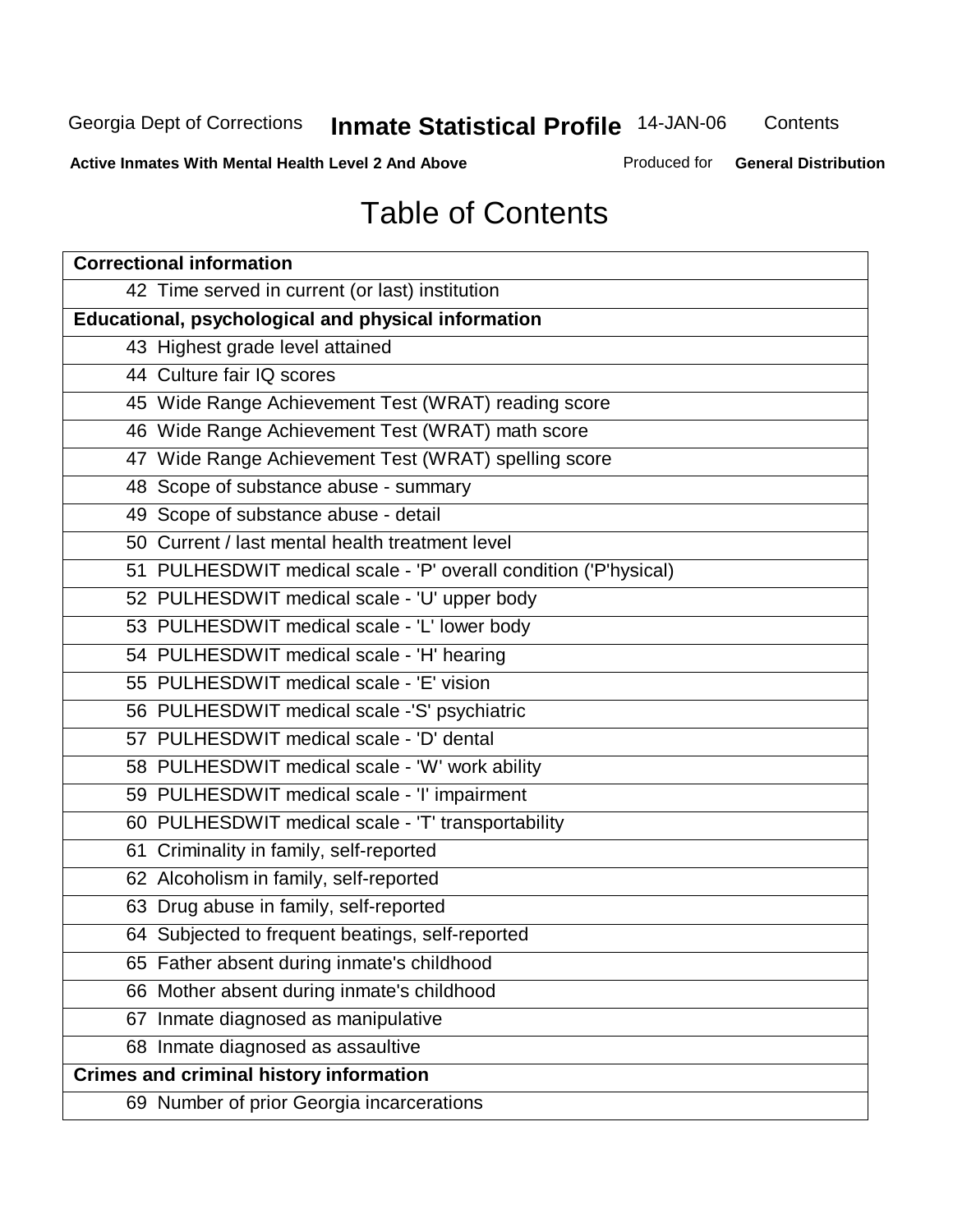Georgia Dept of Corrections **Inmate Statistical Profile** 14-JAN-06 **Contents** 

**Active Inmates With Mental Health Level 2 And Above**

Produced for **General Distribution**

# Table of Contents

| <b>Crimes and criminal history information</b>                  |
|-----------------------------------------------------------------|
| 70 Prison sentence in years                                     |
| 71 Primary offense, broken out into felonies vs misdemeanors    |
| 72 Primary offense, broken out into four broad crime categories |
| 73 Primary offense, detailed offense code                       |
| 80 County of conviction of primary offense                      |
| 85 Circuit of conviction of primary offense                     |
| 87 Years served (jail + prison) in this incarceration           |
| <b>Medical information</b>                                      |
| 88 Results of most recent HIV test                              |
| 89 Results of most recent tuberculosis test                     |
| 90 Results of most recent syphilis test                         |
| 91 Results of most recent Hepatitis-C test                      |
| 92 Results of most recent pregnancy test                        |
| 93 Results of most recent diabetes test                         |
| 94 Results of most recent hypertension test                     |
| 95 Results of most recent asthma test                           |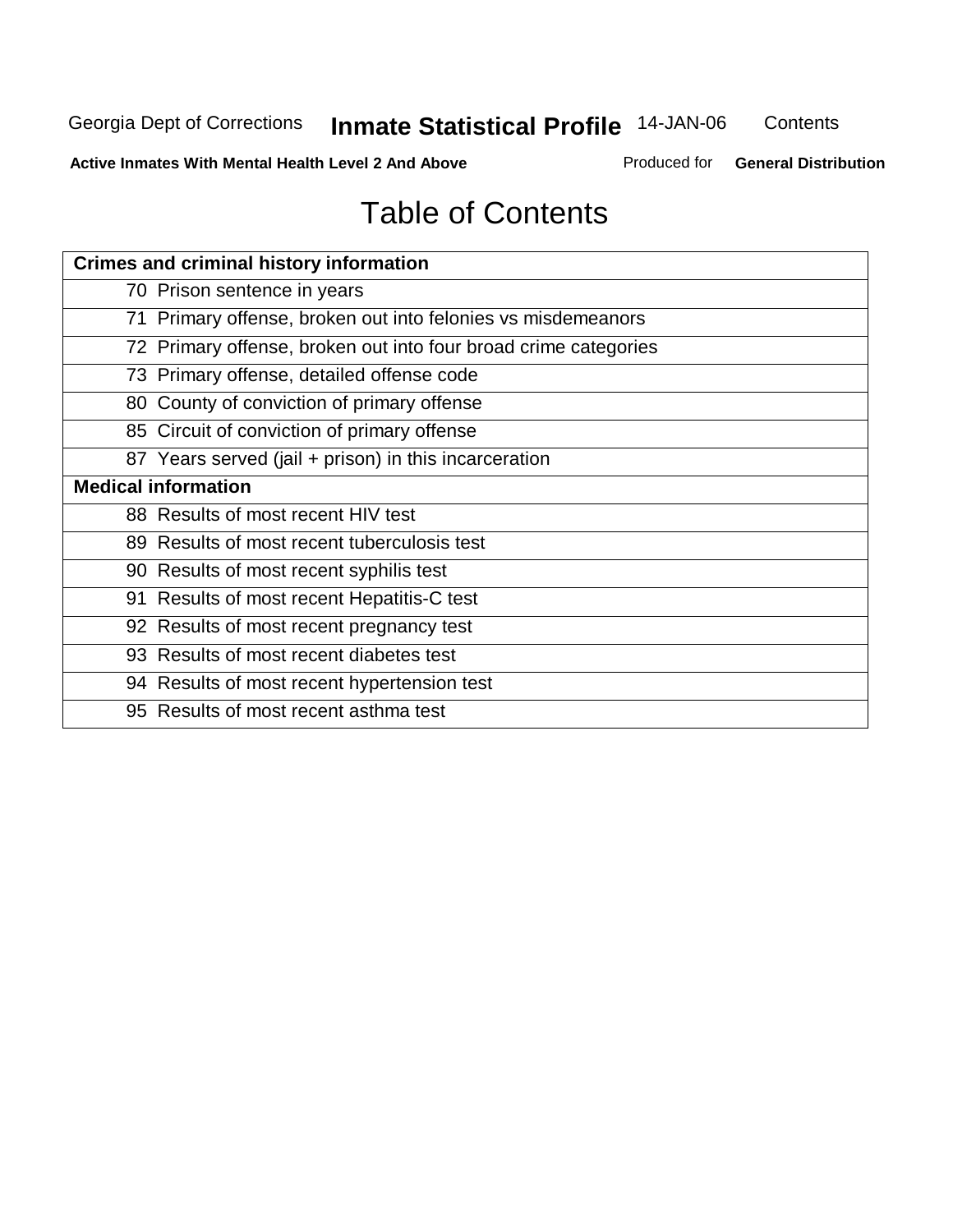#### **All Active Inmates**

#### Produced for **General Distribution**

#### Current age, broken out in ten-year age groups

|                       |              | <b>Male</b> |        |              | <b>Female</b> |       | <b>Total</b> |               |
|-----------------------|--------------|-------------|--------|--------------|---------------|-------|--------------|---------------|
| <b>Current Age</b>    | <b>Count</b> | Col %       | Row %  | <b>Count</b> | Col %         | Row % | <b>Total</b> | Col %         |
| <b>Teens</b>          | 2,768        | 6.04%       | 96.72% | 94           | 3.25%         | 3.28% | 2,862        | 5.87%         |
| <b>Twenties</b>       | 14,655       | 31.96%      | 94.57% | 842          | 29.10%        | 5.43% | 15,497       | 31.79%        |
| <b>Thirties</b>       | 13,470       | 29.38%      | 93.07% | 1,003        | 34.67%        | 6.93% |              | 14,473 29.69% |
| <b>Forties</b>        | 10,438       | 22.76%      | 93.29% | 751          | 25.96%        | 6.71% | 11,189       | 22.95%        |
| <b>Fifties</b>        | 3,579        | 7.81%       | 95.64% | 163          | 5.63%         | 4.36% | 3,742        | 7.68%         |
| <b>Sixties</b>        | 810          | 1.77%       | 95.41% | 39           | 1.35%         | 4.59% | 849          | 1.74%         |
| Seventy +             | 135          | 0.29%       | 99.26% |              | 0.03%         | 0.74% | 136          | 0.28%         |
| <b>Total Reported</b> | 45,855       | 100%        | 94.07% | 2,893        | 100%          | 5.93% | 48,748       | 100%          |

| <b>Not Reported</b> |        |       |        |
|---------------------|--------|-------|--------|
|                     | 45.856 | 2,893 | 48,749 |

| <b>Mean</b><br>(average) | 35.76 | 36.01   | 35.78    |
|--------------------------|-------|---------|----------|
| Median (middle)          | 34    | ^^<br>w | 35       |
| Mode<br>(most frequent)  | 26    |         | つに<br>ZJ |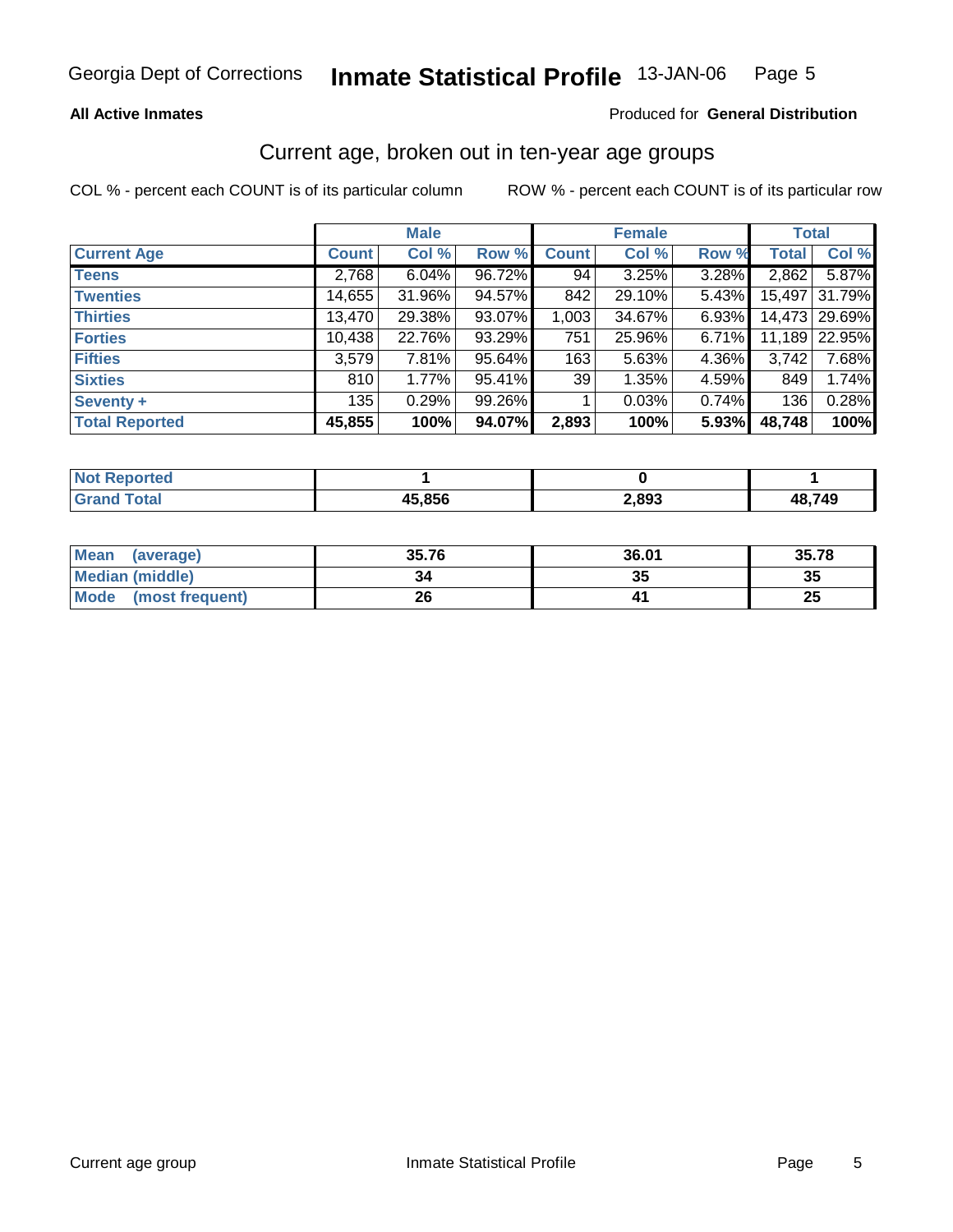**All Active Inmates**

#### Produced for **General Distribution**

# Race group

|                       |              | <b>Male</b> |                    |        | <b>Female</b> |          |        | <b>Total</b> |
|-----------------------|--------------|-------------|--------------------|--------|---------------|----------|--------|--------------|
| <b>Race Group</b>     | <b>Count</b> | Col %       | <b>Row % Count</b> |        | Col %         | Row %    | Total  | Col %        |
| <b>White</b>          | 16,821       | 36.84%      | 92.13%             | ا 436. | 49.77%        | $7.87\%$ | 18,257 | 37.61%       |
| <b>Black</b>          | 28,749       | 62.96%      | 95.22%             | .444   | 50.05%        | 4.78%    | 30,193 | 62.19%       |
| <b>Indian</b>         | 51           | $.11\%$     | 96.23%             | 2      | $.07\%$       | 3.77%    | 53     | .11%         |
| <b>Asian</b><br>6     | 43           | .09%        | 93.48%             | 3      | .10%          | $6.52\%$ | 46     | .09%         |
| <b>Total Reported</b> | 45,664       | 100%        | 94.06%             | 2,885  | 100%          | 5.94%    | 48,549 | 100%         |

| rted - | 192<br>___ |       | 200    |
|--------|------------|-------|--------|
| int    | 45.856     | 2,893 | 48.749 |

| 70001 | M.<br><b>Black</b><br>Rlack<br>. <b>.</b><br>∍ıacı |
|-------|----------------------------------------------------|
|-------|----------------------------------------------------|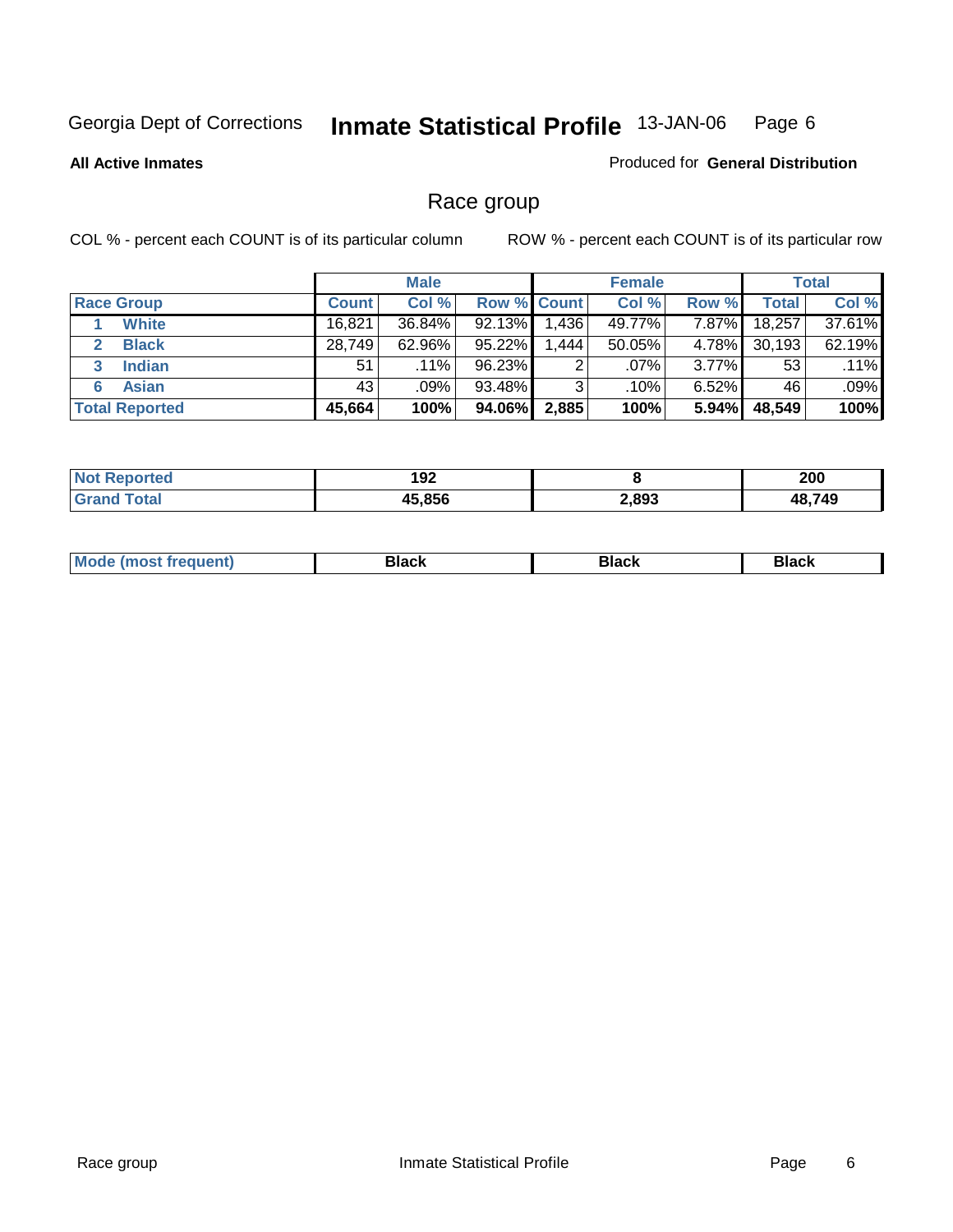**All Active Inmates**

#### Produced for **General Distribution**

# Marital status, self-reported at entry to prison

|                                    |              | <b>Male</b> |        |              | <b>Female</b> |         |              | <b>Total</b> |
|------------------------------------|--------------|-------------|--------|--------------|---------------|---------|--------------|--------------|
| <b>Marital Status</b>              | <b>Count</b> | Col %       | Row %  | <b>Count</b> | Col %         | Row %   | <b>Total</b> | Col %        |
| <b>Single</b>                      | 25,538       | $61.27\%$   | 94.97% | 1,354        | 54.75%        | 5.03%   | 26,892       | 60.91%       |
| <b>Married</b><br>$\mathbf{2}$     | 5,238        | 12.57%      | 93.54% | 362          | 14.64%        | 6.46%   | 5,600        | 12.68%       |
| <b>Separated</b><br>3 <sup>1</sup> | 2,146        | 5.15%       | 89.27% | 258          | 10.43%        | 10.73%  | 2,404        | 5.44%        |
| <b>Divorced</b><br>4               | 4,924        | 11.81%      | 94.08% | 310          | 12.54%        | 5.92%   | 5,234        | 11.85%       |
| <b>Widowed</b><br>5                | 492          | 1.18%       | 82.83% | 102          | 4.12%         | 17.17%  | 594          | 1.35%        |
| <b>Common Law</b><br>6.            | 3,340        | 8.01%       | 97.46% | 87           | 3.52%         | 2.54%   | 3,427        | 7.76%        |
| <b>Total Reported</b>              | 41,678       | 100%        | 94.4%  | 2,473        | 100%          | $5.6\%$ | 44,151       | 100%         |

| rted<br>NG | 470           | 420   | 598.ا  |
|------------|---------------|-------|--------|
|            | 15.856<br>,,, | 2,893 | 48.749 |

|  | Mo<br>duent)<br>וחבז<br><b>THOST II</b> | `inale |  | ∵nale<br>_____ |
|--|-----------------------------------------|--------|--|----------------|
|--|-----------------------------------------|--------|--|----------------|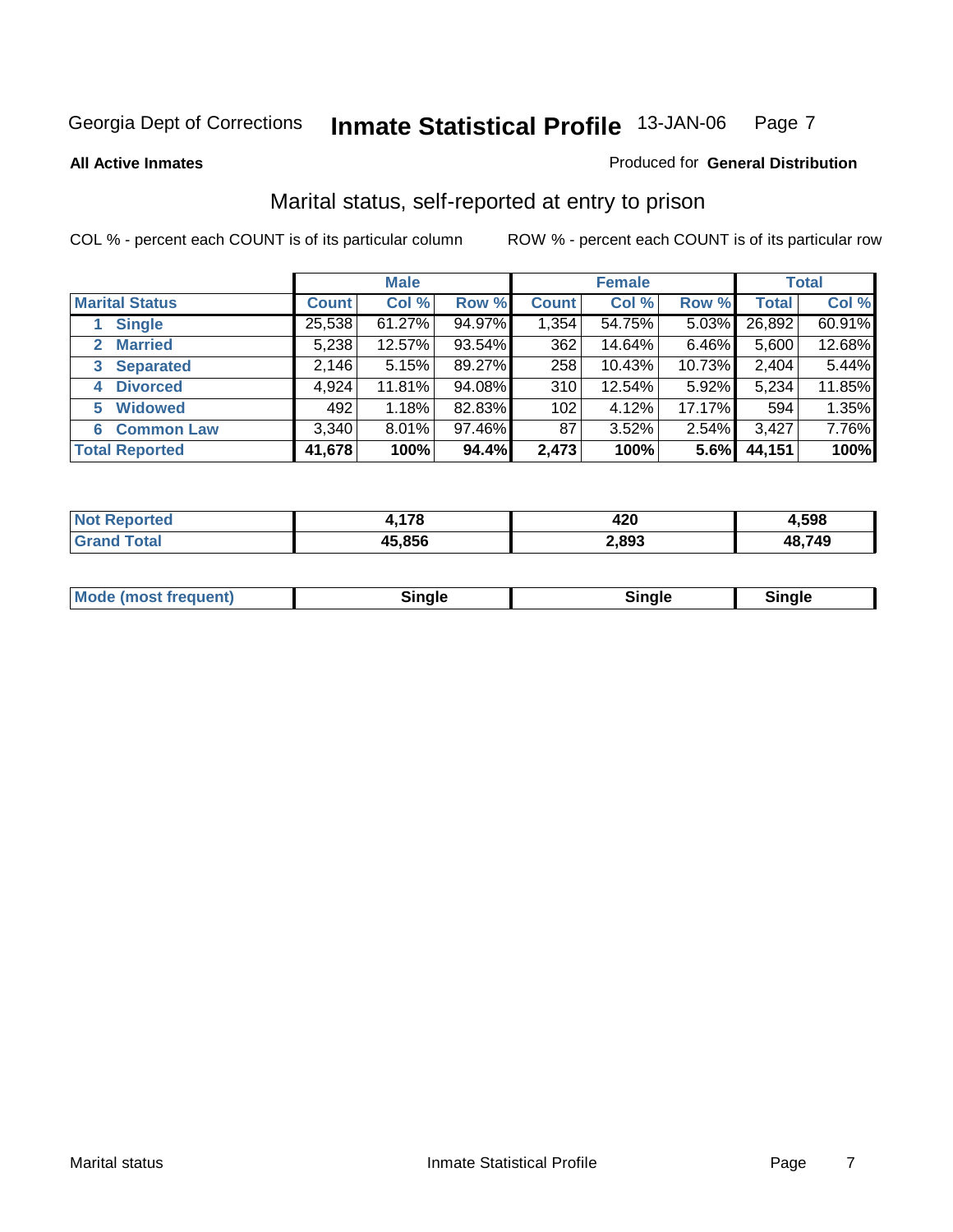**All Active Inmates**

#### Produced for **General Distribution**

# Number of children, self reported at entry to prison

|                           | <b>Male</b>  |        |        | <b>Female</b> |        |          | <b>Total</b> |        |
|---------------------------|--------------|--------|--------|---------------|--------|----------|--------------|--------|
| <b>Number of Children</b> | <b>Count</b> | Col %  | Row %  | <b>Count</b>  | Col %  | Row %    | <b>Total</b> | Col %  |
| $\bf{0}$                  | 16,324       | 39.64% | 96.79% | 542           | 21.93% | 3.21%    | 16,866       | 38.64% |
|                           | 9,638        | 23.40% | 95.32% | 473           | 19.13% | 4.68%    | 10,111       | 23.16% |
| $\overline{2}$            | 7,062        | 17.15% | 92.21% | 597           | 24.15% | 7.79%    | 7,659        | 17.55% |
| $\overline{\mathbf{3}}$   | 4,236        | 10.29% | 89.76% | 483           | 19.54% | 10.24%   | 4,719        | 10.81% |
| $\overline{\mathbf{4}}$   | 2,026        | 4.92%  | 90.45% | 214           | 8.66%  | 9.55%    | 2,240        | 5.13%  |
| 5                         | 1,060        | 2.57%  | 92.90% | 81            | 3.28%  | 7.10%    | 1,141        | 2.61%  |
| $6\phantom{a}6$           | 436          | 1.06%  | 90.08% | 48            | 1.94%  | $9.92\%$ | 484          | 1.11%  |
| 7                         | 205          | 0.50%  | 91.52% | 19            | 0.77%  | 8.48%    | 224          | 0.51%  |
| 8                         | 85           | 0.21%  | 89.47% | 10            | 0.40%  | 10.53%   | 95           | 0.22%  |
| 9                         | 45           | 0.11%  | 97.83% |               | 0.04%  | 2.17%    | 46           | 0.11%  |
| 10                        | 19           | 0.05%  | 86.36% | 3             | 0.12%  | 13.64%   | 22           | 0.05%  |
| Over 10                   | 45           | 0.11%  | 97.83% |               | 0.04%  | 2.17%    | 46           | 0.11%  |
| <b>Total Reported</b>     | 41,181       | 100%   | 94.34% | 2,472         | 100%   | 5.66%    | 43,653       | 100.0% |

| тес. | $\sim$<br>, .<br>1.07J | 104<br>44 L | 5.096       |
|------|------------------------|-------------|-------------|
|      | 15 856                 | 2,893       | .749<br>ΛЯ. |

| <b>Mean</b><br>(average) | 1.36 | 1.99 | 1.40 |
|--------------------------|------|------|------|
| <b>Median (middle)</b>   |      |      |      |
| Mode (most frequent)     |      |      |      |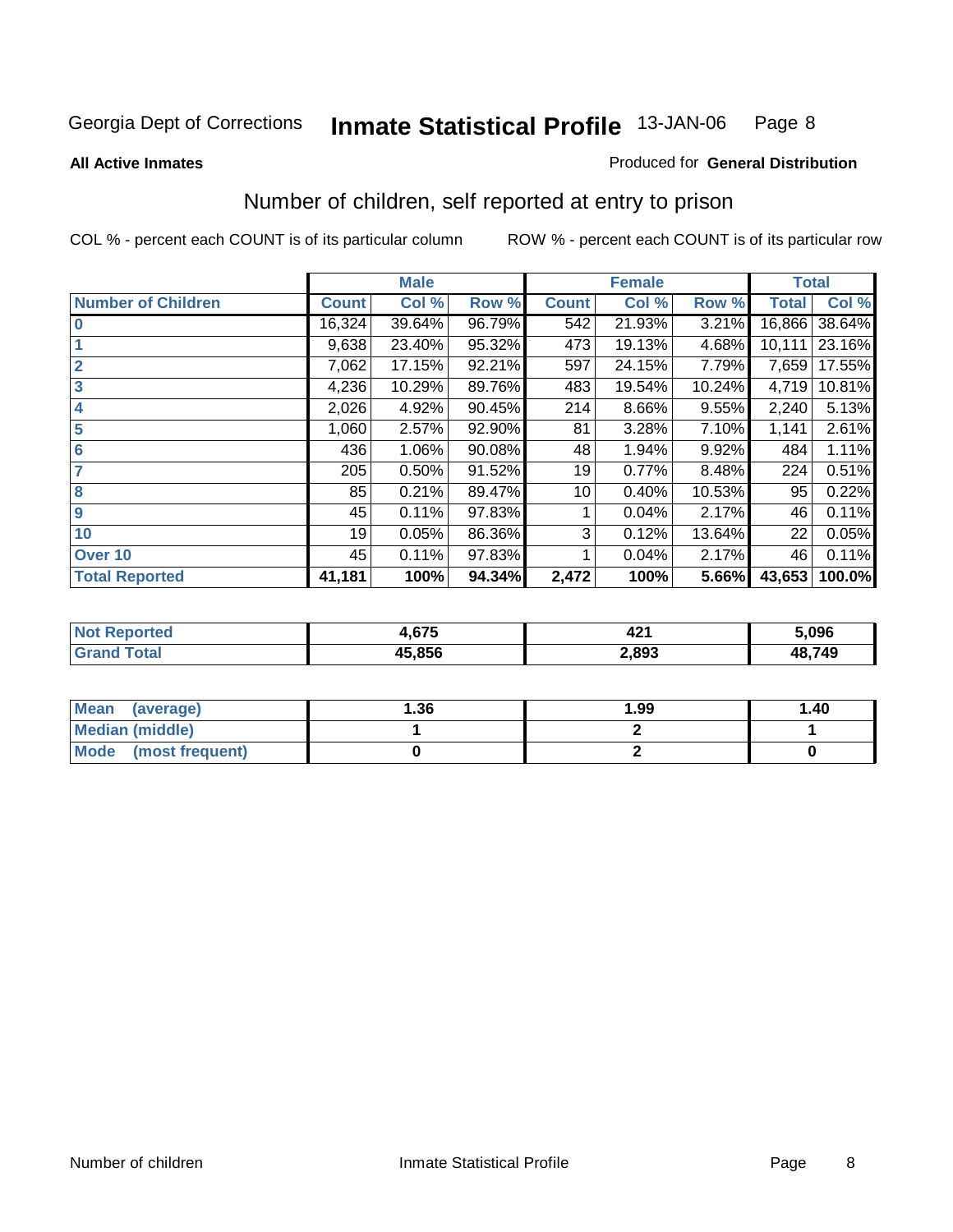#### **All Active Inmates**

#### Produced for **General Distribution**

# Religious affiliation, self-reported at entry to prison

|                  |                              | <b>Male</b>  |        |         |                 | <b>Female</b> |        | <b>Total</b> |        |
|------------------|------------------------------|--------------|--------|---------|-----------------|---------------|--------|--------------|--------|
|                  | <b>Religious Affiliation</b> | <b>Count</b> | Col %  | Row %   | <b>Count</b>    | Col %         | Row %  | <b>Total</b> | Col %  |
| 1                | <b>Islam</b>                 | 1,329        | 3.61%  | 98.37%  | $\overline{22}$ | .91%          | 1.63%  | 1,351        | 3.45%  |
| $\overline{2}$   | <b>Catholic</b>              | 1,797        | 4.89%  | 93.89%  | 117             | 4.84%         | 6.11%  | 1,914        | 4.88%  |
| 3                | <b>Baptist</b>               | 18,731       | 50.94% | 93.02%  | 1,406           | 58.20%        | 6.98%  | 20,137       | 51.38% |
| 4                | <b>Methodist</b>             | 859          | 2.34%  | 90.42%  | 91              | 3.77%         | 9.58%  | 950          | 2.42%  |
| 5                | <b>EpiscopIn</b>             | 63           | .17%   | 92.65%  | 5               | .21%          | 7.35%  | 68           | .17%   |
| $6\phantom{1}6$  | <b>Presbytrn</b>             | 101          | .27%   | 98.06%  | $\overline{2}$  | .08%          | 1.94%  | 103          | .26%   |
| 7                | <b>Chc Of God</b>            | 420          | 1.14%  | 91.11%  | 41              | 1.70%         | 8.89%  | 461          | 1.18%  |
| 8                | <b>Holiness</b>              | 1,336        | 3.63%  | 87.66%  | 188             | 7.78%         | 12.34% | 1,524        | 3.89%  |
| $\boldsymbol{9}$ | <b>Jewish</b>                | 50           | .14%   | 98.04%  |                 | .04%          | 1.96%  | 51           | .13%   |
| 10               | <b>Anglican</b>              | 6            | .02%   | 85.71%  |                 | .04%          | 14.29% | 7            | .02%   |
| 11               | <b>Grk Orthdx</b>            | 6            | .02%   | 100.00% |                 |               |        | 6            | .02%   |
| 12               | <b>Hindu</b>                 | 6            | .02%   | 100.00% |                 |               |        | 6            | .02%   |
| 13               | <b>Buddhist</b>              | 42           | .11%   | 97.67%  | 1               | .04%          | 2.33%  | 43           | .11%   |
| 15               | <b>Shintoist</b>             | 10           | .03%   | 100.00% |                 |               |        | 10           | .03%   |
| 16               | <b>Seven D Ad</b>            | 105          | .29%   | 95.45%  | 5               | .21%          | 4.55%  | 110          | .28%   |
| 17               | <b>Jehovah Wt</b>            | 334          | .91%   | 94.08%  | 21              | .87%          | 5.92%  | 355          | .91%   |
| 18               | <b>Latr Day S</b>            | 46           | .13%   | 95.83%  | 2               | .08%          | 4.17%  | 48           | .12%   |
| 19               | Quaker                       |              | .01%   | 100.00% |                 |               |        |              | .01%   |
| 20               | <b>Other Prot</b>            | 5,504        | 14.97% | 92.52%  | 445             | 18.42%        | 7.48%  | 5,949        | 15.18% |
| 96               | <b>None</b>                  | 6,027        | 16.39% | 98.88%  | 68              | 2.81%         | 1.12%  | 6,095        | 15.55% |
|                  | <b>Total Reported</b>        | 36,773       | 100%   | 93.84%  | 2,416           | 100%          | 6.16%  | 39,189       | 100%   |

| N | 3.083         | $- -$ | 9,560  |
|---|---------------|-------|--------|
|   | 45,856<br>л н | 2,893 | 48,749 |

| Mode (mo<br>ost freauent) | 3aptist | Baptist | 3aptist |
|---------------------------|---------|---------|---------|
|                           |         |         |         |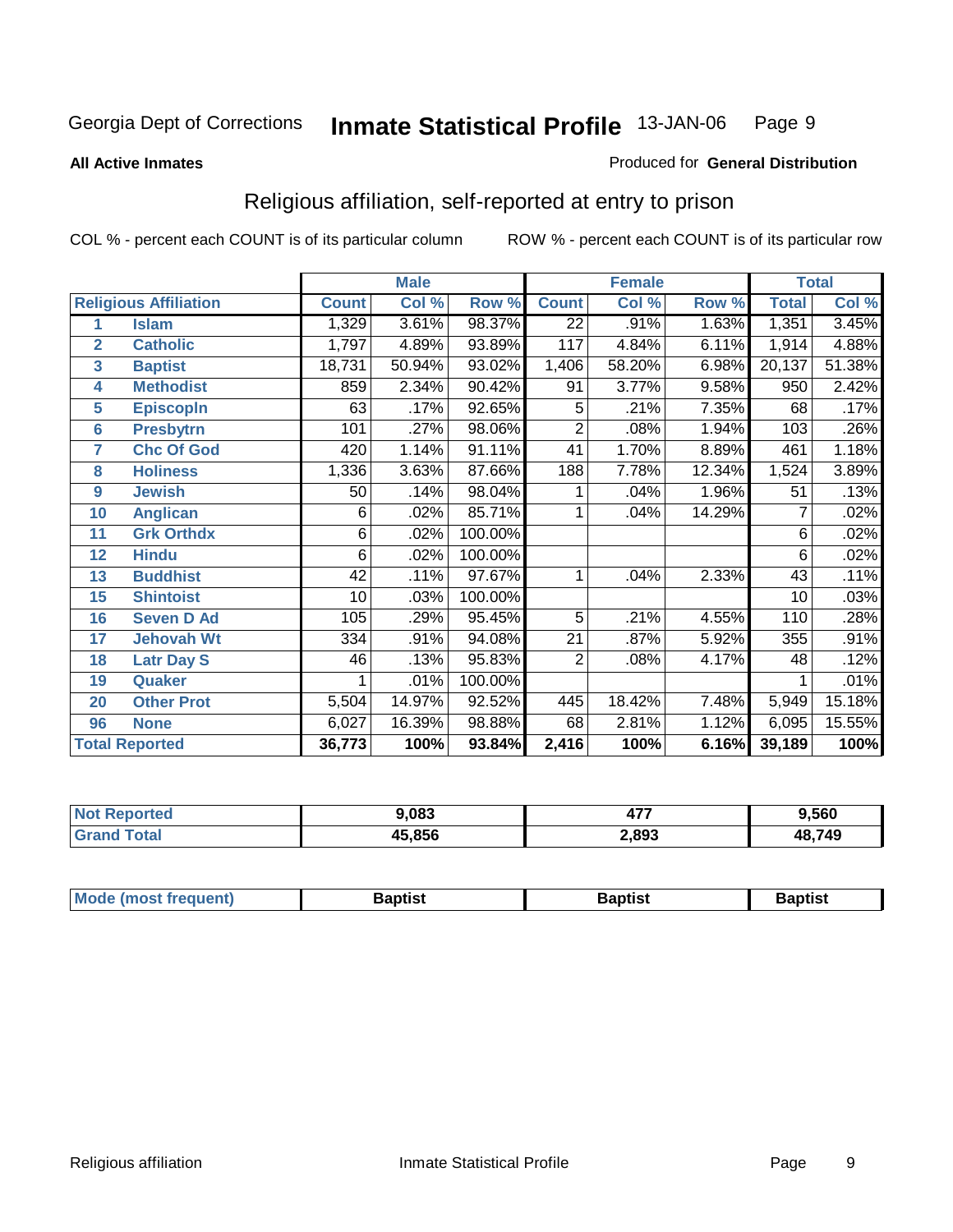Produced for **General Distribution**

#### **All Active Inmates**

# Home county, self-reported at entry to prison

|                 |                      | <b>Male</b>      |       |         | <b>Female</b>    |       |        | <b>Total</b>     |       |
|-----------------|----------------------|------------------|-------|---------|------------------|-------|--------|------------------|-------|
|                 | <b>Home County</b>   | <b>Count</b>     | Col % | Row %   | <b>Count</b>     | Col % | Row %  | <b>Total</b>     | Col % |
| 1               | <b>Appling</b>       | 85               | .21%  | 92.39%  | 7                | .29%  | 7.61%  | 92               | .22%  |
| $\overline{2}$  | <b>Atkinson</b>      | $\overline{33}$  | .08%  | 97.06%  | 1                | .04%  | 2.94%  | $\overline{34}$  | .08%  |
| 3               | <b>Bacon</b>         | $\overline{44}$  | .11%  | 95.65%  | $\overline{2}$   | .08%  | 4.35%  | $\overline{46}$  | .11%  |
| 4               | <b>Baker</b>         | $\overline{11}$  | .03%  | 91.67%  | $\mathbf{1}$     | .04%  | 8.33%  | $\overline{12}$  | .03%  |
| 5               | <b>Baldwin</b>       | $\overline{271}$ | .68%  | 95.76%  | $\overline{12}$  | .49%  | 4.24%  | 283              | .67%  |
| $6\phantom{a}$  | <b>Banks</b>         | 45               | .11%  | 93.75%  | $\overline{3}$   | .12%  | 6.25%  | $\overline{48}$  | .11%  |
| $\overline{7}$  | <b>Barrow</b>        | $\overline{210}$ | .53%  | 95.45%  | $\overline{10}$  | .41%  | 4.55%  | $\overline{220}$ | .52%  |
| 8               | <b>Bartow</b>        | 407              | 1.02% | 88.86%  | $\overline{51}$  | 2.09% | 11.14% | 458              | 1.08% |
| 9               | <b>Ben Hill</b>      | 153              | .38%  | 85.47%  | $\overline{26}$  | 1.06% | 14.53% | 179              | .42%  |
| 10              | <b>Berrien</b>       | $\overline{58}$  | .15%  | 89.23%  | 7                | .29%  | 10.77% | 65               | .15%  |
| 11              | <b>Bibb</b>          | 1,043            | 2.61% | 95.69%  | $\overline{47}$  | 1.92% | 4.31%  | 1,090            | 2.57% |
| 12              | <b>Bleckley</b>      | $\overline{87}$  | .22%  | 90.63%  | $\overline{9}$   | .37%  | 9.38%  | $\overline{96}$  | .23%  |
| 13              | <b>Brantley</b>      | $\overline{39}$  | .10%  | 92.86%  | $\overline{3}$   | .12%  | 7.14%  | $\overline{42}$  | .10%  |
| 14              | <b>Brooks</b>        | 64               | .16%  | 98.46%  | 1                | .04%  | 1.54%  | 65               | .15%  |
| 15              | <b>Bryan</b>         | $\overline{68}$  | .17%  | 89.47%  | $\overline{8}$   | .33%  | 10.53% | $\overline{76}$  | .18%  |
| 16              | <b>Bulloch</b>       | $\overline{279}$ | .70%  | 95.22%  | 14               | .57%  | 4.78%  | 293              | .69%  |
| $\overline{17}$ | <b>Burke</b>         | $\overline{163}$ | .41%  | 96.45%  | $\overline{6}$   | .25%  | 3.55%  | 169              | .40%  |
| 18              | <b>Butts</b>         | 119              | .30%  | 96.75%  | 4                | .16%  | 3.25%  | $\overline{123}$ | .29%  |
| 19              | <b>Calhoun</b>       | $\overline{29}$  | .07%  | 93.55%  | $\overline{2}$   | .08%  | 6.45%  | $\overline{31}$  | .07%  |
| 20              | <b>Camden</b>        | $\overline{81}$  | .20%  | 98.78%  | $\mathbf{1}$     | .04%  | 1.22%  | $\overline{82}$  | .19%  |
| $\overline{21}$ | <b>Candler</b>       | $\overline{62}$  | .16%  | 98.41%  | $\mathbf{1}$     | .04%  | 1.59%  | 63               | .15%  |
| $\overline{22}$ | <b>Carroll</b>       | 380              | .95%  | 90.91%  | $\overline{38}$  | 1.55% | 9.09%  | 418              | .99%  |
| 23              | <b>Catoosa</b>       | 153              | .38%  | 90.00%  | $\overline{17}$  | .70%  | 10.00% | 170              | .40%  |
| 24              | <b>Charlton</b>      | $\overline{40}$  | .10%  | 95.24%  | $\overline{2}$   | .08%  | 4.76%  | $\overline{42}$  | .10%  |
| 25              | <b>Chatham</b>       | 2,003            | 5.02% | 95.34%  | $\overline{98}$  | 4.01% | 4.66%  | 2,101            | 4.96% |
| 26              | <b>Chattahoochee</b> | $\overline{16}$  | .04%  | 88.89%  | $\overline{2}$   | .08%  | 11.11% | $\overline{18}$  | .04%  |
| 27              | Chattooga            | 193              | .48%  | 91.90%  | $\overline{17}$  | .70%  | 8.10%  | $\overline{210}$ | .50%  |
| 28              | <b>Cherokee</b>      | $\overline{378}$ | .95%  | 91.53%  | $\overline{35}$  | 1.43% | 8.47%  | 413              | .98%  |
| 29              | <b>Clarke</b>        | 443              | 1.11% | 93.66%  | $\overline{30}$  | 1.23% | 6.34%  | 473              | 1.12% |
| 30              | <b>Clay</b>          | $\overline{21}$  | .05%  | 100.00% |                  |       |        | $\overline{21}$  | .05%  |
| 31              | <b>Clayton</b>       | 1,076            | 2.70% | 94.47%  | 63               | 2.58% | 5.53%  | 1,139            | 2.69% |
| 32              | <b>Clinch</b>        | 41               | .10%  | 93.18%  | 3                | .12%  | 6.82%  | 44               | .10%  |
| 33              | <b>Cobb</b>          | 1,615            | 4.05% | 93.79%  | $\overline{107}$ | 4.38% | 6.21%  | 1,722            | 4.07% |
| 34              | <b>Coffee</b>        | 190              | .48%  | 88.37%  | $\overline{25}$  | 1.02% | 11.63% | $\overline{215}$ | .51%  |
| 35              | <b>Colquitt</b>      | $\overline{245}$ | .61%  | 96.08%  | 10               | .41%  | 3.92%  | 255              | .60%  |
| 36              | <b>Columbia</b>      | 148              | .37%  | 90.24%  | 16               | .65%  | 9.76%  | 164              | .39%  |
| 37              | <b>Cook</b>          | $\overline{94}$  | .24%  | 94.95%  | $\overline{5}$   | .20%  | 5.05%  | 99               | .23%  |
| 38              | <b>Coweta</b>        | 365              | .91%  | 94.07%  | $\overline{23}$  | .94%  | 5.93%  | 388              | .92%  |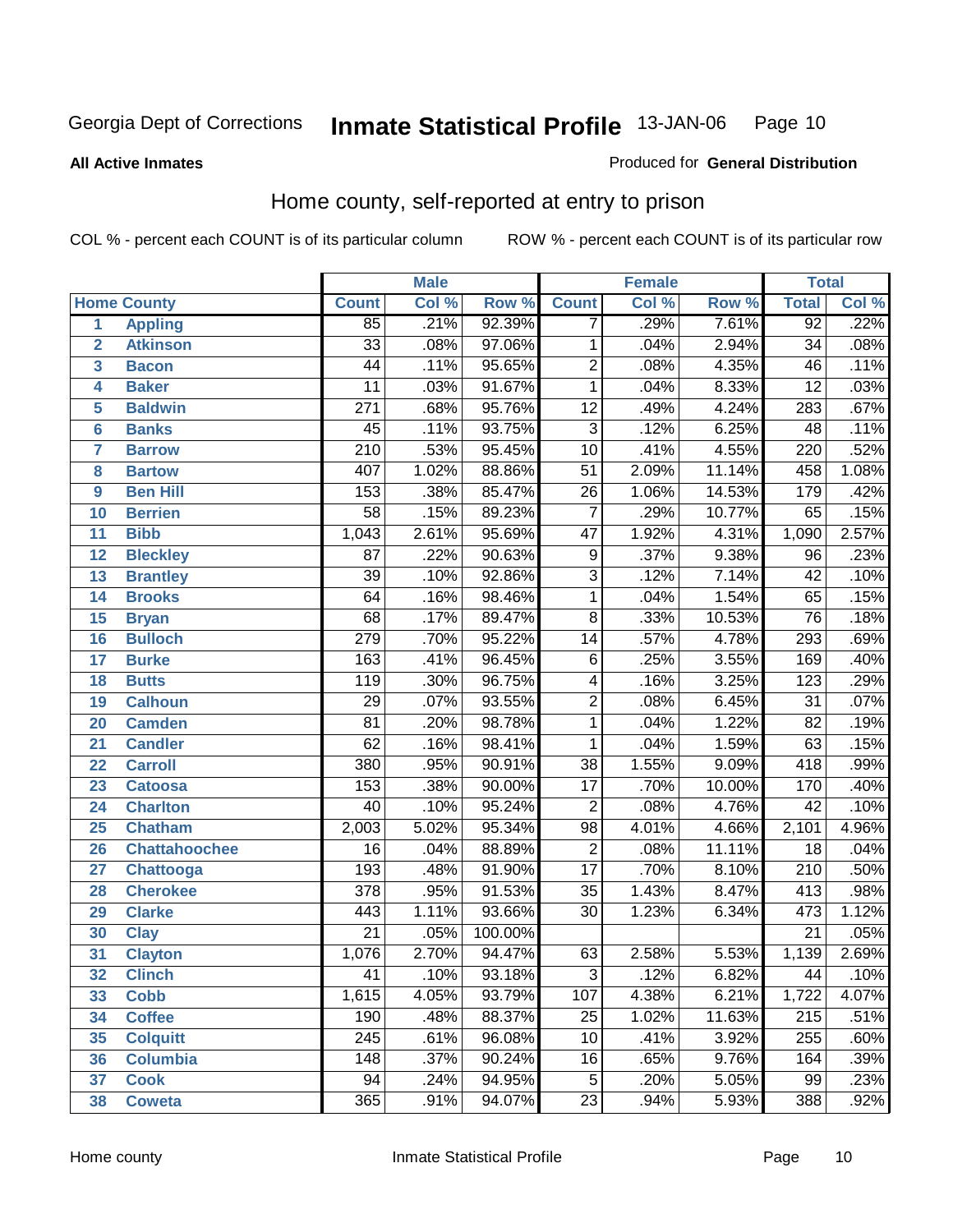#### **All Active Inmates**

#### Produced for **General Distribution**

# Home county, self-reported at entry to prison

|    |                    |                  | <b>Male</b> |         |                         | <b>Female</b> |        | <b>Total</b>     |        |
|----|--------------------|------------------|-------------|---------|-------------------------|---------------|--------|------------------|--------|
|    | <b>Home County</b> | <b>Count</b>     | Col %       | Row %   | <b>Count</b>            | Col %         | Row %  | <b>Total</b>     | Col %  |
| 39 | <b>Crawford</b>    | $\overline{19}$  | .05%        | 95.00%  | 1                       | .04%          | 5.00%  | $\overline{20}$  | .05%   |
| 40 | <b>Crisp</b>       | $\overline{203}$ | .51%        | 94.42%  | $\overline{12}$         | .49%          | 5.58%  | $\overline{215}$ | .51%   |
| 41 | <b>Dade</b>        | 60               | .15%        | 95.24%  | $\overline{3}$          | .12%          | 4.76%  | 63               | .15%   |
| 42 | <b>Dawson</b>      | 60               | .15%        | 95.24%  | $\overline{3}$          | .12%          | 4.76%  | 63               | .15%   |
| 43 | <b>Decatur</b>     | $\overline{220}$ | .55%        | 96.92%  | $\overline{7}$          | .29%          | 3.08%  | $\overline{227}$ | .54%   |
| 44 | <b>Dekalb</b>      | 2,228            | 5.58%       | 95.30%  | 110                     | 4.50%         | 4.70%  | 2,338            | 5.52%  |
| 45 | <b>Dodge</b>       | 146              | .37%        | 92.99%  | $\overline{11}$         | .45%          | 7.01%  | 157              | .37%   |
| 46 | <b>Dooly</b>       | $\overline{75}$  | .19%        | 93.75%  | $\overline{5}$          | .20%          | 6.25%  | 80               | .19%   |
| 47 | <b>Dougherty</b>   | 839              | 2.10%       | 94.91%  | 45                      | 1.84%         | 5.09%  | 884              | 2.09%  |
| 48 | <b>Douglas</b>     | 477              | 1.20%       | 92.62%  | $\overline{38}$         | 1.55%         | 7.38%  | 515              | 1.22%  |
| 49 | <b>Early</b>       | $\overline{56}$  | .14%        | 96.55%  | $\overline{2}$          | .08%          | 3.45%  | $\overline{58}$  | .14%   |
| 50 | <b>Echols</b>      | $\overline{3}$   | .01%        | 100.00% |                         |               |        | 3                | .01%   |
| 51 | <b>Effingham</b>   | 110              | .28%        | 89.43%  | $\overline{13}$         | .53%          | 10.57% | 123              | .29%   |
| 52 | <b>Elbert</b>      | $\overline{125}$ | .31%        | 95.42%  | $\overline{6}$          | .25%          | 4.58%  | 131              | .31%   |
| 53 | <b>Emanuel</b>     | $\overline{142}$ | .36%        | 95.30%  | $\overline{7}$          | .29%          | 4.70%  | $\overline{149}$ | .35%   |
| 54 | <b>Evans</b>       | $\overline{78}$  | .20%        | 98.73%  | 1                       | .04%          | 1.27%  | 79               | .19%   |
| 55 | <b>Fannin</b>      | 85               | .21%        | 89.47%  | $\overline{10}$         | .41%          | 10.53% | $\overline{95}$  | .22%   |
| 56 | <b>Fayette</b>     | 137              | .34%        | 97.16%  | 4                       | .16%          | 2.84%  | 141              | .33%   |
| 57 | <b>Floyd</b>       | 556              | 1.39%       | 90.85%  | $\overline{56}$         | 2.29%         | 9.15%  | 612              | 1.45%  |
| 58 | <b>Forsyth</b>     | 150              | .38%        | 94.34%  | 9                       | .37%          | 5.66%  | 159              | .38%   |
| 59 | <b>Franklin</b>    | 102              | .26%        | 91.07%  | $\overline{10}$         | .41%          | 8.93%  | $\overline{112}$ | .26%   |
| 60 | <b>Fulton</b>      | 5,244            | 13.14%      | 96.01%  | $\overline{218}$        | 8.92%         | 3.99%  | 5,462            | 12.90% |
| 61 | Gilmer             | 93               | .23%        | 93.00%  | 7                       | .29%          | 7.00%  | 100              | .24%   |
| 62 | <b>Glascock</b>    | 5                | .01%        | 100.00% |                         |               |        | 5                | .01%   |
| 63 | <b>Glynn</b>       | $\overline{371}$ | .93%        | 96.11%  | $\overline{15}$         | .61%          | 3.89%  | 386              | .91%   |
| 64 | <b>Gordon</b>      | $\overline{212}$ | .53%        | 90.60%  | $\overline{22}$         | .90%          | 9.40%  | 234              | .55%   |
| 65 | <b>Grady</b>       | 151              | .38%        | 94.38%  | 9                       | .37%          | 5.63%  | 160              | .38%   |
| 66 | <b>Greene</b>      | $\overline{76}$  | .19%        | 93.83%  | $\overline{5}$          | .20%          | 6.17%  | $\overline{81}$  | .19%   |
| 67 | <b>Gwinnett</b>    | 1,057            | 2.65%       | 94.46%  | 62                      | 2.54%         | 5.54%  | 1,119            | 2.64%  |
| 68 | <b>Habersham</b>   | 113              | .28%        | 92.62%  | $\overline{9}$          | .37%          | 7.38%  | 122              | .29%   |
| 69 | <b>Hall</b>        | 552              | 1.38%       | 94.04%  | $\overline{35}$         | 1.43%         | 5.96%  | 587              | 1.39%  |
| 70 | <b>Hancock</b>     | 56               | .14%        | 93.33%  | 4                       | .16%          | 6.67%  | 60               | .14%   |
| 71 | <b>Haralson</b>    | $\overline{87}$  | .22%        | 95.60%  | $\overline{\mathbf{4}}$ | .16%          | 4.40%  | $\overline{91}$  | .21%   |
| 72 | <b>Harris</b>      | 64               | .16%        | 95.52%  | $\overline{3}$          | .12%          | 4.48%  | 67               | .16%   |
| 73 | <b>Hart</b>        | $\overline{71}$  | .18%        | 94.67%  | $\overline{4}$          | .16%          | 5.33%  | $\overline{75}$  | .18%   |
| 74 | <b>Heard</b>       | $\overline{50}$  | .13%        | 100.00% |                         |               |        | 50               | .12%   |
| 75 | <b>Henry</b>       | $\overline{346}$ | .87%        | 90.81%  | $\overline{35}$         | 1.43%         | 9.19%  | 381              | .90%   |
| 76 | <b>Houston</b>     | 435              | 1.09%       | 94.77%  | $\overline{24}$         | .98%          | 5.23%  | 459              | 1.08%  |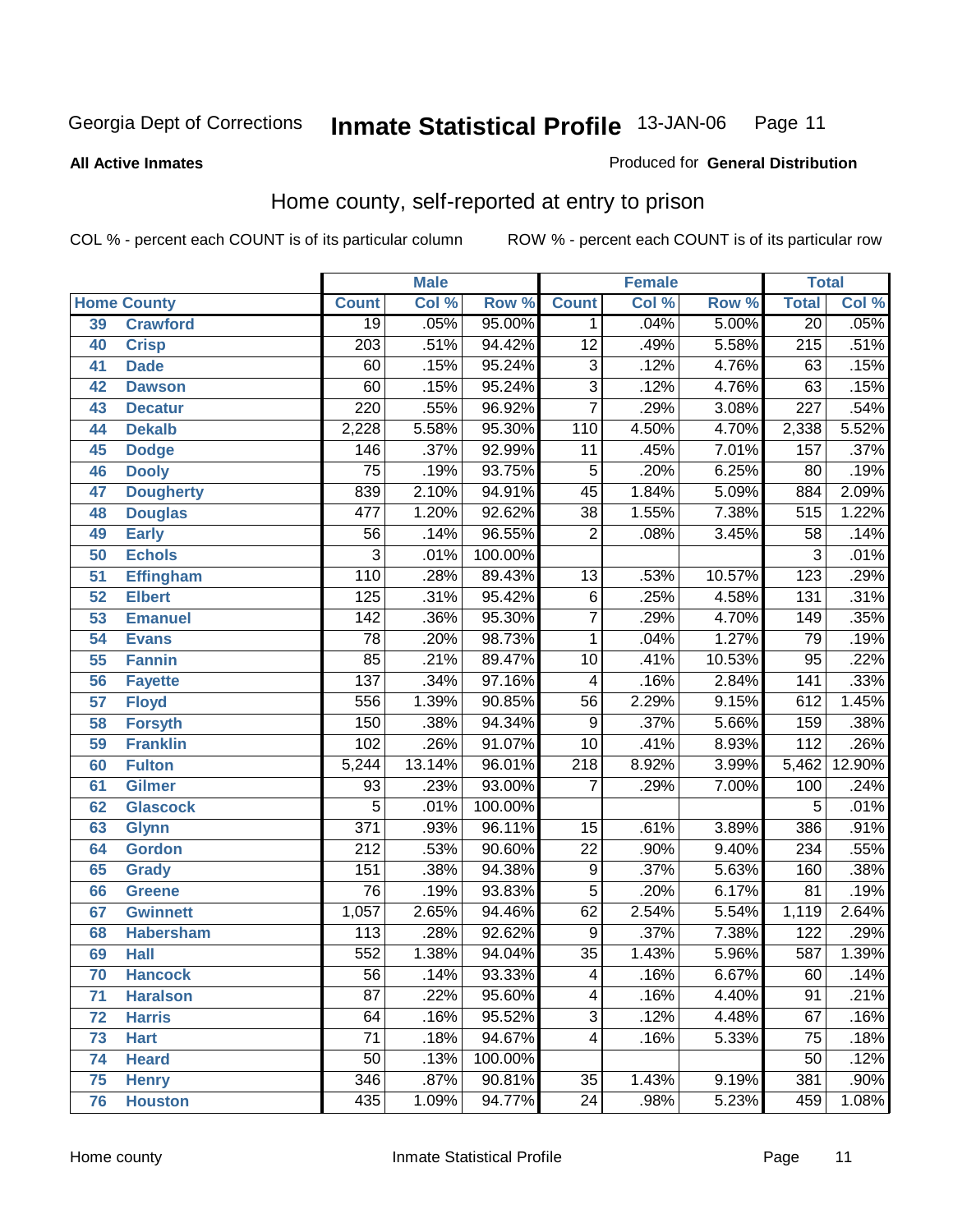Produced for **General Distribution**

#### **All Active Inmates**

# Home county, self-reported at entry to prison

|     |                    | <b>Male</b>      |       | Female  |                         |       | <b>Total</b> |                  |       |
|-----|--------------------|------------------|-------|---------|-------------------------|-------|--------------|------------------|-------|
|     | <b>Home County</b> | <b>Count</b>     | Col % | Row %   | <b>Count</b>            | Col % | Row %        | <b>Total</b>     | Col % |
| 77  | <b>Irwin</b>       | 66               | .17%  | 98.51%  | $\mathbf 1$             | .04%  | 1.49%        | 67               | .16%  |
| 78  | <b>Jackson</b>     | 173              | .43%  | 92.02%  | $\overline{15}$         | .61%  | 7.98%        | 188              | .44%  |
| 79  | <b>Jasper</b>      | $\overline{53}$  | .13%  | 100.00% |                         |       |              | $\overline{53}$  | .13%  |
| 80  | <b>Jeff Davis</b>  | $\overline{58}$  | .15%  | 95.08%  | $\overline{3}$          | .12%  | 4.92%        | 61               | .14%  |
| 81  | <b>Jefferson</b>   | $\overline{85}$  | .21%  | 95.51%  | $\overline{4}$          | .16%  | 4.49%        | $\overline{89}$  | .21%  |
| 82  | <b>Jenkins</b>     | $\overline{58}$  | .15%  | 92.06%  | $\overline{5}$          | .20%  | 7.94%        | $\overline{63}$  | .15%  |
| 83  | <b>Johnson</b>     | $\overline{41}$  | .10%  | 100.00% |                         |       |              | $\overline{41}$  | .10%  |
| 84  | <b>Jones</b>       | $\overline{54}$  | .14%  | 93.10%  | 4                       | .16%  | 6.90%        | $\overline{58}$  | .14%  |
| 85  | <b>Lamar</b>       | $\overline{72}$  | .18%  | 94.74%  | $\overline{4}$          | .16%  | 5.26%        | $\overline{76}$  | .18%  |
| 86  | <b>Lanier</b>      | $\overline{25}$  | .06%  | 89.29%  | $\overline{3}$          | .12%  | 10.71%       | $\overline{28}$  | .07%  |
| 87  | <b>Laurens</b>     | 235              | .59%  | 94.00%  | $\overline{15}$         | .61%  | 6.00%        | 250              | .59%  |
| 88  | Lee                | $\overline{42}$  | .11%  | 100.00% |                         |       |              | $\overline{42}$  | .10%  |
| 89  | <b>Liberty</b>     | $\overline{202}$ | .51%  | 95.28%  | $\overline{10}$         | .41%  | 4.72%        | $\overline{212}$ | .50%  |
| 90  | <b>Lincoln</b>     | $\overline{34}$  | .09%  | 94.44%  | $\overline{2}$          | .08%  | 5.56%        | $\overline{36}$  | .09%  |
| 91  | Long               | $\overline{32}$  | .08%  | 94.12%  | $\overline{2}$          | .08%  | 5.88%        | $\overline{34}$  | .08%  |
| 92  | <b>Lowndes</b>     | $\overline{393}$ | .98%  | 96.32%  | $\overline{15}$         | .61%  | 3.68%        | 408              | .96%  |
| 93  | <b>Lumpkin</b>     | $\overline{63}$  | .16%  | 92.65%  | $\overline{5}$          | .20%  | 7.35%        | $\overline{68}$  | .16%  |
| 94  | <b>Macon</b>       | $\overline{72}$  | .18%  | 96.00%  | $\overline{3}$          | .12%  | 4.00%        | $\overline{75}$  | .18%  |
| 95  | <b>Madison</b>     | $\overline{117}$ | .29%  | 91.41%  | $\overline{11}$         | .45%  | 8.59%        | 128              | .30%  |
| 96  | <b>Marion</b>      | $\overline{32}$  | .08%  | 91.43%  | $\overline{3}$          | .12%  | 8.57%        | $\overline{35}$  | .08%  |
| 97  | <b>Mcduffie</b>    | 155              | .39%  | 93.94%  | $\overline{10}$         | .41%  | 6.06%        | 165              | .39%  |
| 98  | <b>Mcintosh</b>    | $\overline{50}$  | .13%  | 96.15%  | $\overline{2}$          | .08%  | 3.85%        | $\overline{52}$  | .12%  |
| 99  | <b>Meriwether</b>  | 164              | .41%  | 92.66%  | $\overline{13}$         | .53%  | 7.34%        | $\overline{177}$ | .42%  |
| 100 | <b>Miller</b>      | $\overline{31}$  | .08%  | 96.88%  | $\mathbf{1}$            | .04%  | 3.13%        | $\overline{32}$  | .08%  |
| 101 | <b>Mitchell</b>    | 162              | .41%  | 92.57%  | $\overline{13}$         | .53%  | 7.43%        | 175              | .41%  |
| 102 | <b>Monroe</b>      | 110              | .28%  | 94.02%  | $\overline{7}$          | .29%  | 5.98%        | $\overline{117}$ | .28%  |
| 103 | <b>Montgomery</b>  | $\overline{32}$  | .08%  | 88.89%  | $\overline{\mathbf{4}}$ | .16%  | 11.11%       | $\overline{36}$  | .09%  |
| 104 | <b>Morgan</b>      | $\overline{60}$  | .15%  | 98.36%  | 1                       | .04%  | 1.64%        | $\overline{61}$  | .14%  |
| 105 | <b>Murray</b>      | $\overline{159}$ | .40%  | 92.44%  | $\overline{13}$         | .53%  | 7.56%        | $\overline{172}$ | .41%  |
| 106 | <b>Muscogee</b>    | 1,229            | 3.08% | 94.47%  | $\overline{72}$         | 2.94% | 5.53%        | 1,301            | 3.07% |
| 107 | <b>Newton</b>      | $\overline{349}$ | .87%  | 93.32%  | $\overline{25}$         | 1.02% | 6.68%        | $\overline{374}$ | .88%  |
| 108 | <b>Oconee</b>      | 39               | .10%  | 92.86%  | 3                       | .12%  | 7.14%        | 42               | .10%  |
| 109 | <b>Oglethorpe</b>  | $\overline{53}$  | .13%  | 91.38%  | $\overline{5}$          | .20%  | 8.62%        | $\overline{58}$  | .14%  |
| 110 | <b>Paulding</b>    | $\overline{220}$ | .55%  | 93.62%  | $\overline{15}$         | .61%  | 6.38%        | 235              | .55%  |
| 111 | <b>Peach</b>       | 100              | .25%  | 96.15%  | 4                       | .16%  | 3.85%        | 104              | .25%  |
| 112 | <b>Pickens</b>     | $\overline{79}$  | .20%  | 94.05%  | $\overline{5}$          | .20%  | 5.95%        | $\overline{84}$  | .20%  |
| 113 | <b>Pierce</b>      | 49               | .12%  | 92.45%  | $\overline{\mathbf{4}}$ | .16%  | 7.55%        | $\overline{53}$  | .13%  |
| 114 | <b>Pike</b>        | $\overline{50}$  | .13%  | 89.29%  | $\overline{6}$          | .25%  | 10.71%       | $\overline{56}$  | .13%  |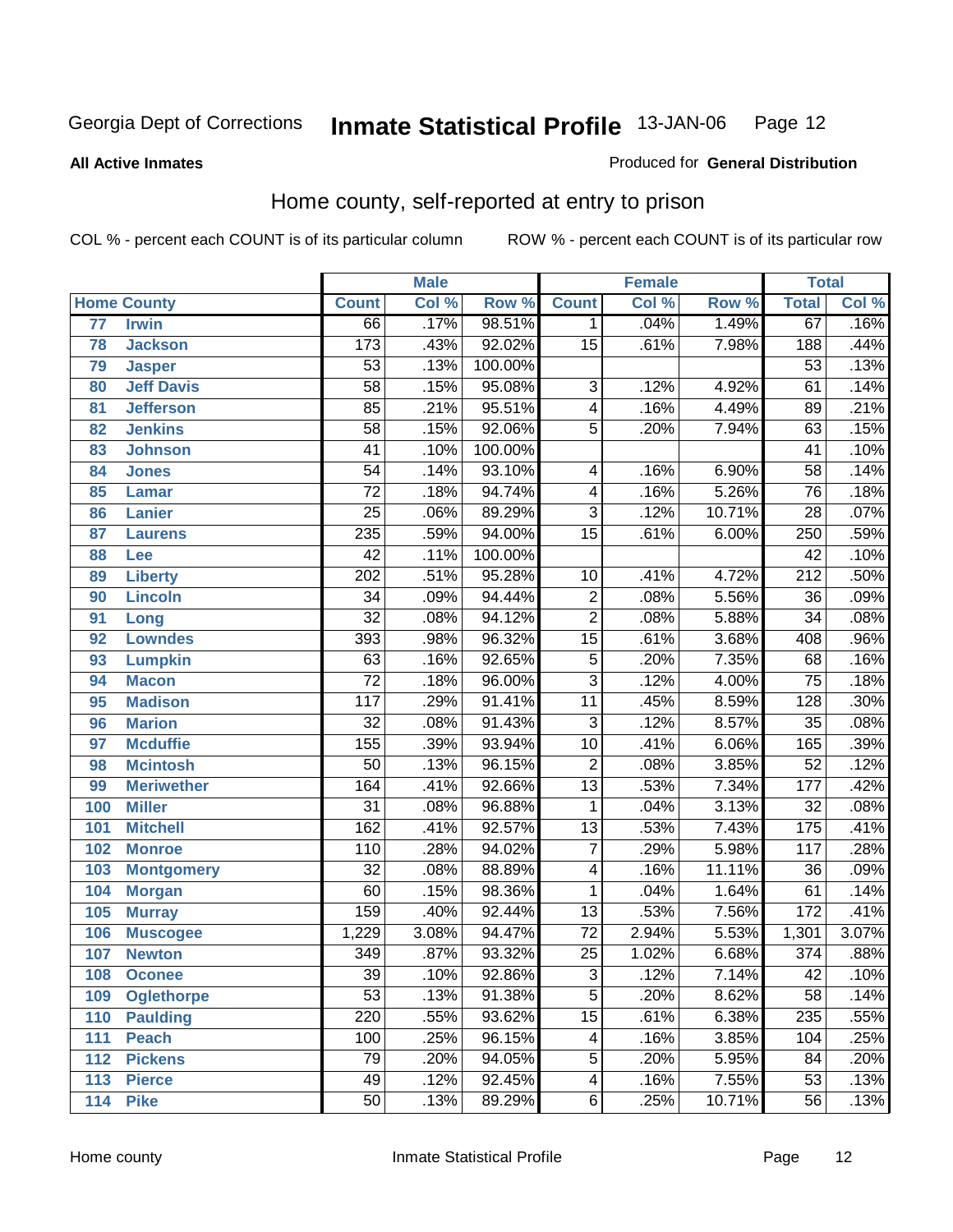Produced for **General Distribution**

#### **All Active Inmates**

# Home county, self-reported at entry to prison

|                  |                    | <b>Male</b>      |       |         | <b>Female</b>   |       |        | <b>Total</b>     |       |
|------------------|--------------------|------------------|-------|---------|-----------------|-------|--------|------------------|-------|
|                  | <b>Home County</b> | <b>Count</b>     | Col % | Row %   | <b>Count</b>    | Col % | Row %  | <b>Total</b>     | Col % |
| 115              | <b>Polk</b>        | 170              | .43%  | 95.51%  | $\overline{8}$  | .33%  | 4.49%  | 178              | .42%  |
| 116              | <b>Pulaski</b>     | $\overline{86}$  | .22%  | 90.53%  | $\overline{9}$  | .37%  | 9.47%  | $\overline{95}$  | .22%  |
| 117              | <b>Putnam</b>      | 107              | .27%  | 96.40%  | 4               | .16%  | 3.60%  | 111              | .26%  |
| 118              | Quitman            | $\overline{8}$   | .02%  | 100.00% |                 |       |        | $\overline{8}$   | .02%  |
| 119              | <b>Rabun</b>       | 49               | .12%  | 98.00%  | 1               | .04%  | 2.00%  | $\overline{50}$  | .12%  |
| 120              | <b>Randolph</b>    | 63               | .16%  | 96.92%  | $\overline{2}$  | .08%  | 3.08%  | 65               | .15%  |
| 121              | <b>Richmond</b>    | 1,605            | 4.02% | 94.13%  | 100             | 4.09% | 5.87%  | 1,705            | 4.03% |
| $\overline{122}$ | <b>Rockdale</b>    | 228              | .57%  | 95.40%  | $\overline{11}$ | .45%  | 4.60%  | 239              | .56%  |
| 123              | <b>Schley</b>      | $\overline{19}$  | .05%  | 100.00% |                 |       |        | $\overline{19}$  | .04%  |
| 124              | <b>Screven</b>     | 101              | .25%  | 92.66%  | 8               | .33%  | 7.34%  | 109              | .26%  |
| 125              | <b>Seminole</b>    | $\overline{53}$  | .13%  | 91.38%  | $\overline{5}$  | .20%  | 8.62%  | $\overline{58}$  | .14%  |
| 126              | <b>Spalding</b>    | 471              | 1.18% | 93.45%  | $\overline{33}$ | 1.35% | 6.55%  | 504              | 1.19% |
| 127              | <b>Stephens</b>    | $\overline{135}$ | .34%  | 95.74%  | $\overline{6}$  | .25%  | 4.26%  | $\overline{141}$ | .33%  |
| 128              | <b>Stewart</b>     | $\overline{33}$  | .08%  | 100.00% |                 |       |        | $\overline{33}$  | .08%  |
| 129              | <b>Sumter</b>      | 185              | .46%  | 95.36%  | 9               | .37%  | 4.64%  | 194              | .46%  |
| 130              | <b>Talbot</b>      | 49               | .12%  | 92.45%  | 4               | .16%  | 7.55%  | $\overline{53}$  | .13%  |
| 131              | <b>Taliaferro</b>  | $\overline{6}$   | .02%  | 100.00% |                 |       |        | $\overline{6}$   | .01%  |
| 132              | <b>Tattnall</b>    | 118              | .30%  | 91.47%  | 11              | .45%  | 8.53%  | $\overline{129}$ | .30%  |
| 133              | <b>Taylor</b>      | 63               | .16%  | 98.44%  | 1               | .04%  | 1.56%  | 64               | .15%  |
| 134              | <b>Telfair</b>     | 103              | .26%  | 92.79%  | $\overline{8}$  | .33%  | 7.21%  | 111              | .26%  |
| 135              | <b>Terrell</b>     | 65               | .16%  | 92.86%  | $\overline{5}$  | .20%  | 7.14%  | $\overline{70}$  | .17%  |
| 136              | <b>Thomas</b>      | $\overline{265}$ | .66%  | 96.36%  | $\overline{10}$ | .41%  | 3.64%  | $\overline{275}$ | .65%  |
| 137              | <b>Tift</b>        | $\overline{257}$ | .64%  | 96.62%  | $9\,$           | .37%  | 3.38%  | 266              | .63%  |
| 138              | <b>Toombs</b>      | $\overline{226}$ | .57%  | 93.78%  | $\overline{15}$ | .61%  | 6.22%  | $\overline{241}$ | .57%  |
| 139              | <b>Towns</b>       | $\overline{13}$  | .03%  | 100.00% |                 |       |        | $\overline{13}$  | .03%  |
| 140              | <b>Treutlen</b>    | $\overline{36}$  | .09%  | 92.31%  | $\overline{3}$  | .12%  | 7.69%  | $\overline{39}$  | .09%  |
| 141              | <b>Troup</b>       | 457              | 1.15% | 94.23%  | $\overline{28}$ | 1.15% | 5.77%  | 485              | 1.15% |
| 142              | <b>Turner</b>      | 67               | .17%  | 93.06%  | $\overline{5}$  | .20%  | 6.94%  | $\overline{72}$  | .17%  |
| 143              | <b>Twiggs</b>      | $\overline{35}$  | .09%  | 89.74%  | 4               | .16%  | 10.26% | $\overline{39}$  | .09%  |
| 144              | <b>Union</b>       | $\overline{39}$  | .10%  | 92.86%  | $\overline{3}$  | .12%  | 7.14%  | $\overline{42}$  | .10%  |
| 145              | <b>Upson</b>       | 160              | .40%  | 96.39%  | $\overline{6}$  | .25%  | 3.61%  | 166              | .39%  |
| 146              | <b>Walker</b>      | $\overline{282}$ | .71%  | 89.24%  | 34              | 1.39% | 10.76% | 316              | .75%  |
| 147              | <b>Walton</b>      | $\overline{257}$ | .64%  | 94.14%  | $\overline{16}$ | .65%  | 5.86%  | $\overline{273}$ | .64%  |
| 148              | <b>Ware</b>        | 256              | .64%  | 95.17%  | $\overline{13}$ | .53%  | 4.83%  | 269              | .64%  |
| 149              | <b>Warren</b>      | $\overline{41}$  | .10%  | 91.11%  | 4               | .16%  | 8.89%  | $\overline{45}$  | .11%  |
| 150              | <b>Washington</b>  | 125              | .31%  | 95.42%  | 6               | .25%  | 4.58%  | 131              | .31%  |
| 151              | <b>Wayne</b>       | $\overline{138}$ | .35%  | 92.62%  | $\overline{11}$ | .45%  | 7.38%  | 149              | .35%  |
| 152              | <b>Webster</b>     | 11               | .03%  | 84.62%  | $\overline{2}$  | .08%  | 15.38% | $\overline{13}$  | .03%  |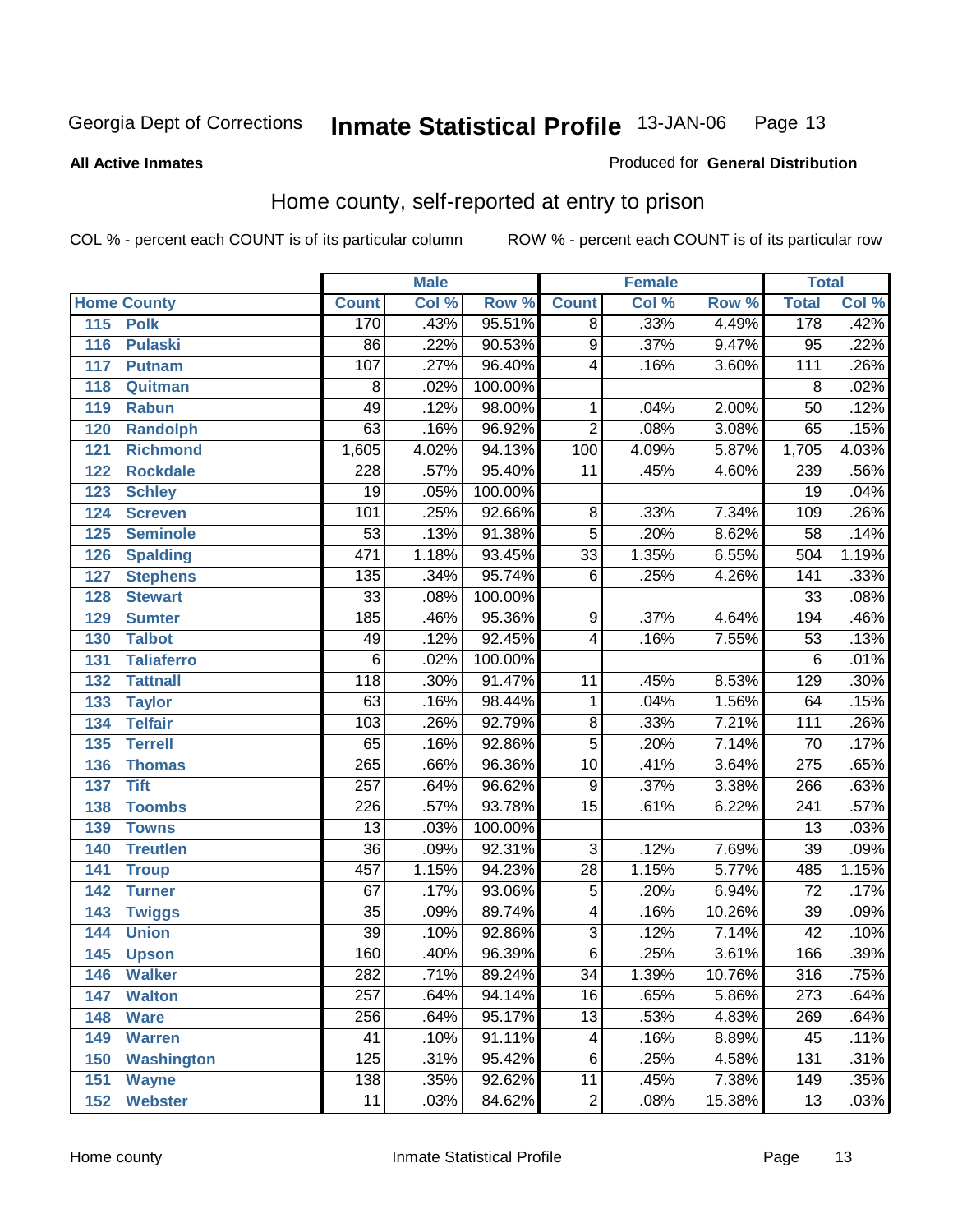Produced for **General Distribution**

#### **All Active Inmates**

# Home county, self-reported at entry to prison

|     |                      |              | <b>Male</b> |        |              | <b>Female</b> | <b>Total</b> |                 |         |
|-----|----------------------|--------------|-------------|--------|--------------|---------------|--------------|-----------------|---------|
|     | <b>Home County</b>   | <b>Count</b> | Col %       | Row %  | <b>Count</b> | Col %         | Row %        | <b>Total</b>    | Col %   |
| 153 | <b>Wheeler</b>       | 26           | .07%        | 92.86% | 2            | .08%          | 7.14%        | $\overline{28}$ | $.07\%$ |
| 154 | <b>White</b>         | 57           | .14%        | 91.94% | 5            | .20%          | 8.06%        | 62              | .15%    |
| 155 | <b>Whitfield</b>     | 561          | 1.41%       | 91.67% | 51           | 2.09%         | 8.33%        | 612             | 1.45%   |
| 156 | <b>Wilcox</b>        | 50           | .13%        | 96.15% | 2            | .08%          | 3.85%        | 52              | .12%    |
| 157 | <b>Wilkes</b>        | 56           | .14%        | 98.25% |              | .04%          | 1.75%        | 57              | .13%    |
| 158 | <b>Wilkinson</b>     | 59           | .15%        | 93.65% | 4            | .16%          | 6.35%        | 63              | .15%    |
| 159 | <b>Worth</b>         | 121          | .30%        | 93.80% | 8            | .33%          | 6.20%        | 129             | .30%    |
| 160 | <b>Unknown</b>       | 1,985        | 4.97%       | 92.80% | 154          | 6.30%         | 7.20%        | 2,139           | 5.05%   |
|     | <b>Total Rported</b> | 39,901       | 100%        | 94.23% | 2,445        | 100%          | 5.77%        | 42,346          | 100%    |

| orted<br>NO)        | 5,955  | 440   | 6,403  |
|---------------------|--------|-------|--------|
| <b>ota</b><br>. Gr' | 45.856 | 2,893 | 48.749 |

| <b>Mode</b><br>∙ulton<br><sup>∓</sup> ulton<br>'eauent<br>most | ∵ıltor. |
|----------------------------------------------------------------|---------|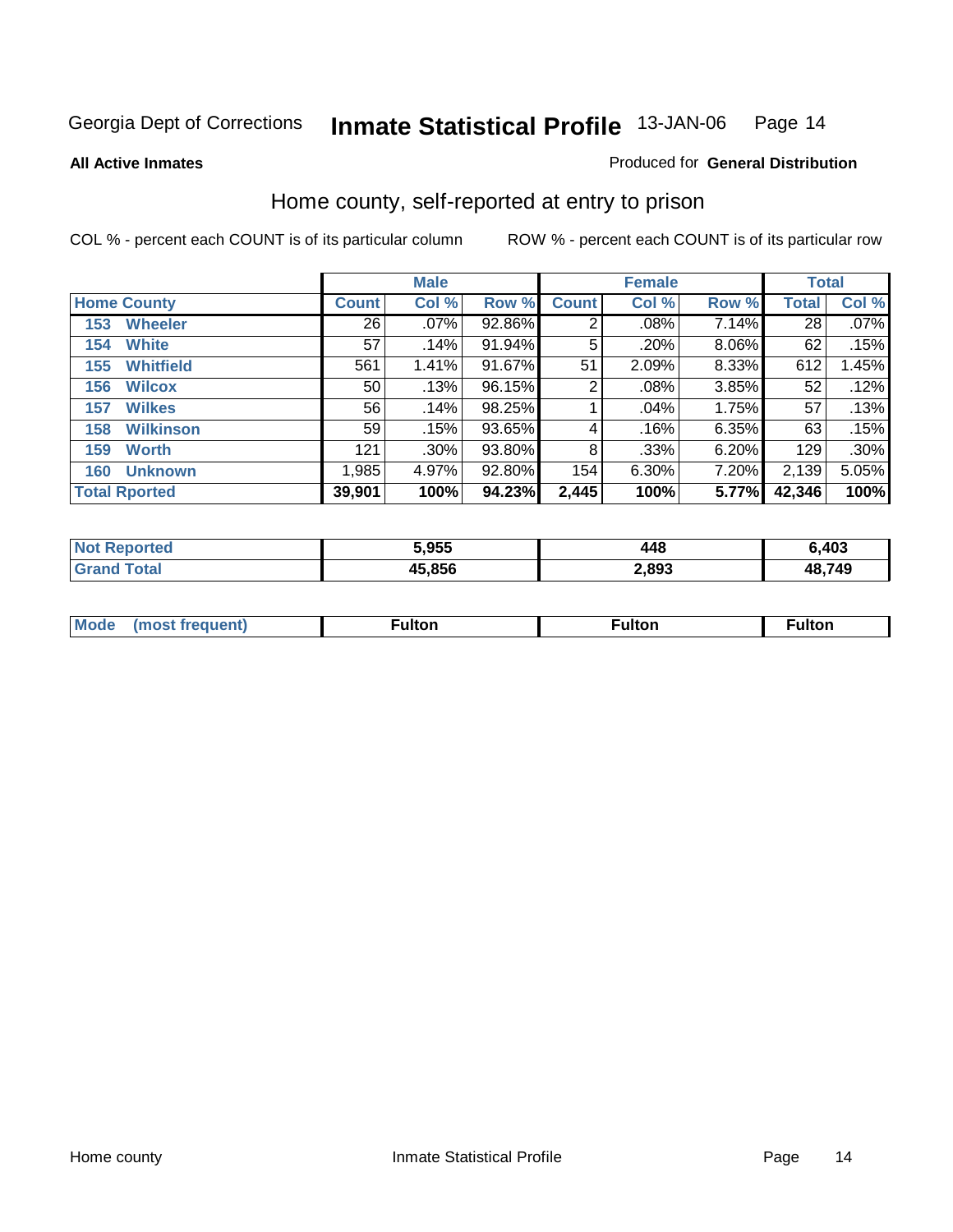#### **All Active Inmates**

#### Produced for **General Distribution**

# Socioeconomic class, self-reported at entry to prison

|                            |              | <b>Male</b> |        |                  | <b>Female</b> |       |        | <b>Total</b> |
|----------------------------|--------------|-------------|--------|------------------|---------------|-------|--------|--------------|
| <b>Socioeconomic Class</b> | <b>Count</b> | Col %       | Row %  | <b>Count</b>     | Col %         | Row % | Total  | Col %        |
| <b>Welfare</b>             | 3,054        | 7.47%       | 92.07% | $\overline{263}$ | 10.87%        | 7.93% | 3,317  | $7.66\%$     |
| <b>Occ Employ</b>          | 2,387        | 5.84%       | 99.62% | 9                | $.37\%$       | .38%  | 2,396  | $5.53\%$     |
| <b>Minimum Std</b>         | 18,643       | 45.60%      | 95.87% | 804              | 33.22%        | 4.13% | 19,447 | 44.91%       |
| <b>Middle</b><br>4         | 16,802       | 41.09%      | 92.59% | ,344             | 55.54%        | 7.41% | 18,146 | 41.90%       |
| <b>Total Reported</b>      | 40,886       | 100%        | 94.41% | 2,420            | 100%          | 5.59% | 43,306 | 100%         |

| าorted        | . 670<br>. . | ィフヘ<br>41 J | 5,443          |
|---------------|--------------|-------------|----------------|
| Total<br>Cror | 45.856       | 2,893       | 48,749<br>12 ° |

|  | $-$<br>IM 6 | Std<br>M. | . | Mil<br>84J<br>ວເບ<br>$   -$ |
|--|-------------|-----------|---|-----------------------------|
|--|-------------|-----------|---|-----------------------------|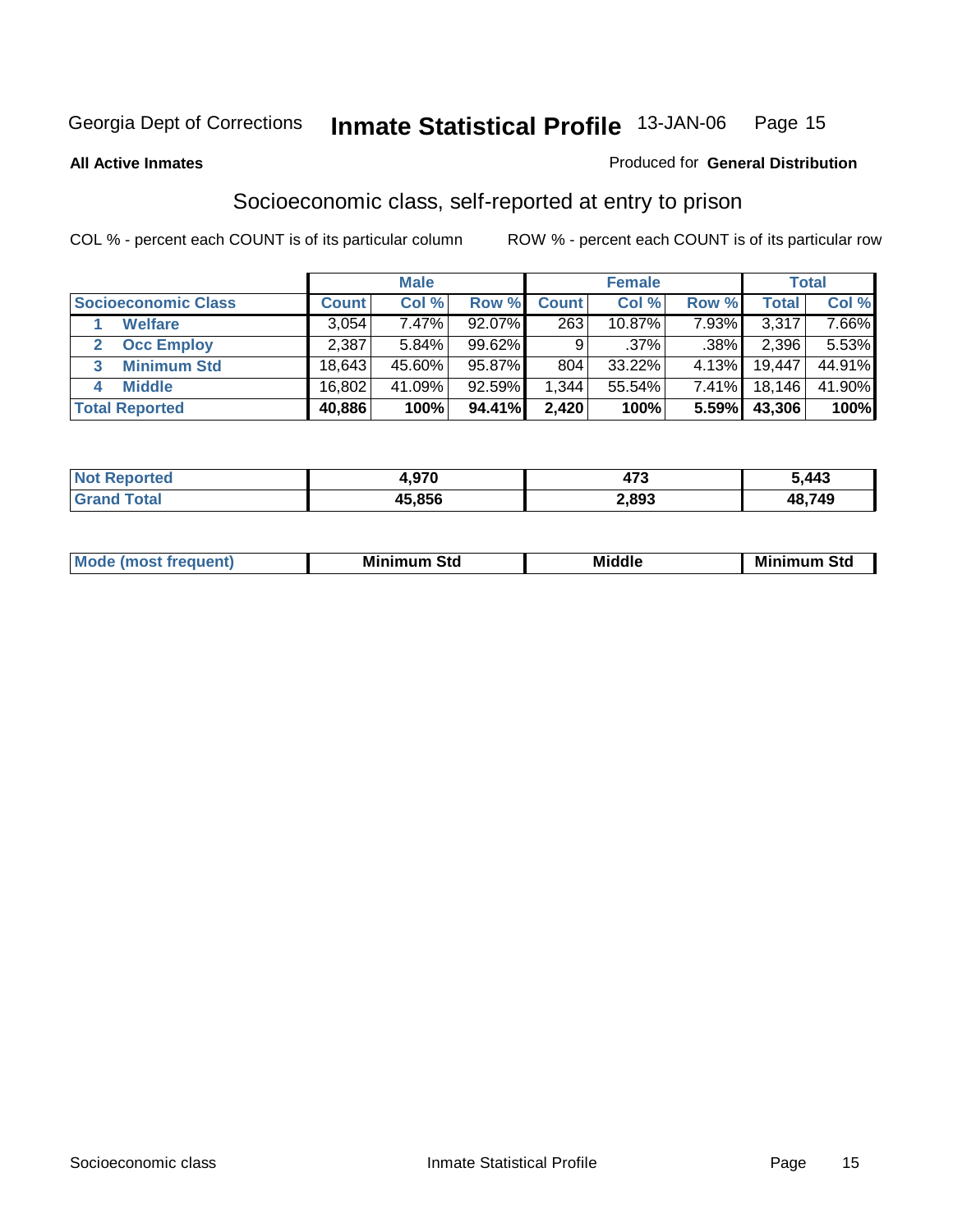**All Active Inmates**

#### Produced for **General Distribution**

# Environment to age 16, self-reported at entry to prison

|                              |              | <b>Male</b> |        |              | <b>Female</b> |        |        | <b>Total</b> |
|------------------------------|--------------|-------------|--------|--------------|---------------|--------|--------|--------------|
| <b>Environment to age 16</b> | <b>Count</b> | Col %       | Row %  | <b>Count</b> | Col %         | Row %  | Total  | Col %        |
| <b>Rural/Farm</b>            | 1,387        | 3.35%       | 95.07% | 72           | 2.94%         | 4.93%  | 1,459  | 3.33%        |
| <b>Rural/Nfarm</b>           | 2,018        | 4.88%       | 83.60% | 396          | 16.18%        | 16.40% | 2,414  | 5.51%        |
| <b>S.M.S.A</b><br>3          | 13,504       | 32.65%      | 97.45% | 353          | 14.43%        | 2.55%  | 13,857 | 31.63%       |
| <b>Urban</b><br>4            | 9,135        | 22.09%      | 90.86% | 919          | 37.56%        | 9.14%  | 10,054 | 22.95%       |
| <b>Small Town</b><br>5       | 15,315       | 37.03%      | 95.59% | 707          | 28.89%        | 4.41%  | 16,022 | 36.57%       |
| <b>Total Reported</b>        | 41,359       | 100%        | 94.41% | 2,447        | 100%          | 5.59%  | 43,806 | 100%         |

| <b>Not Reported</b> | 4,497  | 446   | 4,943  |
|---------------------|--------|-------|--------|
| <b>Grand Total</b>  | 45,856 | 2,893 | 48,749 |

| Mode (most frequent) | ----<br>Town<br>\mall<br>_____ | Jrban<br>____ | Towr<br>small |
|----------------------|--------------------------------|---------------|---------------|
|                      |                                |               |               |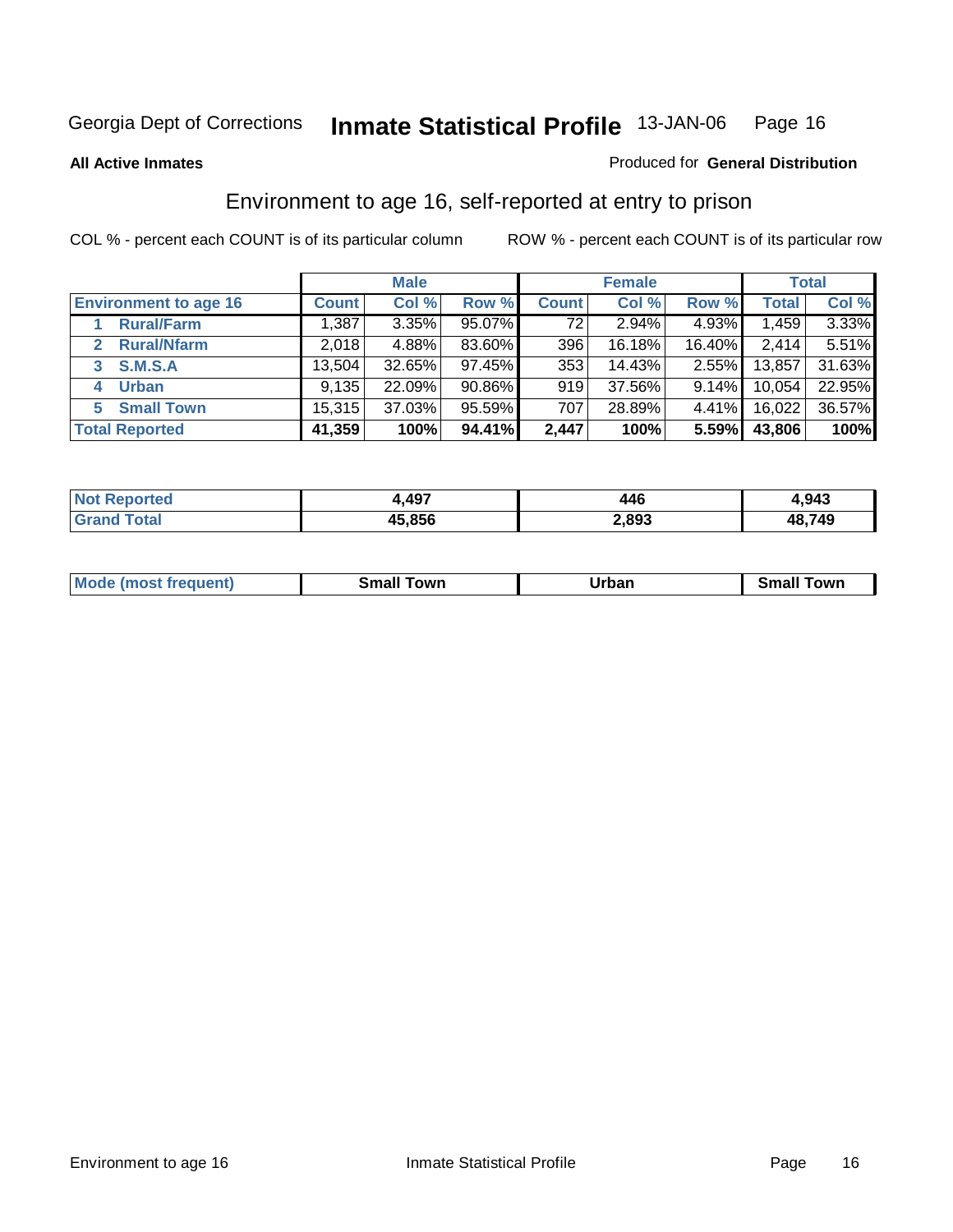#### **All Active Inmates**

#### Produced for **General Distribution**

# Guardian status to age 16, self-reported at entry to prison

|                                  |              | <b>Male</b> |        |              | <b>Female</b> |          |              | <b>Total</b> |
|----------------------------------|--------------|-------------|--------|--------------|---------------|----------|--------------|--------------|
| <b>Guardian Status To Age 16</b> | <b>Count</b> | Col %       | Row %  | <b>Count</b> | Col %         | Row %    | <b>Total</b> | Col %        |
| 1 Orphanage                      | 51           | .12%        | 96.23% | 2            | $.08\%$       | 3.77%    | 53           | .12%         |
| 2 Father Only                    | 1,226        | 3.00%       | 94.67% | 69           | 2.81%         | 5.33%    | 1,295        | 2.99%        |
| 3 Ftr Mtr Hd                     | 2,836        | 6.94%       | 93.91% | 184          | 7.48%         | 6.09%    | 3,020        | 6.97%        |
| <b>4 Mother Only</b>             | 17,358       | 42.50%      | 95.77% | 766          | 31.15%        | 4.23%    | 18,124       | 41.85%       |
| 5 Mtr Ftr Hd                     | 13,980       | 34.23%      | 93.06% | 1,043        | 42.42%        | 6.94%    | 15,023       | 34.69%       |
| <b>6 Oth Female</b>              | 920          | 2.25%       | 93.31% | 66           | 2.68%         | 6.69%    | 986          | 2.28%        |
| <b>7 Oth Male</b>                | 158          | .39%        | 96.34% | 6            | .24%          | $3.66\%$ | 164          | .38%         |
| 8 Step-Parnts                    | 521          | 1.28%       | 99.24% | 4            | .16%          | .76%     | 525          | 1.21%        |
| <b>9 Foster Home</b>             | 519          | 1.27%       | 92.02% | 45           | 1.83%         | 7.98%    | 564          | 1.30%        |
| <b>10 Grand Prnts</b>            | 3,276        | 8.02%       | 92.28% | 274          | 11.14%        | 7.72%    | 3,550        | 8.20%        |
| <b>Total Reported</b>            | 40,845       | 100%        | 94.32% | 2,459        | 100%          | 5.68%    | 43,304       | 100%         |

| <b>Not Reported</b> | 5,011  | 40.<br>434 | 5,445  |
|---------------------|--------|------------|--------|
| <b>Total</b>        | 45,856 | 2,893      | 48,749 |

| Mode (most | <b>Mother Only</b> | <b>Mtr Ftr Hd</b> | Only<br>Mother |
|------------|--------------------|-------------------|----------------|
|            |                    |                   |                |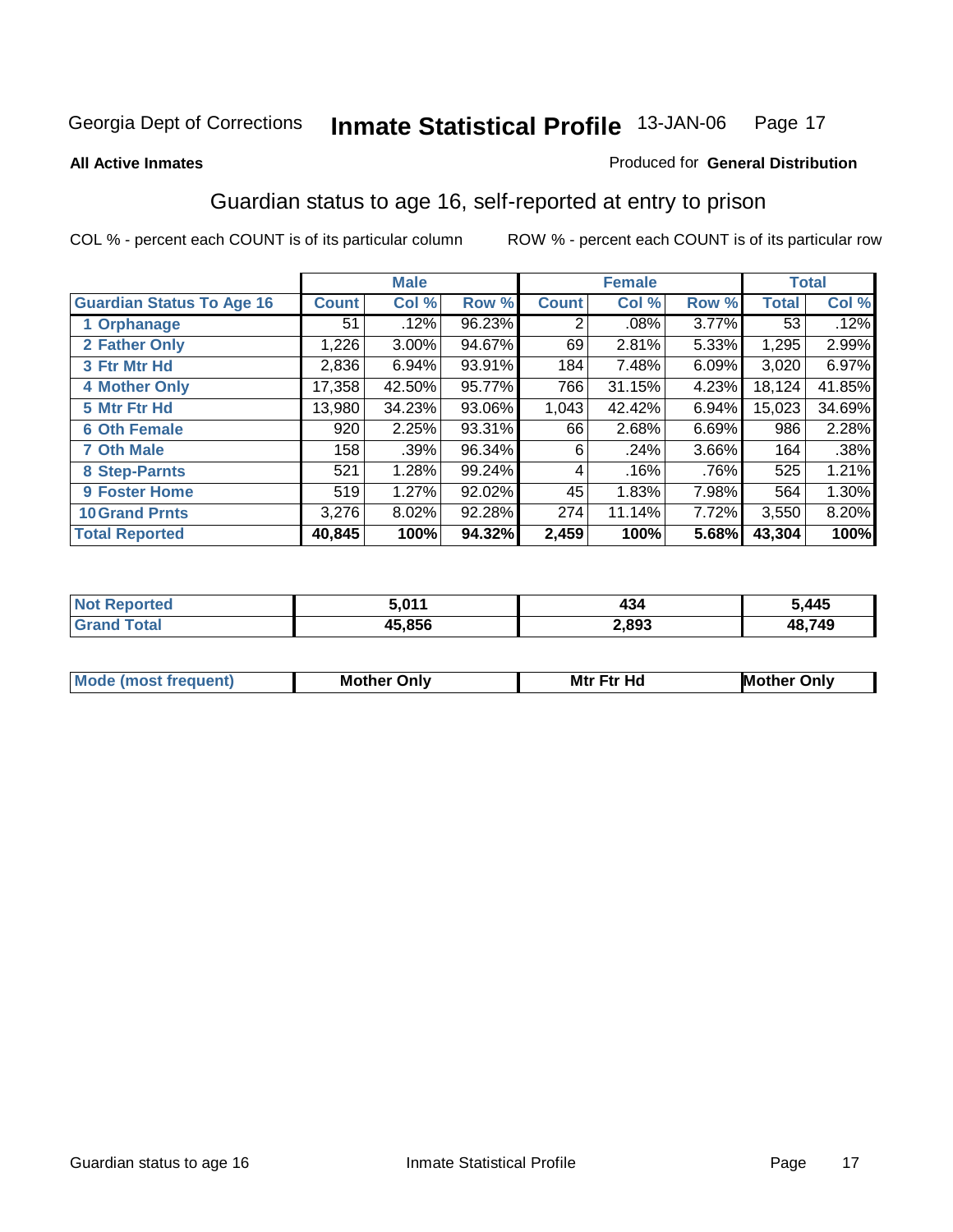#### **All Active Inmates**

#### Produced for **General Distribution**

# Employment status before prison, self-reported at entry to prison

|                                  |              | <b>Male</b> |        |              | <b>Female</b> |          |        | <b>Total</b> |
|----------------------------------|--------------|-------------|--------|--------------|---------------|----------|--------|--------------|
| <b>Employment Status</b>         | <b>Count</b> | Col %       | Row %  | <b>Count</b> | Col %         | Row %    | Total  | Col %        |
| <b>Full Time</b>                 | 19,127       | 50.40%      | 96.43% | 708          | 40.97%        | 3.57%    | 19,835 | 49.99%       |
| <b>Part Time</b><br>$\mathbf{2}$ | 3,504        | 9.23%       | 98.04% | 70           | 4.05%         | $1.96\%$ | 3,574  | 9.01%        |
| Unempl $<$ 6m<br>3               | 4,286        | 11.29%      | 95.52% | 201          | 11.63%        | 4.48%    | 4,487  | 11.31%       |
| Unempl > 6m<br>4                 | 5,996        | 15.80%      | 95.11% | 308          | 17.82%        | 4.89%    | 6,304  | 15.89%       |
| <b>Never Workd</b><br>5          | 3,277        | 8.64%       | 94.90% | 176          | 10.19%        | 5.10%    | 3,453  | 8.70%        |
| <b>Student</b><br>6              | 359          | .95%        | 90.20% | 39           | $2.26\%$      | 9.80%    | 398    | 1.00%        |
| <b>Incapable</b><br>7            | 1,399        | 3.69%       | 86.09% | 226          | 13.08%        | 13.91%   | 1,625  | 4.10%        |
| <b>Total Reported</b>            | 37,948       | 100%        | 95.64% | 1,728        | 100%          | 4.36%    | 39,676 | 100%         |

| тен<br>N | 7,908  | 165   | $\sim$<br>U 1 5 |
|----------|--------|-------|-----------------|
|          | 15.856 | 2.893 | 48,749          |

| Mο | 'un<br>.me<br>the contract of the contract of the contract of the contract of the contract of the contract of the contract of | the contract of the contract of the contract of the contract of the contract of the contract of the contract of | <b>Full Time</b> |
|----|-------------------------------------------------------------------------------------------------------------------------------|-----------------------------------------------------------------------------------------------------------------|------------------|
|    |                                                                                                                               |                                                                                                                 |                  |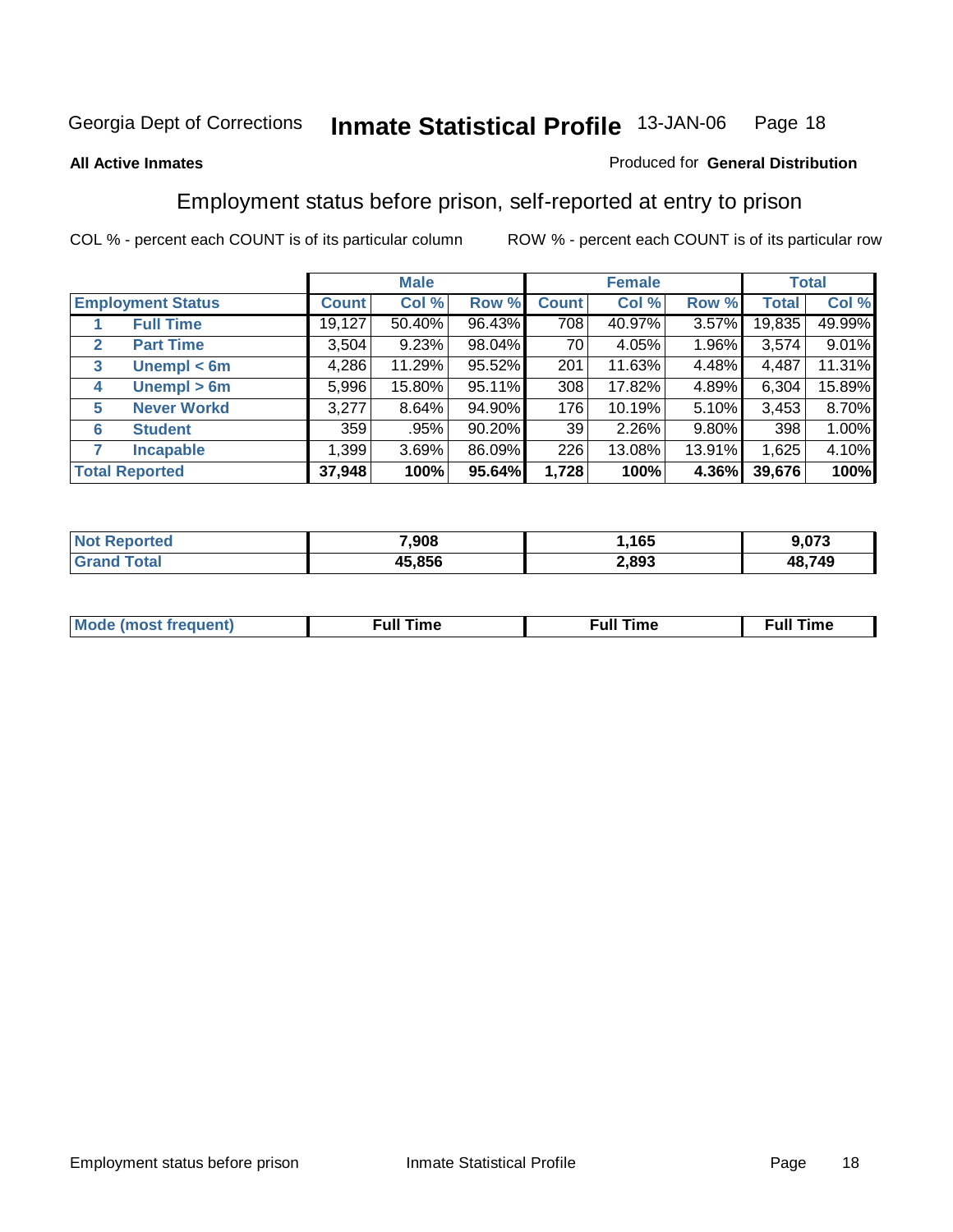#### **All Active Inmates**

Produced for **General Distribution**

# Age at admission

|                         |                | <b>Male</b> |         | <b>Female</b>   |       | <b>Total</b> |                |       |
|-------------------------|----------------|-------------|---------|-----------------|-------|--------------|----------------|-------|
| <b>Age At Admission</b> | <b>Count</b>   | Col %       | Row %   | <b>Count</b>    | Col % | Row %        | <b>Total</b>   | Col % |
| 13                      | $\overline{2}$ | 0.01%       | 100.00% |                 |       |              | $\overline{2}$ | 0.01% |
| 14                      | 17             | 0.04%       | 94.44%  | 1               | 0.03% | 5.56%        | 18             | 0.04% |
| 15                      | 66             | 0.14%       | 98.51%  | 1               | 0.03% | 1.49%        | 67             | 0.14% |
| 16                      | 192            | 0.42%       | 96.00%  | 8               | 0.28% | 4.00%        | 200            | 0.41% |
| $\overline{17}$         | 842            | 1.84%       | 96.89%  | $\overline{27}$ | 0.93% | 3.11%        | 869            | 1.78% |
| 18                      | 1,552          | 3.38%       | 97.49%  | 40              | 1.38% | 2.51%        | 1,592          | 3.27% |
| 19                      | 1,986          | 4.33%       | 97.16%  | $\overline{58}$ | 2.00% | 2.84%        | 2,044          | 4.19% |
| 20                      | 2,141          | 4.67%       | 96.31%  | 82              | 2.83% | 3.69%        | 2,223          | 4.56% |
| 21                      | 1,935          | 4.22%       | 95.18%  | $\overline{98}$ | 3.39% | 4.82%        | 2,033          | 4.17% |
| 22                      | 2,068          | 4.51%       | 96.32%  | 79              | 2.73% | 3.68%        | 2,147          | 4.40% |
| 23                      | 1,910          | 4.17%       | 93.95%  | 123             | 4.25% | 6.05%        | 2,033          | 4.17% |
| 24                      | 1,929          | 4.21%       | 93.64%  | 131             | 4.53% | 6.36%        | 2,060          | 4.23% |
| $\overline{25}$         | 1,862          | 4.06%       | 94.33%  | 112             | 3.87% | 5.67%        | 1,974          | 4.05% |
| 26                      | 1,719          | 3.75%       | 94.50%  | 100             | 3.46% | 5.50%        | 1,819          | 3.73% |
| 27                      | 1,585          | 3.46%       | 95.77%  | 70              | 2.42% | 4.23%        | 1,655          | 3.40% |
| 28                      | 1,490          | 3.25%       | 94.13%  | 93              | 3.21% | 5.87%        | 1,583          | 3.25% |
| 29                      | 1,407          | 3.07%       | 93.93%  | $\overline{91}$ | 3.15% | 6.07%        | 1,498          | 3.07% |
| 30                      | 1,440          | 3.14%       | 93.39%  | 102             | 3.53% | 6.61%        | 1,542          | 3.16% |
| 31                      | 1,432          | 3.12%       | 93.66%  | 97              | 3.35% | 6.34%        | 1,529          | 3.14% |
| 32                      | 1,322          | 2.88%       | 93.36%  | 94              | 3.25% | 6.64%        | 1,416          | 2.90% |
| 33                      | 1,353          | 2.95%       | 92.93%  | 103             | 3.56% | 7.07%        | 1,456          | 2.99% |
| 34                      | 1,289          | 2.81%       | 92.47%  | 105             | 3.63% | 7.53%        | 1,394          | 2.86% |
| 35                      | 1,268          | 2.77%       | 92.15%  | 108             | 3.73% | 7.85%        | 1,376          | 2.82% |
| 36                      | 1,287          | 2.81%       | 93.19%  | 94              | 3.25% | 6.81%        | 1,381          | 2.83% |
| 37                      | 1,178          | 2.57%       | 92.25%  | 99              | 3.42% | 7.75%        | 1,277          | 2.62% |
| 38                      | 1,137          | 2.48%       | 92.29%  | 95              | 3.28% | 7.71%        | 1,232          | 2.53% |
| 39                      | 1,177          | 2.57%       | 93.12%  | $\overline{87}$ | 3.01% | 6.88%        | 1,264          | 2.59% |
| 40                      | 1,089          | 2.37%       | 91.36%  | 103             | 3.56% | 8.64%        | 1,192          | 2.45% |
| 41                      | 1,056          | 2.30%       | 91.11%  | 103             | 3.56% | 8.89%        | 1,159          | 2.38% |
| 42                      | 959            | 2.09%       | 92.57%  | 77              | 2.66% | 7.43%        | 1,036          | 2.13% |
| 43                      | 883            | 1.93%       | 92.36%  | $\overline{73}$ | 2.52% | 7.64%        | 956            | 1.96% |
| 44                      | 825            | 1.80%       | 91.87%  | 73              | 2.52% | 8.13%        | 898            | 1.84% |
| 45                      | 762            | 1.66%       | 90.82%  | $\overline{77}$ | 2.66% | 9.18%        | 839            | 1.72% |
| 46                      | 637            | 1.39%       | 94.93%  | 34              | 1.18% | 5.07%        | 671            | 1.38% |
| 47                      | 560            | 1.22%       | 92.26%  | 47              | 1.62% | 7.74%        | 607            | 1.25% |
| 48                      | 542            | 1.18%       | 93.29%  | 39              | 1.35% | 6.71%        | 581            | 1.19% |
| 49                      | 426            | 0.93%       | 92.81%  | 33              | 1.14% | 7.19%        | 459            | 0.94% |
| 50                      | 385            | 0.84%       | 93.00%  | 29              | 1.00% | 7.00%        | 414            | 0.85% |
| 51                      | 353            | 0.77%       | 95.15%  | 18              | 0.62% | 4.85%        | 371            | 0.76% |
| 52                      | 310            | 0.68%       | 96.57%  | 11              | 0.38% | 3.43%        | 321            | 0.66% |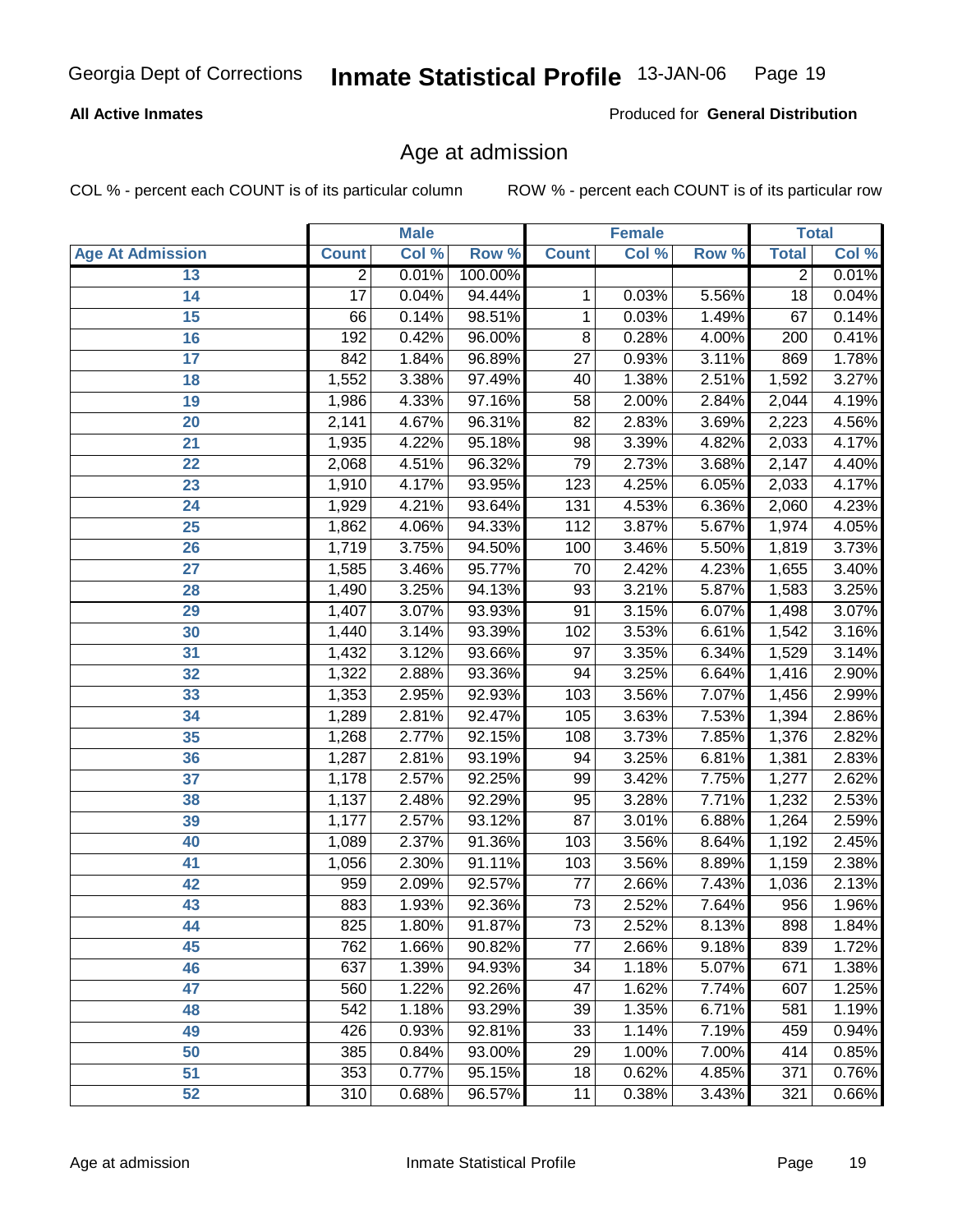#### **All Active Inmates**

Produced for **General Distribution**

# Age at admission

|                         | <b>Male</b>             |       | <b>Female</b> |                 |       | <b>Total</b> |                  |       |
|-------------------------|-------------------------|-------|---------------|-----------------|-------|--------------|------------------|-------|
| <b>Age At Admission</b> | <b>Count</b>            | Col % | Row %         | <b>Count</b>    | Col % | Row %        | <b>Total</b>     | Col % |
| 53                      | 233                     | 0.51% | 91.37%        | $\overline{22}$ | 0.76% | 8.63%        | 255              | 0.52% |
| 54                      | 197                     | 0.43% | 93.36%        | $\overline{14}$ | 0.48% | 6.64%        | $\overline{211}$ | 0.43% |
| $\overline{55}$         | 177                     | 0.39% | 97.25%        | $\overline{5}$  | 0.17% | 2.75%        | 182              | 0.37% |
| 56                      | 145                     | 0.32% | 93.55%        | $\overline{10}$ | 0.35% | 6.45%        | 155              | 0.32% |
| 57                      | $\overline{130}$        | 0.28% | 95.59%        | $\overline{6}$  | 0.21% | 4.41%        | 136              | 0.28% |
| 58                      | 107                     | 0.23% | 97.27%        | $\overline{3}$  | 0.10% | 2.73%        | 110              | 0.23% |
| 59                      | 65                      | 0.14% | 94.20%        | 4               | 0.14% | 5.80%        | 69               | 0.14% |
| 60                      | $\overline{74}$         | 0.16% | 94.87%        | 4               | 0.14% | 5.13%        | 78               | 0.16% |
| 61                      | 61                      | 0.13% | 96.83%        | $\overline{2}$  | 0.07% | 3.17%        | 63               | 0.13% |
| 62                      | $\overline{55}$         | 0.12% | 100.00%       |                 |       |              | $\overline{55}$  | 0.11% |
| 63                      | $\overline{55}$         | 0.12% | 98.21%        | 1               | 0.03% | 1.79%        | $\overline{56}$  | 0.11% |
| 64                      | $\overline{31}$         | 0.07% | 96.88%        | $\mathbf{1}$    | 0.03% | 3.13%        | $\overline{32}$  | 0.07% |
| 65                      | $\overline{33}$         | 0.07% | 97.06%        | $\mathbf{1}$    | 0.03% | 2.94%        | $\overline{34}$  | 0.07% |
| 66                      | $\overline{26}$         | 0.06% | 96.30%        | 1               | 0.03% | 3.70%        | $\overline{27}$  | 0.06% |
| 67                      | $\overline{18}$         | 0.04% | 100.00%       |                 |       |              | 18               | 0.04% |
| 68                      | $\overline{14}$         | 0.03% | 93.33%        | 1               | 0.03% | 6.67%        | $\overline{15}$  | 0.03% |
| 69                      | $\overline{21}$         | 0.05% | 95.45%        | $\mathbf{1}$    | 0.03% | 4.55%        | $\overline{22}$  | 0.05% |
| 70                      | $\overline{6}$          | 0.01% | 75.00%        | $\overline{2}$  | 0.07% | 25.00%       | $\overline{8}$   | 0.02% |
| $\overline{71}$         | $\overline{5}$          | 0.01% | 100.00%       |                 |       |              | $\overline{5}$   | 0.01% |
| $\overline{72}$         | $\overline{5}$          | 0.01% | 100.00%       |                 |       |              | $\overline{5}$   | 0.01% |
| 73                      | $\overline{5}$          | 0.01% | 100.00%       |                 |       |              | $\overline{5}$   | 0.01% |
| 74                      | $\overline{\mathbf{4}}$ | 0.01% | 100.00%       |                 |       |              | $\overline{4}$   | 0.01% |
| $\overline{75}$         | $\overline{2}$          | 0.01% | 100.00%       |                 |       |              | 2                | 0.01% |
| 76                      | $\overline{2}$          | 0.01% | 100.00%       |                 |       |              | $\overline{2}$   | 0.01% |
| 78                      | $\overline{2}$          | 0.01% | 100.00%       |                 |       |              | $\overline{2}$   | 0.01% |
| 79                      | $\overline{3}$          | 0.01% | 100.00%       |                 |       |              | $\overline{3}$   | 0.01% |
| 81                      | $\overline{3}$          | 0.01% | 100.00%       |                 |       |              | $\overline{3}$   | 0.01% |
| 82                      | $\mathbf 1$             | 0.01% | 100.00%       |                 |       |              | 1                | 0.01% |
| 83                      | $\mathbf 1$             | 0.01% | 100.00%       |                 |       |              | 1                | 0.01% |
| 85                      | 1                       | 0.01% | 100.00%       |                 |       |              | 1                | 0.01% |
| <b>Total Reported</b>   | 45,855                  | 100%  | 94.07%        | 2,893           | 100%  |              | 5.93% 48,748     | 100%  |

| <b>Not Reported</b> |        |       |        |
|---------------------|--------|-------|--------|
| <b>Grand Total</b>  | 45,856 | 2,893 | 48,749 |

| <b>Mean</b><br>(average) | 31.39 | 33.27    | 31.50 |
|--------------------------|-------|----------|-------|
| <b>Median (middle)</b>   | 30    | າາ<br>აა | 30    |
| Mode<br>(most frequent)  | 20    |          | 20    |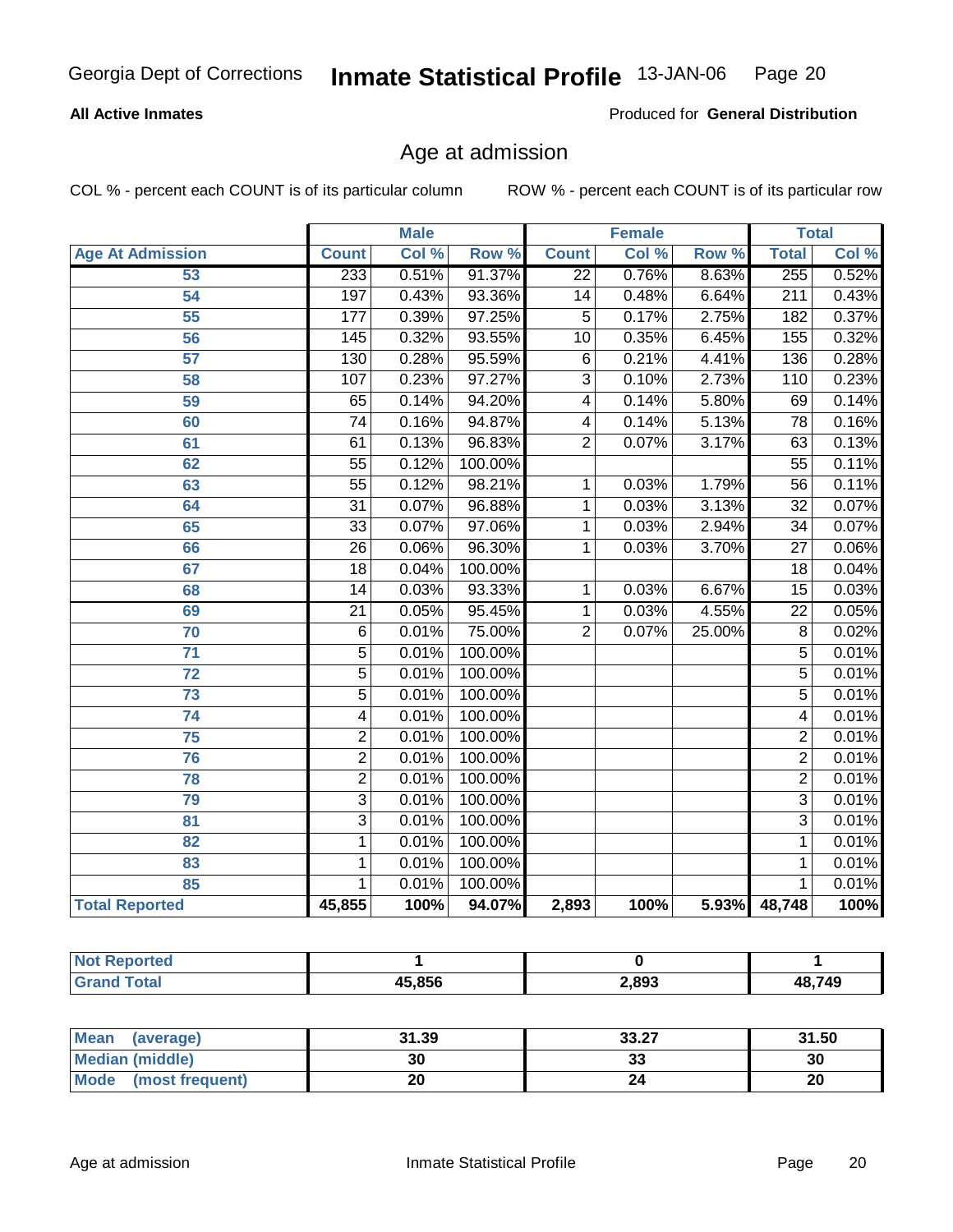**Total Reported**

**All Active Inmates**

| <b>Still Active</b> | 45,856 | 2,893 | 48,749 |
|---------------------|--------|-------|--------|
| <b>Not Reported</b> |        |       |        |
| <b>Grand Total</b>  | 45,856 | 2,893 | 48.749 |

 **Age At Release Count Col % Row % Count Col % Row % Total Col %** 

| <b>Mean</b><br>(average)       | N/A | N/A | N/A |
|--------------------------------|-----|-----|-----|
| <b>Median (middle)</b>         | N/A | N/A | N/A |
| <b>Mode</b><br>(most frequent) | N/A | N/A | N/A |

#### Age at release

**Male**

COL % - percent each COUNT is of its particular column ROW % - percent each COUNT is of its particular row

**Female Total**

Produced for **General Distribution**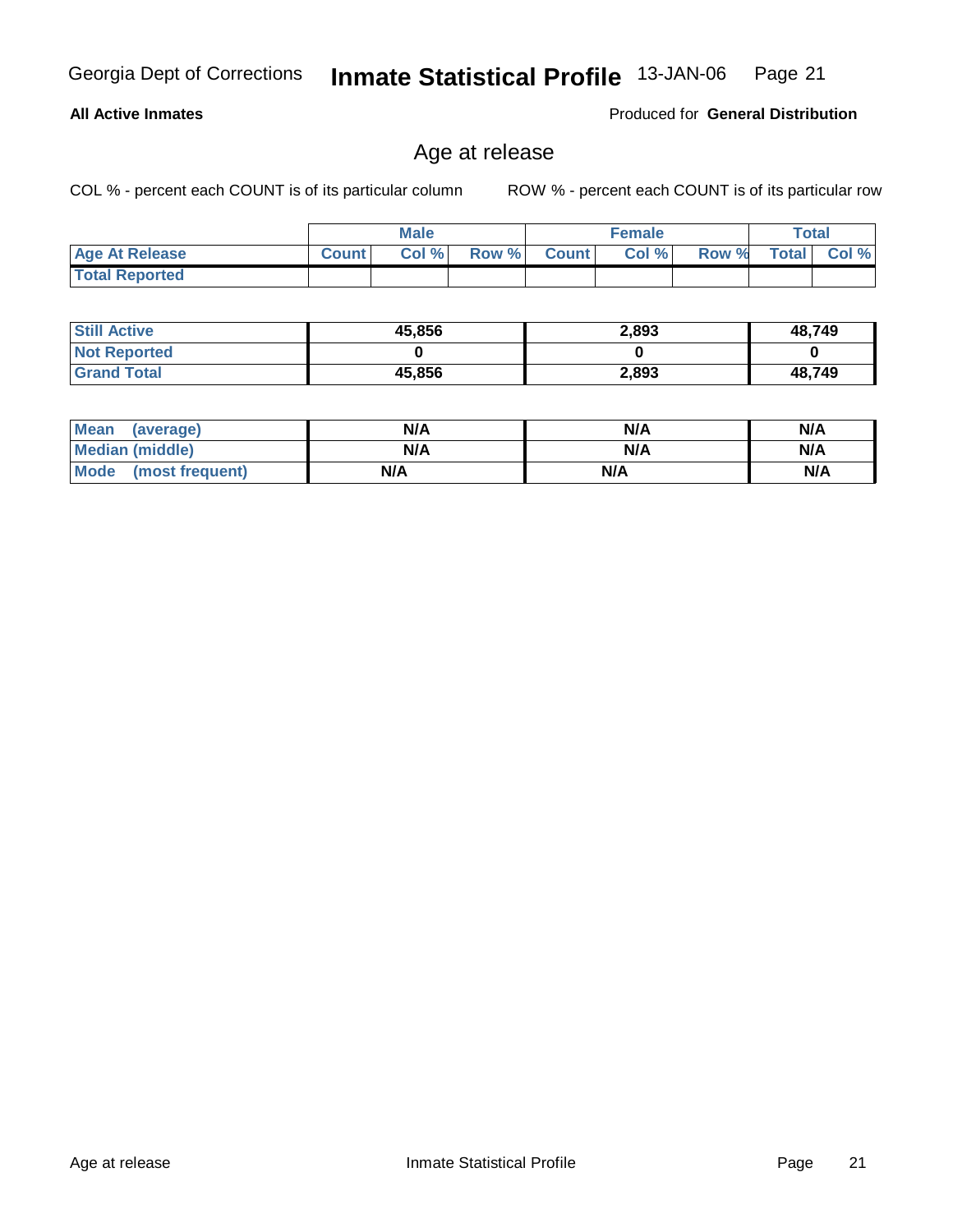#### **All Active Inmates**

#### Produced for **General Distribution**

# Height, measured at entry to prison

|                        |                  | <b>Male</b> |         |                  | <b>Female</b> |         | <b>Total</b>     |        |
|------------------------|------------------|-------------|---------|------------------|---------------|---------|------------------|--------|
| <b>Height</b>          | <b>Count</b>     | Col %       | Row %   | <b>Count</b>     | Col %         | Row %   | <b>Total</b>     | Col %  |
| <b>Under four feet</b> | $\overline{8}$   | 0.02%       | 88.89%  | 1                | 0.04%         | 11.11%  | $\overline{9}$   | 0.02%  |
| 4'01"                  |                  |             |         | 1                | 0.04%         | 100.00% | $\mathbf 1$      | 0.01%  |
| 4'05"                  | $\mathbf 1$      | 0.01%       | 50.00%  | 1                | 0.04%         | 50.00%  | $\overline{2}$   | 0.01%  |
| 4'06"                  | $\overline{2}$   | 0.01%       | 66.67%  | 1                | 0.04%         | 33.33%  | $\overline{3}$   | 0.01%  |
| 4'07"                  | $\overline{2}$   | 0.01%       | 66.67%  | $\overline{1}$   | 0.04%         | 33.33%  | $\overline{3}$   | 0.01%  |
| 4'08"                  |                  |             |         | $\overline{4}$   | 0.14%         | 100.00% | $\overline{4}$   | 0.01%  |
| 4'09"                  | $\overline{1}$   | 0.01%       | 14.29%  | $\overline{6}$   | 0.21%         | 85.71%  | $\overline{7}$   | 0.01%  |
| 4'10"                  | $\overline{4}$   | 0.01%       | 44.44%  | $\overline{5}$   | 0.18%         | 55.56%  | $\overline{9}$   | 0.02%  |
| 4'11''                 | $\overline{5}$   | 0.01%       | 8.77%   | $\overline{52}$  | 1.85%         | 91.23%  | $\overline{57}$  | 0.12%  |
| 5'00''                 | $\overline{96}$  | 0.21%       | 45.71%  | 114              | 4.07%         | 54.29%  | $\overline{210}$ | 0.44%  |
| 5'01''                 | $\overline{84}$  | 0.19%       | 35.59%  | $\overline{152}$ | 5.42%         | 64.41%  | 236              | 0.49%  |
| 5'02''                 | $\overline{217}$ | 0.48%       | 44.29%  | $\overline{273}$ | 9.74%         | 55.71%  | 490              | 1.03%  |
| 5'03''                 | 333              | 0.74%       | 52.03%  | $\overline{307}$ | 10.95%        | 47.97%  | 640              | 1.34%  |
| 5'04"                  | 769              | 1.71%       | 64.03%  | 432              | 15.41%        | 35.97%  | 1,201            | 2.52%  |
| 5'05"                  | 1,463            | 3.26%       | 80.69%  | 350              | 12.48%        | 19.31%  | 1,813            | 3.80%  |
| 5'06''                 | 2,948            | 6.57%       | 88.66%  | $\overline{377}$ | 13.45%        | 11.34%  | 3,325            | 6.97%  |
| 5'07''                 | 3,876            | 8.64%       | 92.46%  | 316              | 11.27%        | 7.54%   | 4,192            | 8.79%  |
| 5'08''                 | 4,630            | 10.32%      | 96.66%  | 160              | 5.71%         | 3.34%   | 4,790            | 10.05% |
| 5'09''                 | 5,522            | 12.30%      | 98.08%  | $\overline{108}$ | 3.85%         | 1.92%   | 5,630            | 11.81% |
| 5'10''                 | 5,204            | 11.60%      | 98.77%  | $\overline{65}$  | 2.32%         | 1.23%   | 5,269            | 11.05% |
| 5'11''                 | 5,557            | 12.38%      | 99.09%  | $\overline{51}$  | 1.82%         | 0.91%   | 5,608            | 11.76% |
| 6'00''                 | 5,200            | 11.59%      | 99.79%  | 11               | 0.39%         | 0.21%   | 5,211            | 10.93% |
| 6'01''                 | 3,580            | 7.98%       | 99.75%  | 9                | 0.32%         | 0.25%   | 3,589            | 7.53%  |
| 6'02''                 | 2,500            | 5.57%       | 99.88%  | $\overline{3}$   | 0.11%         | 0.12%   | 2,503            | 5.25%  |
| 6'03''                 | 1,463            | 3.26%       | 99.93%  | $\mathbf 1$      | 0.04%         | 0.07%   | 1,464            | 3.07%  |
| 6'04''                 | $\overline{742}$ | 1.65%       | 99.87%  | 1                | 0.04%         | 0.13%   | $\overline{743}$ | 1.56%  |
| 6'05''                 | 294              | 0.66%       | 99.32%  | $\overline{2}$   | 0.07%         | 0.68%   | 296              | 0.62%  |
| 6'06''                 | 149              | 0.33%       | 100.00% |                  |               |         | $\overline{149}$ | 0.31%  |
| 6'07''                 | 63               | 0.14%       | 100.00% |                  |               |         | 63               | 0.13%  |
| 6'08''                 | $\overline{29}$  | 0.06%       | 100.00% |                  |               |         | $\overline{29}$  | 0.06%  |
| 6'09''                 | $\overline{25}$  | 0.06%       | 100.00% |                  |               |         | $\overline{25}$  | 0.05%  |
| 6'10''                 | $\overline{16}$  | 0.04%       | 100.00% |                  |               |         | $\overline{16}$  | 0.03%  |
| 6'11''                 | $\overline{36}$  | 0.08%       | 100.00% |                  |               |         | $\overline{36}$  | 0.08%  |
| Seven feet +           | 62               | 0.14%       | 100.00% |                  |               |         | 62               | 0.13%  |
| <b>Total Reported</b>  | 44,881           | 100%        | 94.12%  | 2,804            | 100%          | 5.88%   | 47,685           | 100%   |

| ported<br><b>NOT</b>   | 975    | 89    | ,064   |
|------------------------|--------|-------|--------|
| <b>Total</b><br>. Gret | 45.856 | 2,893 | 48,749 |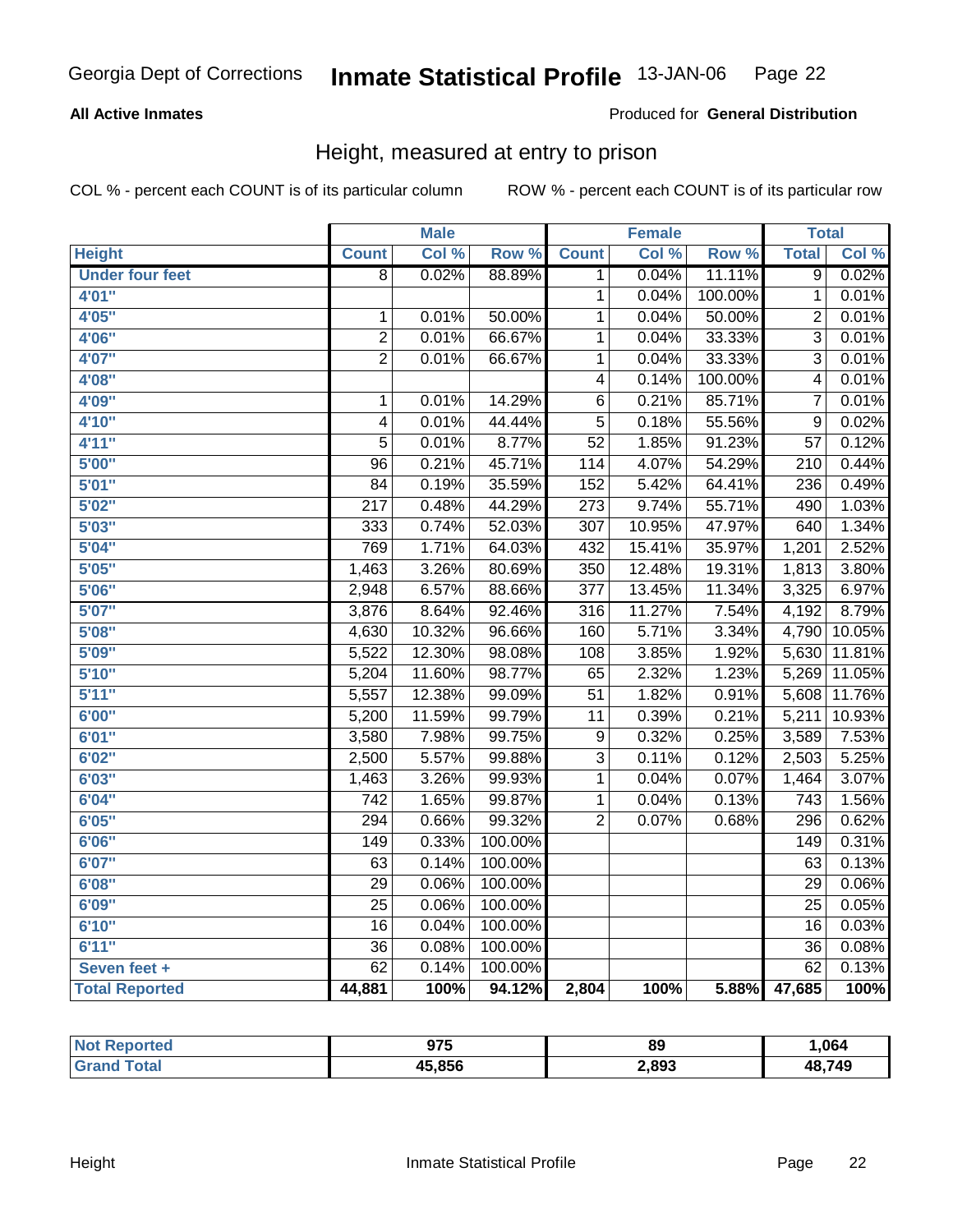#### **All Active Inmates**

Produced for **General Distribution**

# Height, measured at entry to prison

|                      | <b>Male</b> | <b>Female</b> | <b>Total</b> |
|----------------------|-------------|---------------|--------------|
| Mean (average)       | 5'10"       | 5'05"         | 5'10"        |
| Median (middle)      | 5'10"       | 5'05"         | 5'10"        |
| Mode (most frequent) | 5'11"       | 5'04"         | 5'09"        |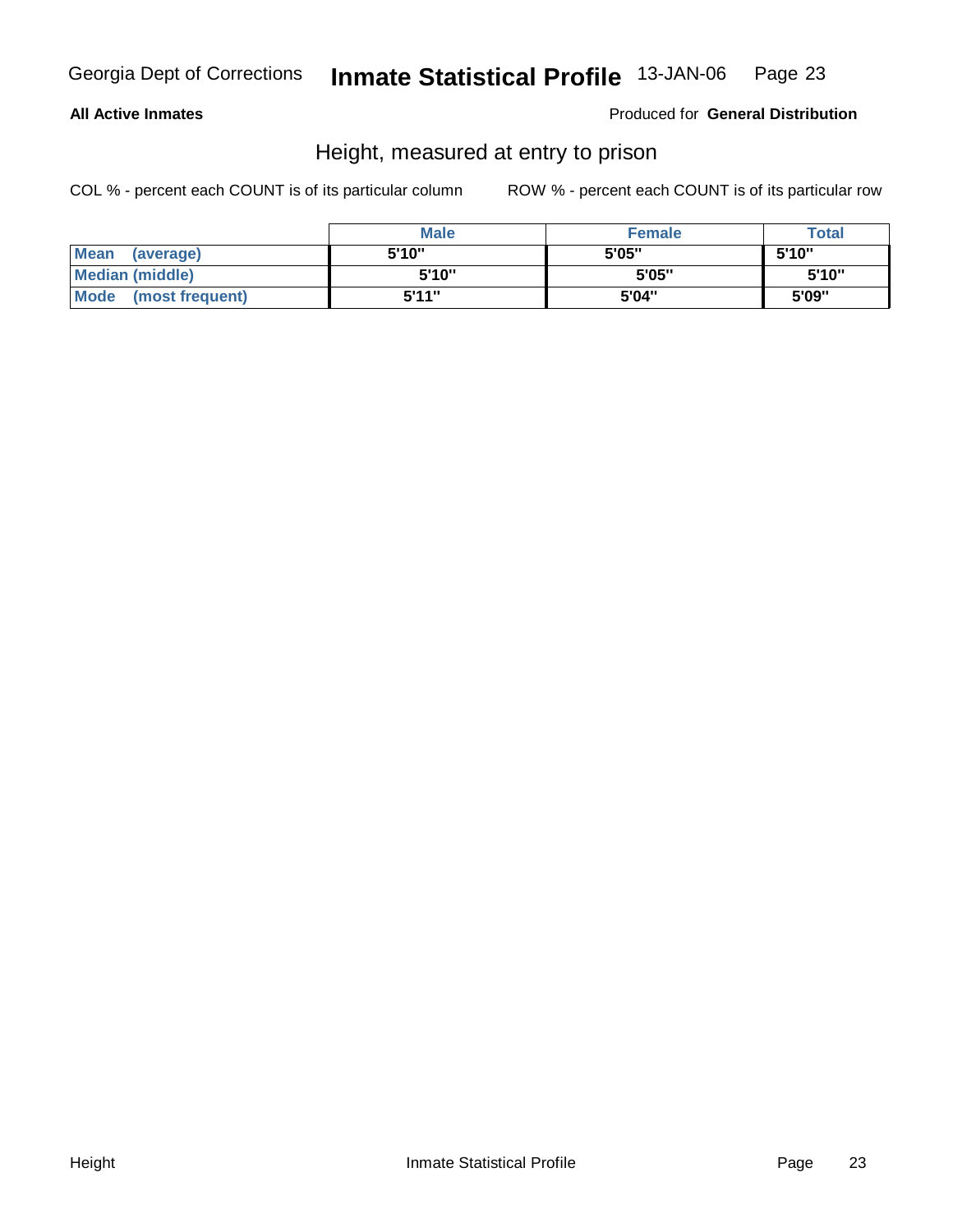#### **All Active Inmates**

#### Produced for **General Distribution**

# Weight, measured at entry to prison

|                        |                  | <b>Male</b> |         |                  | Female |        | <b>Total</b>     |        |
|------------------------|------------------|-------------|---------|------------------|--------|--------|------------------|--------|
| Weight                 | <b>Count</b>     | Col %       | Row %   | <b>Count</b>     | Col %  | Row %  | <b>Total</b>     | Col %  |
| <b>Under 80 pounds</b> | $\overline{3}$   | 0.01%       | 100.00% |                  |        |        | $\overline{3}$   | 0.01%  |
| 80 - 89 pounds         | $\overline{2}$   | 0.01%       | 100.00% |                  |        |        | $\overline{2}$   | 0.01%  |
| 90 - 99 pounds         | $\overline{5}$   | 0.01%       | 83.33%  | 1                | 0.04%  | 16.67% | $\overline{6}$   | 0.01%  |
| 100 - 109 pounds       | $\overline{32}$  | 0.07%       | 53.33%  | $\overline{28}$  | 1.00%  | 46.67% | 60               | 0.13%  |
| 110 - 119 pounds       | 138              | 0.31%       | 64.49%  | $\overline{76}$  | 2.71%  | 35.51% | $\overline{214}$ | 0.45%  |
| 120 - 129 pounds       | 532              | 1.19%       | 76.44%  | 164              | 5.85%  | 23.56% | 696              | 1.46%  |
| 130 - 139 pounds       | 1,431            | 3.19%       | 86.05%  | 232              | 8.27%  | 13.95% | 1,663            | 3.49%  |
| 140 - 149 pounds       | 3,019            | 6.73%       | 90.93%  | $\overline{301}$ | 10.73% | 9.07%  | 3,320            | 6.96%  |
| 150 - 159 pounds       | 4,677            | 10.42%      | 93.73%  | $\overline{313}$ | 11.16% | 6.27%  | 4,990            | 10.46% |
| 160 - 169 pounds       | 5,882            | 13.11%      | 95.26%  | 293              | 10.45% | 4.74%  | 6,175            | 12.95% |
| 170 - 179 pounds       | 5,905            | 13.16%      | 96.03%  | 244              | 8.70%  | 3.97%  | 6,149            | 12.90% |
| 180 - 189 pounds       | 5,733            | 12.77%      | 96.22%  | 225              | 8.02%  | 3.78%  | 5,958            | 12.49% |
| 190 - 199 pounds       | 4,428            | 9.87%       | 95.89%  | $\overline{190}$ | 6.78%  | 4.11%  | 4,618            | 9.68%  |
| 200 - 209 pounds       | 3,700            | 8.24%       | 95.63%  | 169              | 6.03%  | 4.37%  | 3,869            | 8.11%  |
| 210 - 219 pounds       | 2,610            | 5.82%       | 94.98%  | 138              | 4.92%  | 5.02%  | 2,748            | 5.76%  |
| 220 - 229 pounds       | 2,096            | 4.67%       | 95.40%  | 101              | 3.60%  | 4.60%  | 2,197            | 4.61%  |
| 230 - 239 pounds       | 1,404            | 3.13%       | 94.29%  | $\overline{85}$  | 3.03%  | 5.71%  | 1,489            | 3.12%  |
| 240 - 249 pounds       | 1,041            | 2.32%       | 94.21%  | 64               | 2.28%  | 5.79%  | 1,105            | 2.32%  |
| 250 - 259 pounds       | 659              | 1.47%       | 93.21%  | $\overline{48}$  | 1.71%  | 6.79%  | 707              | 1.48%  |
| 260 - 269 pounds       | 483              | 1.08%       | 93.06%  | $\overline{36}$  | 1.28%  | 6.94%  | $\overline{519}$ | 1.09%  |
| 270 - 279 pounds       | 334              | 0.74%       | 94.62%  | $\overline{19}$  | 0.68%  | 5.38%  | 353              | 0.74%  |
| 280 - 289 pounds       | $\overline{250}$ | 0.56%       | 91.58%  | $\overline{23}$  | 0.82%  | 8.42%  | $\overline{273}$ | 0.57%  |
| 290 - 299 pounds       | 160              | 0.36%       | 89.89%  | $\overline{18}$  | 0.64%  | 10.11% | 178              | 0.37%  |
| 300 - 309 pounds       | 114              | 0.25%       | 92.68%  | 9                | 0.32%  | 7.32%  | $\overline{123}$ | 0.26%  |
| 310 - 319 pounds       | $\overline{66}$  | 0.15%       | 84.62%  | $\overline{12}$  | 0.43%  | 15.38% | $\overline{78}$  | 0.16%  |
| 320 - 329 pounds       | $\overline{56}$  | 0.12%       | 91.80%  | 5                | 0.18%  | 8.20%  | 61               | 0.13%  |
| 330 - 339 pounds       | 17               | 0.04%       | 89.47%  | 2                | 0.07%  | 10.53% | 19               | 0.04%  |
| 340 - 349 pounds       | 24               | 0.05%       | 85.71%  | 4                | 0.14%  | 14.29% | $\overline{28}$  | 0.06%  |
| 350 - 359 pounds       | $\overline{31}$  | 0.07%       | 96.88%  | 1                | 0.04%  | 3.13%  | $\overline{32}$  | 0.07%  |
| 360 - 369 pounds       | $\overline{16}$  | 0.04%       | 84.21%  | 3                | 0.11%  | 15.79% | 19               | 0.04%  |
| 370 - 379 pounds       | $\overline{3}$   | 0.01%       | 100.00% |                  |        |        | $\overline{3}$   | 0.01%  |
| 380 - 389 pounds       | $\overline{2}$   | 0.01%       | 100.00% |                  |        |        | $\overline{2}$   | 0.01%  |
| 390 - 399 pounds       | $\overline{2}$   | 0.01%       | 100.00% |                  |        |        | $\overline{2}$   | 0.01%  |
| 400 pounds and over    | $\overline{26}$  | 0.06%       | 100.00% |                  |        |        | $\overline{26}$  | 0.05%  |
| <b>Total Reported</b>  | 44,881           | 100%        | 94.12%  | 2,804            | 100%   | 5.88%  | 47,685           | 100.0% |

| <b>Reported</b><br>NO.       | 975    | 89    | .064   |
|------------------------------|--------|-------|--------|
| <b>c</b> otal<br><b>Grat</b> | 45.856 | 2,893 | 48,749 |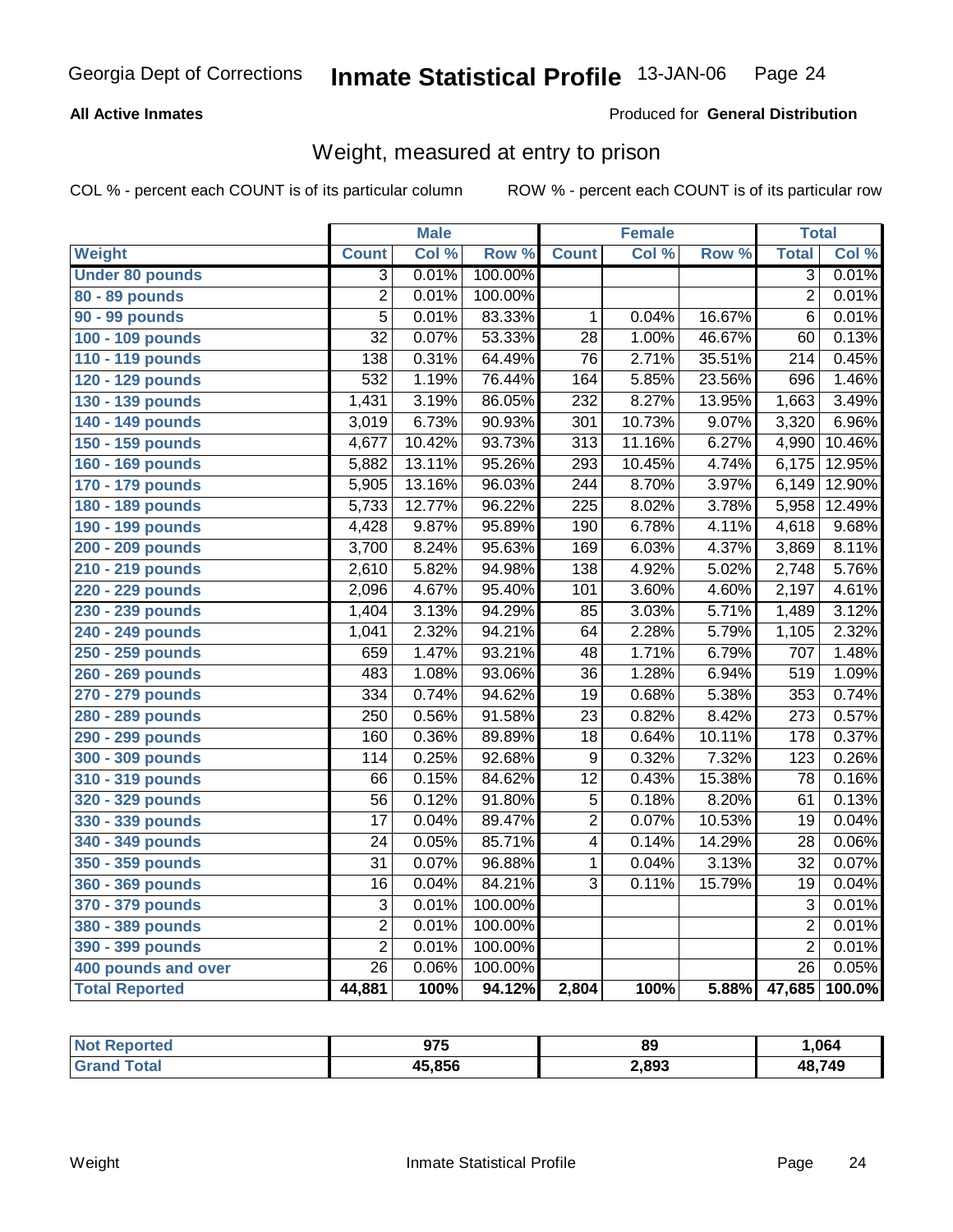#### **All Active Inmates**

#### Produced for **General Distribution**

# Weight, measured at entry to prison

|                         | <b>Male</b> | <b>Female</b> | <b>Total</b> |
|-------------------------|-------------|---------------|--------------|
| Mean<br>(average)       | 185         | 177           | 185          |
| <b>Median (middle)</b>  | 180         | 169           | 180          |
| Mode<br>(most frequent) | 180         | 150           | 180          |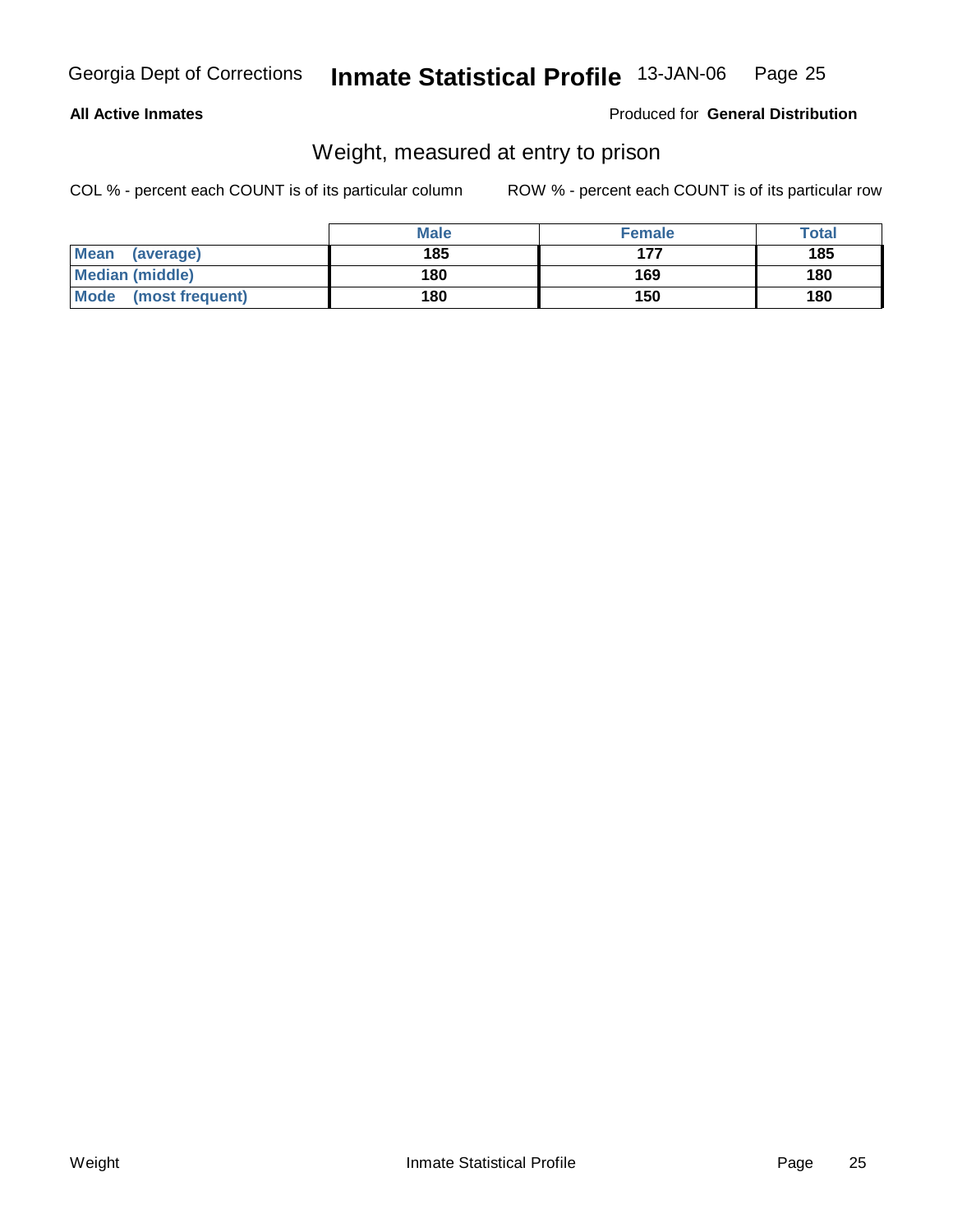**All Active Inmates**

#### Produced for **General Distribution**

# Type of admission to prison

|                |                             |              | <b>Male</b> |                    |     | <b>Female</b> |       |              | <b>Total</b> |
|----------------|-----------------------------|--------------|-------------|--------------------|-----|---------------|-------|--------------|--------------|
|                | <b>Type of Admission</b>    | <b>Count</b> | Col %       | <b>Row % Count</b> |     | Col %         | Row % | <b>Total</b> | Col %        |
|                | <b>Committed From Court</b> | 31,741       | 69.51%      | 94.19% 1,959       |     | 67.79%        | 5.81% | 33,700       | 69.41%       |
| $\overline{2}$ | <b>Return Appeal/Bond</b>   |              | .02%        | 100.00%            |     |               |       |              | .01%         |
| 3              | <b>Parole Rev/New Sent</b>  | 4,882        | 10.69%      | 95.50%             | 230 | 7.96%         | 4.50% | 5,112        | 10.53%       |
| 4              | <b>Par Rev/No New Sent</b>  | 1,499        | 3.28%       | 93.22%             | 109 | 3.77%         | 6.78% | 1,608        | 3.31%        |
| 5              | <b>Prob Viol/Total Rev</b>  |              | .01%        | 100.00%            |     |               |       |              | .01%         |
| 6              | <b>Prob Viol/Partial</b>    | 2,770        | 6.07%       | 90.94%             | 276 | 9.55%         | 9.06% | 3,046        | 6.27%        |
| 7              | <b>Admit Fm Other Cust</b>  | 40           | .09%        | 95.24%             | 2   | .07%          | 4.76% | 42           | .09%         |
| 9              | <b>Prob Rev/Remainder</b>   | 3,805        | 8.33%       | 92.69%             | 300 | 10.38%        | 7.31% | 4,105        | 8.45%        |
| 10             | <b>New Sent/Par Rev Pnd</b> | 43           | .09%        | 100.00%            |     |               |       | 43           | .09%         |
| 11             | <b>Life W/O Parole</b>      | 258          | .57%        | 98.85%             | 3   | .10%          | 1.15% | 261          | .54%         |
| 30             | <b>Par Rev/Rsn Unknown</b>  | 76           | .17%        | 100.00%            |     |               |       | 76           | .16%         |
| 32             | <b>Pb Parole Rescinded</b>  | 12           | .03%        | 100.00%            |     |               |       | 12           | .02%         |
| 33             | <b>Prob Revoc/Spec Cond</b> | 133          | .29%        | 92.36%             | 11  | .38%          | 7.64% | 144          | .30%         |
| 40             | <b>Par Rev/Revoc Center</b> | 328          | .72%        | 100.00%            |     |               |       | 328          | .68%         |
| 44             | <b>Whitworth Detention</b>  | 60           | .13%        | 100.00%            |     |               |       | 60           | .12%         |
| 50             | <b>Dcys At Risk</b>         | 8            | .02%        | 100.00%            |     |               |       | 8            | .02%         |
|                | <b>Total Reported</b>       | 45,663       | 100%        | 94.05% 2,890       |     | 100%          | 5.95% | 48,553       | 100%         |

| <b>Not</b><br><b>eported</b> | 193   |       | 196 |
|------------------------------|-------|-------|-----|
| `∩fa⊫<br>. Gr                | 5.856 | 2,893 | 749 |

| <b>Mou</b><br>วmmt<br>freauent)<br>.ourtث<br>$\cdots$ | Cmmt<br>Court - | Cmmu<br>∵יווח… |
|-------------------------------------------------------|-----------------|----------------|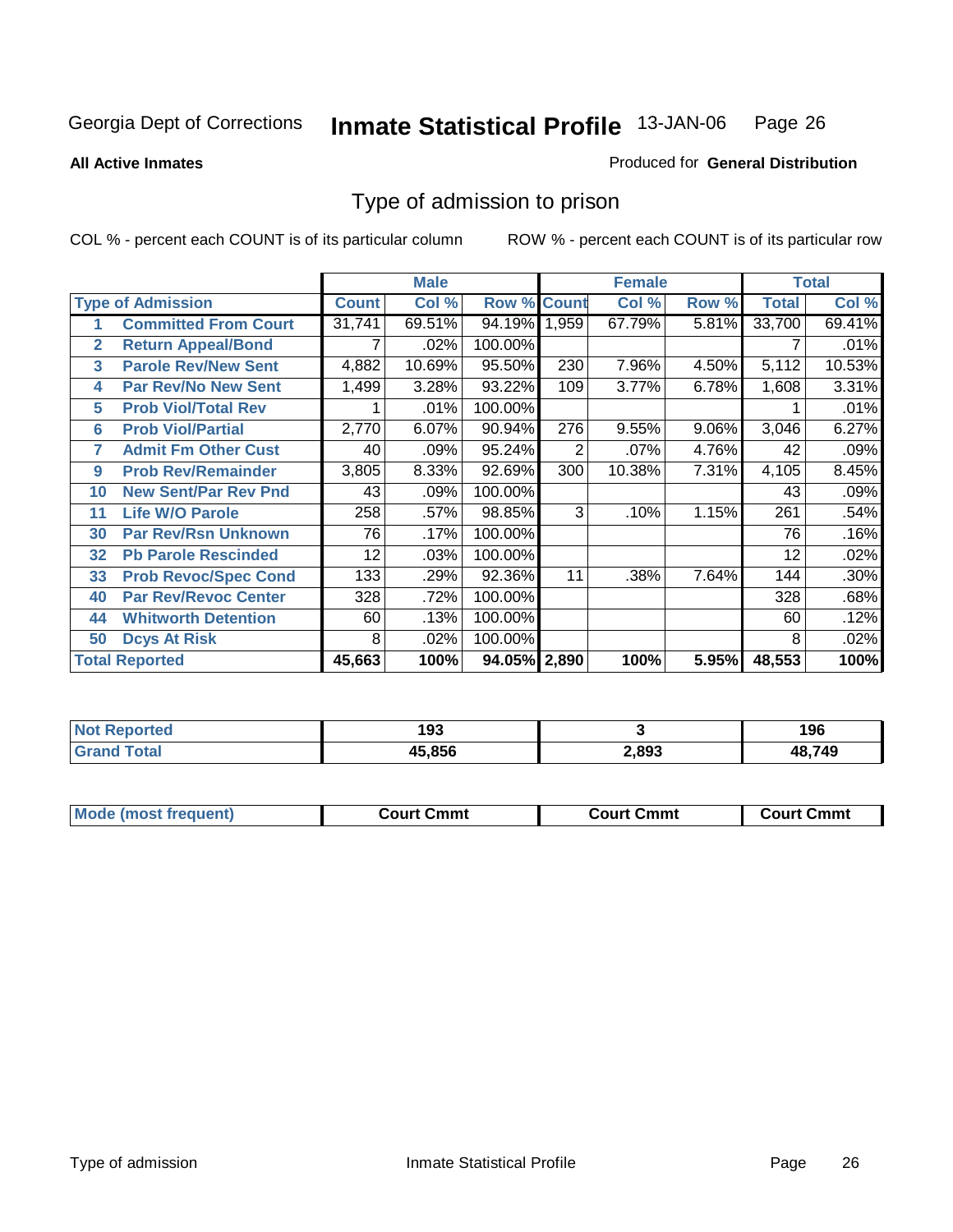**All Active Inmates**

#### Produced for **General Distribution**

# Current / last security status

|                        |              | <b>Male</b> |             |       | <b>Female</b> |          |              | <b>Total</b> |
|------------------------|--------------|-------------|-------------|-------|---------------|----------|--------------|--------------|
| <b>Security Status</b> | <b>Count</b> | Col %       | Row % Count |       | Col %         | Row %    | <b>Total</b> | Col %        |
| 0 Diag Incom           |              | $.01\%$     | 100.00%     |       | .00%          |          |              | $.01\%$      |
| 1 Wrk Releas           | 606          | 1.41%       | 77.20%      | 179   | 6.69%         | 22.80%   | 785          | 1.72%        |
| 2 Trusty               | 1,794        | 4.17%       | 95.12%      | 92    | 3.44%         | 4.88%    | 1,886        | 4.12%        |
| 3 Minimum              | 15,553       | 36.12%      | 91.33%      | 1,476 | 55.16%        | $8.67\%$ | 17,029       | 37.24%       |
| 4 Medium               | 17,857       | 41.48%      | 96.35%      | 677   | 25.30%        | $3.65\%$ | 18,534       | 40.53%       |
| 5 Close                | 6,639        | 15.42%      | 96.41%      | 247   | 9.23%         | $3.59\%$ | 6,886        | 15.06%       |
| <b>6 Maximum</b>       | 604          | 1.40%       | 99.18%      | 5     | .19%          | .82%     | 609          | 1.33%        |
| <b>Total Reported</b>  | 43,054       | 100%        | 94.15%      | 2,676 | 100%          | 5.85%    | 45,730       | 100%         |

| <b>Still being diagnosed</b> | 2,799  | 247   | 3,016  |
|------------------------------|--------|-------|--------|
| <b>Not Reported</b>          |        |       |        |
| <b>Grand Total</b>           | 45,856 | 2,893 | 48,749 |

| M,<br>--- | . .<br>М£<br>. | M<br>. | Medium |
|-----------|----------------|--------|--------|
|           |                |        |        |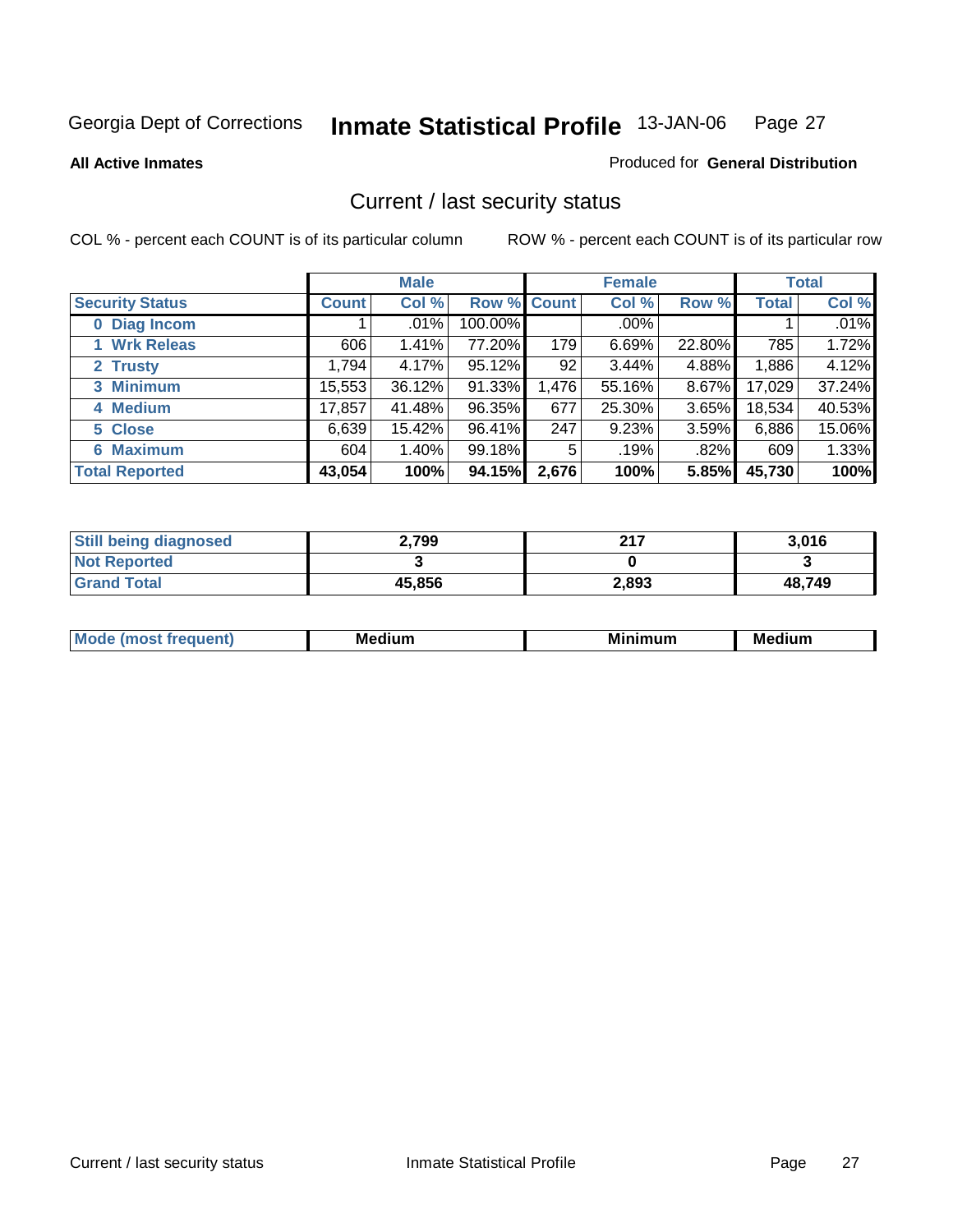**All Active Inmates**

#### Produced for **General Distribution**

# Current / last type of institution

|                            |              | <b>Male</b> |             |       | <b>Female</b> |        |              | <b>Total</b> |
|----------------------------|--------------|-------------|-------------|-------|---------------|--------|--------------|--------------|
| <b>Type of Institution</b> | <b>Count</b> | Col %       | Row % Count |       | Col %         | Row %  | <b>Total</b> | Col %        |
| <b>Transitional Center</b> | 1,652        | $3.60\%$    | 88.06%      | 224   | 7.74%         | 11.94% | 1,876        | 3.85%        |
| <b>State Hospital</b>      |              | $.01\%$     | 100.00%     |       |               |        |              | .01%         |
| <b>County Camp</b>         | 4,948        | 10.79%      | 100.00%     |       |               |        | 4,948        | 10.15%       |
| <b>State Prison</b>        | 32,717       | 71.35%      | 92.46%      | 2,669 | 92.26%        | 7.54%  | 35,386       | 72.59%       |
| <b>Private Prison</b>      | 4,778        | 10.42%      | 100.00%     |       |               |        | 4,778        | $9.80\%$     |
| <b>Prison Annex</b>        | 1,201        | 2.62%       | 100.00%     |       |               |        | 1,201        | 2.46%        |
| <b>Inmate Boot Camp</b>    | 559          | 1.22%       | 100.00%     |       |               |        | 559          | 1.15%        |
| <b>Total Rported</b>       | 45,856       | 100%        | 94.07%      | 2,893 | 100%          | 5.93%  | 48,749       | 100%         |

| rted<br>N   |        |       |            |
|-------------|--------|-------|------------|
| <b>otal</b> | 45.856 | 2,893 | ,749<br>ΔS |

| <b>Mode (most frequent)</b> | <b>State Prison</b> | <b>State Prison</b> | State Prison |
|-----------------------------|---------------------|---------------------|--------------|
|                             |                     |                     |              |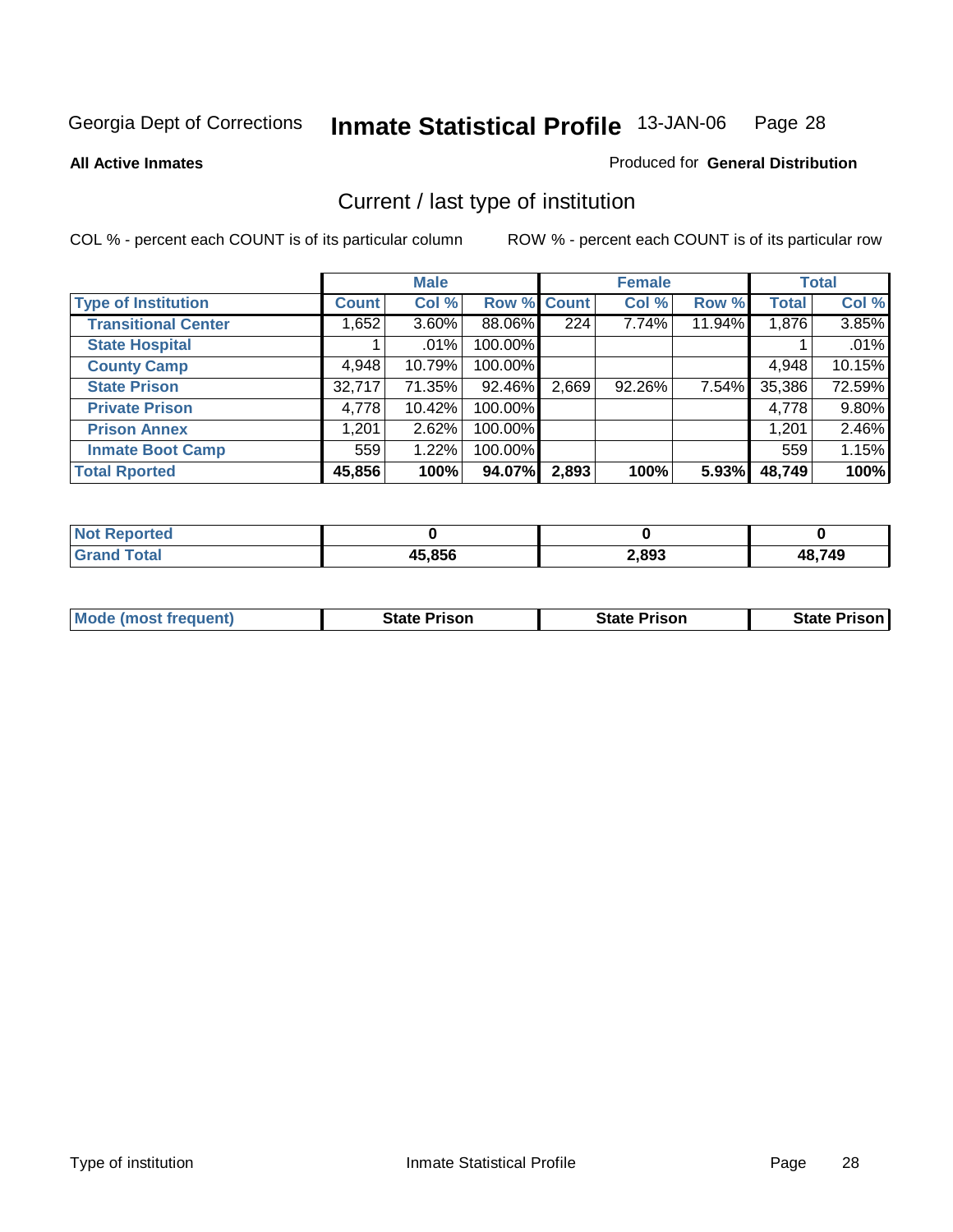**All Active Inmates**

#### Produced for **General Distribution**

# Institution type - transitional centers

|     |                                          |              | <b>Male</b> |                    |     | <b>Female</b> |         |              | <b>Total</b> |
|-----|------------------------------------------|--------------|-------------|--------------------|-----|---------------|---------|--------------|--------------|
|     | <b>Institution Type - Trans. Centers</b> | <b>Count</b> | Col %       | <b>Row % Count</b> |     | Col %         | Row %   | <b>Total</b> | Col %        |
| 220 | <b>Albany Trans-Ctr</b>                  | 150          | 9.08%       | 100.00%            |     |               |         | 150          | $8.00\%$     |
| 223 | <b>Atlanta Male Trans-Ctr</b>            | 238          | 14.41%      | 100.00%            |     |               |         | 238          | 12.69%       |
| 246 | <b>Augusta Trans-Ctr</b>                 | 206          | 12.47%      | 100.00%            |     |               |         | 206          | 10.98%       |
| 249 | <b>Clayton Transitional Ctr</b>          | 232          | 14.04%      | 100.00%            |     |               |         | 232          | 12.37%       |
| 247 | <b>Coastal Transitional Ctr</b>          | 230          | 13.92%      | 100.00%            |     |               |         | 230          | 12.26%       |
| 250 | <b>Helms Trans-Ctr</b>                   | 98           | 5.93%       | 100.00%            |     |               |         | 98           | 5.22%        |
| 248 | <b>Lagrange Trans Ctr</b>                | 150          | 9.08%       | 100.00%            |     |               |         | 150          | 8.00%        |
| 231 | <b>Macon Male Trans-Ctr</b>              | 149          | 9.02%       | 100.00%            |     |               |         | 149          | 7.94%        |
| 235 | <b>Metro Womens Trans-Ctr</b>            |              |             |                    | 223 | 99.55%        | 100.00% | 223          | 11.89%       |
| 242 | <b>Savannah Mens Trans-Ctr</b>           | 199          | 12.05%      | 100.00%            |     |               |         | 199          | 10.61%       |
| 245 | <b>Savannah Womens Trans-</b>            |              |             |                    |     | .45%          | 100.00% |              | .05%         |
|     | <b>Ctr</b>                               |              |             |                    |     |               |         |              |              |
|     | <b>Total Rported</b>                     | 1,652        | 100%        | 88.06%             | 224 | 100%          | 11.94%  | 1,876        | 100%         |

| <b>leu</b><br>. |      |              |     |
|-----------------|------|--------------|-----|
| $\sim$<br>_____ | ,652 | $\sim$<br>44 | 97C |

| Mode (most frequent) | 223 Atlanta Male Trans-Ctr   235 Metro Womens Trans- 223 Atlanta Male |     |           |
|----------------------|-----------------------------------------------------------------------|-----|-----------|
|                      |                                                                       | Ctr | Trans-Ctr |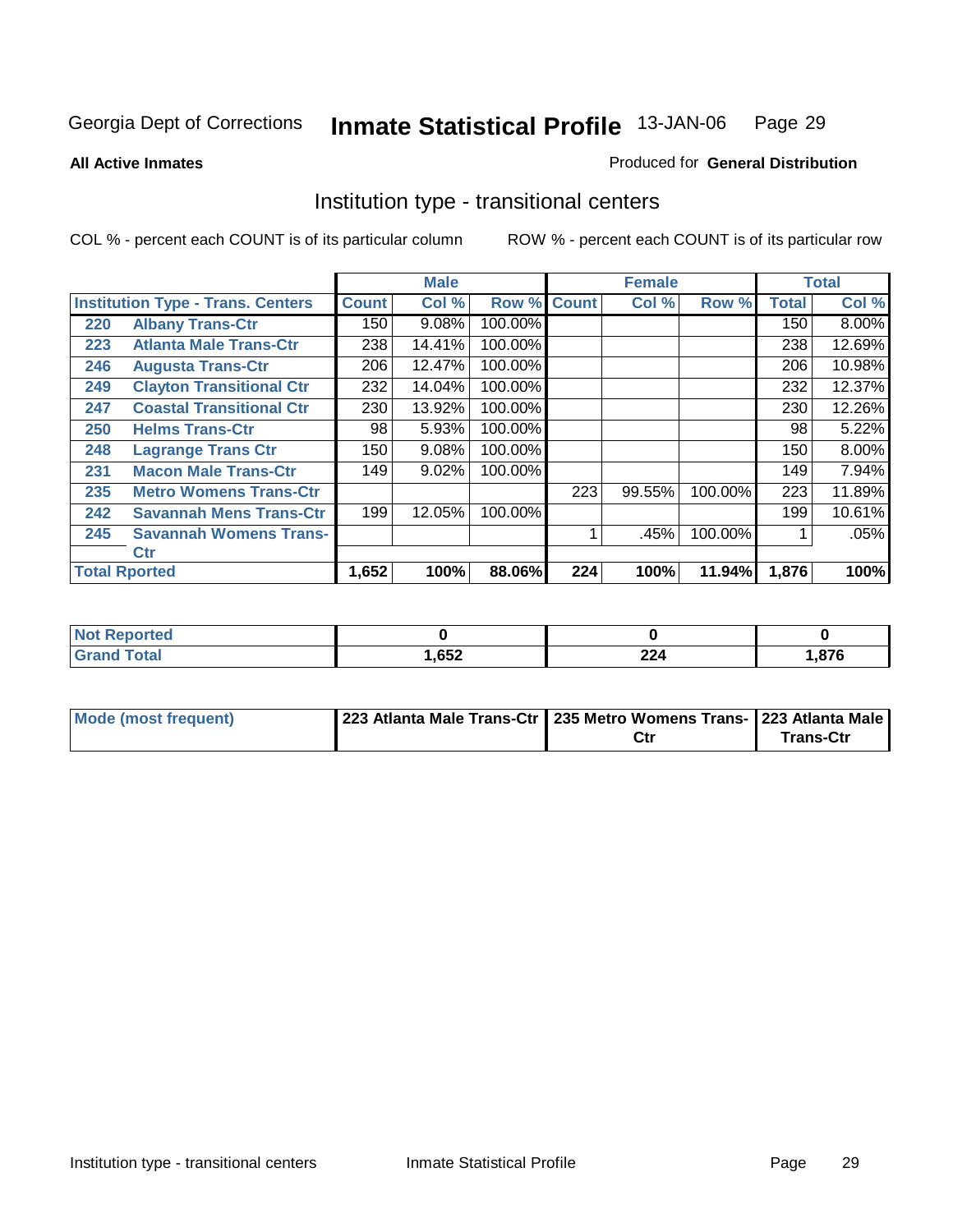**All Active Inmates**

#### Produced for **General Distribution**

# Institution type - mental hospitals

|                                                      | Male |            |                    | <b>Female</b> | $\tau$ otal        |  |         |
|------------------------------------------------------|------|------------|--------------------|---------------|--------------------|--|---------|
| <b>Institution Type - Mental Hospitals   Count  </b> |      | Col %      | <b>Row % Count</b> | Col%          | <b>Row % Total</b> |  | Col %   |
| 302 Central State Hospital                           |      | $100.00\%$ | $100.00\%$         |               |                    |  | 100.00% |
| <b>Total Rported</b>                                 |      | 100%       | 100%               |               | %                  |  | 100%    |

| $-1$<br><b>NOT</b><br>керогтеа<br>$\sim$ |  |  |
|------------------------------------------|--|--|
| Code <sup>r</sup><br>- - ----            |  |  |

| Mode (most frequent) | <b>Null</b><br>302 Central State Hospital | 302 Central<br><b>State Hospital</b> |
|----------------------|-------------------------------------------|--------------------------------------|
|----------------------|-------------------------------------------|--------------------------------------|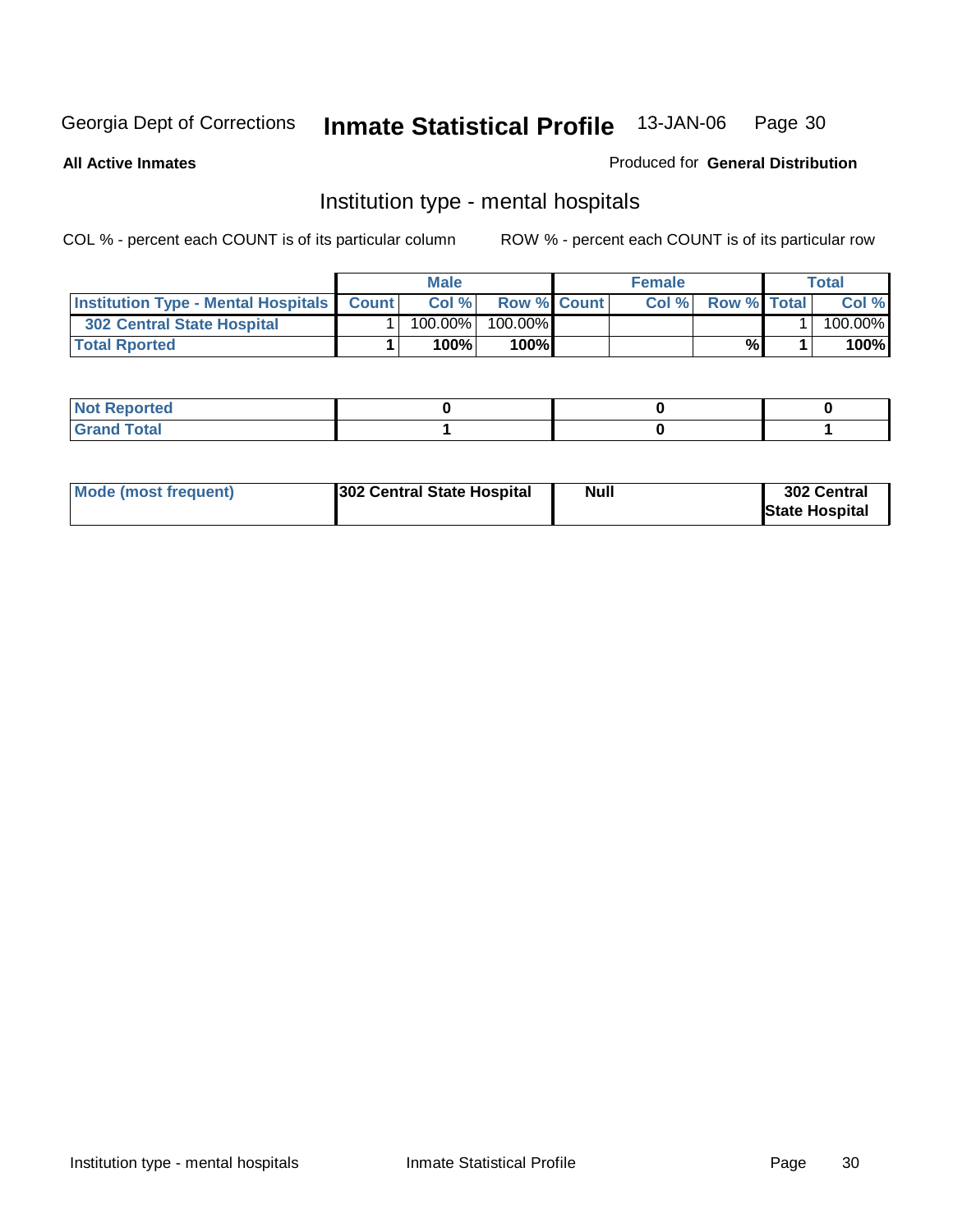#### **All Active Inmates**

#### Produced for **General Distribution**

# Institution type - county prisons

|                                          |                  | <b>Male</b> |         |              | <b>Female</b> |       |                  | <b>Total</b> |
|------------------------------------------|------------------|-------------|---------|--------------|---------------|-------|------------------|--------------|
| <b>Institution Type - County Prisons</b> | <b>Count</b>     | Col %       | Row %   | <b>Count</b> | Col %         | Row % | <b>Total</b>     | Col %        |
| <b>Bulloch County Ci</b><br>402          | 136              | 2.75%       | 100.00% |              |               |       | 136              | 2.75%        |
| <b>Carroll County Ci</b><br>404          | 205              | 4.14%       | 100.00% |              |               |       | $\overline{205}$ | 4.14%        |
| <b>Clarke County Ci</b><br>406           | 105              | 2.12%       | 100.00% |              |               |       | 105              | 2.12%        |
| <b>Clayton County Ci</b><br>456          | 210              | 4.24%       | 100.00% |              |               |       | 210              | 4.24%        |
| <b>Colquitt County Ci</b><br>407         | 179              | 3.62%       | 100.00% |              |               |       | 179              | 3.62%        |
| <b>Coweta County Ci</b><br>409           | 198              | 4.00%       | 100.00% |              |               |       | 198              | 4.00%        |
| <b>Decatur County Ci</b><br>411          | $\overline{217}$ | 4.39%       | 100.00% |              |               |       | $\overline{217}$ | 4.39%        |
| <b>Effingham County Ci</b><br>413        | 237              | 4.79%       | 100.00% |              |               |       | 237              | 4.79%        |
| <b>Floyd County Ci</b><br>415            | 337              | 6.81%       | 100.00% |              |               |       | 337              | 6.81%        |
| <b>Gwinnett County Ci</b><br>419         | $\overline{227}$ | 4.59%       | 100.00% |              |               |       | 227              | 4.59%        |
| <b>Hall County Ci</b><br>420             | 158              | 3.19%       | 100.00% |              |               |       | 158              | 3.19%        |
| <b>Harris County Ci</b><br>422           | 106              | 2.14%       | 100.00% |              |               |       | 106              | 2.14%        |
| <b>Jackson County Ci</b><br>426          | 170              | 3.44%       | 100.00% |              |               |       | 170              | 3.44%        |
| Jefferson County Ci<br>428               | 180              | 3.64%       | 100.00% |              |               |       | 180              | 3.64%        |
| <b>Mitchell County Ci</b><br>433         | 104              | 2.10%       | 100.00% |              |               |       | 104              | 2.10%        |
| <b>Muscogee County Ci</b><br>435         | 500              | 10.11%      | 100.00% |              |               |       | 500              | 10.11%       |
| <b>Richmond County Ci</b><br>439         | 205              | 4.14%       | 100.00% |              |               |       | 205              | 4.14%        |
| <b>Screven County Ci</b><br>440          | 144              | 2.91%       | 100.00% |              |               |       | 144              | 2.91%        |
| <b>Spalding County Ci</b><br>441         | 365              | 7.38%       | 100.00% |              |               |       | 365              | 7.38%        |
| <b>Stewart County Ci</b><br>442          | 78               | 1.58%       | 100.00% |              |               |       | 78               | 1.58%        |
| <b>Sumter County Ci</b><br>443           | 339              | 6.85%       | 100.00% |              |               |       | 339              | 6.85%        |
| <b>Terrell County Ci</b><br>444          | 131              | 2.65%       | 100.00% |              |               |       | 131              | 2.65%        |
| <b>Thomas County Ci</b><br>445           | 153              | 3.09%       | 100.00% |              |               |       | 153              | 3.09%        |
| <b>Troup County Ci</b><br>447            | 264              | 5.34%       | 100.00% |              |               |       | 264              | 5.34%        |
| <b>Total Rported</b>                     | 4,948            | 100%        | 100%    |              |               | $\%$  | 4,948            | 100%         |

| .948 | 4,948 |
|------|-------|

| Mode (most frequent) | 435 Muscogee County Ci | Null | 435 Muscogee     |
|----------------------|------------------------|------|------------------|
|                      |                        |      | <b>County Ci</b> |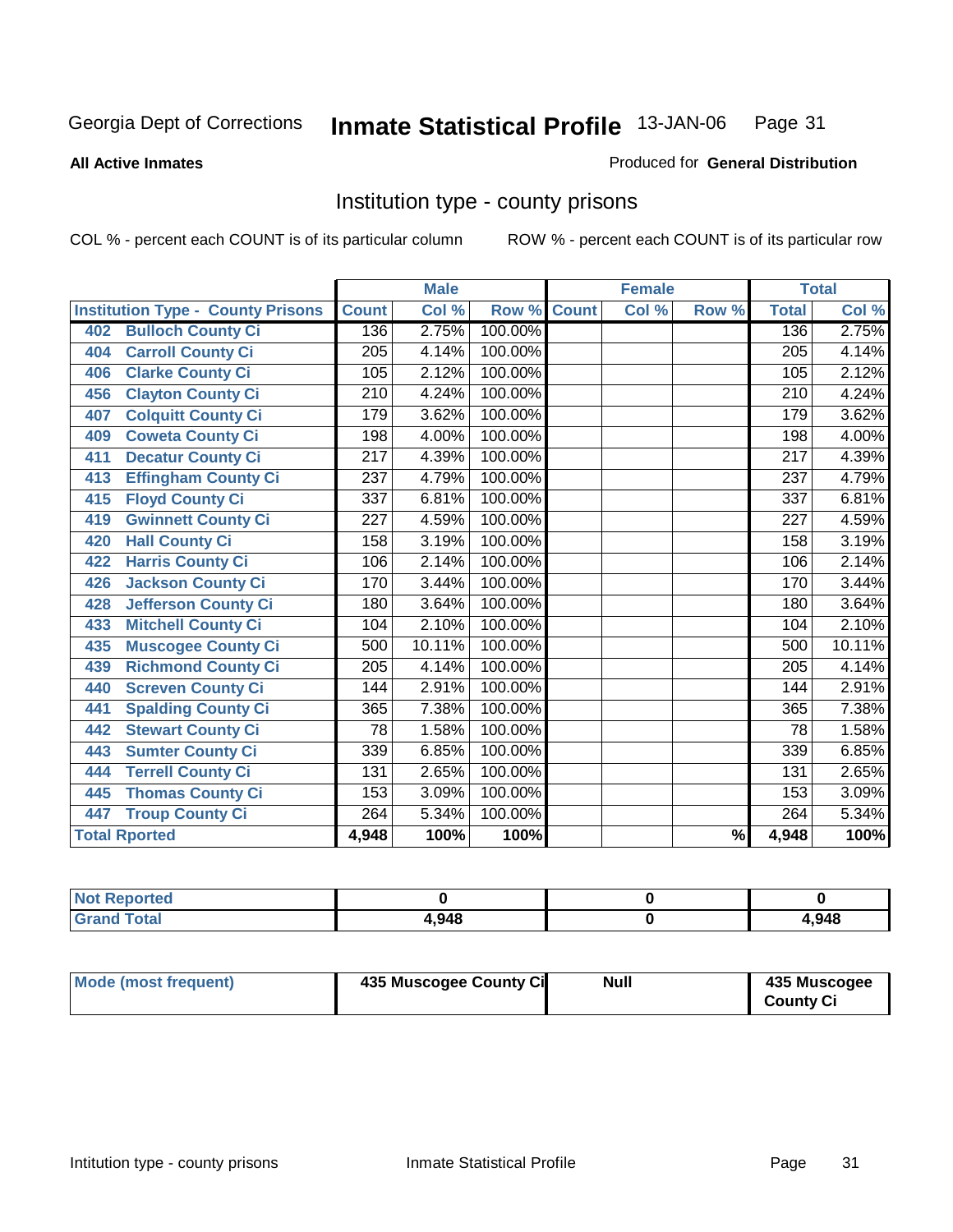**All Active Inmates**

#### Produced for **General Distribution**

# Institution type - state prisons

|     |                                                 |                  | <b>Male</b> |         |              | <b>Female</b> |         | <b>Total</b> |       |
|-----|-------------------------------------------------|------------------|-------------|---------|--------------|---------------|---------|--------------|-------|
|     | <b>Institution Type - State Prisons</b>         | <b>Count</b>     | Col %       | Row %   | <b>Count</b> | Col %         | Row %   | <b>Total</b> | Col % |
| 508 | <b>Arrendale State Prison</b>                   | $\overline{6}$   | .02%        | .78%    | 761          | 28.51%        | 99.22%  | 767          | 2.17% |
| 532 | <b>Augusta State Med.</b><br><b>Prison</b>      | 1,188            | 3.63%       | 99.92%  | $\mathbf{1}$ | .04%          | .08%    | 1,189        | 3.36% |
| 559 | <b>Autry Pre-Trans Center</b>                   | 191              | .58%        | 100.00% |              |               |         | 191          | .54%  |
| 543 | <b>Autry State Prison</b>                       | 1,330            | 4.07%       | 100.00% |              |               |         | 1,330        | 3.76% |
| 553 | <b>Baldwin State Prison</b>                     | 683              | 2.09%       | 100.00% |              |               |         | 683          | 1.93% |
| 536 | <b>Bostick State Prison</b>                     | 697              | 2.13%       | 100.00% |              |               |         | 697          | 1.97% |
| 534 | <b>Burrus Corr Trn Cntr</b>                     | 323              | .99%        | 100.00% |              |               |         | 323          | .91%  |
| 547 | <b>Calhoun State Prison</b>                     | 1,243            | 3.80%       | 100.00% |              |               |         | 1,243        | 3.51% |
| 531 | <b>Central State Prison</b>                     | 805              | 2.46%       | 100.00% |              |               |         | 805          | 2.27% |
| 523 | <b>Coastal State Prison</b>                     | 1,388            | 4.24%       | 100.00% |              |               |         | 1,388        | 3.92% |
| 503 | <b>Dodge State Prison</b>                       | 1,193            | 3.65%       | 100.00% |              |               |         | 1,193        | 3.37% |
| 548 | <b>Dooly State Prison</b>                       | 1,277            | 3.90%       | 100.00% |              |               |         | 1,277        | 3.61% |
| 521 | <b>Ga Diag &amp; Class Pris</b>                 | 1,725            | 5.27%       | 100.00% |              |               |         | 1,725        | 4.87% |
| 522 | <b>Ga Diag &amp; Class Pris-</b><br><b>Perm</b> | 243              | .74%        | 100.00% |              |               |         | 243          | .69%  |
| 517 | <b>Ga State Prison</b>                          | 1,173            | 3.59%       | 99.91%  | $\mathbf{1}$ | .04%          | .09%    | 1,174        | 3.32% |
| 541 | <b>Hancock State Prison</b>                     | 1,222            | 3.74%       | 100.00% |              |               |         | 1,222        | 3.45% |
| 540 | <b>Hays State Prison</b>                        | 842              | 2.57%       | 100.00% |              |               |         | 842          | 2.38% |
| 551 | <b>Homerville State Prison</b>                  | $\overline{200}$ | .61%        | 100.00% |              |               |         | 200          | .57%  |
| 545 | <b>Johnson State Prison</b>                     | 1,049            | 3.21%       | 100.00% |              |               |         | 1,049        | 2.96% |
| 510 | <b>Lee State Prison</b>                         | 736              | 2.25%       | 100.00% |              |               |         | 736          | 2.08% |
| 502 | <b>Lowndes State Prison</b>                     | 280              | .86%        | 100.00% |              |               |         | 280          | .79%  |
| 549 | <b>Macon State Prison</b>                       | 1,386            | 4.24%       | 100.00% |              |               |         | 1,386        | 3.92% |
| 519 | <b>Men'S State Prison</b>                       | 657              | 2.01%       | 100.00% |              |               |         | 657          | 1.86% |
| 554 | <b>Metro State Prison (W)</b>                   | 1                | .01%        | .12%    | 844          | 31.62%        | 99.88%  | 845          | 2.39% |
| 561 | <b>Milan State Prison</b>                       | 240              | .73%        | 100.00% |              |               |         | 240          | .68%  |
| 509 | <b>Montgomery State</b><br><b>Prison</b>        | 386              | 1.18%       | 100.00% |              |               |         | 386          | 1.09% |
| 505 | <b>Phillips State Prison</b>                    | 757              | 2.31%       | 100.00% |              |               |         | 757          | 2.14% |
| 557 | <b>Pulaski State Prison (W)</b>                 |                  |             |         | 1,062        | 39.79%        | 100.00% | 1,062        | 3.00% |
| 529 | <b>Rivers State Prison</b>                      | 1,090            | 3.33%       | 100.00% |              |               |         | 1,090        | 3.08% |
| 533 | <b>Rogers State Prison</b>                      | 1,223            | 3.74%       | 100.00% |              |               |         | 1,223        | 3.46% |
| 530 | <b>Rutledge State Prison</b>                    | 594              | 1.82%       | 100.00% |              |               |         | 594          | 1.68% |
| 525 | <b>Scott State Prison</b>                       | 1,193            | 3.65%       | 100.00% |              |               |         | 1,193        | 3.37% |
| 550 | <b>Smith State Prison</b>                       | 1,140            | 3.48%       | 100.00% |              |               |         | 1,140        | 3.22% |
| 542 | <b>Telfair State Prison</b>                     | 1,115            | 3.41%       | 100.00% |              |               |         | 1,115        | 3.15% |
| 537 | <b>Valdosta State Prison</b>                    | 792              | 2.42%       | 100.00% |              |               |         | 792          | 2.24% |
| 506 | <b>Walker State Prison</b>                      | 606              | 1.85%       | 100.00% |              |               |         | 606          | 1.71% |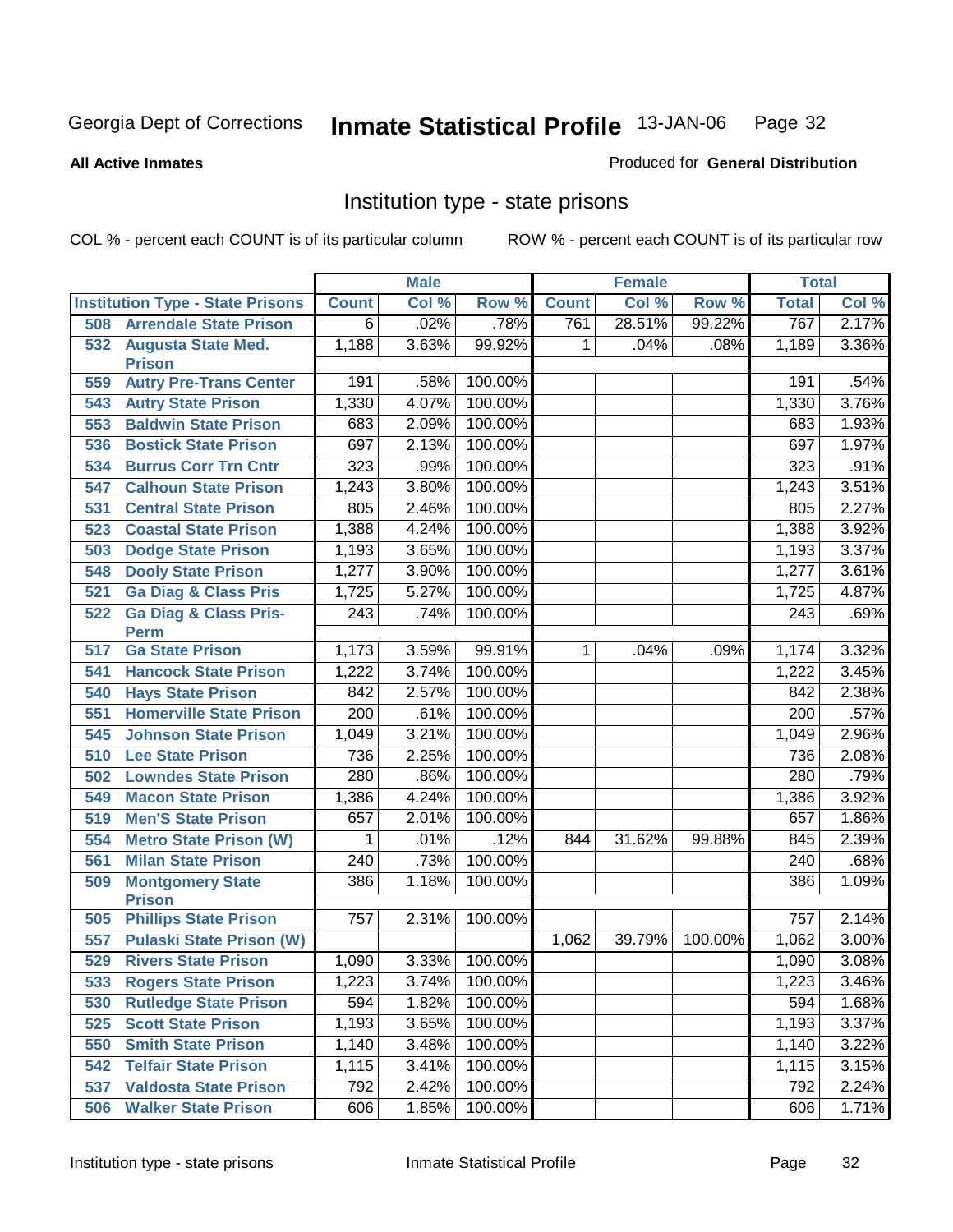**All Active Inmates**

#### Produced for **General Distribution**

# Institution type - state prisons

|                                         | <b>Male</b>  |          |            |              | <b>Female</b> | <b>Total</b> |              |          |
|-----------------------------------------|--------------|----------|------------|--------------|---------------|--------------|--------------|----------|
| <b>Institution Type - State Prisons</b> | <b>Count</b> | Col %    | Row %      | <b>Count</b> | Col %         | Row %        | <b>Total</b> | Col %    |
| <b>Ware State Prison</b><br>501         | .007         | $3.08\%$ | $100.00\%$ |              |               |              | 1,007        | 2.85%    |
| <b>Washington Sp</b><br>552             | .087         | $3.32\%$ | $100.00\%$ |              |               |              | 1.087        | $3.07\%$ |
| <b>Wayne State Prison</b><br>507        | 194          | $.59\%$  | $100.00\%$ |              |               |              | 194          | .55%     |
| <b>Wilcox State Prison</b><br>546       | .455         | 4.45%    | 100.00%    |              |               |              | 1,455        | 4.11%    |
| <b>Total Rported</b>                    | 32,717       | 100%     | 92.46%     | 2,669        | 100%          | 7.54%        | 35,386       | 100%     |

| ported<br>NOI |            |       |        |
|---------------|------------|-------|--------|
| <b>c</b> otal | 227<br>JŁ. | 2,669 | 35,386 |

| Mode (most frequent) | 521 Ga Diag & Class Pris | [557 Pulaski State Prison (W)] 521 Ga Diag & | <b>Class Pris</b> |
|----------------------|--------------------------|----------------------------------------------|-------------------|
|----------------------|--------------------------|----------------------------------------------|-------------------|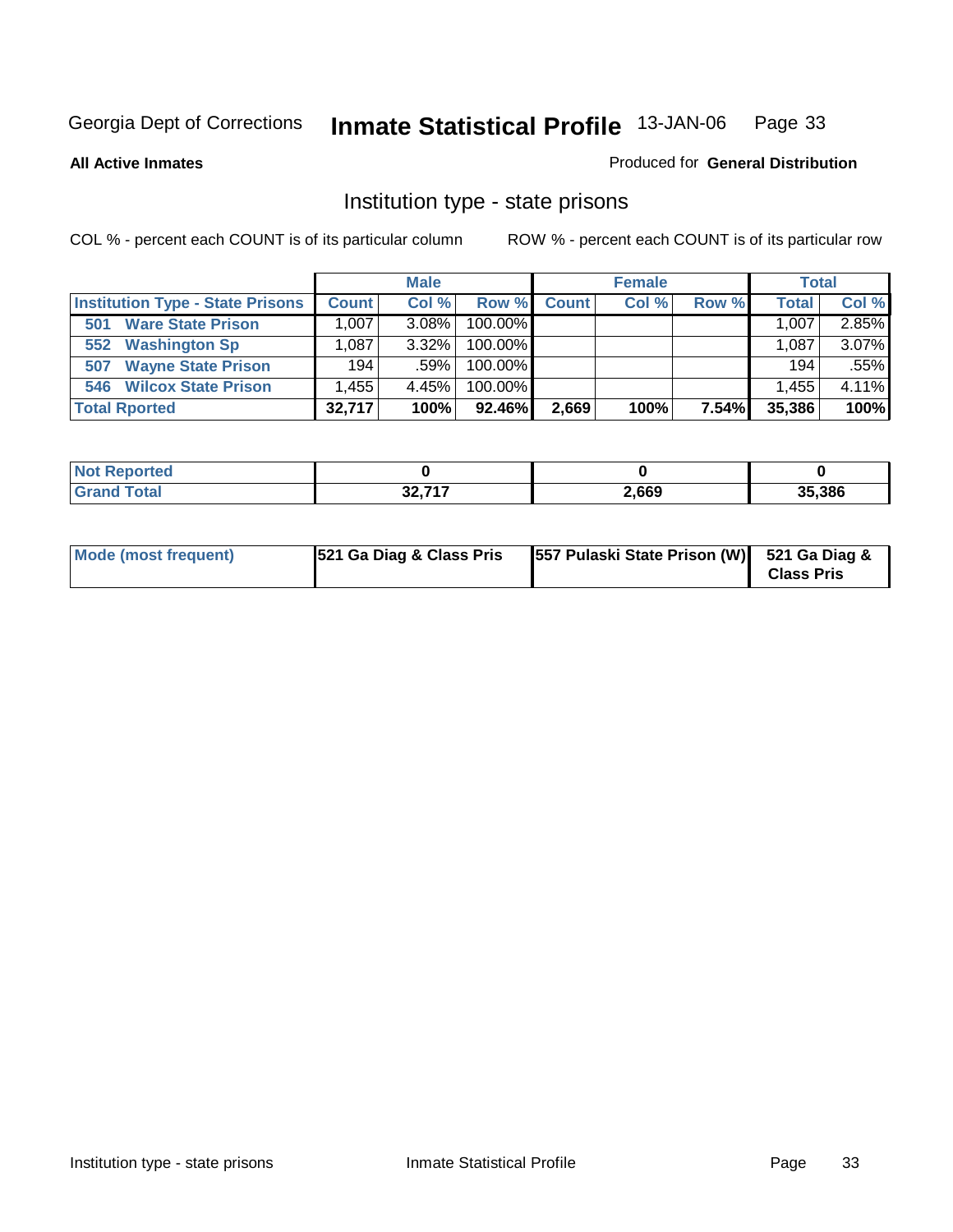**All Active Inmates**

#### Produced for **General Distribution**

# Institution type - private prisons

|                                           | <b>Male</b>  |        |             | <b>Female</b> |       |       | <b>Total</b> |        |
|-------------------------------------------|--------------|--------|-------------|---------------|-------|-------|--------------|--------|
| <b>Institution Type - Private Prisons</b> | <b>Count</b> | Col %  | Row % Count |               | Col % | Row % | Total I      | Col %  |
| <b>Coffee Corr Facility</b><br>569        | 1.503        | 31.46% | $100.00\%$  |               |       |       | 1,503        | 31.46% |
| <b>D Ray James Corr Fac</b><br>567        | 1.763        | 36.90% | $100.00\%$  |               |       |       | 1.763        | 36.90% |
| <b>Wheeler Corr Facility</b><br>571       | 1.512        | 31.65% | $100.00\%$  |               |       |       | 1.512        | 31.65% |
| <b>Total Rported</b>                      | 4,778        | 100%   | 100%        |               |       | %I    | 4,778        | 100%   |

| <b>Not</b><br><b>Reported</b>             |        |  |         |
|-------------------------------------------|--------|--|---------|
| <b>Total</b><br>Grand<br>$\mathbf{v}$ and | $-77c$ |  | $- - -$ |

| Mode (most frequent) | 567 D Ray James Corr Fac | <b>Null</b> | <b>567 D Ray James</b><br><b>Corr Fac</b> |
|----------------------|--------------------------|-------------|-------------------------------------------|
|----------------------|--------------------------|-------------|-------------------------------------------|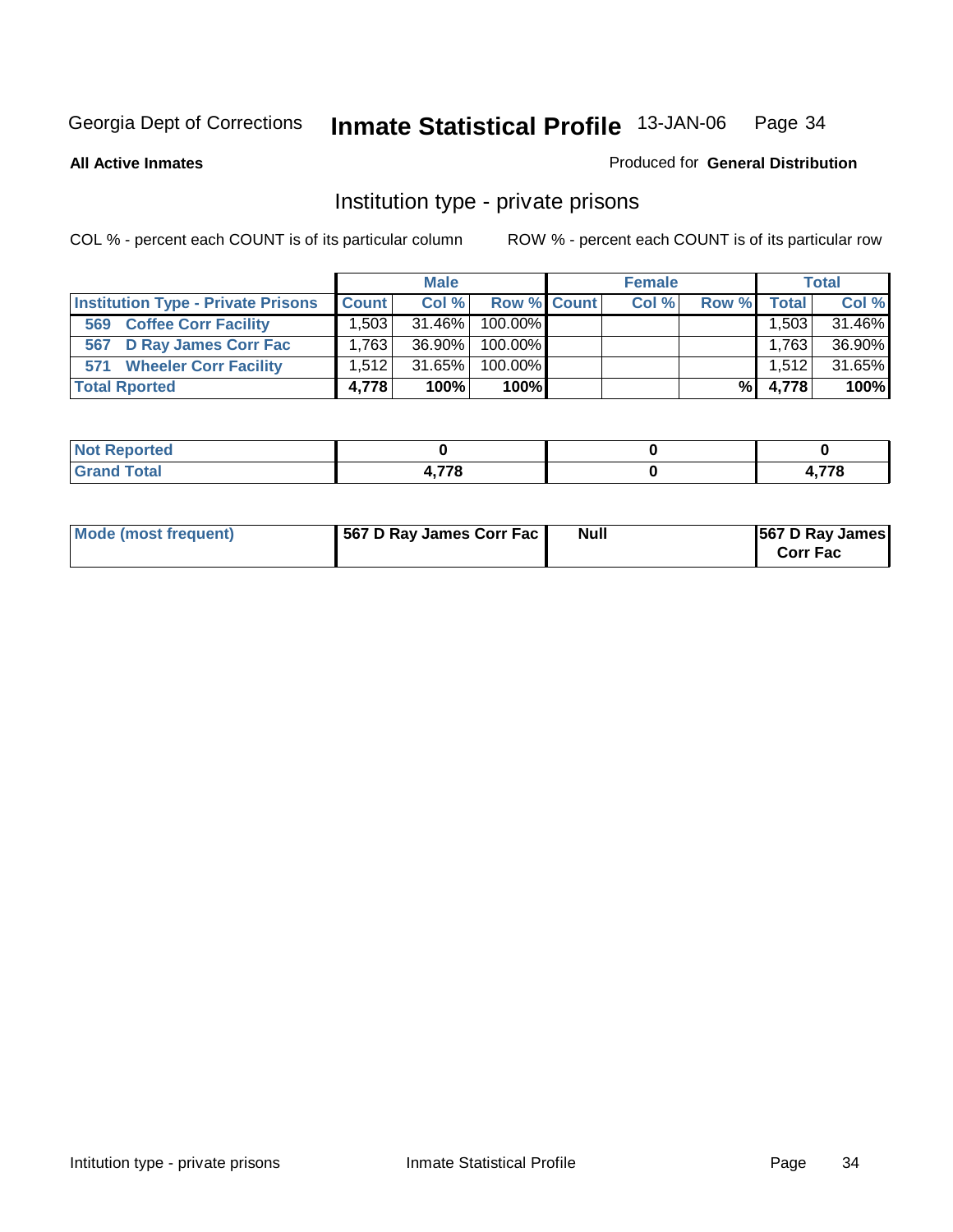**All Active Inmates**

Produced for **General Distribution**

# Institution type - prison annexes

|                                                   |       | <b>Male</b> |            |              | <b>Female</b> |       |       | <b>Total</b> |
|---------------------------------------------------|-------|-------------|------------|--------------|---------------|-------|-------|--------------|
| <b>Institution Type - Prison Annexe   Count  </b> |       | Col %       | Row %      | <b>Count</b> | Col %         | Row % | Total | Col %        |
| <b>7541 Hancock Annex</b>                         | 190   | 15.82%      | 100.00%    |              |               |       | 190   | 15.82%       |
| 7540 Hays Annex                                   | 393   | 32.72%      | 100.00%    |              |               |       | 393   | 32.72%       |
| <b>7505 Phillips Annex</b>                        | 223   | $18.57\%$   | $100.00\%$ |              |               |       | 223   | 18.57%       |
| 7501 Ware Annex                                   | 213   | 17.74%      | $100.00\%$ |              |               |       | 213   | 17.74%       |
| 7552 Washington Sp Annex                          | 182   | $15.15\%$   | $100.00\%$ |              |               |       | 182   | 15.15%       |
| <b>Total Rported</b>                              | 1,201 | 100%        | 100%       |              |               | %     | 1,201 | 100%         |

| keported∡            |      |       |
|----------------------|------|-------|
| <b>Total</b><br>Grar | 201. | 1,201 |

| <b>Mode (most frequent)</b> | 7540 Hays Annex | Null | 7540 Hays Annex |
|-----------------------------|-----------------|------|-----------------|
|                             |                 |      |                 |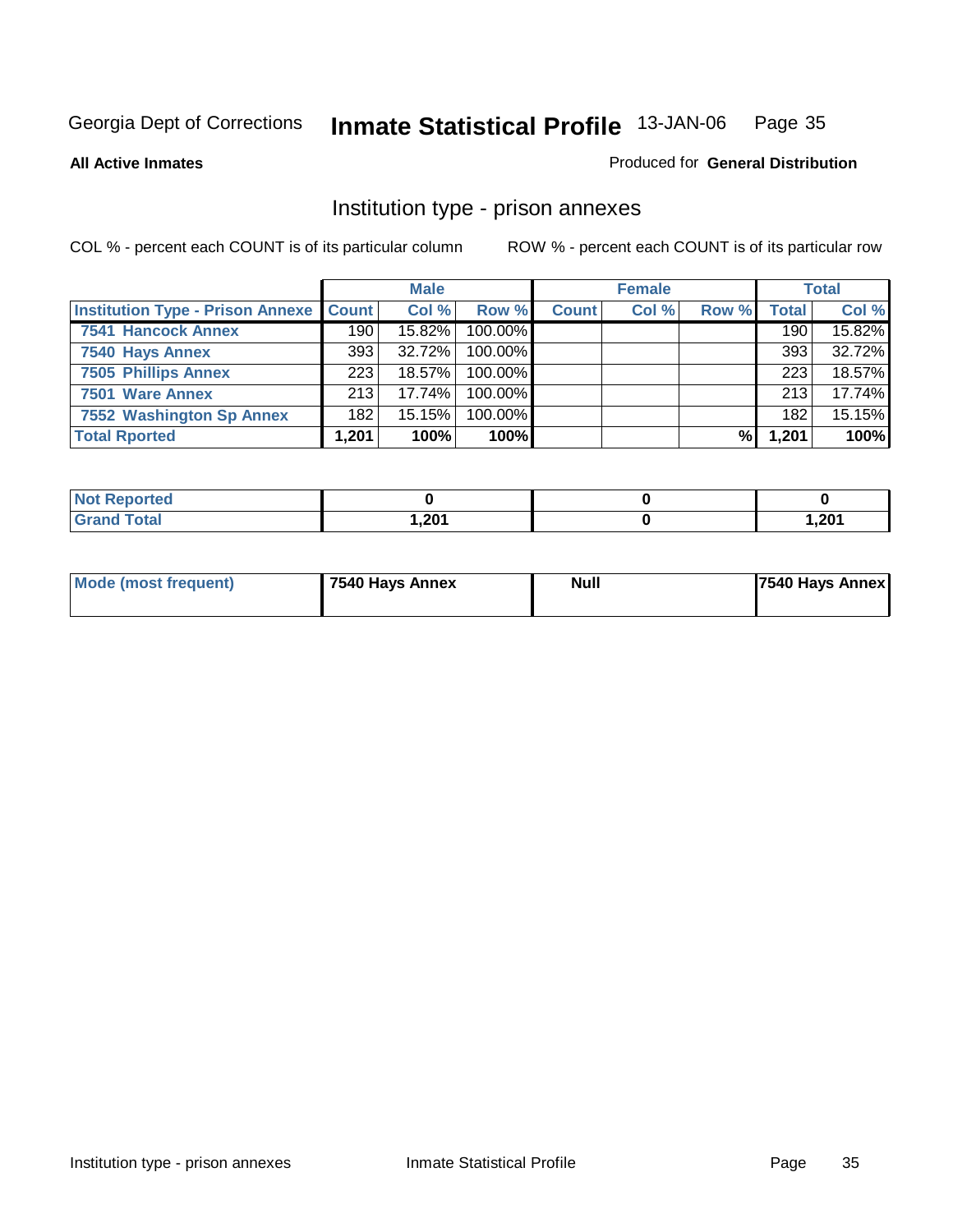**All Active Inmates**

#### Produced for **General Distribution**

# Institution type - inmate boot camp

|                                      |              | <b>Male</b> |         |              | <b>Female</b> |       |              | <b>Total</b> |
|--------------------------------------|--------------|-------------|---------|--------------|---------------|-------|--------------|--------------|
| <b>Institution Type - Boot Camps</b> | <b>Count</b> | Col %       | Row %   | <b>Count</b> | Col %         | Row % | <b>Total</b> | Col %        |
| 9553 Baldwin Inm Boot Camp           | 284          | 50.81%      | 100.00% |              |               |       | 284          | 50.81%       |
| 9534 Burruss Inm Boot Camp           | 131          | 23.43%      | 100.00% |              |               |       | 131          | 23.43%       |
| 9540 Hays Inm Boot Camp              | 4            | .72%        | 100.00% |              |               |       | 4            | .72%         |
| 9564 Long Inmate Boot Camp           | 135          | 24.15%      | 100.00% |              |               |       | 135          | 24.15%       |
| 9509 Nontgomery Boot Camp            |              | .18%        | 100.00% |              |               |       |              | .18%         |
| 9504 West Georgia Pb                 |              | .72%        | 100.00% |              |               |       | 4            | .72%         |
| <b>Bootcamp</b>                      |              |             |         |              |               |       |              |              |
| <b>Total Rported</b>                 | 559          | 100%        | 100%    |              |               | %     | 559          | 100%         |

| <b>Peported</b><br>. |     |     |
|----------------------|-----|-----|
| _______              | 559 | 559 |

| Mode (most frequent) | 9553 Baldwin Inm Boot | Null | 9553 Baldwin Inm |
|----------------------|-----------------------|------|------------------|
|                      | Camp                  |      | <b>Boot Camp</b> |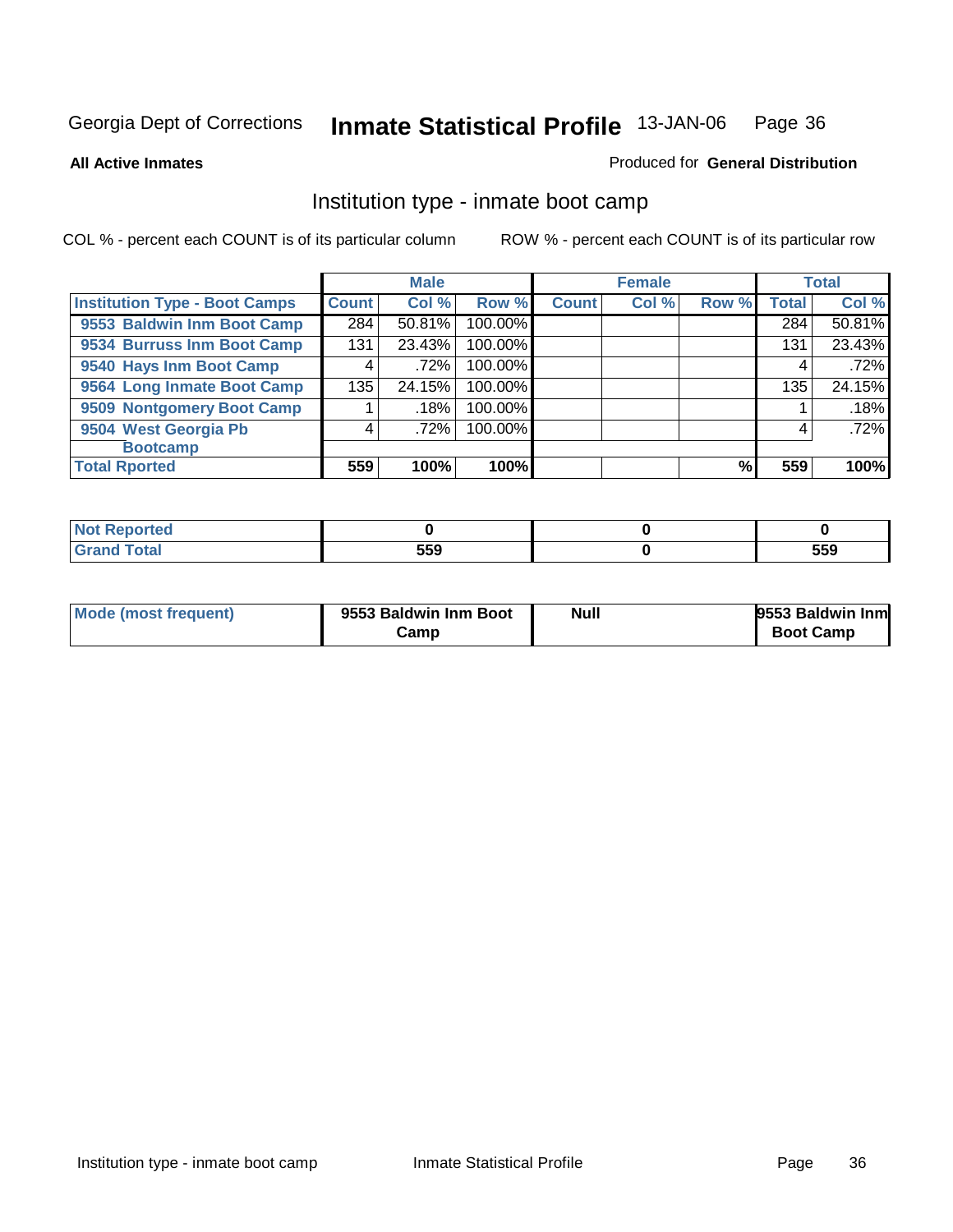**All Active Inmates**

#### Produced for **General Distribution**

# Number of disciplinary reports

|                                      |              | <b>Male</b> |             |       | <b>Female</b> |          |        | <b>Total</b> |
|--------------------------------------|--------------|-------------|-------------|-------|---------------|----------|--------|--------------|
| <b>Number of Disciplinary Report</b> | <b>Count</b> | Col %       | Row % Count |       | Col %         | Row %    | Total  | Col %        |
|                                      | 18,511       | 40.37%      | 91.77%      | 1,659 | 57.35%        | 8.23%    | 20,170 | 41.38%       |
|                                      | 6,300        | 13.74%      | 94.50%      | 367   | 12.69%        | $5.50\%$ | 6,667  | 13.68%       |
|                                      | 3,745        | 8.17%       | 95.49%      | 177   | 6.12%         | $4.51\%$ | 3,922  | 8.05%        |
| 3                                    | 2,537        | 5.53%       | 94.81%      | 139   | 4.80%         | $5.19\%$ | 2,676  | 5.49%        |
| 4                                    | 1,887        | 4.12%       | 95.50%      | 89    | 3.08%         | 4.50%    | 1,976  | 4.05%        |
| 5                                    | 1,502        | 3.28%       | 96.10%      | 61    | 2.11%         | 3.90%    | 1,563  | 3.21%        |
| <b>More Than 5</b>                   | 11,374       | 24.80%      | 96.59%      | 401   | 13.86%        | $3.41\%$ | 11,775 | 24.15%       |
| <b>Total Reported</b>                | 45,856       | 100%        | 94.07%      | 2,893 | 100.0%        | 5.93%    | 48,749 | 100.0%       |

| N      |        |       |     |
|--------|--------|-------|-----|
| ______ | AE OEC | 2,893 | 749 |

| Mean (average)       | 5.50 | 2.97 | 5.35 |
|----------------------|------|------|------|
| Median (middle)      |      |      |      |
| Mode (most frequent) |      |      |      |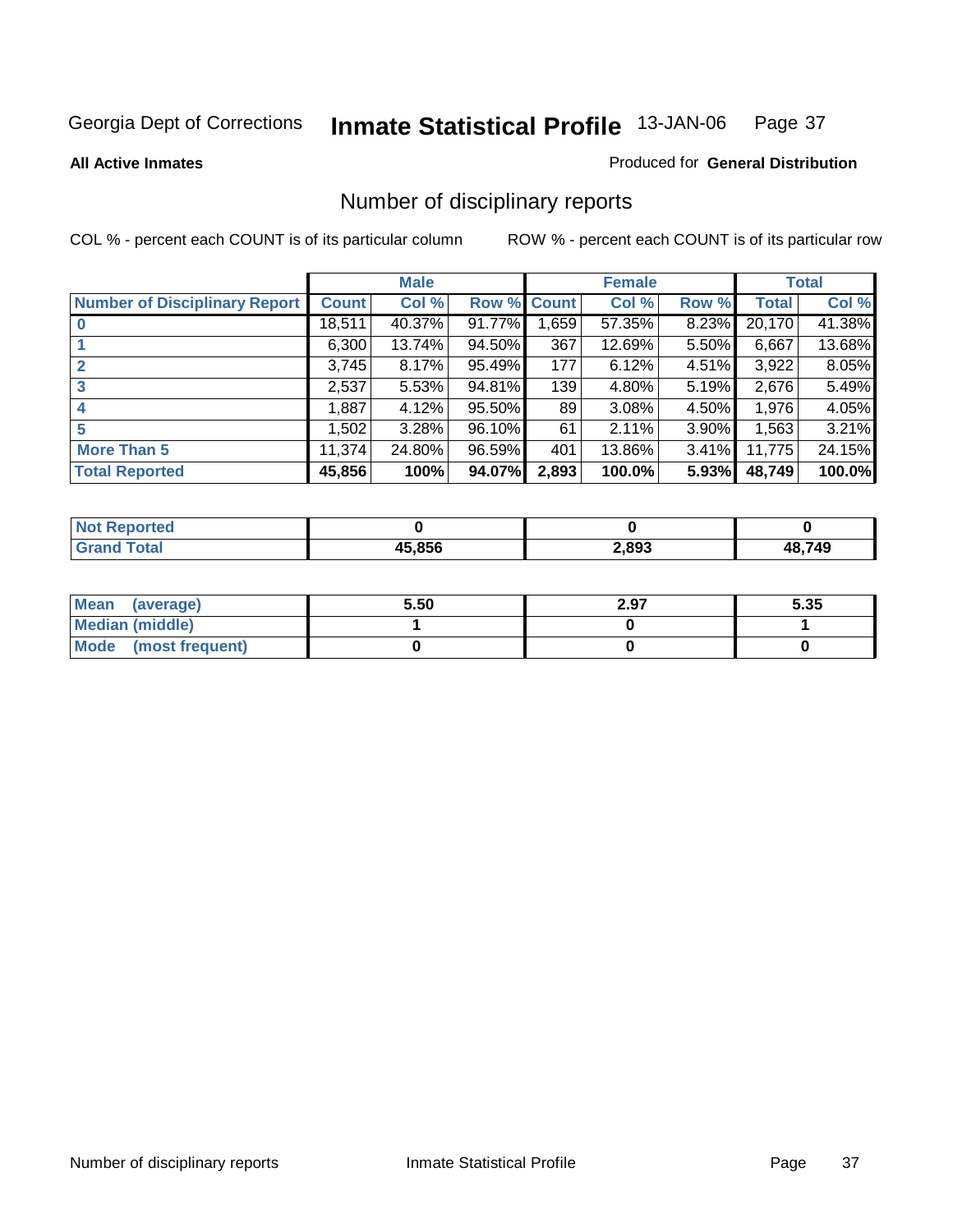**All Active Inmates**

### Produced for **General Distribution**

## Number of transfers

|                            |        | <b>Male</b> |             |       | <b>Female</b> |          |              | <b>Total</b> |
|----------------------------|--------|-------------|-------------|-------|---------------|----------|--------------|--------------|
| <b>Number of Transfers</b> | Count  | Col %       | Row % Count |       | Col %         | Row %    | <b>Total</b> | Col %        |
|                            | 3,388  | $7.39\%$    | 85.40%      | 579   | 20.01%        | 14.60%   | 3,967        | 8.14%        |
|                            | 17,636 | 38.46%      | 93.47%      | 1,233 | 42.62%        | 6.53%    | 18,869       | 38.71%       |
| $\mathbf{2}$               | 9,903  | 21.60%      | 93.59%      | 678   | 23.44%        | $6.41\%$ | 10,581       | 21.71%       |
| 3                          | 5,415  | 11.81%      | 95.76%      | 240   | 8.30%         | $4.24\%$ | 5,655        | 11.60%       |
|                            | 3,307  | 7.21%       | 97.78%      | 75    | 2.59%         | 2.22%    | 3,382        | 6.94%        |
| 5                          | 2,049  | 4.47%       | 98.18%      | 38    | 1.31%         | 1.82%    | 2,087        | 4.28%        |
| <b>More Than 5</b>         | 4,158  | $9.07\%$    | 98.81%      | 50    | 1.73%         | 1.19%    | 4,208        | 8.63%        |
| <b>Total Reported</b>      | 45,856 | 100%        | 94.07%      | 2,893 | 100%          | 5.93%    | 48,749       | 100.0%       |

| הפז<br>N |        |       |     |
|----------|--------|-------|-----|
| ______   | AE OEC | 2,893 | 749 |

| Mean (average)       | 2.46 | 1.44 | 2.40 |
|----------------------|------|------|------|
| Median (middle)      |      |      |      |
| Mode (most frequent) |      |      |      |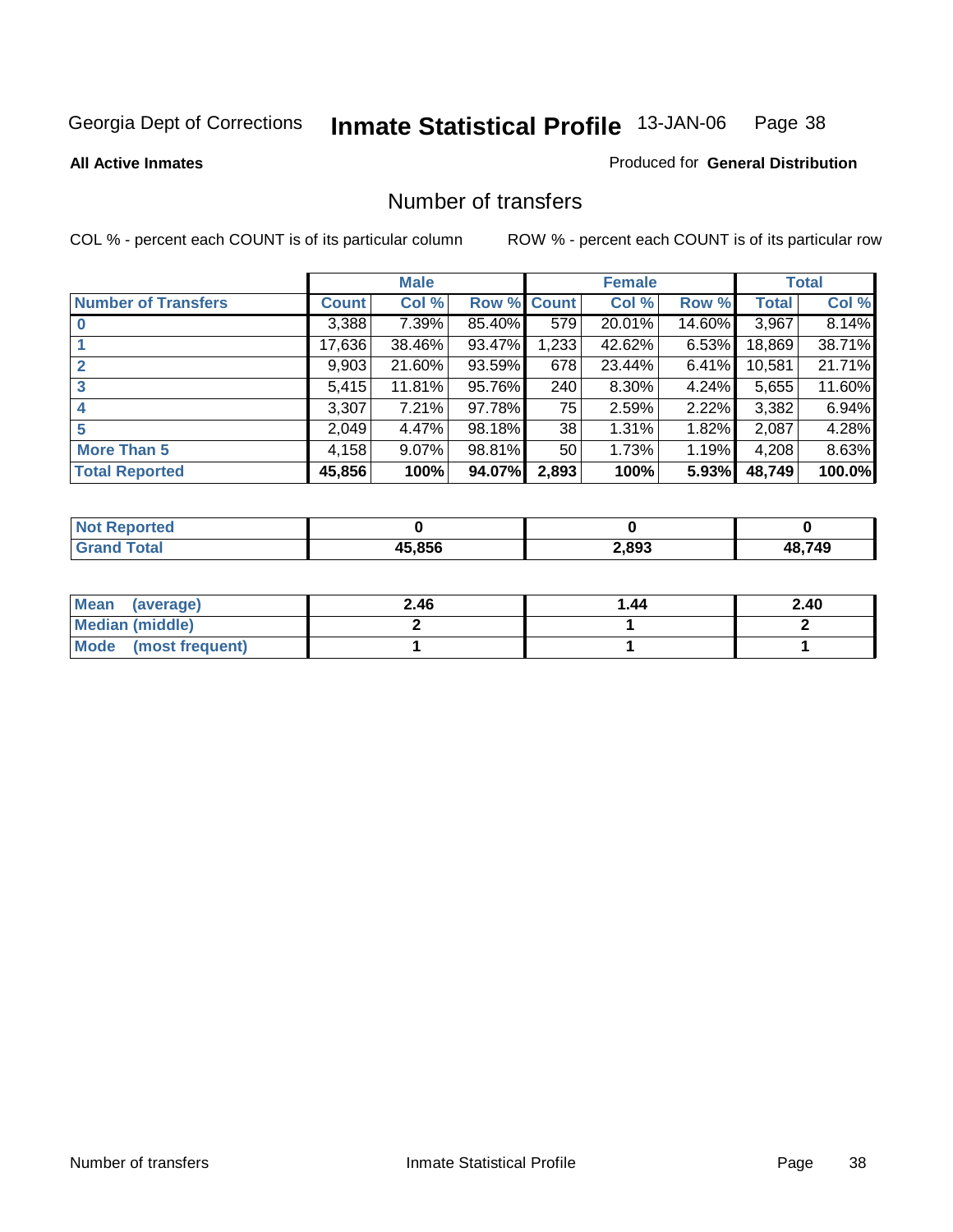**All Active Inmates**

#### Produced for **General Distribution**

# Number of escapes

|                          |              | <b>Male</b> |                    |       | <b>Female</b> |          |        | <b>Total</b> |
|--------------------------|--------------|-------------|--------------------|-------|---------------|----------|--------|--------------|
| <b>Number of Escapes</b> | <b>Count</b> | Col %       | <b>Row % Count</b> |       | Col %         | Row %    | Total  | Col %        |
|                          | 45,534       | 99.30%      | 94.04%             | 2,888 | 99.83%        | $5.96\%$ | 48,422 | 99.33%       |
|                          | 298          | 0.65%       | 98.35%             | 5     | 0.17%         | $1.65\%$ | 303    | 0.62%        |
|                          | 18           | 0.04%       | 100.00%            |       |               |          | 18     | 0.04%        |
|                          | 5            | 0.01%       | 100.00%            |       |               |          | 5      | 0.01%        |
|                          |              | 0.01%       | $100.00\%$         |       |               |          |        | 0.01%        |
| <b>Total Reported</b>    | 45,856       | 100%        | 94.07%             | 2,893 | 100%          | 5.93%    | 48,749 | 100.0%       |

| тео |        |       |       |
|-----|--------|-------|-------|
|     | IE OEC | 2,893 | 48749 |

| Mean (average)       |  | י ש. |
|----------------------|--|------|
| Median (middle)      |  |      |
| Mode (most frequent) |  |      |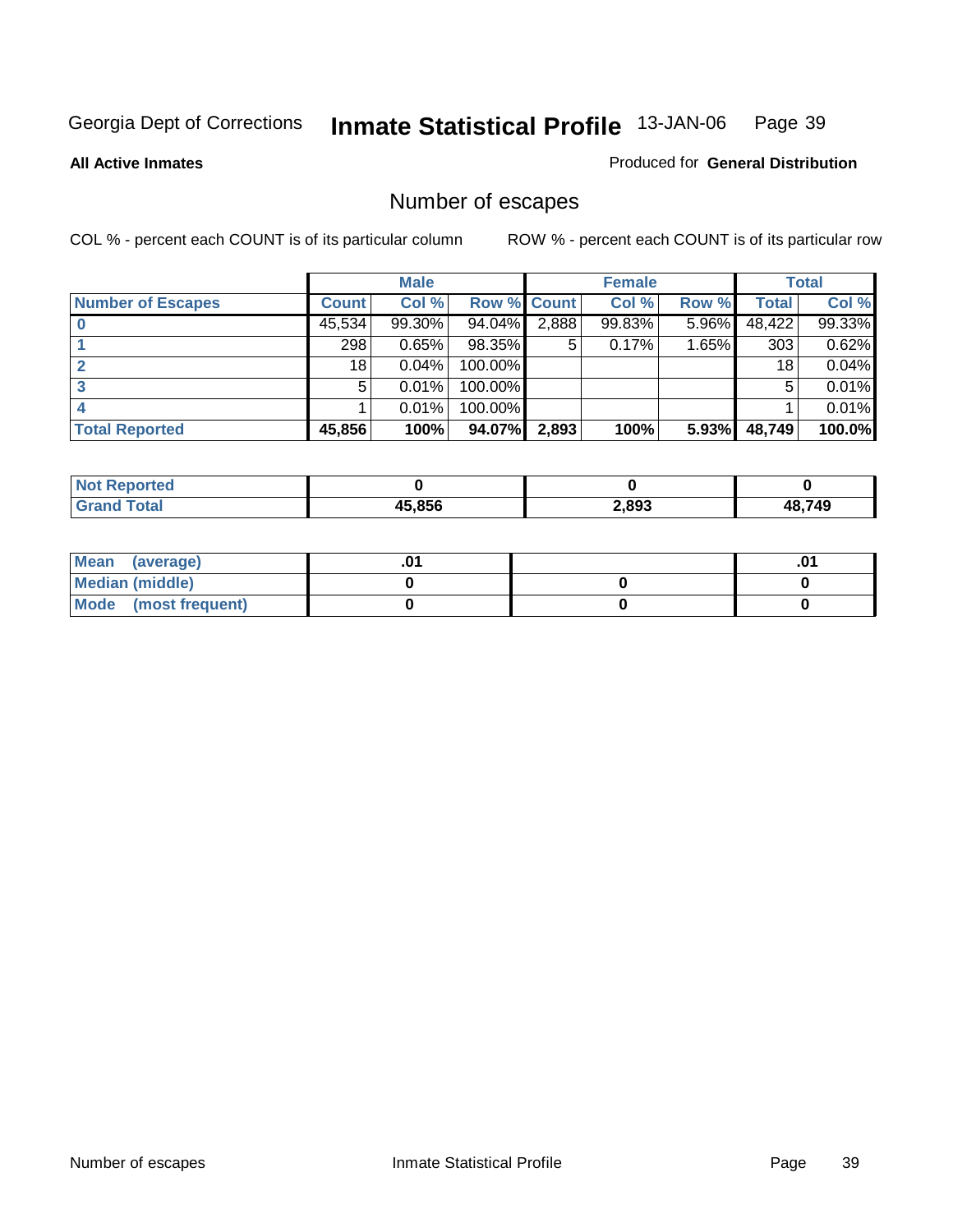**All Active Inmates**

#### Produced for **General Distribution**

# Probable future release type

|                                         |        | <b>Male</b> |                    |     | <b>Female</b> |          | <b>Total</b> |        |
|-----------------------------------------|--------|-------------|--------------------|-----|---------------|----------|--------------|--------|
| <b>Probable Future Release Type</b>     | Count  | Col %       | <b>Row % Count</b> |     | Col %         | Row %    | <b>Total</b> | Col %  |
| <b>Paroled with probation to follow</b> | 6,441  | 14.05%      | 93.50%             | 448 | 15.49%        | 6.50%    | 6,889        | 14.13% |
| Paroled w/o probation to follow         | 7,859  | 17.14%      | 94.16%             | 487 | 16.83%        | $5.84\%$ | 8,346        | 17.12% |
| Maxout with probation to follow         | 12,688 | 27.67%      | 93.64%             | 862 | 29.80%        | $6.36\%$ | 13,550       | 27.80% |
| <b>Maxout w/o probation to follow</b>   | 12,111 | 26.41%      | 93.67%             | 818 | 28.28%        | 6.33%    | 12,929       | 26.52% |
| Life, LWOP or death sentence            | 6.757  | 14.74%      | 96.05%             | 278 | 9.61%         | $3.95\%$ | 7,035        | 14.43% |
| <b>Total Reported</b>                   | 45,856 | 100%        | 94.07% 2,893       |     | 100%          | 5.93%    | 48,749       | 100%   |

| <b>Not</b><br><b>oorted</b> |        |        |        |
|-----------------------------|--------|--------|--------|
| <b>f</b> otal<br>Cror       | 45,856 | 45,856 | 48,749 |

| <b>Mode (most frequent)</b> | Maxout with PROB follow Maxout with PROB follow Maxout with PROB |        |
|-----------------------------|------------------------------------------------------------------|--------|
|                             |                                                                  | follow |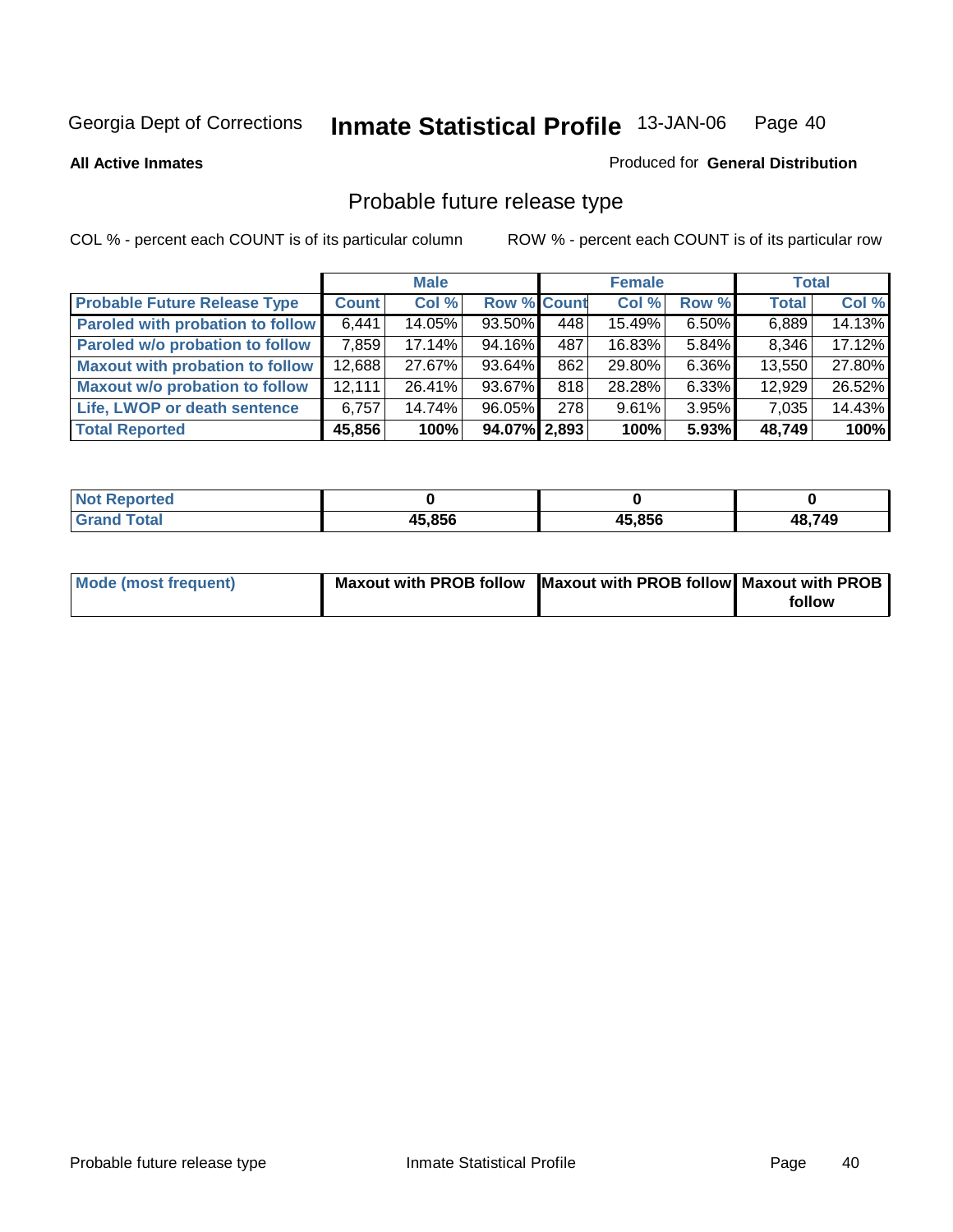**All Active Inmates**

#### Produced for **General Distribution**

## Actual release type

|                            |              | <b>Male</b> |                    | <b>Female</b> |       |       | $\tau$ otal |
|----------------------------|--------------|-------------|--------------------|---------------|-------|-------|-------------|
| <b>Actual Release Type</b> | <b>Count</b> | Col %       | <b>Row % Count</b> | Col %         | Row % | Total | Col %       |
| <b>Total Reported</b>      |              | %           | %                  | %             | %     |       | %           |

| <b>Still Active</b> | 45,856 | 2,893 | 48,749 |
|---------------------|--------|-------|--------|
| <b>Not Reported</b> |        |       |        |
| <b>Grand Total</b>  | 45,856 | 2,893 | 48,749 |

| M | <b>Null</b> | יישי |      |
|---|-------------|------|------|
|   |             |      | Null |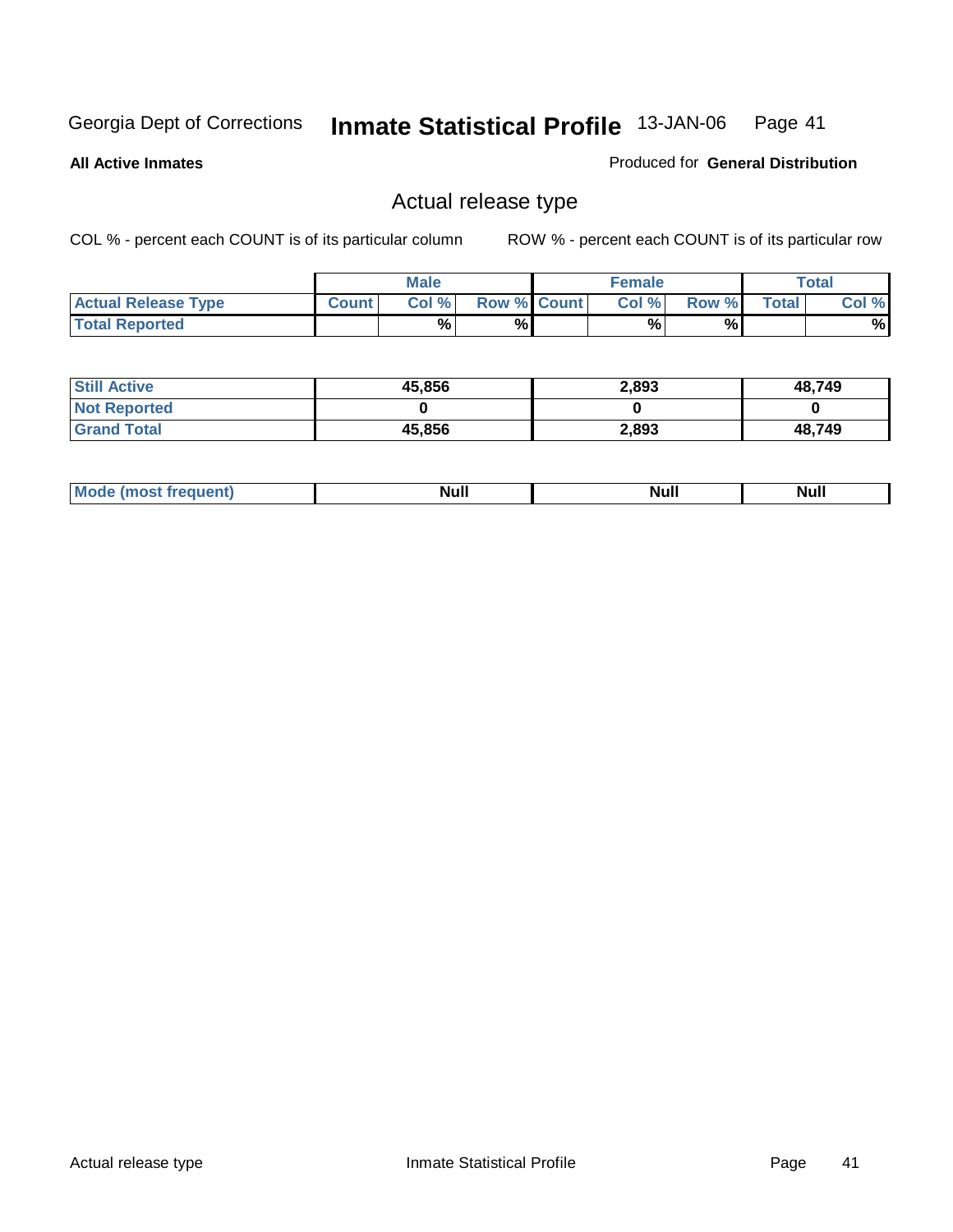## **All Active Inmates**

### Produced for **General Distribution**

## Time served in current (or last) institution

|                            |              | <b>Male</b> |        |              | <b>Female</b> |        |                    | <b>Total</b> |
|----------------------------|--------------|-------------|--------|--------------|---------------|--------|--------------------|--------------|
| <b>Time In Institution</b> | <b>Count</b> | Col %       | Row %  | <b>Count</b> | Col %         | Row %  | <b>Total</b>       | Col %        |
| 0 to 3 months              | 10,394       | 22.67%      | 94.78% | 573          | 19.81%        | 5.22%  | 10,967             | 22.50%       |
| 3.01 to 6 months           | 7,592        | 16.56%      | 92.60% | 607          | 20.98%        | 7.40%  | 8,199              | 16.82%       |
| 6.01 to 9 months           | 5,802        | 12.65%      | 89.19% | 703          | 24.30%        | 10.81% | $\overline{6,}505$ | 13.34%       |
| 9.01 to 12 months          | 3,590        | 7.83%       | 94.42% | 212          | 7.33%         | 5.58%  | 3,802              | 7.80%        |
| <b>12.01 to 18 months</b>  | 4,492        | 9.80%       | 94.49% | 262          | 9.06%         | 5.51%  | 4,754              | 9.75%        |
| 18.01 to 24 months         | 3,342        | 7.29%       | 96.45% | 123          | 4.25%         | 3.55%  | 3,465              | 7.11%        |
| $2.01$ to 3 years          | 3,405        | 7.43%       | 96.76% | 114          | 3.94%         | 3.24%  | 3,519              | 7.22%        |
| 3.01 to 4 years            | 2,155        | 4.70%       | 96.16% | 86           | 2.97%         | 3.84%  | 2,241              | 4.60%        |
| 4.01 to 5 years            | 1,456        | 3.18%       | 96.23% | 57           | 1.97%         | 3.77%  | 1,513              | 3.10%        |
| 5.01 to 6 years            | 864          | 1.88%       | 94.63% | 49           | 1.69%         | 5.37%  | 913                | 1.87%        |
| 6.01 to 7 years            | 841          | 1.83%       | 96.78% | 28           | 0.97%         | 3.22%  | 869                | 1.78%        |
| 7.01 to 8 years            | 603          | 1.31%       | 95.11% | 31           | 1.07%         | 4.89%  | 634                | 1.30%        |
| 8.01 to 9 years            | 362          | 0.79%       | 96.79% | 12           | 0.41%         | 3.21%  | 374                | 0.77%        |
| 9.01 to 10 years           | 281          | 0.61%       | 95.25% | 14           | 0.48%         | 4.75%  | 295                | 0.61%        |
| Over 10 years              | 677          | 1.48%       | 96.85% | 22           | 0.76%         | 3.15%  | 699                | 1.43%        |
| <b>Total Reported</b>      | 45,856       | 100%        | 94.07% | 2,893        | 100%          | 5.93%  | 48,749             | 100%         |

| <b>Not</b><br>keported∡ |        |       |        |
|-------------------------|--------|-------|--------|
| Cota'                   | 45,856 | 2,893 | 48,749 |

| Mean<br>(average)    | 19 months | 14 months | 19 months |  |
|----------------------|-----------|-----------|-----------|--|
| Median (middle)      | 9 months  | 8 months  | 9 months  |  |
| Mode (most frequent) | 0 months  | months    | 1 months  |  |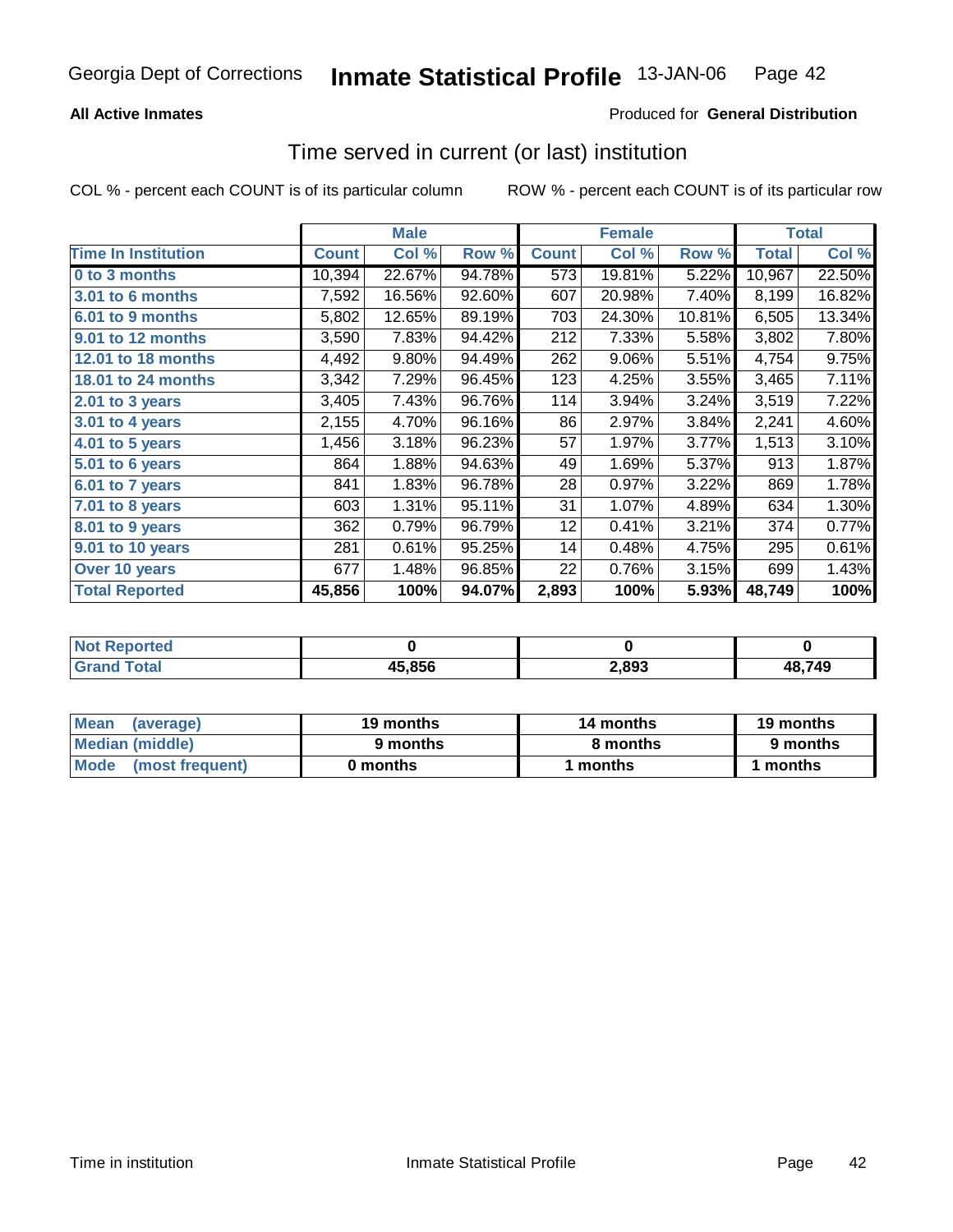#### **All Active Inmates**

#### Produced for **General Distribution**

## Highest grade level attained

|                              |                  | <b>Male</b> |         |                  | <b>Female</b> |        |                  | <b>Total</b> |
|------------------------------|------------------|-------------|---------|------------------|---------------|--------|------------------|--------------|
| <b>Grade Level</b>           | <b>Count</b>     | Col %       | Row %   | <b>Count</b>     | Col %         | Row %  | <b>Total</b>     | Col %        |
| No school at all             | 43               | 0.10%       | 97.73%  | 1                | 0.04%         | 2.27%  | 44               | 0.10%        |
| <b>Grade 1</b>               | $\overline{44}$  | 0.11%       | 100.00% |                  |               |        | 44               | 0.10%        |
| <b>Grade 2</b>               | $\overline{58}$  | 0.14%       | 98.31%  | 1                | 0.04%         | 1.69%  | $\overline{59}$  | 0.13%        |
| <b>Grade 3</b>               | 139              | 0.33%       | 97.20%  | 4                | 0.17%         | 2.80%  | 143              | 0.32%        |
| Grade 4                      | $\overline{124}$ | 0.30%       | 96.88%  | 4                | 0.17%         | 3.13%  | 128              | 0.29%        |
| Grade 5                      | 219              | 0.53%       | 97.33%  | $\overline{6}$   | 0.25%         | 2.67%  | $\overline{225}$ | 0.51%        |
| Grade 6                      | 724              | 1.74%       | 94.76%  | 40               | 1.68%         | 5.24%  | 764              | 1.74%        |
| <b>Grade 7</b>               | 1,167            | 2.80%       | 94.72%  | 65               | 2.72%         | 5.28%  | 1,232            | 2.80%        |
| <b>Grade 8</b>               | 3,932            | 9.45%       | 94.77%  | $\overline{217}$ | 9.09%         | 5.23%  | 4,149            | 9.43%        |
| <b>Grade 9</b>               | 6,683            | 16.06%      | 95.81%  | 292              | 12.24%        | 4.19%  | 6,975            | 15.85%       |
| Grade 10                     | 8,523            | 20.48%      | 96.10%  | 346              | 14.50%        | 3.90%  | 8,869            | 20.16%       |
| Grade 11                     | 7,568            | 18.19%      | 95.98%  | 317              | 13.29%        | 4.02%  | 7,885            | 17.92%       |
| <b>Grade 12 or GED</b>       | 7,901            | 18.99%      | 95.16%  | 402              | 16.85%        | 4.84%  | 8,303            | 18.87%       |
| Some tech school             | $\overline{362}$ | 0.87%       | 74.79%  | $\overline{122}$ | 5.11%         | 25.21% | 484              | 1.10%        |
| <b>Completed tech school</b> | $\overline{773}$ | 1.86%       | 76.76%  | 234              | 9.81%         | 23.24% | 1,007            | 2.29%        |
| College, 1 year              | 1,006            | 2.42%       | 91.21%  | $\overline{97}$  | 4.07%         | 8.79%  | 1,103            | 2.51%        |
| College, 2 year              | 1,352            | 3.25%       | 91.35%  | $\overline{128}$ | 5.36%         | 8.65%  | 1,480            | 3.36%        |
| College, 3 year              | $\overline{387}$ | 0.93%       | 89.17%  | 47               | 1.97%         | 10.83% | 434              | 0.99%        |
| <b>Bachelor's degree</b>     | 476              | 1.14%       | 90.32%  | 51               | 2.14%         | 9.68%  | 527              | 1.20%        |
| <b>Master's degree</b>       | 67               | 0.16%       | 94.37%  | 4                | 0.17%         | 5.63%  | 71               | 0.16%        |
| Ph.D. degree                 | $\overline{34}$  | 0.08%       | 85.00%  | $\overline{6}$   | 0.25%         | 15.00% | 40               | 0.09%        |
| Law degree                   | $\overline{17}$  | 0.04%       | 89.47%  | $\overline{2}$   | 0.08%         | 10.53% | $\overline{19}$  | 0.04%        |
| <b>Some medical school</b>   | 8                | 0.02%       | 100.00% |                  |               |        | 8                | 0.02%        |
| <b>Medical degree</b>        | $\overline{9}$   | 0.02%       | 100.00% |                  |               |        | $\overline{9}$   | 0.02%        |
| <b>Total Reported</b>        | 41,616           | 100%        | 94.58%  | 2,386            | 100%          | 5.42%  | 44,002           | 100%         |

| 240<br>᠇៶<br>. . | 507   | $-1 -$ |
|------------------|-------|--------|
| IE OEA           | 2,893 | 749    |

| Mean<br>(average)       | 10.41    | 11.13           | 10.45    |
|-------------------------|----------|-----------------|----------|
| Median (middle)         | Grade 10 | Grade 11        | Grade 10 |
| Mode<br>(most frequent) | Grade 10 | Grade 12 or GED | Grade 10 |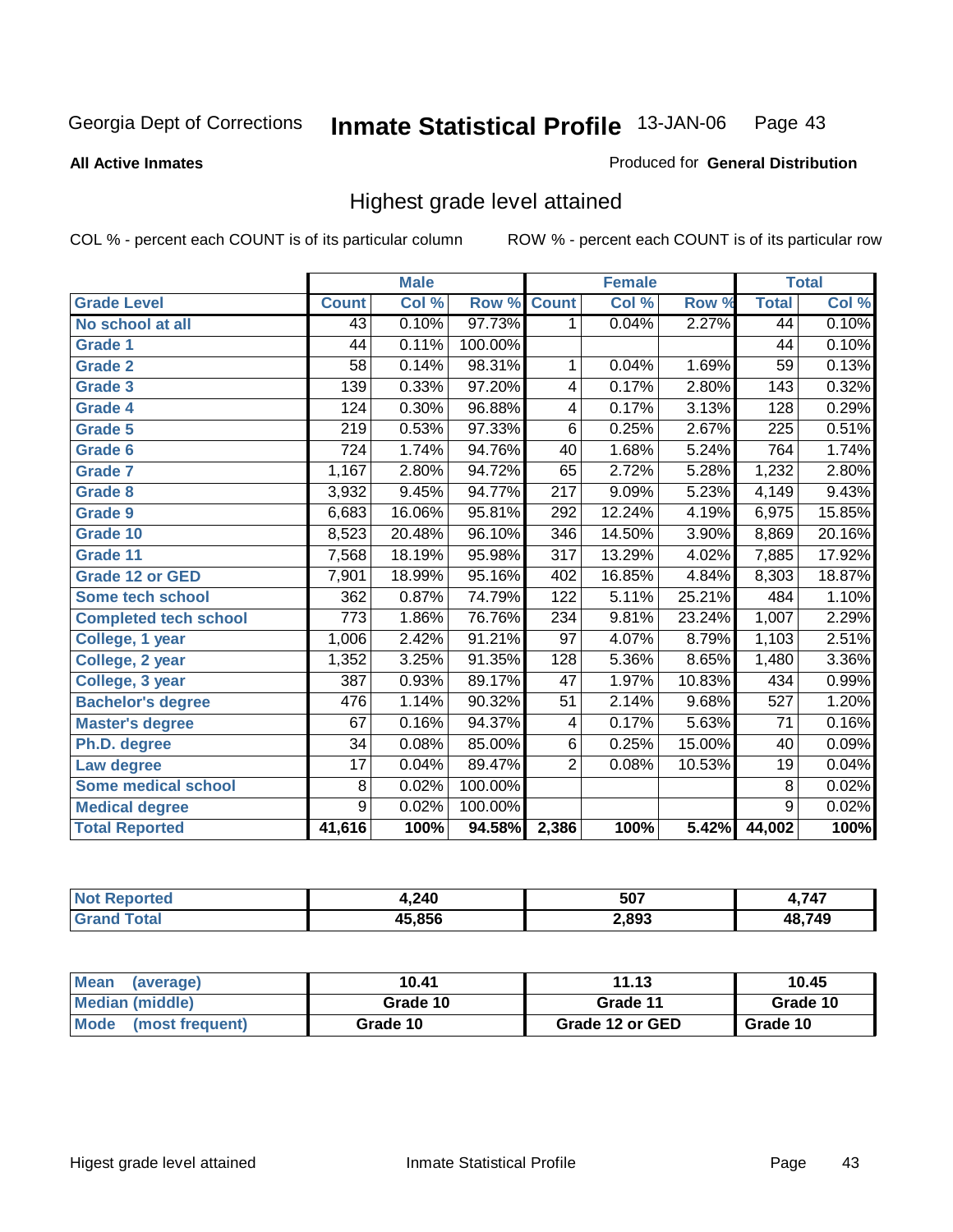**All Active Inmates**

#### Produced for **General Distribution**

## Culture fair IQ scores

|                       |              | <b>Male</b> |        |              | <b>Female</b> |        |              | <b>Total</b> |
|-----------------------|--------------|-------------|--------|--------------|---------------|--------|--------------|--------------|
| <b>IQ Scores</b>      | <b>Count</b> | Col %       | Row %  | <b>Count</b> | Col %         | Row %  | <b>Total</b> | Col %        |
| $60 - 69$             | 1,310        | 3.09%       | 95.20% | 66           | 2.80%         | 4.80%  | 1,376        | 3.07%        |
| $70 - 79$             | 3,390        | 7.99%       | 94.56% | 195          | 8.28%         | 5.44%  | 3,585        | 8.01%        |
| $80 - 89$             | 6,063        | 14.29%      | 91.89% | 535          | 22.72%        | 8.11%  | 6,598        | 14.74%       |
| $90 - 99$             | 10,143       | 23.91%      | 93.09% | 753          | 31.97%        | 6.91%  | 10,896       | 24.34%       |
| $100 - 109$           | 11,096       | 26.16%      | 97.05% | 337          | 14.31%        | 2.95%  | 11,433       | 25.54%       |
| $110 - 119$           | 8,101        | 19.10%      | 97.32% | 223          | 9.47%         | 2.68%  | 8,324        | 18.59%       |
| $120 - 129$           | 2,205        | 5.20%       | 93.87% | 144          | 6.11%         | 6.13%  | 2,349        | 5.25%        |
| $130 - 139$           | 83           | 0.20%       | 55.70% | 66           | 2.80%         | 44.30% | 149          | 0.33%        |
| 140 & Up              | 24           | 0.06%       | 40.00% | 36           | 1.53%         | 60.00% | 60           | 0.13%        |
| <b>Total Reported</b> | 42,415       | 100%        | 94.74% | 2,355        | 100%          | 5.26%  | 44,770       | 100%         |

| <b>Not Reported</b>  | 2,916  | 285   | 3,201  |
|----------------------|--------|-------|--------|
| Not Valid (under 60) | 525    | 253   | 778    |
| <b>Grand Total</b>   | 45,856 | 2,893 | 48,749 |

| Mean<br>(average)       | 99  | 98 | 99 |
|-------------------------|-----|----|----|
| Median (middle)         | 100 | 96 | 99 |
| Mode<br>(most frequent) | 103 | 99 | 99 |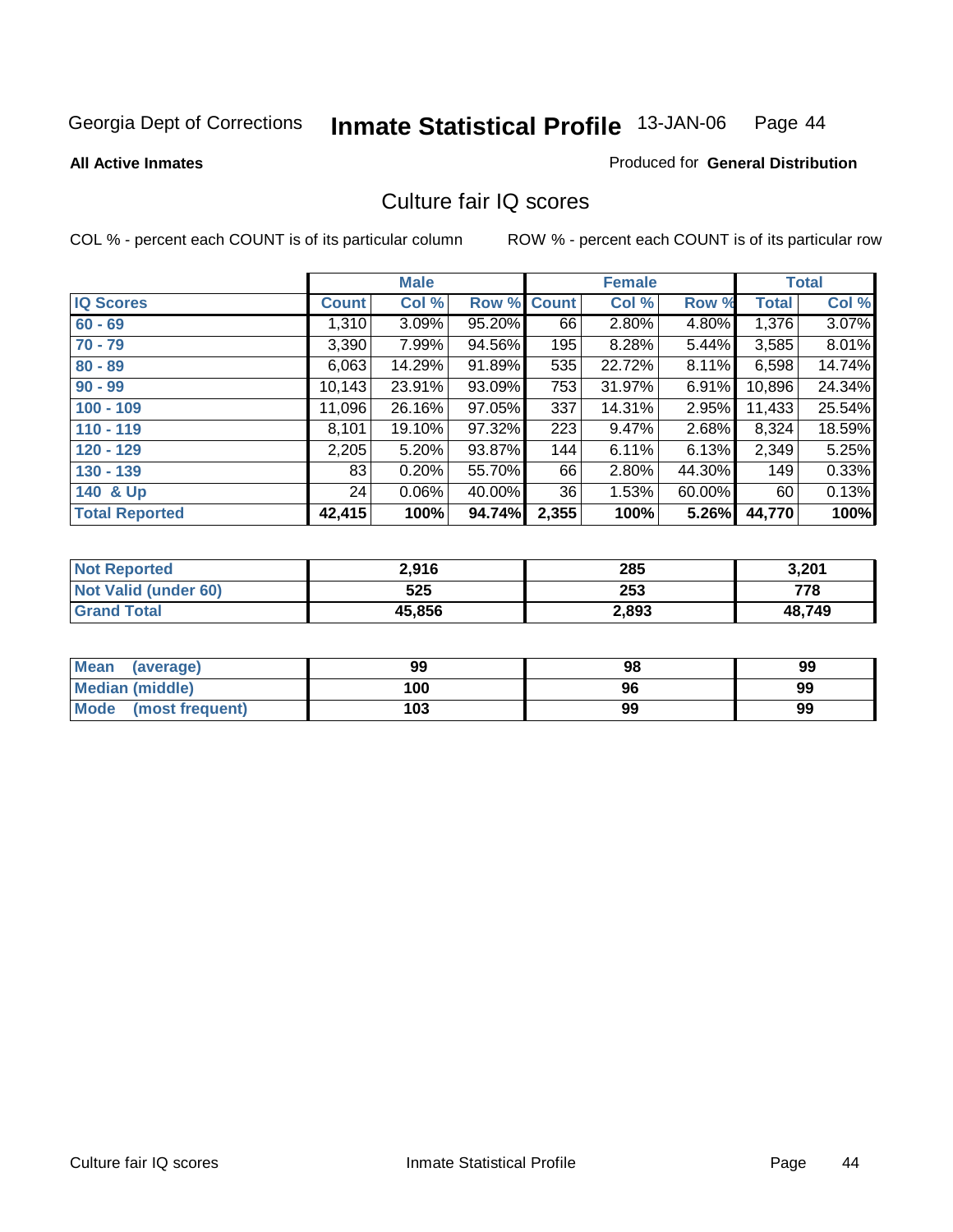**All Active Inmates**

#### Produced for **General Distribution**

# Wide Range Achievement Test (WRAT) reading score

|                           |              | <b>Male</b> |        |              | <b>Female</b> |        |              | <b>Total</b> |
|---------------------------|--------------|-------------|--------|--------------|---------------|--------|--------------|--------------|
| <b>WRAT Reading Score</b> | <b>Count</b> | Col %       | Row %  | <b>Count</b> | Col %         | Row %  | <b>Total</b> | Col %        |
| <b>Less than 1</b>        | 805          | 1.86%       | 98.77% | 10           | 0.38%         | 1.23%  | 815          | 1.78%        |
| 1.1 to 1.9                | 1,132        | 2.62%       | 97.25% | 32           | 1.23%         | 2.75%  | 1,164        | 2.54%        |
| 2.1 to 2.9                | 2,283        | 5.29%       | 95.24% | 114          | 4.37%         | 4.76%  | 2,397        | 5.23%        |
| 3.1 to 3.9                | 3,356        | 7.77%       | 96.71% | 114          | 4.37%         | 3.29%  | 3,470        | 7.58%        |
| 4.1 to 4.9                | 3,930        | 9.10%       | 96.02% | 163          | 6.25%         | 3.98%  | 4,093        | 8.94%        |
| 5.1 to 5.9                | 3,545        | 8.21%       | 94.89% | 191          | 7.32%         | 5.11%  | 3,736        | 8.16%        |
| 6.1 to 6.9                | 3,497        | 8.10%       | 94.77% | 193          | 7.40%         | 5.23%  | 3,690        | 8.06%        |
| 7.1 to 7.9                | 1,849        | 4.28%       | 94.67% | 104          | 3.99%         | 5.33%  | 1,953        | 4.26%        |
| 8.1 to 8.9                | 3,906        | 9.04%       | 95.25% | 195          | 7.47%         | 4.75%  | 4,101        | 8.95%        |
| 9.1 to 9.9                | 3,783        | 8.76%       | 94.88% | 204          | 7.82%         | 5.12%  | 3,987        | 8.71%        |
| 10.1 to 10.9              | 1,957        | 4.53%       | 93.95% | 126          | 4.83%         | 6.05%  | 2,083        | 4.55%        |
| 11.1 to 11.9              | 1,987        | 4.60%       | 95.07% | 103          | 3.95%         | 4.93%  | 2,090        | 4.56%        |
| 12.1 to 12.9              | 7,358        | 17.04%      | 96.55% | 263          | 10.08%        | 3.45%  | 7,621        | 16.64%       |
| 13                        | 3,802        | 8.80%       | 82.67% | 797          | 30.55%        | 17.33% | 4,599        | 10.04%       |
| <b>Total Reported</b>     | 43,190       | 100%        | 94.30% | 2,609        | 100.0%        | 5.70%  | 45,799       | 100%         |

| .666  | 284<br>____ | 2,950 |
|-------|-------------|-------|
| e oee | 2,893       | .749  |

| Mean<br>(average)      | 8.02       | 9.27 | 8.09 |
|------------------------|------------|------|------|
| <b>Median (middle)</b> | ה ה<br>o.z | 9.5  | O.∠  |
| Mode (most frequent)   | 12.8       | IJ   | 12.8 |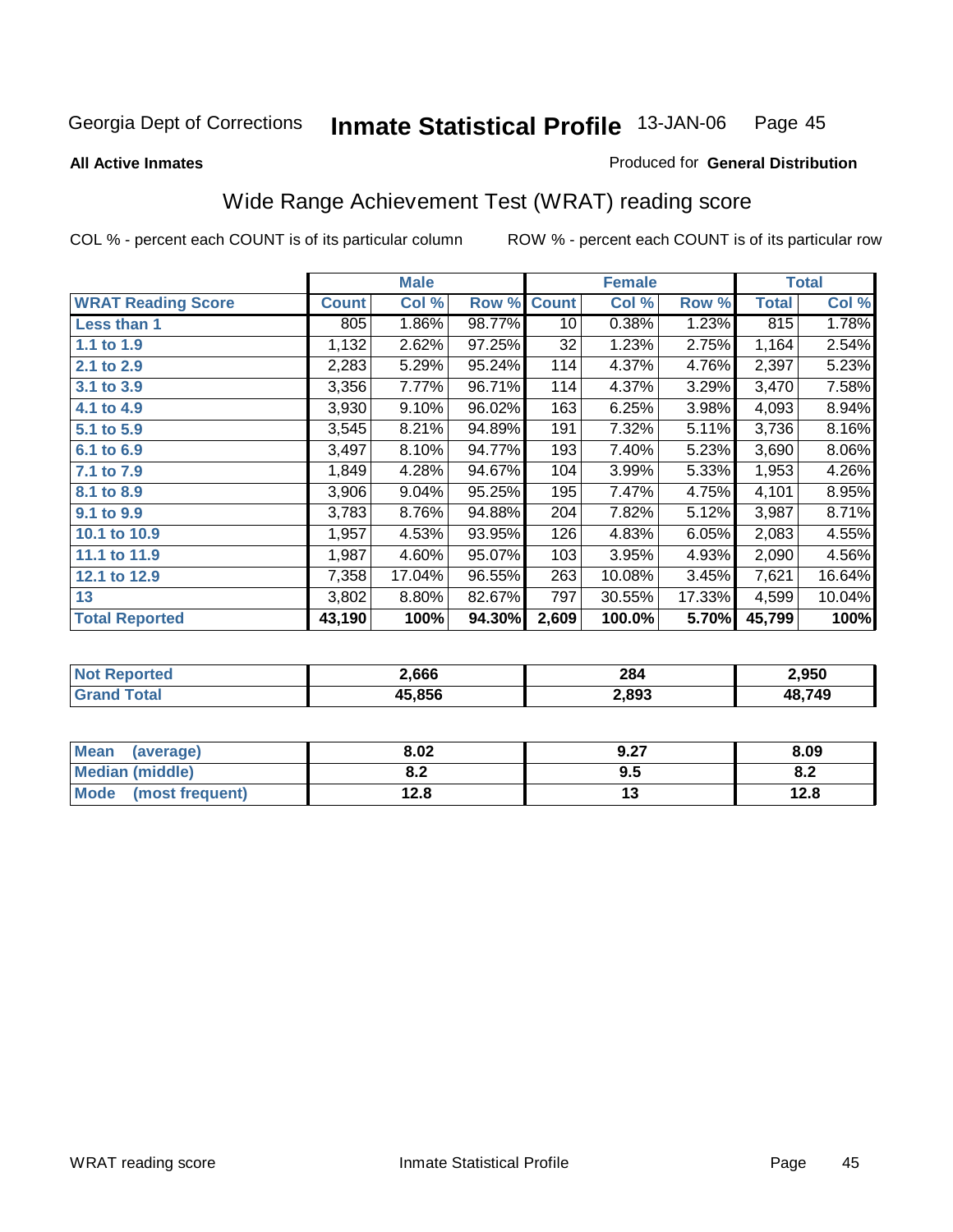**All Active Inmates**

#### Produced for **General Distribution**

# Wide Range Achievement Test (WRAT) math score

|                              |              | <b>Male</b> |         |              | <b>Female</b> |        |        | <b>Total</b> |
|------------------------------|--------------|-------------|---------|--------------|---------------|--------|--------|--------------|
| <b>WRAT Mathematic Score</b> | <b>Count</b> | Col %       | Row %   | <b>Count</b> | Col %         | Row %  | Total  | Col %        |
| Less than 1                  | 59           | 0.14%       | 100.00% |              |               |        | 59     | 0.13%        |
| 1.1 to 1.9                   | 213          | 0.49%       | 95.09%  | 11           | 0.42%         | 4.91%  | 224    | 0.49%        |
| 2.1 to 2.9                   | 1,143        | 2.65%       | 93.77%  | 76           | 2.91%         | 6.23%  | 1,219  | 2.66%        |
| 3.1 to 3.9                   | 2,764        | 6.40%       | 95.94%  | 117          | 4.48%         | 4.06%  | 2,881  | 6.29%        |
| 4.1 to 4.9                   | 4,521        | 10.47%      | 95.50%  | 213          | 8.16%         | 4.50%  | 4,734  | 10.34%       |
| 5.1 to 5.9                   | 5,554        | 12.86%      | 95.36%  | 270          | 10.35%        | 4.64%  | 5,824  | 12.72%       |
| 6.1 to 6.9                   | 10,431       | 24.15%      | 94.88%  | 563          | 21.58%        | 5.12%  | 10,994 | 24.00%       |
| 7.1 to 7.9                   | 6,673        | 15.45%      | 93.85%  | 437          | 16.75%        | 6.15%  | 7,110  | 15.52%       |
| 8.1 to 8.9                   | 2,824        | 6.54%       | 93.42%  | 199          | 7.63%         | 6.58%  | 3,023  | 6.60%        |
| 9.1 to 9.9                   | 3,811        | 8.82%       | 92.82%  | 295          | 11.31%        | 7.18%  | 4,106  | 8.96%        |
| 10.1 to 10.9                 | 2,460        | 5.70%       | 92.97%  | 186          | 7.13%         | 7.03%  | 2,646  | 5.78%        |
| 11 to 11.9                   | 1,421        | 3.29%       | 92.21%  | 120          | 4.60%         | 7.79%  | 1,541  | 3.36%        |
| 12 to 12.9                   | 933          | 2.16%       | 95.69%  | 42           | 1.61%         | 4.31%  | 975    | 2.13%        |
| 13                           | 388          | $0.90\%$    | 82.91%  | 80           | 3.07%         | 17.09% | 468    | 1.02%        |
| <b>Total Reported</b>        | 43,195       | 100%        | 94.30%  | 2,609        | 100%          | 5.70%  | 45,804 | 100%         |

| 2.661 | 284<br>____ | 2.945 |
|-------|-------------|-------|
| e oee | 2,893       | .749  |

| <b>Mean</b><br>(average) | 6.99 | 7.44 | 7.01 |
|--------------------------|------|------|------|
| <b>Median (middle)</b>   | 6.9  |      | 6.9  |
| Mode<br>(most frequent)  | υ.υ  | 7.4  | ხ.ნ  |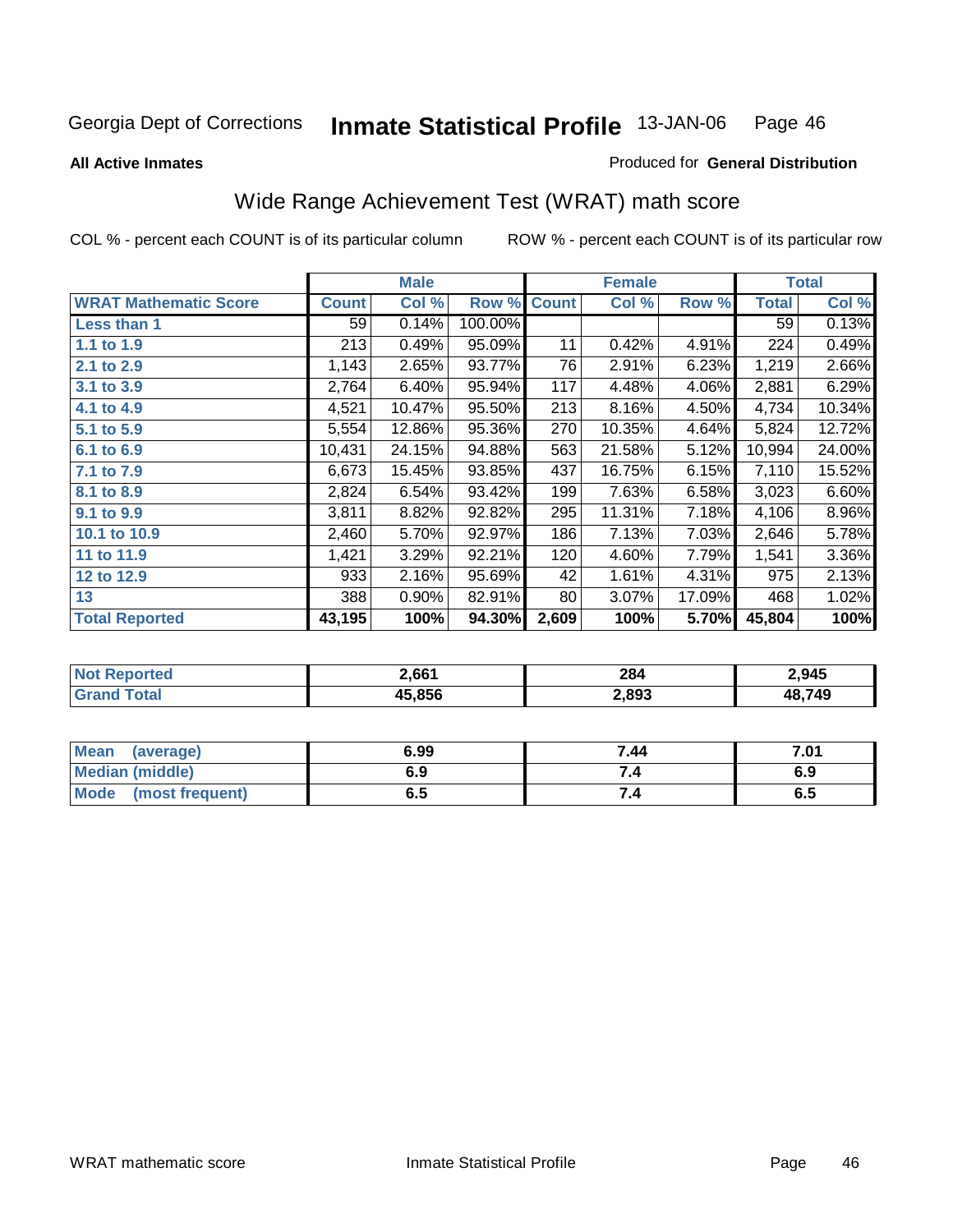#### **All Active Inmates**

#### Produced for **General Distribution**

# Wide Range Achievement Test (WRAT) spelling score

|                            |              | <b>Male</b> |        |              | <b>Female</b> |        |              | <b>Total</b> |
|----------------------------|--------------|-------------|--------|--------------|---------------|--------|--------------|--------------|
| <b>WRAT Spelling Score</b> | <b>Count</b> | Col %       | Row %  | <b>Count</b> | Col %         | Row %  | <b>Total</b> | Col %        |
| <b>Less than 1</b>         | 707          | 1.64%       | 98.47% | 11           | 0.42%         | 1.53%  | 718          | 1.57%        |
| 1.1 to 1.9                 | 2,086        | 4.83%       | 98.21% | 38           | 1.46%         | 1.79%  | 2,124        | 4.64%        |
| 2.1 to 2.9                 | 3,285        | 7.61%       | 97.77% | 75           | 2.87%         | 2.23%  | 3,360        | 7.34%        |
| 3.1 to 3.9                 | 3,296        | 7.63%       | 97.69% | 78           | 2.99%         | 2.31%  | 3,374        | 7.37%        |
| 4.1 to 4.9                 | 4,233        | 9.80%       | 96.62% | 148          | 5.67%         | 3.38%  | 4,381        | 9.57%        |
| 5.1 to 5.9                 | 5,099        | 11.81%      | 95.83% | 222          | 8.51%         | 4.17%  | 5,321        | 11.62%       |
| 6.1 to 6.9                 | 5,488        | 12.71%      | 94.75% | 304          | 11.65%        | 5.25%  | 5,792        | 12.65%       |
| 7.1 to 7.9                 | 3,468        | 8.03%       | 92.70% | 273          | 10.46%        | 7.30%  | 3,741        | 8.17%        |
| 8.1 to 8.9                 | 3,323        | 7.69%       | 93.76% | 221          | 8.47%         | 6.24%  | 3,544        | 7.74%        |
| 9.1 to 9.9                 | 3,178        | 7.36%       | 91.98% | 277          | 10.62%        | 8.02%  | 3,455        | 7.54%        |
| 10.1 to 10.9               | 3,042        | 7.04%       | 92.24% | 256          | 9.81%         | 7.76%  | 3,298        | 7.20%        |
| 11.1 to 11.9               | 1,522        | 3.52%       | 90.87% | 153          | 5.86%         | 9.13%  | 1,675        | 3.66%        |
| 12.1 to 12.9               | 2,956        | 6.84%       | 95.57% | 137          | 5.25%         | 4.43%  | 3,093        | 6.75%        |
| 13                         | 1,503        | 3.48%       | 78.32% | 416          | 15.94%        | 21.68% | 1,919        | 4.19%        |
| <b>Total Reported</b>      | 43,186       | 100%        | 94.30% | 2,609        | 100%          | 5.70%  | 45,795       | 100.0%       |

| n era | 2.670 | 284<br>____ | 2,954 |
|-------|-------|-------------|-------|
|       | 5.856 | 2,893       | .749  |

| <b>Mean</b><br>(average) | 6.84       | 8.58 | 6.94       |
|--------------------------|------------|------|------------|
| <b>Median (middle)</b>   | v.z        | Ծ. : | . .<br>ο.Ζ |
| Mode<br>(most frequent)  | . .<br>◡.∠ | ' J  | . .<br>0.Z |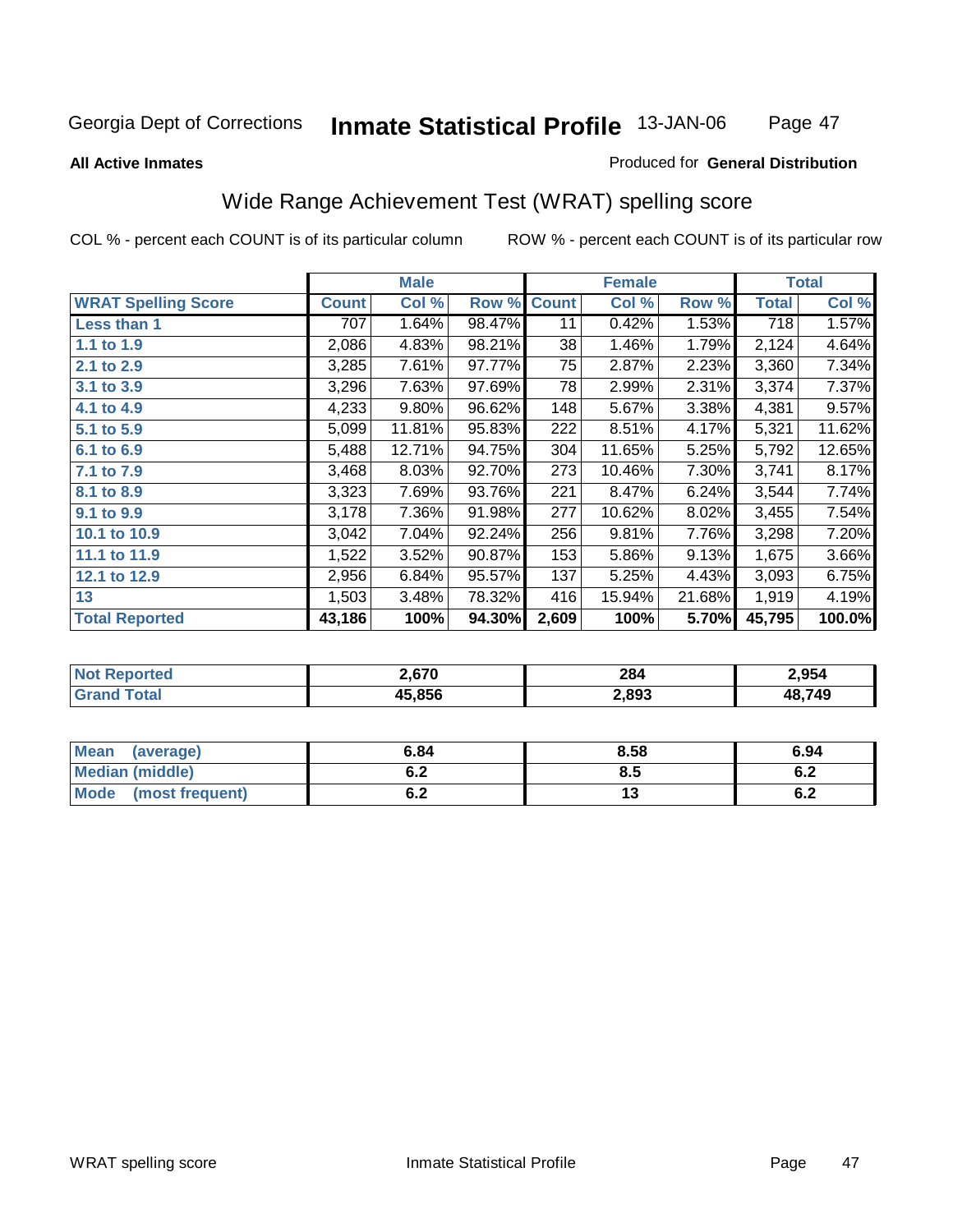### **All Active Inmates**

#### Produced for **General Distribution**

## Scope of substance abuse - summary

|                          |              | <b>Male</b> |        |              | <b>Female</b> |          |        | <b>Total</b> |
|--------------------------|--------------|-------------|--------|--------------|---------------|----------|--------|--------------|
| <b>Substance Abuse</b>   | <b>Count</b> | Col %       | Row %  | <b>Count</b> | Col %         | Row %    | Total  | Col %        |
| <b>None</b>              | 10,895       | 23.76%      | 93.10% | 807          | 27.89%        | $6.90\%$ | 11,702 | 24.00%       |
| <b>Drugs only</b>        | 17,146       | 37.39%      | 93.23% | 1,245        | 43.03%        | $6.77\%$ | 18,391 | 37.73%       |
| <b>Alcohol only</b>      | 3,086        | 6.73%       | 97.23% | 88           | $3.04\%$      | 2.77%    | 3,174  | 6.51%        |
| <b>Drugs and alcohol</b> | 10,759       | 23.46%      | 96.95% | 338          | 11.68%        | 3.05%    | 11,097 | 22.76%       |
|                          | 3,970        | 8.66%       | 90.54% | 415          | 14.34%        | 9.46%    | 4,385  | 9.00%        |
| <b>Total Reported</b>    | 45,856       | 100%        | 94.07% | 2,893        | 100%          | 5.93%    | 48,749 | 100%         |

| orteo       | 3.970  | 44 F<br>41 J | 4,385  |
|-------------|--------|--------------|--------|
| <b>otal</b> | 49,826 | 3,308        | 13,134 |

| Mode | lmost.<br>reguent | Drugs only | <b>Drugs only</b> | Druas onlv |
|------|-------------------|------------|-------------------|------------|
|      |                   |            |                   |            |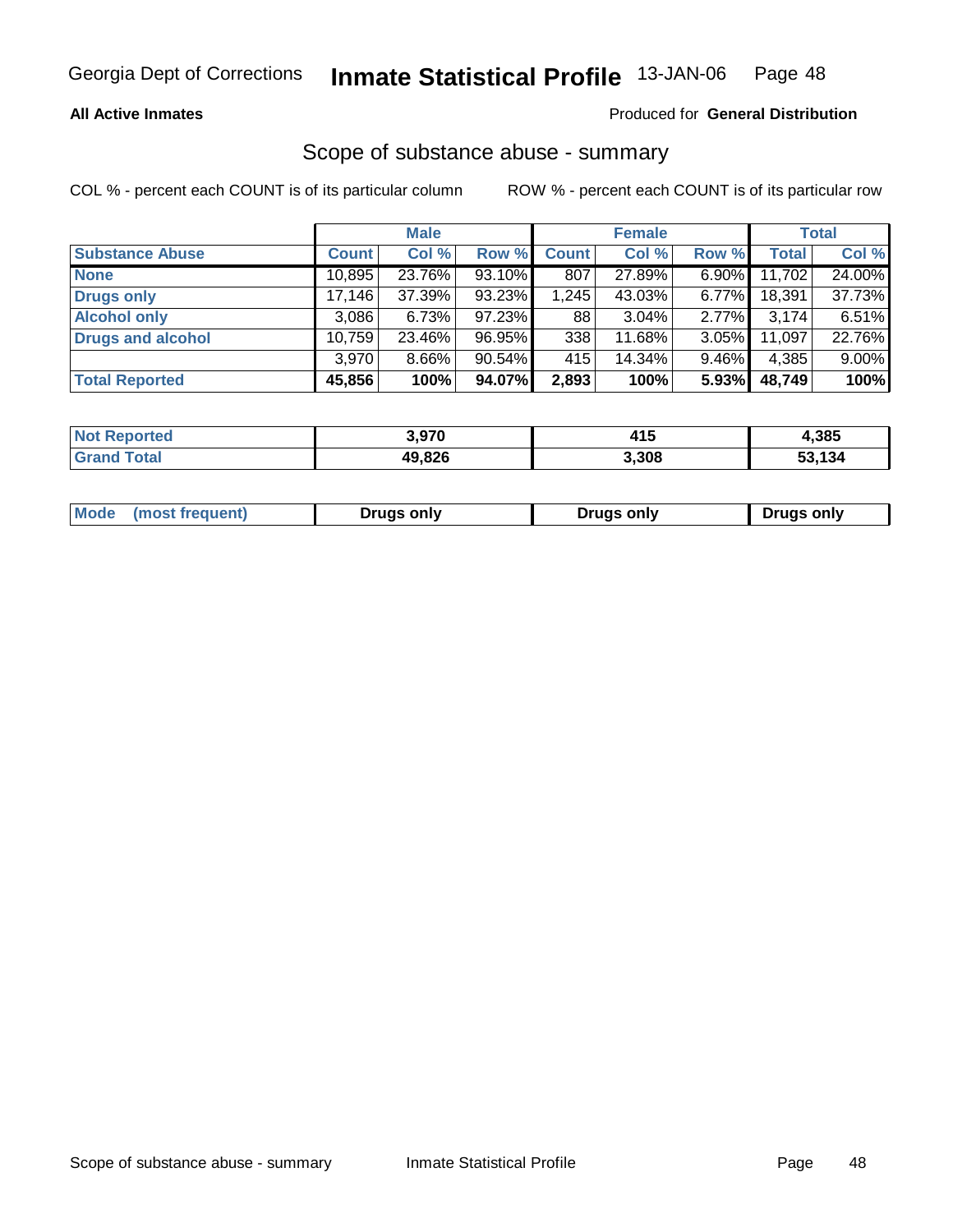#### **All Active Inmates**

#### Produced for **General Distribution**

## Scope of substance abuse - detail

|                                      |              | <b>Male</b> |        |                  | <b>Female</b> |          |              | <b>Total</b> |
|--------------------------------------|--------------|-------------|--------|------------------|---------------|----------|--------------|--------------|
| <b>Substance Abuse</b>               | <b>Count</b> | Col %       | Row %  | <b>Count</b>     | Col %         | Row %    | <b>Total</b> | Col %        |
| No drug or alcohol problems          | 10,895       | 23.76%      | 93.10% | 807              | 27.89%        | $6.90\%$ | 11,702       | 24.00%       |
| Drug addiction but no alcohol        | 391          | 0.85%       | 91.14% | 38               | 1.31%         | $8.86\%$ | 429          | 0.88%        |
| <b>Drug addiction and alcohol</b>    | 270          | 0.59%       | 99.63% |                  | 0.03%         | 0.37%    | 271          | 0.56%        |
| abuse                                |              |             |        |                  |               |          |              |              |
| <b>Drug addiction and alcoholism</b> | 116          | 0.25%       | 93.55% | 8                | 0.28%         | 6.45%    | 124          | 0.25%        |
| No drug problem but alcohol          | 2,498        | 5.45%       | 98.15% | 47               | 1.62%         | 1.85%    | 2,545        | 5.22%        |
| abuse                                |              |             |        |                  |               |          |              |              |
| No drug problem but                  | 588          | 1.28%       | 93.48% | 41               | 1.42%         | 6.52%    | 629          | 1.29%        |
| alcoholism                           |              |             |        |                  |               |          |              |              |
| Drug experiment but no alcohol       | 9,052        | 19.74%      | 96.53% | 325              | 11.23%        | 3.47%    | 9,377        | 19.24%       |
| <b>Drug experiment &amp; alcohol</b> | 2,177        | 4.75%       | 98.69% | 29               | 1.00%         | 1.31%    | 2,206        | 4.53%        |
| abuse                                |              |             |        |                  |               |          |              |              |
| Drug experiment & alcoholism         | 584          | 1.27%       | 97.50% | 15 <sub>15</sub> | 0.52%         | 2.50%    | 599          | 1.23%        |
| Drug abuse but no alcohol            | 7,703        | 16.80%      | 89.73% | 882              | 30.49%        | 10.27%   | 8,585        | 17.61%       |
| Drug abuse and alcohol abuse         | 6.687        | 14.58%      | 98.15% | 126              | 4.36%         | 1.85%    | 6,813        | 13.98%       |
| <b>Drug abuse and alcoholism</b>     | 925          | 2.02%       | 85.33% | 159              | 5.50%         | 14.67%   | 1,084        | 2.22%        |
|                                      | 3,970        | 8.66%       | 90.54% | 415              | 14.34%        | 9.46%    | 4,385        | 9.00%        |
| <b>Total Reported</b>                | 45,856       | 100%        | 94.07% | 2,893            | 100%          | 5.93%    | 48,749       | 100.0%       |

| rted<br>Nt | 3,970  | 14 E<br>ט ד | 4,385  |
|------------|--------|-------------|--------|
| <b>ota</b> | 49,826 | 3,308       | 53.134 |

| Mode (most frequent) | No drug or alcohol problems Drug abuse but no alcohol | No drug or       |
|----------------------|-------------------------------------------------------|------------------|
|                      |                                                       | alcohol problems |
|                      |                                                       |                  |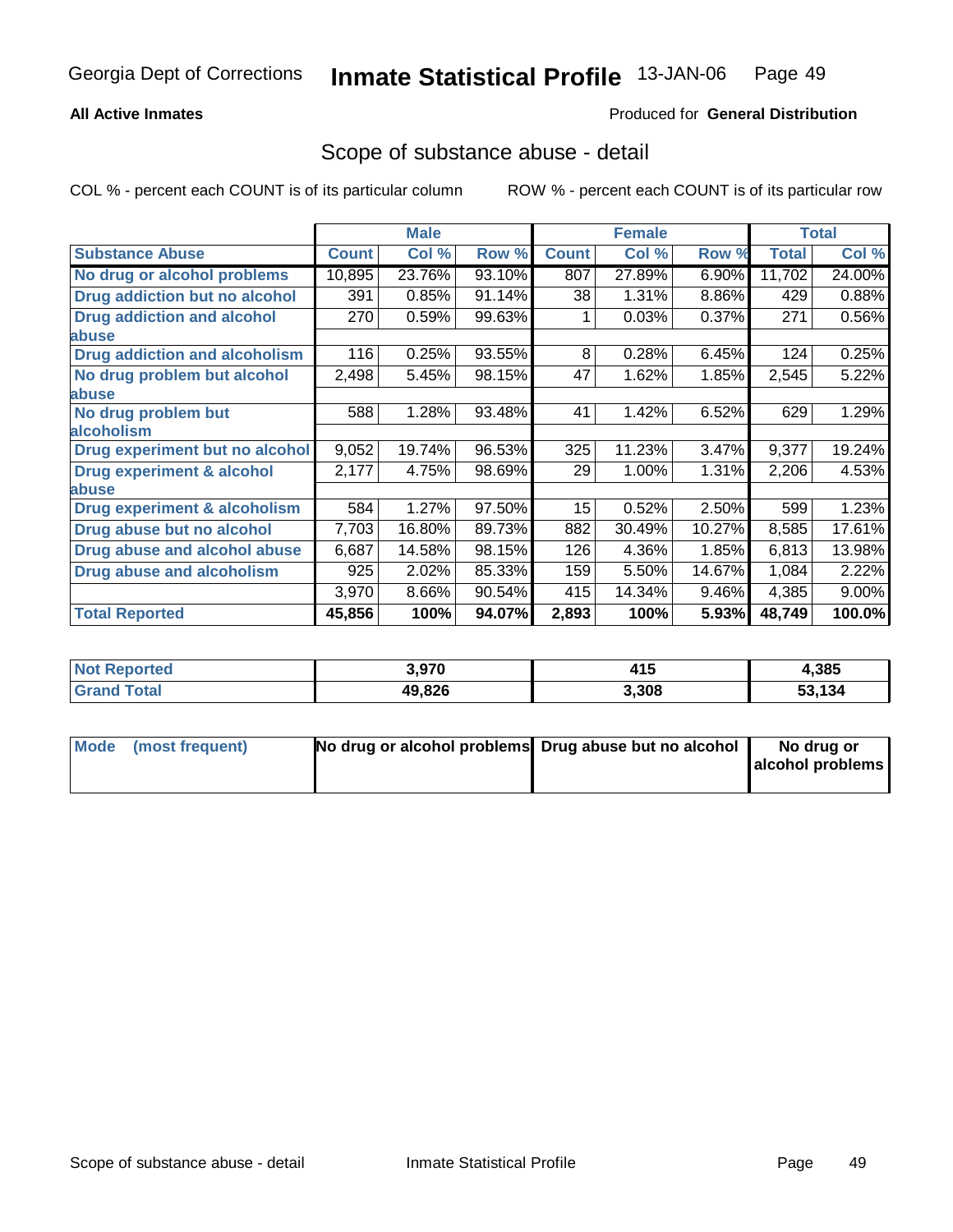Produced for **General Distribution**

#### **All Active Inmates**

# Current / last mental health treatment level

|                                    |              | <b>Male</b> |         |              | <b>Female</b> |        |              | <b>Total</b> |
|------------------------------------|--------------|-------------|---------|--------------|---------------|--------|--------------|--------------|
| <b>Mental Health Treatment Lev</b> | <b>Count</b> | Col%        | Row %   | <b>Count</b> | Col %         | Row %  | <b>Total</b> | Col %        |
| 1 No problem at current time       | 5,688        | 46.77%      | 92.76%  | 444          | 23.95%        | 7.24%  | 6,132        | 43.75%       |
| <b>2 Receiving outpatient</b>      | 4,658        | 38.30%      | 77.95%  | 1,318        | 71.09%        | 22.05% | 5,976        | 42.64%       |
| treatment                          |              |             |         |              |               |        |              |              |
| 3 Inpatient, moderate              | 1,503        | 12.36%      | 95.85%  | 65           | 3.51%         | 4.15%  | 1,568        | 11.19%       |
| treatment                          |              |             |         |              |               |        |              |              |
| 4 Inpatient, intensive             | 298          | 2.45%       | 92.26%  | 25           | 1.35%         | 7.74%  | 323          | 2.30%        |
| treatment                          |              |             |         |              |               |        |              |              |
| <b>5 Undergoing crisis</b>         | 6            | 0.05%       | 100.00% |              |               |        | 6            | 0.04%        |
| stabilization                      |              |             |         |              |               |        |              |              |
| <b>6 Hospital for criminally</b>   | 8            | 0.07%       | 80.00%  | 2            | 0.11%         | 20.00% | 10           | $0.07\%$     |
| insane                             |              |             |         |              |               |        |              |              |
| <b>Total Evaluated</b>             | 12,161       | 100%        | 86.77%  | 1,854        | 100%          | 13.23% | 14,015       | 100%         |

| Never had MH<br>evaluation | 33.695 | ,039  | ,734<br>34 |
|----------------------------|--------|-------|------------|
| ⊺otal                      | 45,856 | 2,893 | 48,749     |

| <b>Median (middle)</b> | <b>Receiving outpatient</b><br>treatment | <b>Receiving outpatient</b><br>treatment | Receiving<br>outpatient<br>treatment |
|------------------------|------------------------------------------|------------------------------------------|--------------------------------------|
| Mode                   | No problem at current time               | <b>Receiving outpatient</b>              | No problem at                        |
| (most frequent)        |                                          | treatment                                | current time                         |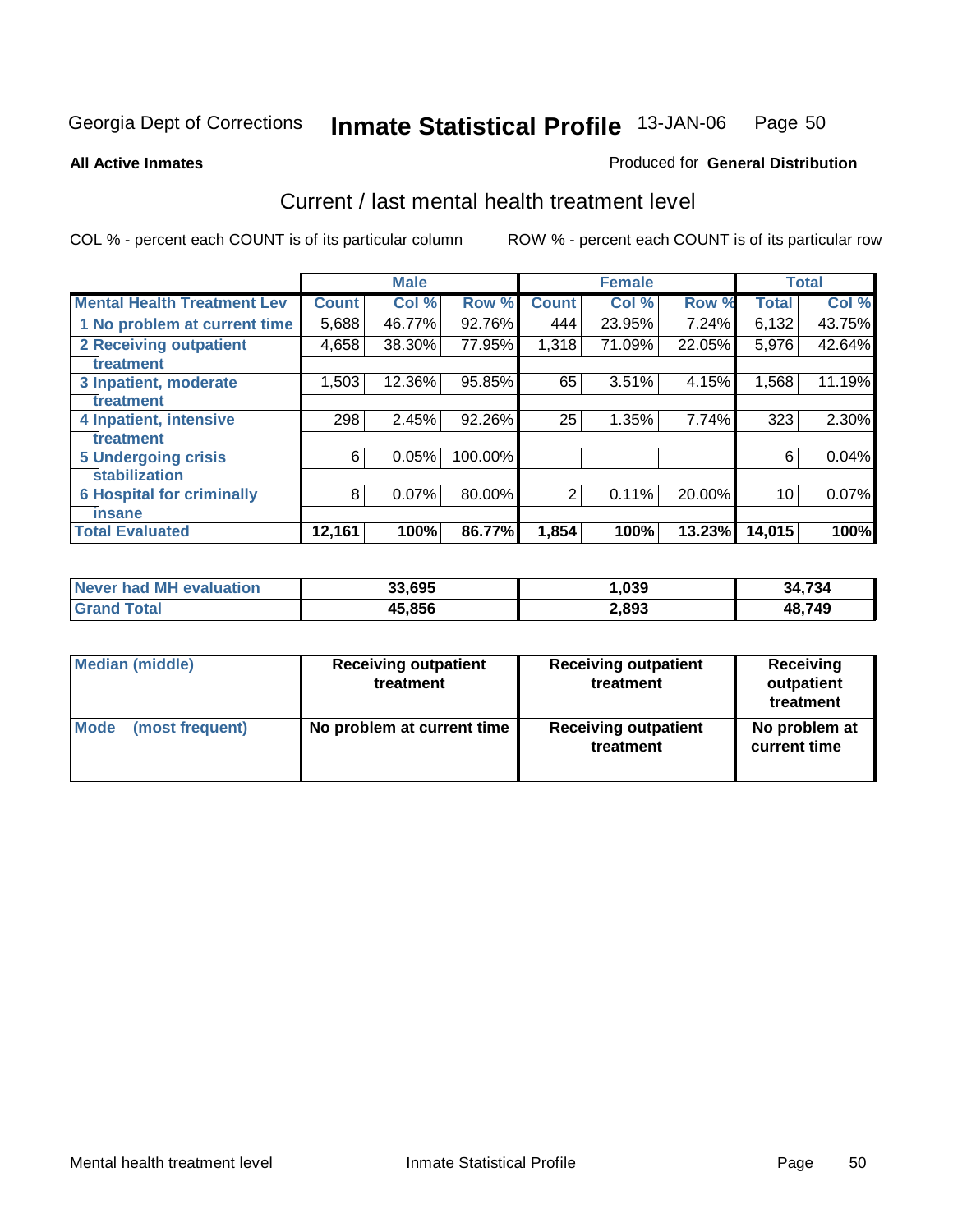#### **All Active Inmates**

## Produced for **General Distribution**

## PULHESDWIT medical scale - 'P' overall condition ('P'hysical)

|                                |              | <b>Male</b> |                    |       | <b>Female</b> |         |              | <b>Total</b> |
|--------------------------------|--------------|-------------|--------------------|-------|---------------|---------|--------------|--------------|
| <b>P' Overall Condition</b>    | <b>Count</b> | Col %       | <b>Row % Count</b> |       | Col %         | Row %   | <b>Total</b> | Col%         |
| 1 No medical illness           | 33,592       | 75.47%      | 95.54%             | ,568  | 56.46%        | 4.46%   | 35,160       | 74.35%       |
| 2 Well-controlled chronic      | 7,556        | 16.98%      | 88.33%             | 998   | 35.94%        | 11.67%  | 8,554        | 18.09%       |
| <b>illness</b>                 |              |             |                    |       |               |         |              |              |
| 3 Poorly-controlled chronic    | 3,266        | 7.34%       | 96.17%             | 130   | 4.68%         | 3.83%   | 3,396        | 7.18%        |
| <b>illness</b>                 |              |             |                    |       |               |         |              |              |
| <b>4 Significant problems</b>  | 92           | 0.21%       | 94.85%             | 5     | 0.18%         | 5.15%   | 97           | 0.21%        |
| requiring special housing      |              |             |                    |       |               |         |              |              |
| 5 Terminal illness, < 6 months | 6            | 0.01%       | 75.00%             | 2     | 0.07%         | 25.00%  | 8            | 0.02%        |
| to live                        |              |             |                    |       |               |         |              |              |
| 6 Inmate is pregnant           |              |             |                    | 74    | 2.66%         | 100.00% | 74           | 0.16%        |
| <b>Total Reported</b>          | 44,512       | 100%        | 94.13%             | 2,777 | 100%          | 5.87%   | 47,289       | 100.0%       |

| <b>Not Reported</b>   | 344, ا | 116   | ,460   |
|-----------------------|--------|-------|--------|
| Total<br><b>Grand</b> | 45,856 | 2,893 | 48,749 |

| <b>Mode</b><br>(most frequent) |  | 1 No medical illness | <sup>1</sup> No medical illness | 1 No medical<br>illness |
|--------------------------------|--|----------------------|---------------------------------|-------------------------|
|--------------------------------|--|----------------------|---------------------------------|-------------------------|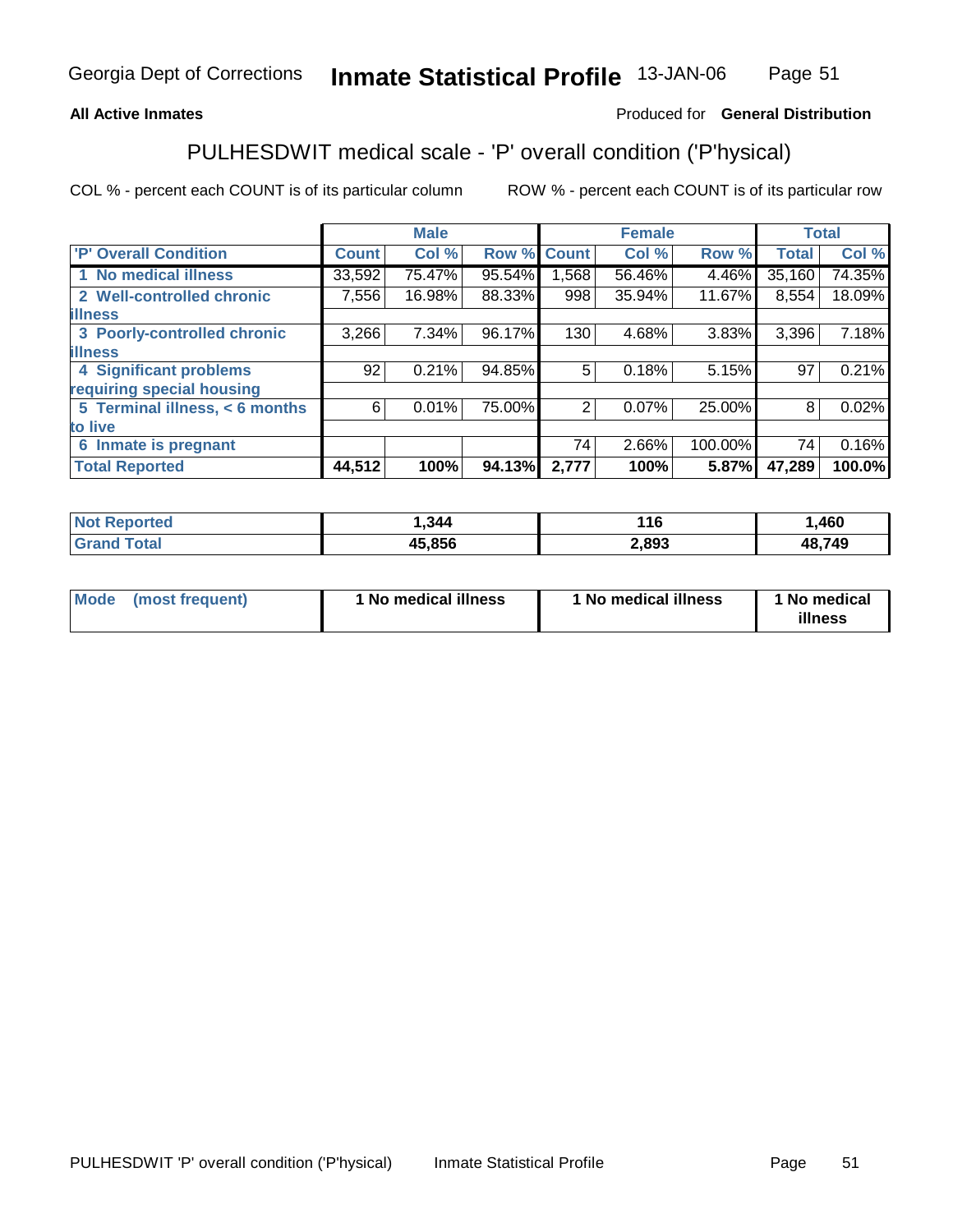#### **All Active Inmates**

#### Produced for **General Distribution**

## PULHESDWIT medical scale - 'U' upper body

|                              |              | <b>Male</b> |         |              | <b>Female</b> |       |              | <b>Total</b> |
|------------------------------|--------------|-------------|---------|--------------|---------------|-------|--------------|--------------|
| <b>U' Upper Body</b>         | <b>Count</b> | Col %       | Row %   | <b>Count</b> | Col %         | Row % | <b>Total</b> | Col %        |
| 1 Upper bones, joints,       | 42,921       | 96.43%      | 94.15%  | 2,667        | 96.04%        | 5.85% | 45,588       | 96.40%       |
| muscles all OK               |              |             |         |              |               |       |              |              |
| 2 One or both arms minimally | 1,303        | 2.93%       | 92.81%  | 101          | 3.64%         | 7.19% | 1,404        | 2.97%        |
| <b>limited</b>               |              |             |         |              |               |       |              |              |
| 3 One or both arms           | 235          | 0.53%       | 96.71%  | 8            | 0.29%         | 3.29% | 243          | 0.51%        |
| moderately limited           |              |             |         |              |               |       |              |              |
| 4 One arm disabled,          | 51           | 0.11%       | 98.08%  |              | 0.04%         | 1.92% | 52           | 0.11%        |
| paralyzed, or amputated      |              |             |         |              |               |       |              |              |
| 5 Both arms disabled,        | 2            | 0.01%       | 100.00% |              |               |       | 2            | 0.01%        |
| paralyzed, or amputated      |              |             |         |              |               |       |              |              |
| <b>Total Reported</b>        | 44,512       | 100%        | 94.13%  | 2,777        | 100%          | 5.87% | 47,289       | 100%         |

| <b>Not Reported</b>         | 1,344  | l 16  | ,460   |
|-----------------------------|--------|-------|--------|
| $\tau$ otal<br><b>Grano</b> | 45,856 | 2,893 | 48,749 |

| Mode | (most frequent) | 1 Upper bones, joints,<br>muscles all OK | 1 Upper bones, joints,<br>muscles all OK | 1 Upper bones,<br>joints, muscles all<br>ΟK |
|------|-----------------|------------------------------------------|------------------------------------------|---------------------------------------------|
|------|-----------------|------------------------------------------|------------------------------------------|---------------------------------------------|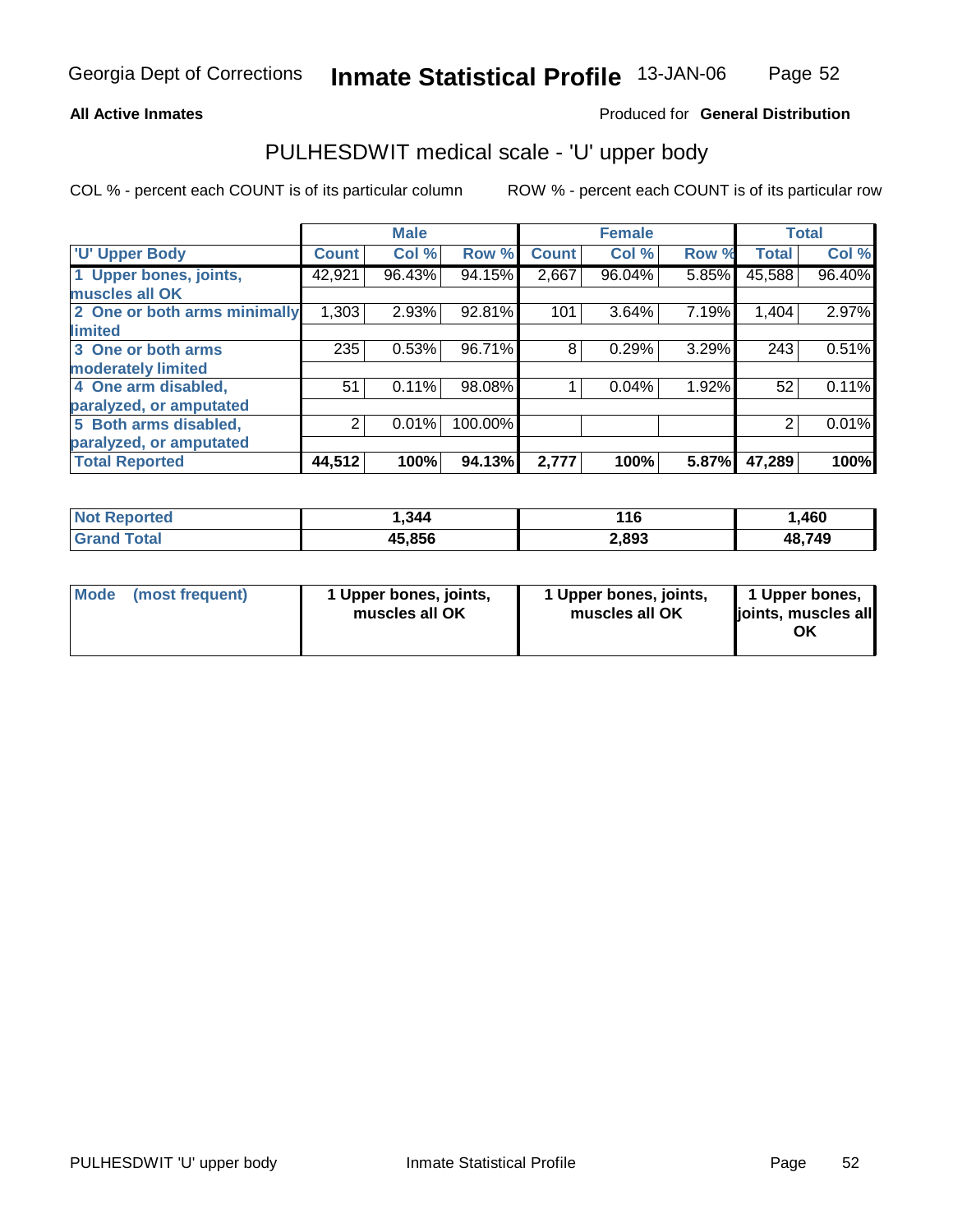#### **All Active Inmates**

### Produced for **General Distribution**

## PULHESDWIT medical scale - 'L' lower body

|                              |              | <b>Male</b> |           |                | <b>Female</b> |       |              | <b>Total</b> |
|------------------------------|--------------|-------------|-----------|----------------|---------------|-------|--------------|--------------|
| 'L' Lower Body               | <b>Count</b> | Col %       | Row %     | <b>Count</b>   | Col %         | Row % | <b>Total</b> | Col %        |
| 1 Lower bones, joints,       | 41,058       | 92.24%      | 94.26%    | 2,500          | 90.03%        | 5.74% | 43,558       | 92.11%       |
| muscles all OK               |              |             |           |                |               |       |              |              |
| 2 One or both legs minimally | 2,816        | 6.33%       | $91.61\%$ | 258            | 9.29%         | 8.39% | 3,074        | 6.50%        |
| limited                      |              |             |           |                |               |       |              |              |
| 3 One or both legs           | 519          | 1.17%       | 96.83%    | 17             | 0.61%         | 3.17% | 536          | 1.13%        |
| moderately limited           |              |             |           |                |               |       |              |              |
| 4 One leg disabled,          | 98           | 0.22%       | 98.00%    | $\overline{2}$ | 0.07%         | 2.00% | 100          | 0.21%        |
| paralyzed, or amputated      |              |             |           |                |               |       |              |              |
| 5 Both legs disabled,        | 21           | 0.05%       | 100.00%   |                |               |       | 21           | 0.04%        |
| paralyzed, or amputated      |              |             |           |                |               |       |              |              |
| <b>Total Reported</b>        | 44,512       | 100%        | 94.13%    | 2,777          | 100%          | 5.87% | 47,289       | 100%         |

| <b>Not Reported</b>         | 1,344  | l 16  | ,460   |
|-----------------------------|--------|-------|--------|
| $\tau$ otal<br><b>Grano</b> | 45,856 | 2,893 | 48,749 |

| Mode | (most frequent) | 1 Lower bones, joints,<br>muscles all OK | 1 Lower bones, joints,<br>muscles all OK | 1 Lower bones,<br>ljoints, muscles all<br>OK |
|------|-----------------|------------------------------------------|------------------------------------------|----------------------------------------------|
|------|-----------------|------------------------------------------|------------------------------------------|----------------------------------------------|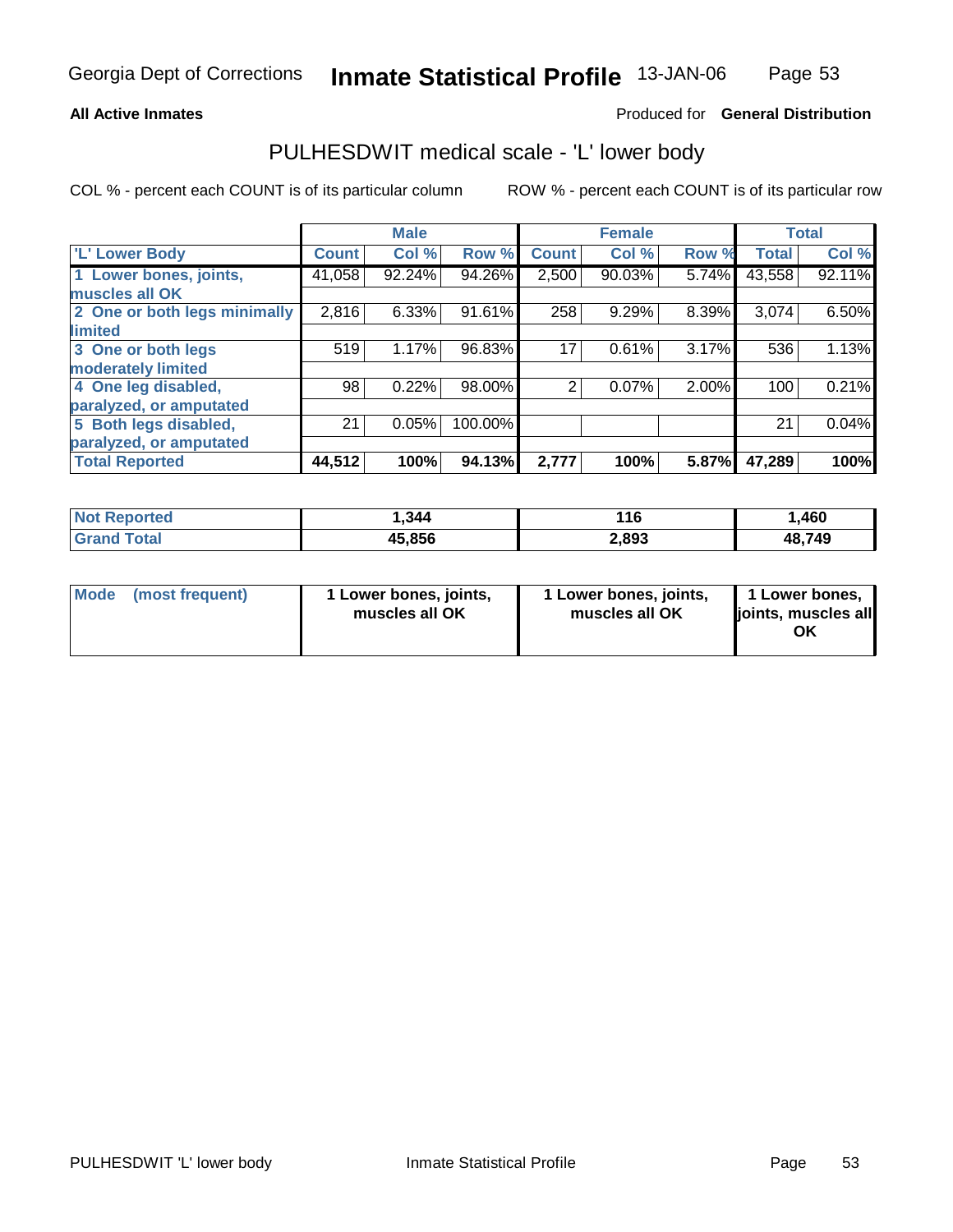#### **All Active Inmates**

### Produced for **General Distribution**

## PULHESDWIT medical scale - 'H' hearing

|                                |              | <b>Male</b> |             |                 | <b>Female</b> |       | <b>Total</b> |        |
|--------------------------------|--------------|-------------|-------------|-----------------|---------------|-------|--------------|--------|
| <b>H'</b> Hearing              | <b>Count</b> | Col %       | Row % Count |                 | Col %         | Row % | <b>Total</b> | Col %  |
| 1 Normal hearing both ears     | 44,107       | 99.09%      | 94.12%      | 2,758           | 99.32%        | 5.88% | 46,865       | 99.10% |
| 2 Some loss in one ear with    | 311          | 0.70%       | 95.40%      | 15 <sup>1</sup> | 0.54%         | 4.60% | 326          | 0.69%  |
| other OK, or mild loss in both |              |             |             |                 |               |       |              |        |
| 3 Total loss in one ear with   | 65           | 0.15%       | 95.59%      | 3               | 0.11%         | 4.41% | 68           | 0.14%  |
| mild loss in other             |              |             |             |                 |               |       |              |        |
| 4 Severe loss in both ears     | 17           | 0.04%       | 100.00%     |                 |               |       | 17           | 0.04%  |
| 5 Total loss in both ears,     | 12           | 0.03%       | 92.31%      |                 | 0.04%         | 7.69% | 13           | 0.03%  |
| requiring special housing      |              |             |             |                 |               |       |              |        |
| <b>Total Reported</b>          | 44,512       | 100%        | 94.13%      | 2,777           | 100%          | 5.87% | 47,289       | 100%   |

| rted | 344    | 116   | ,460       |
|------|--------|-------|------------|
|      | 45.856 | 2,893 | ,749<br>48 |

| Mode (most frequent) | 1 Normal hearing both ears 1 Normal hearing both ears 1 Normal hearing |           |
|----------------------|------------------------------------------------------------------------|-----------|
|                      |                                                                        | both ears |
|                      |                                                                        |           |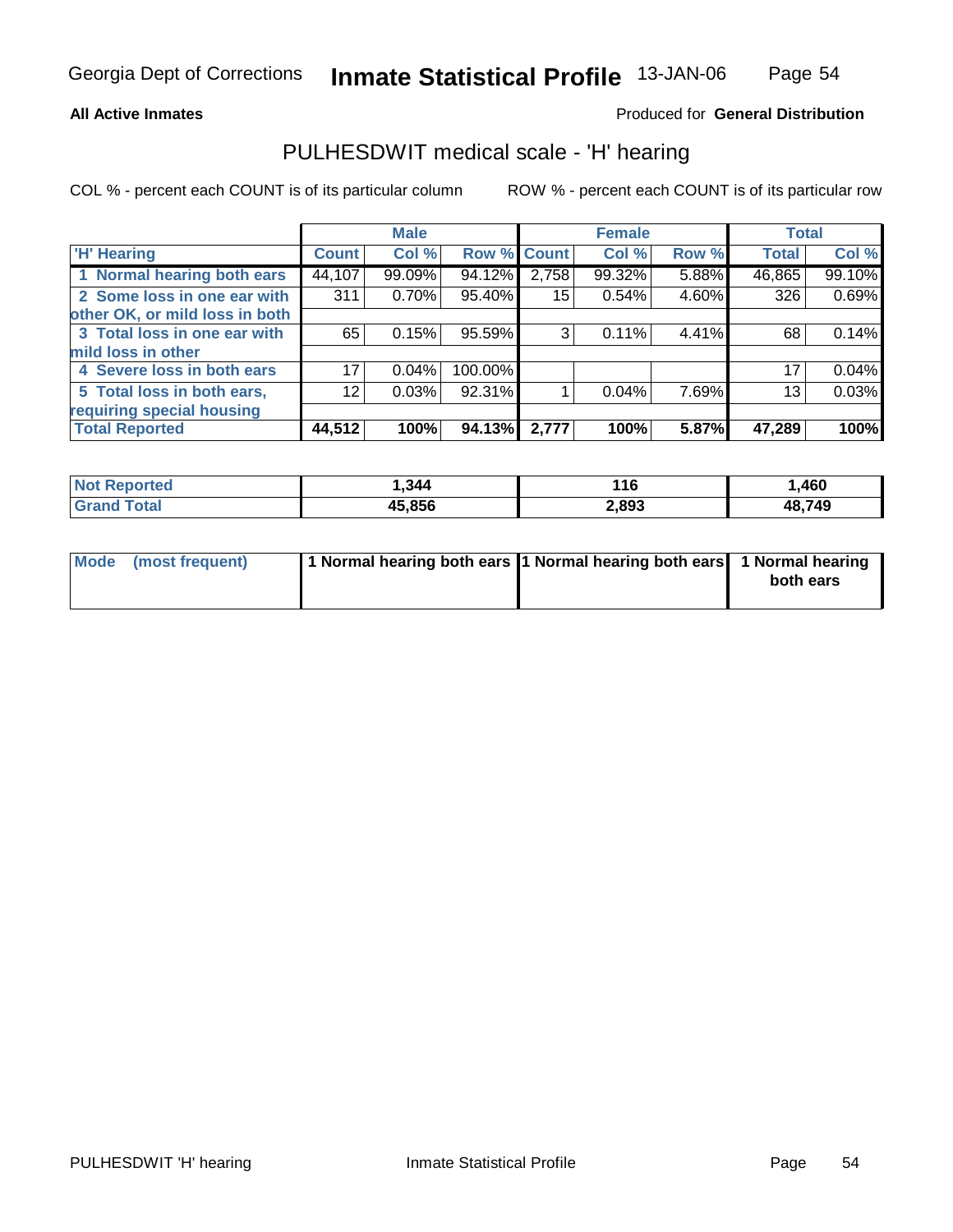#### **All Active Inmates**

### Produced for **General Distribution**

## PULHESDWIT medical scale - 'E' vision

|                                 |              | <b>Male</b> |                    |       | <b>Female</b> |        |              | <b>Total</b> |
|---------------------------------|--------------|-------------|--------------------|-------|---------------|--------|--------------|--------------|
| <b>E' Vision</b>                | <b>Count</b> | Col %       | <b>Row % Count</b> |       | Col %         | Row %  | <b>Total</b> | Col %        |
| 1 Correctable to 20/40 in both  | 38,750       | 87.06%      | 95.32%             | 1,901 | 68.46%        | 4.68%  | 40,651       | 85.96%       |
| eyes                            |              |             |                    |       |               |        |              |              |
| 2 Correctable to 20/70 in one   | 5,002        | 11.24%      | 85.93%             | 819   | 29.49%        | 14.07% | 5,821        | 12.31%       |
| eye, may be blind in other      |              |             |                    |       |               |        |              |              |
| 3 Correctable to 20/200 in one  | 649          | $1.46\%$    | 92.32%             | 54    | 1.94%         | 7.68%  | 703          | 1.49%        |
| eye, may be blind in other      |              |             |                    |       |               |        |              |              |
| 4 One eye not correctable to    | 98           | 0.22%       | 97.03%             | 3     | 0.11%         | 2.97%  | 101          | 0.21%        |
| 20/200, other may be blind      |              |             |                    |       |               |        |              |              |
| 5 Blind in both eyes, requiring | 13           | 0.03%       | 100.00%            |       |               |        | 13           | 0.03%        |
| special housing                 |              |             |                    |       |               |        |              |              |
| <b>Total Reported</b>           | 44,512       | 100%        | 94.13%             | 2,777 | 100%          | 5.87%  | 47,289       | 100%         |

| orted<br>NO.    | 344. ا | 116   | ,460   |
|-----------------|--------|-------|--------|
| `otal<br>'Grand | 45,856 | 2,893 | 48,749 |

| Mode            | 1 Correctable to 20/40 in | 1 Correctable to 20/40 in   1 Correctable to | 20/40 in both eyes |
|-----------------|---------------------------|----------------------------------------------|--------------------|
| (most frequent) | both eyes                 | both eyes                                    |                    |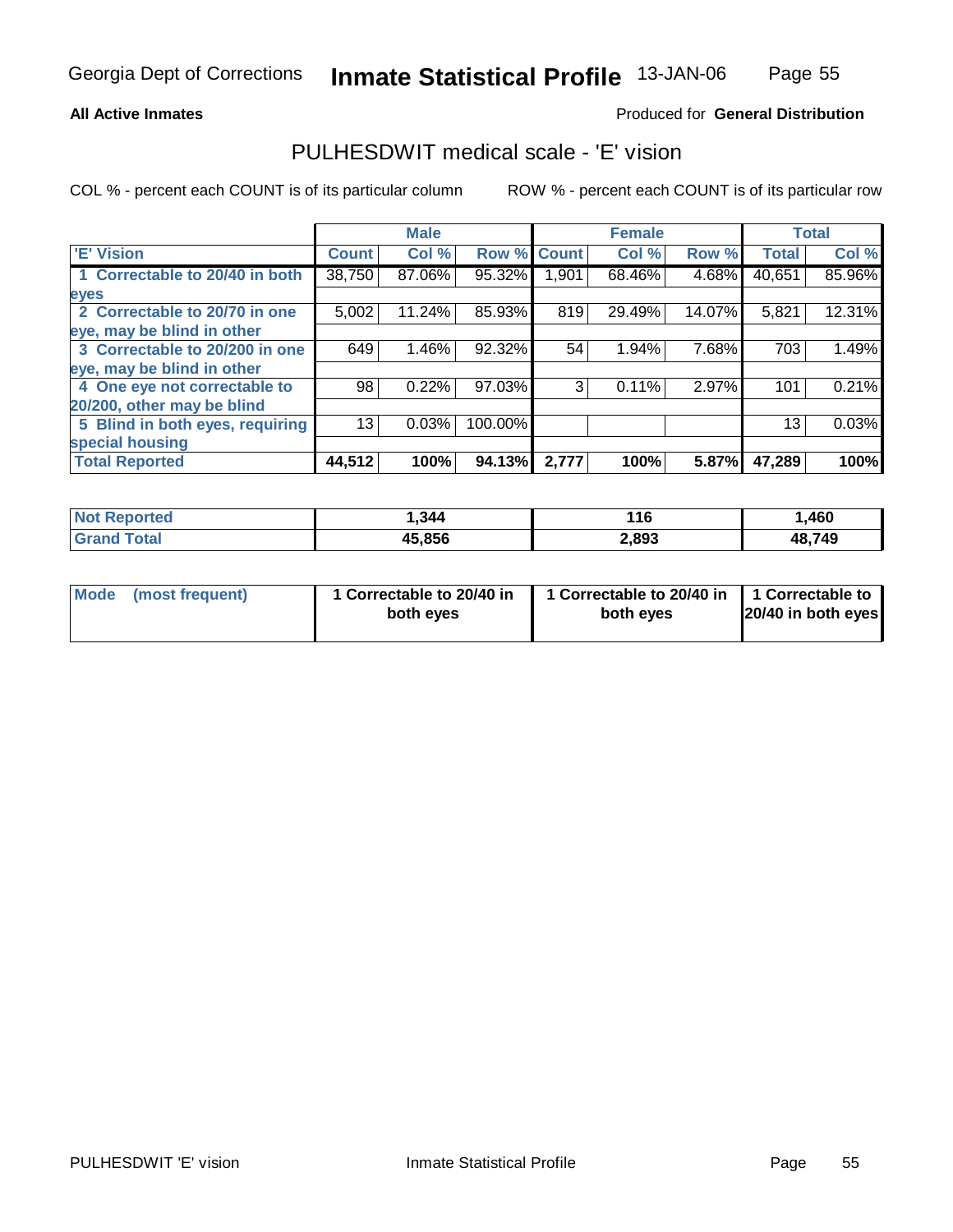#### **All Active Inmates**

#### Produced for **General Distribution**

## PULHESDWIT medical scale - 'S' pSychiatric

|                                        |              | <b>Male</b> |         |              | <b>Female</b> |        |              | <b>Total</b> |
|----------------------------------------|--------------|-------------|---------|--------------|---------------|--------|--------------|--------------|
| 'S' pSychiatric                        | <b>Count</b> | Col %       | Row %   | <b>Count</b> | Col %         | Row %  | <b>Total</b> | Col %        |
| 1 No impairment or disorders           | 38,692       | 88.39%      | 95.67%  | 1,753        | $63.24\%$     | 4.33%  | 40,445       | 86.89%       |
| 2 Stable, or in remission, or          | 3,968        | 9.06%       | 80.83%  | 941          | 33.95%        | 19.17% | 4,909        | 10.55%       |
| mild impairment or retardation         |              |             |         |              |               |        |              |              |
| 3 Requires moderate inpatient          | 1,043        | 2.38%       | 93.96%  | 67           | 2.42%         | 6.04%  | 1,110        | 2.38%        |
| treatment                              |              |             |         |              |               |        |              |              |
| 4 Requires intensive inpatient         | 64           | 0.15%       | 85.33%  | 11           | 0.40%         | 14.67% | 75           | 0.16%        |
| treatment                              |              |             |         |              |               |        |              |              |
| <b>5 Requires Crisis Stabilization</b> | 6            | 0.01%       | 100.00% |              |               |        | 6            | 0.01%        |
| Unit (CSU) inpatient care              |              |             |         |              |               |        |              |              |
| <b>Total Reported</b>                  | 43,773       | 100%        | 94.04%  | 2,772        | 100%          | 5.96%  | 46,545       | 100%         |

| <b>Not</b><br><b>orted</b> | 2,083  | າ ລະ<br>14 I | 2,204  |
|----------------------------|--------|--------------|--------|
| $f$ oto $f$<br>Cror        | 45.856 | 2,893        | 48,749 |

| <b>Mode</b> | (most frequent) | 1 No impairment or<br>disorders | 1 No impairment or<br>disorders | 1 No impairment or<br>disorders |
|-------------|-----------------|---------------------------------|---------------------------------|---------------------------------|
|-------------|-----------------|---------------------------------|---------------------------------|---------------------------------|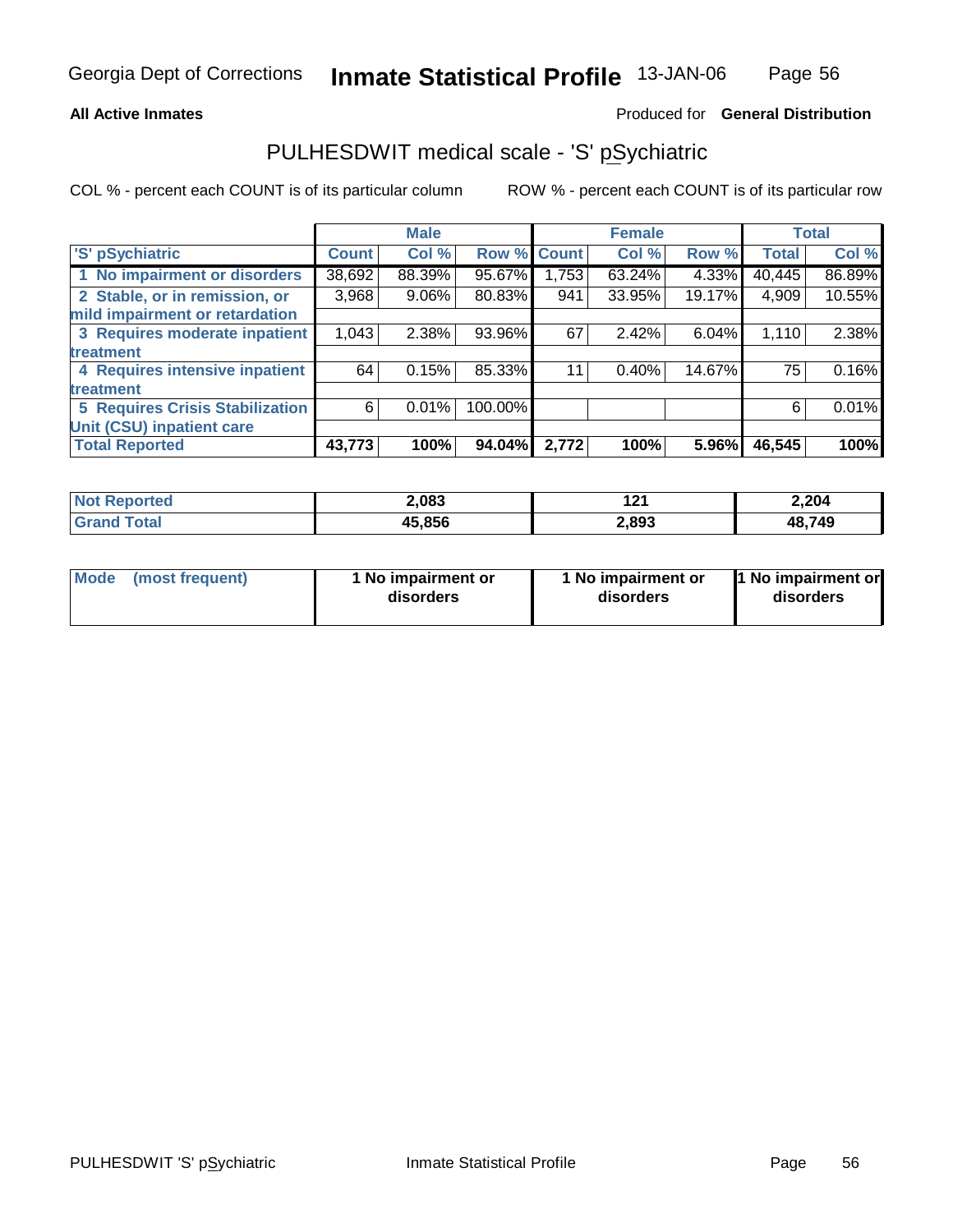#### **All Active Inmates**

### Produced for **General Distribution**

## PULHESDWIT medical scale - 'D' dental

|                                 |              | <b>Male</b> |             |       | <b>Female</b> |          |              | <b>Total</b> |
|---------------------------------|--------------|-------------|-------------|-------|---------------|----------|--------------|--------------|
| 'D' Dental                      | <b>Count</b> | Col %       | Row % Count |       | Col %         | Row %    | <b>Total</b> | Col %        |
| 1 Minimal routine dental health | 17,949       | 41.31%      | 89.43%      | 2,122 | 76.52%        | 10.57%   | 20,071       | 43.42%       |
| <b>needs</b>                    |              |             |             |       |               |          |              |              |
| 2 Moderate cavities and/or      | 20,847       | 47.98%      | 97.90%      | 448   | 16.16%        | 2.10%    | 21,295       | 46.07%       |
| gum disease                     |              |             |             |       |               |          |              |              |
| 3 Extensive gum disease         | 4,645        | 10.69%      | 95.83%      | 202   | 7.28%         | 4.17%    | 4,847        | 10.49%       |
| and/or widespread decay         |              |             |             |       |               |          |              |              |
| 4 Urgent need for dental        |              | 0.02%       | 100.00%     |       |               |          |              | 0.02%        |
| <b>services</b>                 |              |             |             |       |               |          |              |              |
| 5 Life-threatening disease or   |              |             |             |       | 0.04%         | 100.00%  |              | 0.01%        |
| extreme pain or infection       |              |             |             |       |               |          |              |              |
| <b>Total Reported</b>           | 43,448       | 100%        | 94.00%      | 2,773 | 100%          | $6.00\%$ | 46,221       | 100.0%       |

| <b>Not</b><br>Reported | 2,408  | 120   | 2,528  |
|------------------------|--------|-------|--------|
| Гоtа<br><b>Grar</b>    | 45,856 | 2,893 | 48,749 |

| Mode | (most frequent) | 2 Moderate cavities and/or  <br>gum disease | 1 Minimal routine dental<br>health needs | 2 Moderate<br>cavities and/or |
|------|-----------------|---------------------------------------------|------------------------------------------|-------------------------------|
|      |                 |                                             |                                          | gum disease                   |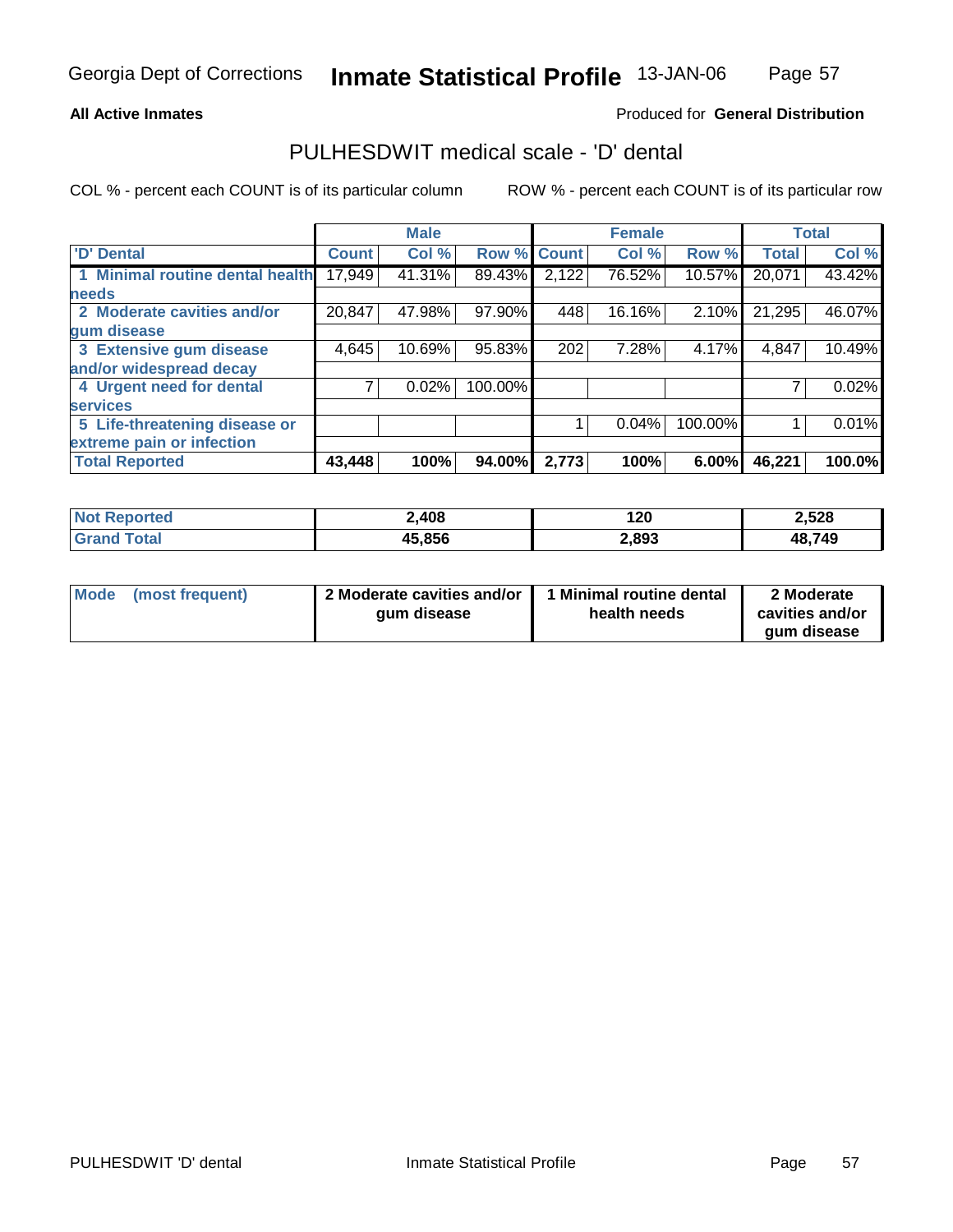### **All Active Inmates**

#### Produced for **General Distribution**

## PULHESDWIT medical scale - 'W' work ability

|                                 |              | <b>Male</b> |             |       | <b>Female</b> |        |              | <b>Total</b> |
|---------------------------------|--------------|-------------|-------------|-------|---------------|--------|--------------|--------------|
| <b>W' work ability</b>          | <b>Count</b> | Col %       | Row % Count |       | Col %         | Row %  | <b>Total</b> | Col %        |
| 1 Unrestricted work or activity | 38,017       | 85.41%      | 94.12%      | 2,374 | 85.49%        | 5.88%  | 40,391       | 85.41%       |
| 2 Minor restrictions on type of | 4,913        | 11.04%      | 94.35%      | 294   | 10.59%        | 5.65%  | 5,207        | 11.01%       |
| <b>work</b>                     |              |             |             |       |               |        |              |              |
| 3 Moderate restrictions on      | 1,237        | 2.78%       | 97.56%      | 31    | 1.12%         | 2.44%  | 1,268        | 2.68%        |
| type of work                    |              |             |             |       |               |        |              |              |
| 4 Major restrictions on type of | 284          | 0.64%       | 80.91%      | 67    | 2.41%         | 19.09% | 351          | 0.74%        |
| work                            |              |             |             |       |               |        |              |              |
| 5 Cannot work under any         | 61           | 0.14%       | 84.72%      | 11    | 0.40%         | 15.28% | 72           | 0.15%        |
| <b>circumstances</b>            |              |             |             |       |               |        |              |              |
| <b>Total Reported</b>           | 44,512       | 100%        | 94.13%      | 2,777 | 100%          | 5.87%  | 47,289       | 100%         |

| <b>Not Reported</b>               | 344. ا | 11C<br>- I V | ,460   |
|-----------------------------------|--------|--------------|--------|
| <b>Total</b><br>Gran <sub>(</sub> | 45,856 | 2,893        | 48,749 |

| Mode            | 1 Unrestricted work or | 1 Unrestricted work or | 1 Unrestricted   |
|-----------------|------------------------|------------------------|------------------|
| (most frequent) | activity               | activity               | work or activity |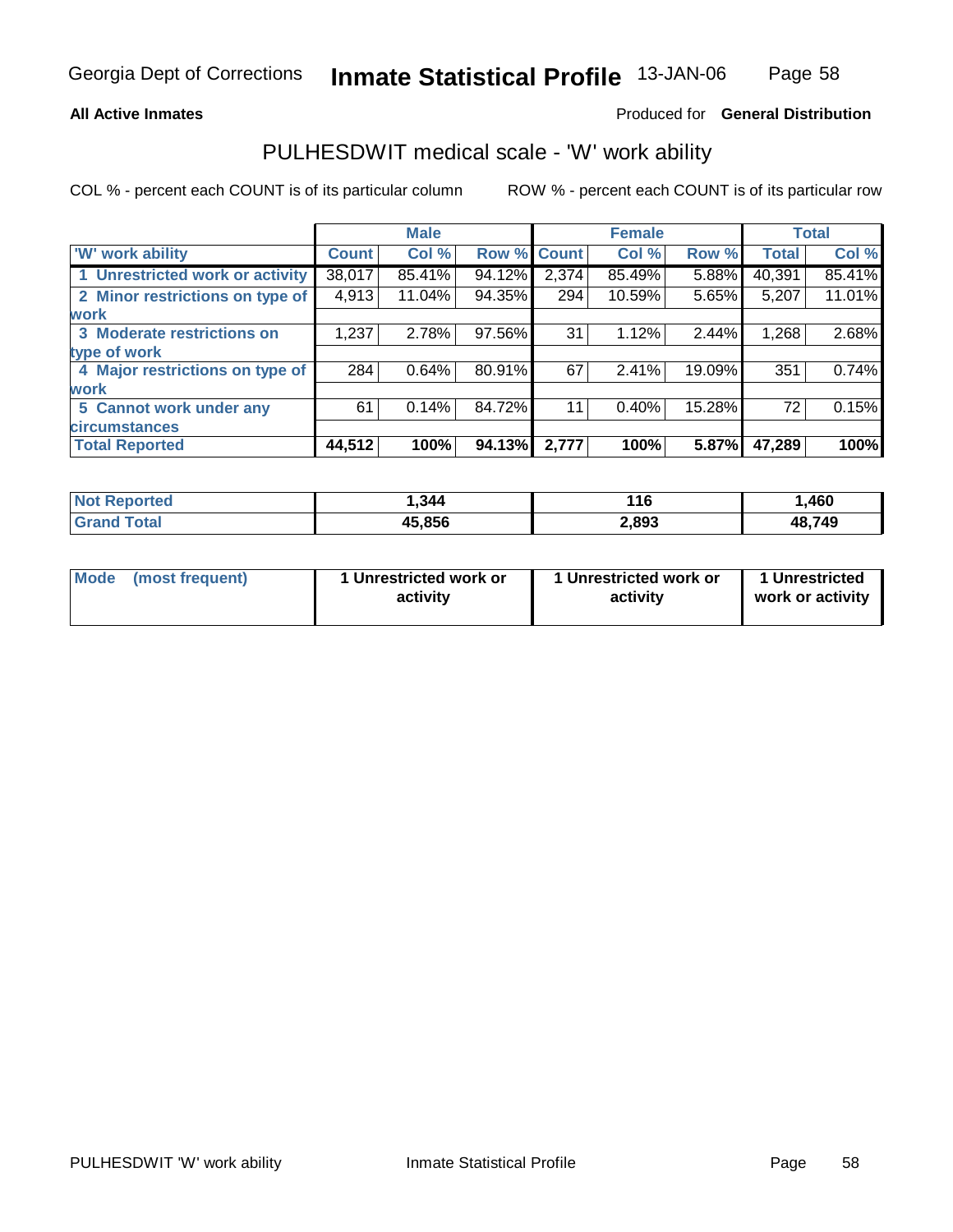## Page 59

#### **All Active Inmates**

## Produced for **General Distribution**

## PULHESDWIT medical scale - 'I' impairment

|                                   |              | <b>Male</b> |             |       | <b>Female</b> |       |              | <b>Total</b> |
|-----------------------------------|--------------|-------------|-------------|-------|---------------|-------|--------------|--------------|
| <b>T' Impairment</b>              | <b>Count</b> | Col %       | Row % Count |       | Col %         | Row % | <b>Total</b> | Col %        |
| 1 No impairments or               | 44,174       | 99.24%      | 94.09%      | 2,774 | 99.89%        | 5.91% | 46,948       | 99.28%       |
| disabilities                      |              |             |             |       |               |       |              |              |
| 2 Wheelchair-bound but            | 49           | 0.11%       | 100.00%     |       |               |       | 49           | 0.10%        |
| otherwise OK                      |              |             |             |       |               |       |              |              |
| <b>3 Needs low-level Assisted</b> | 16           | 0.04%       | 94.12%      |       | 0.04%         | 5.88% | 17           | 0.04%        |
| <b>Living (level I)</b>           |              |             |             |       |               |       |              |              |
| 4 Needs moderate Assisted         | 10           | 0.02%       | 100.00%     |       |               |       | 10           | 0.02%        |
| Living (level II)                 |              |             |             |       |               |       |              |              |
| <b>5 Needs maximal Assisted</b>   | 263          | 0.59%       | 99.25%      | 2     | 0.07%         | 0.75% | 265          | 0.56%        |
| Living (level III)                |              |             |             |       |               |       |              |              |
| <b>Total Reported</b>             | 44,512       | 100%        | 94.13%      | 2,777 | 100%          | 5.87% | 47,289       | 100%         |

| <b>Not</b><br><b>Reported</b> | ,344   | 16<br>$\sim$ | ,460   |
|-------------------------------|--------|--------------|--------|
| `otal                         | 15.856 | 2,893        | 48,749 |

| Mode | (most frequent) | 1 No impairments or<br>disabilities | 1 No impairments or<br>disabilities | 1 No impairments<br>or disabilities |
|------|-----------------|-------------------------------------|-------------------------------------|-------------------------------------|
|------|-----------------|-------------------------------------|-------------------------------------|-------------------------------------|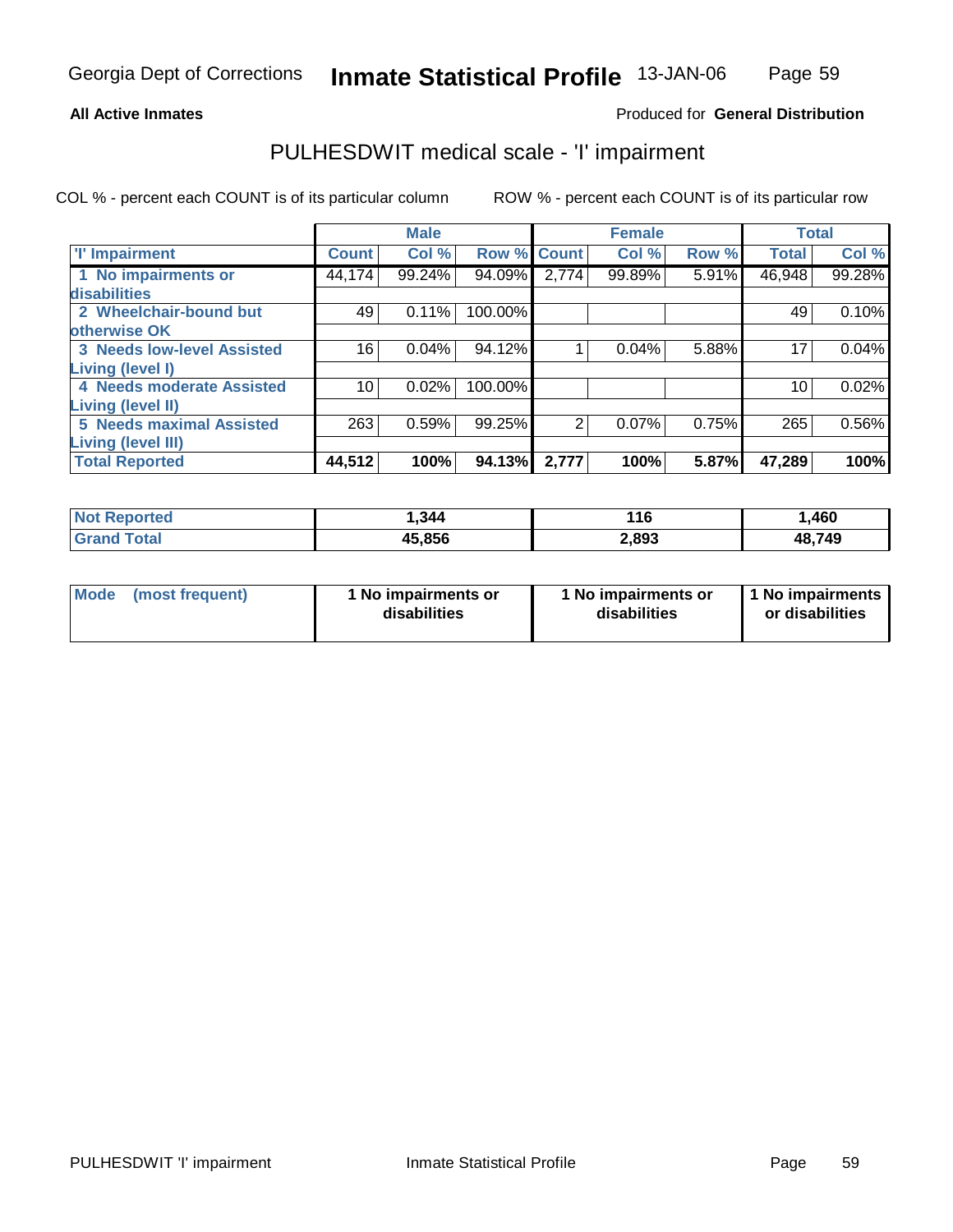#### **Inmate Statistical Profile** 13-JAN-06 Page Page 60

#### **All Active Inmates Allowski** Produced fo **General Distribution**

## PULHESDWIT medical scale - 'T' transportability

|                              |              | <b>Male</b> |                    |       | <b>Female</b> |       | <b>Total</b> |        |
|------------------------------|--------------|-------------|--------------------|-------|---------------|-------|--------------|--------|
| <b>T' Transportability</b>   | <b>Count</b> | Col %       | <b>Row % Count</b> |       | Col %         | Row % | <b>Total</b> | Col %  |
| 1 Can be transported in any  | 44,420       | 99.79%      | 94.12%             | 2,776 | 99.96%        | 5.88% | 47,196       | 99.80% |
| ordinary approved vehicle    |              |             |                    |       |               |       |              |        |
| 2 Wheelchair-bound, not      | 27           | 0.06%       | 96.43%             |       | 0.04%         | 3.57% | 28           | 0.06%  |
| needing special vehicle      |              |             |                    |       |               |       |              |        |
| 3 Wheelchair-bound, requires | 14           | 0.03%       | 100.00%            |       |               |       | 14           | 0.03%  |
| special vehicle              |              |             |                    |       |               |       |              |        |
| 4 Needs specially-equipped   |              | 0.01%       | 100.00%            |       |               |       | 4            | 0.01%  |
| medical vehicle              |              |             |                    |       |               |       |              |        |
| 5 Requires ambulance         | 47           | 0.11%       | 100.00%            |       |               |       | 47           | 0.10%  |
| transport                    |              |             |                    |       |               |       |              |        |
| <b>Total Reported</b>        | 44,512       | 100%        | 94.13%             | 2,777 | 100%          | 5.87% | 47,289       | 100%   |

| Not F<br>Reported | .344   | 116<br>$\sim$ | ,460   |
|-------------------|--------|---------------|--------|
| ⊺otal<br>'Grano   | 45,856 | 2,893         | 48,749 |

| Mode (most frequent) | 1 Can be transported in any 1 Can be transported in any<br>ordinary approved vehicle   ordinary approved vehicle   transported in any | 1 Can be<br>ordinary approved<br>vehicle |
|----------------------|---------------------------------------------------------------------------------------------------------------------------------------|------------------------------------------|
|                      |                                                                                                                                       |                                          |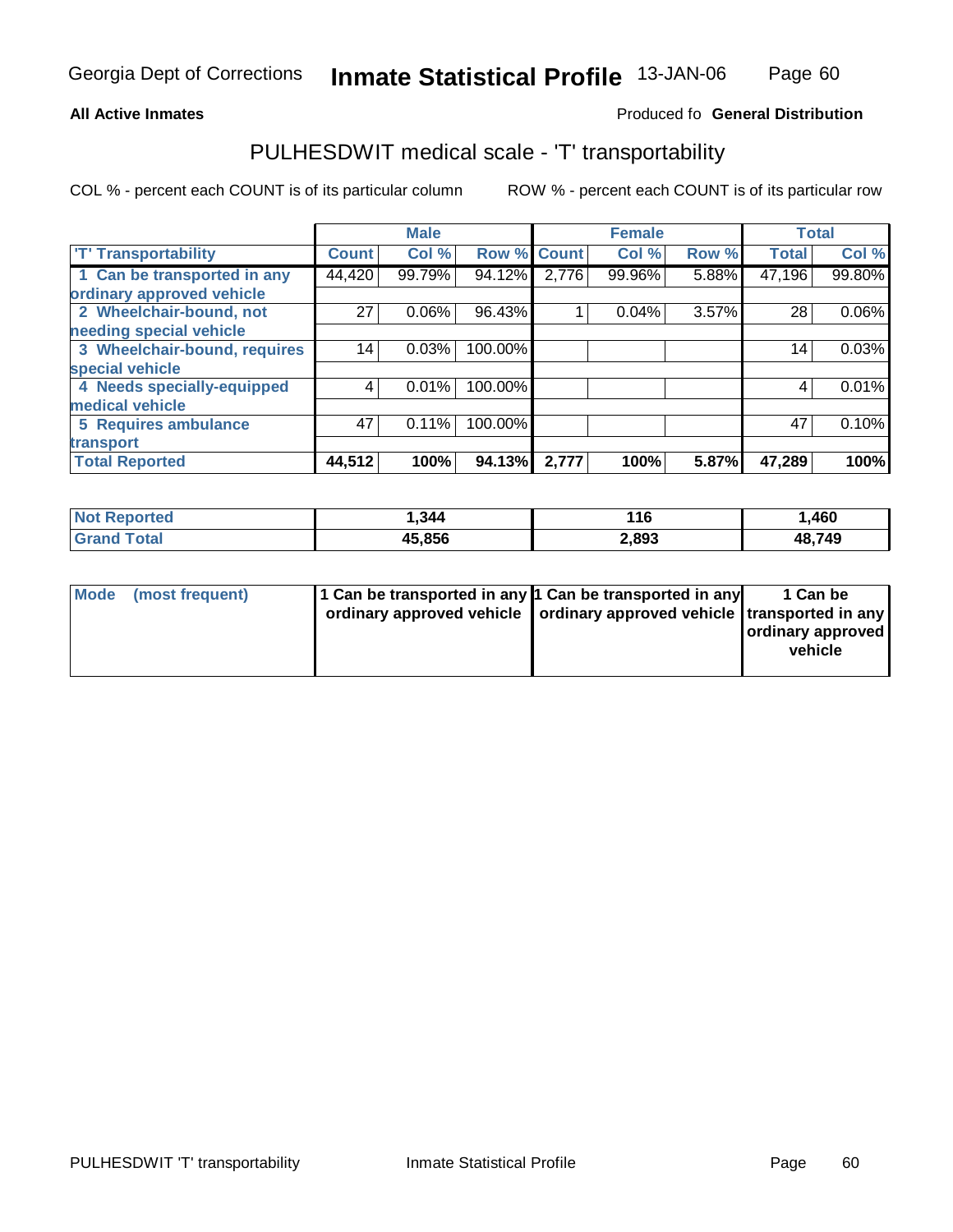#### **All Active Inmates**

#### Produced for **General Distribution**

## Criminality in family, self-reported

|                              |              | <b>Male</b> |        |             | <b>Female</b> |       |                 | Total  |
|------------------------------|--------------|-------------|--------|-------------|---------------|-------|-----------------|--------|
| <b>Criminality In Family</b> | <b>Count</b> | Col %       |        | Row % Count | Col %         | Row % | Total i         | Col %  |
| Yes, criminality in family   | 12.168       | $29.05\%$   | 93.13% | 897         | 36.20%        |       | $6.87\%$ 13,065 | 29.45% |
| No criminality in family     | 29,715       | 70.95%      | 94.95% | 1,581       | 63.80%        |       | 5.05% 31,296    | 70.55% |
| <b>Total Reported</b>        | 41,883       | 100%        | 94.41% | 2,478       | 100%          |       | $5.59\%$ 44,361 | 100%   |

| Not F<br>: Reported | 3,973  | 415   | 4,388  |
|---------------------|--------|-------|--------|
| Total               | 45,856 | 2,893 | 48.749 |

| Mode (most frequent) | No criminality in family | No criminality in family | No criminality in<br>family |
|----------------------|--------------------------|--------------------------|-----------------------------|
|----------------------|--------------------------|--------------------------|-----------------------------|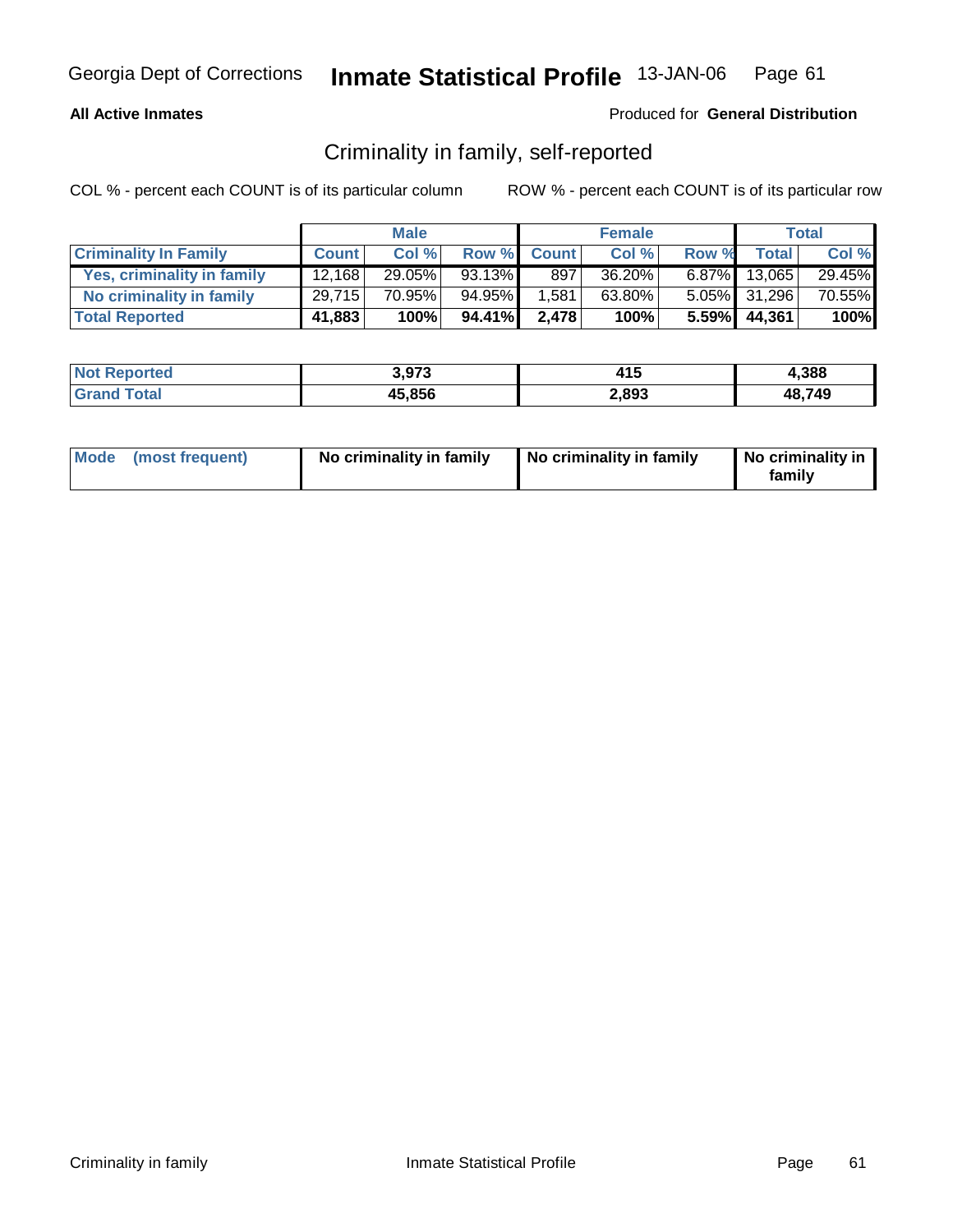### **All Active Inmates**

#### Produced for **General Distribution**

## Alcoholism in family, self-reported

|                             |              | <b>Male</b> |           |             | <b>Female</b> |          |                 | <b>Total</b> |
|-----------------------------|--------------|-------------|-----------|-------------|---------------|----------|-----------------|--------------|
| <b>Alcoholism In Family</b> | <b>Count</b> | Col%        |           | Row % Count | Col %         | Row %    | <b>Total</b>    | Col %        |
| Yes, alcoholism in family   | 7.902        | 18.87%      | $92.72\%$ | 620         | $25.02\%$     | $7.28\%$ | 8.522           | 19.21%       |
| No alcoholism in family     | 33,981       | 81.13%      | 94.82%    | 1,858       | 74.98%        |          | 5.18% 35,839    | 80.79%       |
| <b>Total Reported</b>       | 41,883       | 100%        | 94.41%    | 2,478       | 100%          |          | $5.59\%$ 44,361 | 100%         |

| Not F<br>: Reported | 3,973  | 415   | 4,388  |
|---------------------|--------|-------|--------|
| Total               | 45,856 | 2,893 | 48.749 |

| Mode (most frequent) | No alcoholism in family | No alcoholism in family | No alcoholism in<br>familv |
|----------------------|-------------------------|-------------------------|----------------------------|
|----------------------|-------------------------|-------------------------|----------------------------|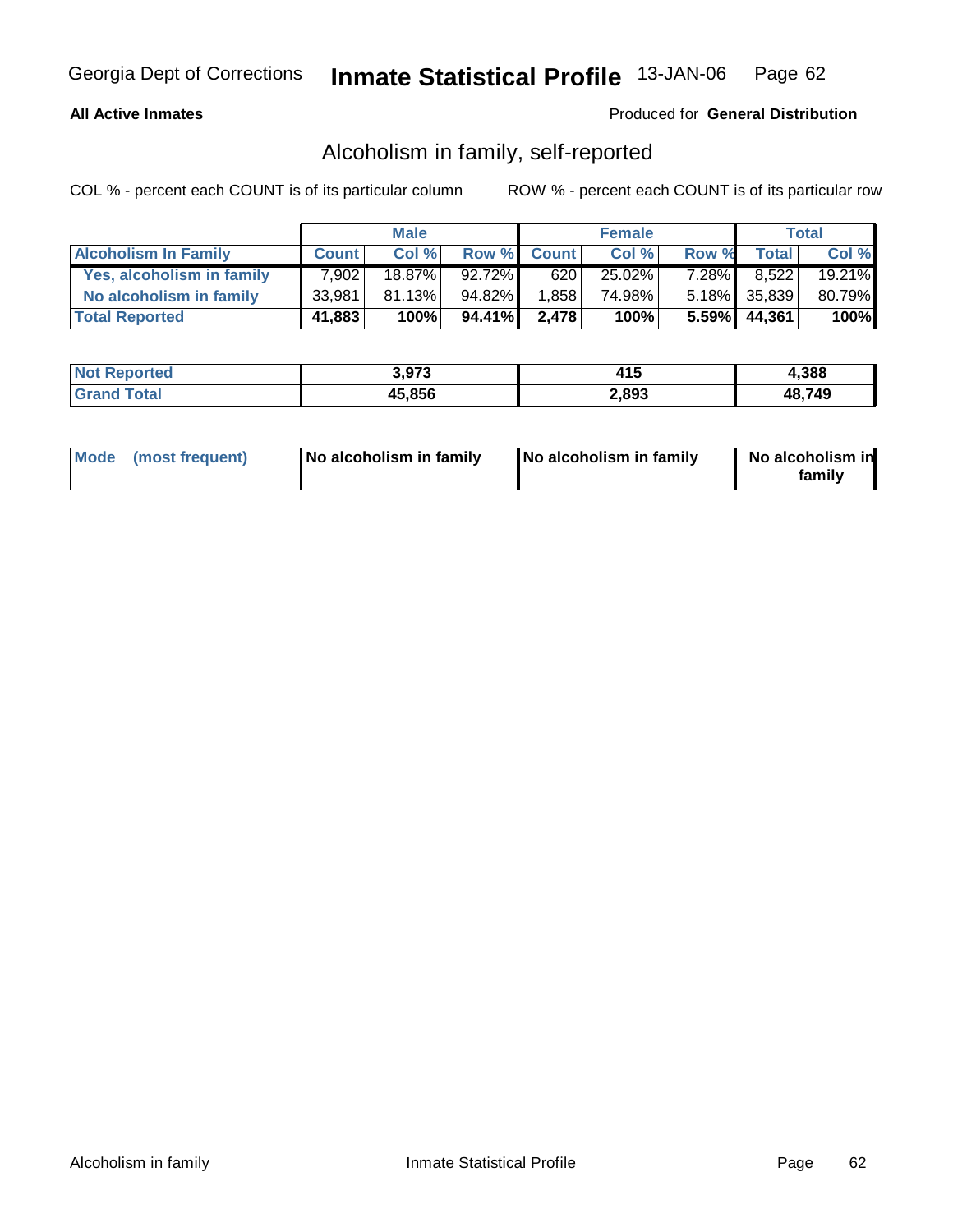### **All Active Inmates**

Produced for **General Distribution**

## Drug abuse in family, self-reported

|                           |              | <b>Male</b> |           |             | <b>Female</b> |          |                 | Total  |
|---------------------------|--------------|-------------|-----------|-------------|---------------|----------|-----------------|--------|
| Drug Abuse In Family      | <b>Count</b> | Col %       |           | Row % Count | Col %         | Row %    | <b>Total</b>    | Col %  |
| Yes, drug abuse in family | 4,487        | $10.71\%$   | $90.68\%$ | 461         | 18.60%        | $9.32\%$ | 4.948           | 11.15% |
| No drug abuse in family   | 37,396       | 89.29%      | 94.88%    | 2.017       | $81.40\%$     |          | 5.12% 39,413    | 88.85% |
| <b>Total Reported</b>     | 41,883       | 100%        | 94.41%    | 2.478       | 100%          |          | $5.59\%$ 44,361 | 100%   |

| <b>Not Reported</b> | 3,973  | 14 E<br>נו ו | 4,388  |
|---------------------|--------|--------------|--------|
| Total<br>l Grand    | 45,856 | 2,893        | 48.749 |

| Mode (most frequent)<br>No drug abuse in family | No drug abuse in family | No drug abuse in<br>familv |
|-------------------------------------------------|-------------------------|----------------------------|
|-------------------------------------------------|-------------------------|----------------------------|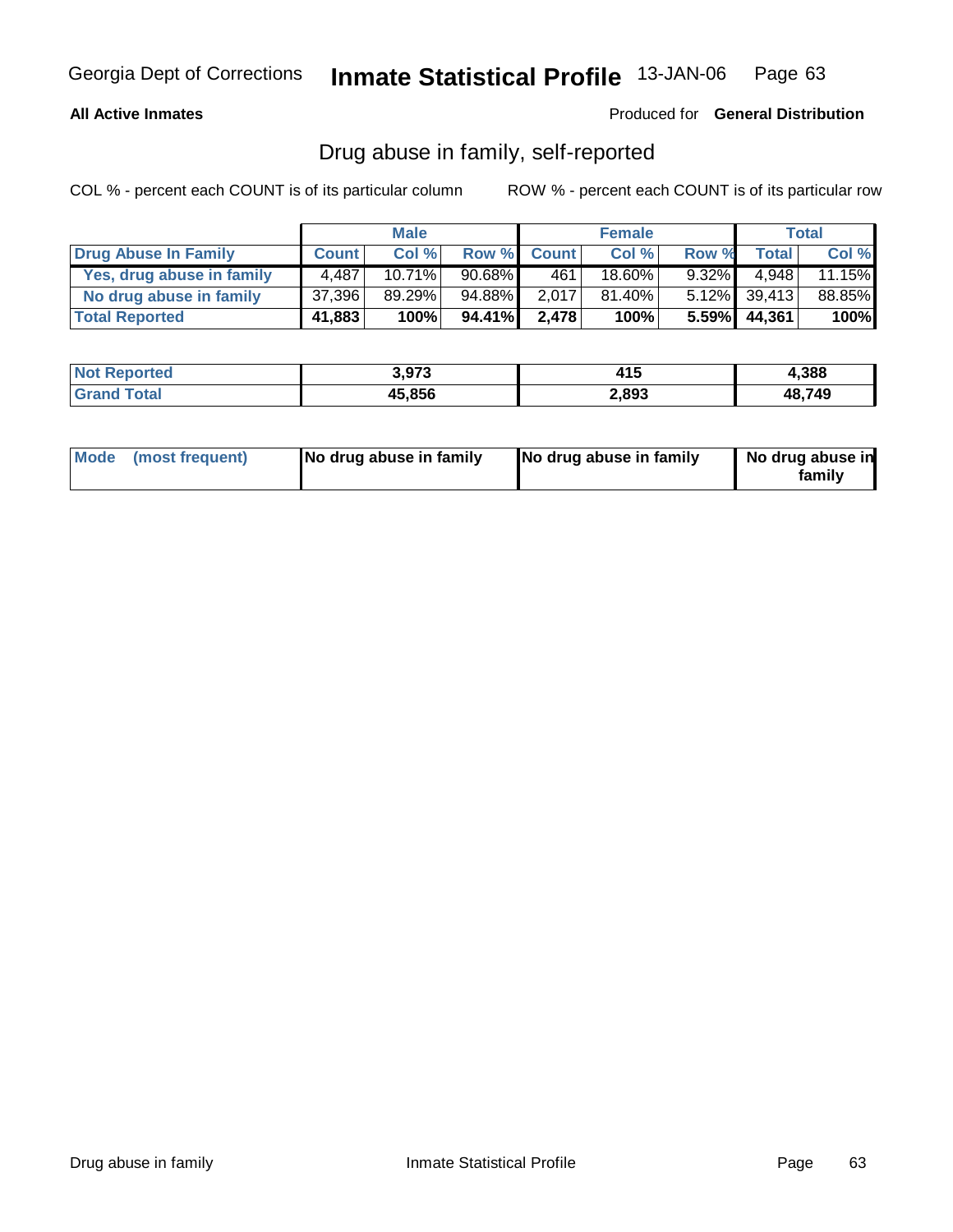#### **All Active Inmates**

### Produced for **General Distribution**

## Subjected to frequent beatings, self-reported

|                            |              | <b>Male</b> |           |              | <b>Female</b> |        |        | <b>Total</b> |
|----------------------------|--------------|-------------|-----------|--------------|---------------|--------|--------|--------------|
| <b>Frequent beatings</b>   | <b>Count</b> | Col%        | Row %     | <b>Count</b> | Col%          | Row %  | Total  | Col %        |
| Yes, subjected to frequent | .695         | 4.05%       | $81.14\%$ | 394          | 15.90%        | 18.86% | 2,089  | 4.71%        |
| <b>beatings</b>            |              |             |           |              |               |        |        |              |
| Not subjected to frequent  | 40,188       | 95.95%      | 95.07%    | 2.084        | 84.10%        | 4.93%  | 42,272 | 95.29%       |
| <b>beatings</b>            |              |             |           |              |               |        |        |              |
| <b>Total Reported</b>      | 41,883       | 100%        | 94.41%    | 2,478        | 100%          | 5.59%  | 44,361 | 100%         |

| <b>Not Reported</b>  | 3,973  | 415   | 4,388  |
|----------------------|--------|-------|--------|
| Total<br><b>Gran</b> | 45,856 | 2,893 | 48,749 |

| Mode            | Not subjected to frequent | Not subjected to frequent | Not subjected to         |
|-----------------|---------------------------|---------------------------|--------------------------|
| (most frequent) | beatings                  | beatings                  | <b>frequent beatings</b> |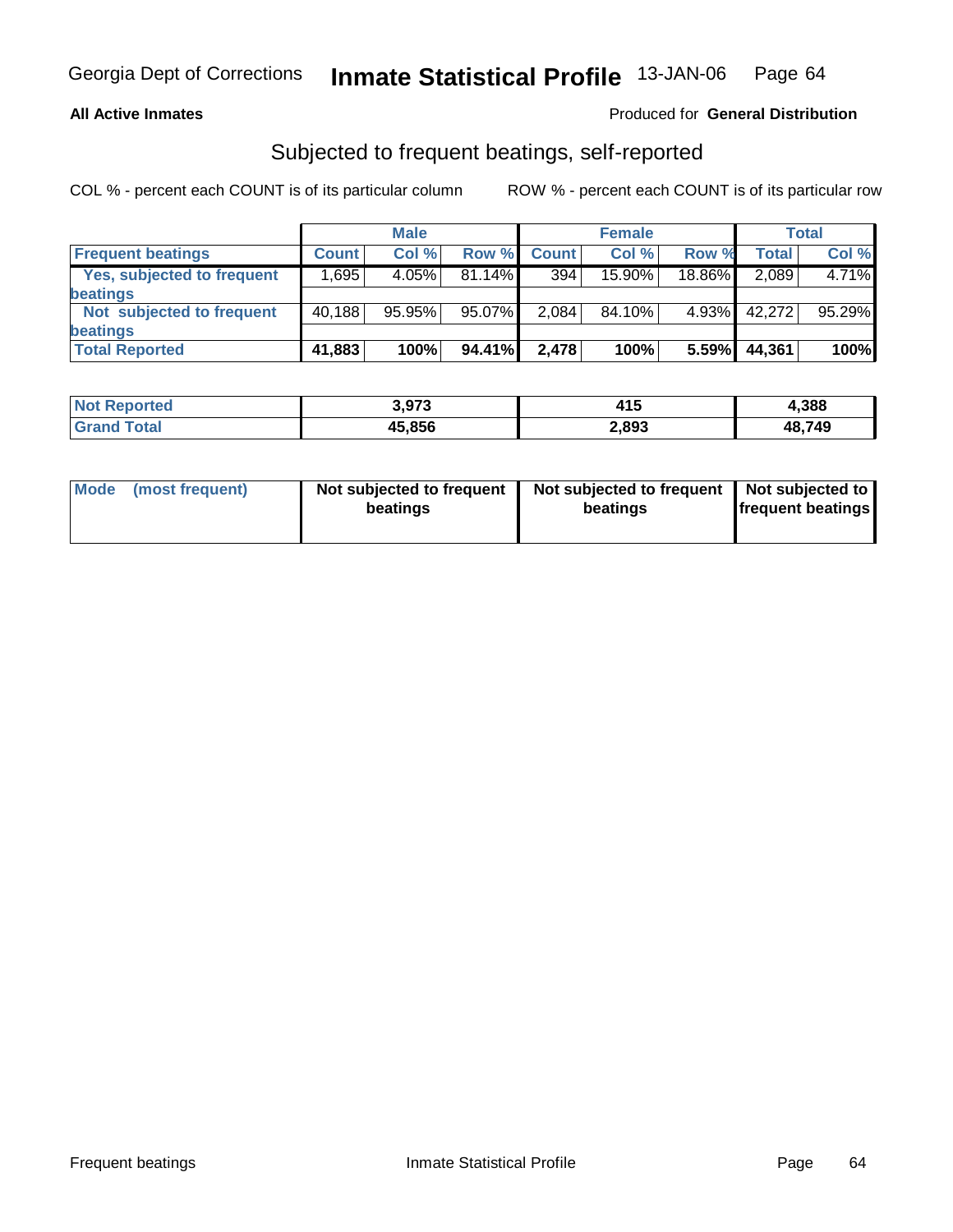### **All Active Inmates**

### Produced for **General Distribution**

## Father absent during inmate's childhood

|                           |              | <b>Male</b> |        |                  | <b>Female</b> |       |              | Total  |
|---------------------------|--------------|-------------|--------|------------------|---------------|-------|--------------|--------|
| <b>Father Absent</b>      | <b>Count</b> | Col %       |        | Row % Count      | Col %         | Row % | <b>Total</b> | Col %  |
| Yes, father was absent    | 21.113       | $50.41\%$   | 95.57% | 979 <sub>1</sub> | 39.51%        |       | 4.43% 22,092 | 49.80% |
| No, father was not absent | 20,770       | 49.59%      | 93.27% | 1.499            | 60.49%        |       | 6.73% 22,269 | 50.20% |
| <b>Total Reported</b>     | 41,883       | 100%        | 94.41% | 2.478            | 100%          |       | 5.59% 44,361 | 100%   |

| Not F<br>: Reported | 3,973  | 415   | 4,388  |
|---------------------|--------|-------|--------|
| Total               | 45,856 | 2,893 | 48.749 |

| Mode (most frequent)<br>Yes, father was absent | No, father was not absent | No, father was<br>not absent |
|------------------------------------------------|---------------------------|------------------------------|
|------------------------------------------------|---------------------------|------------------------------|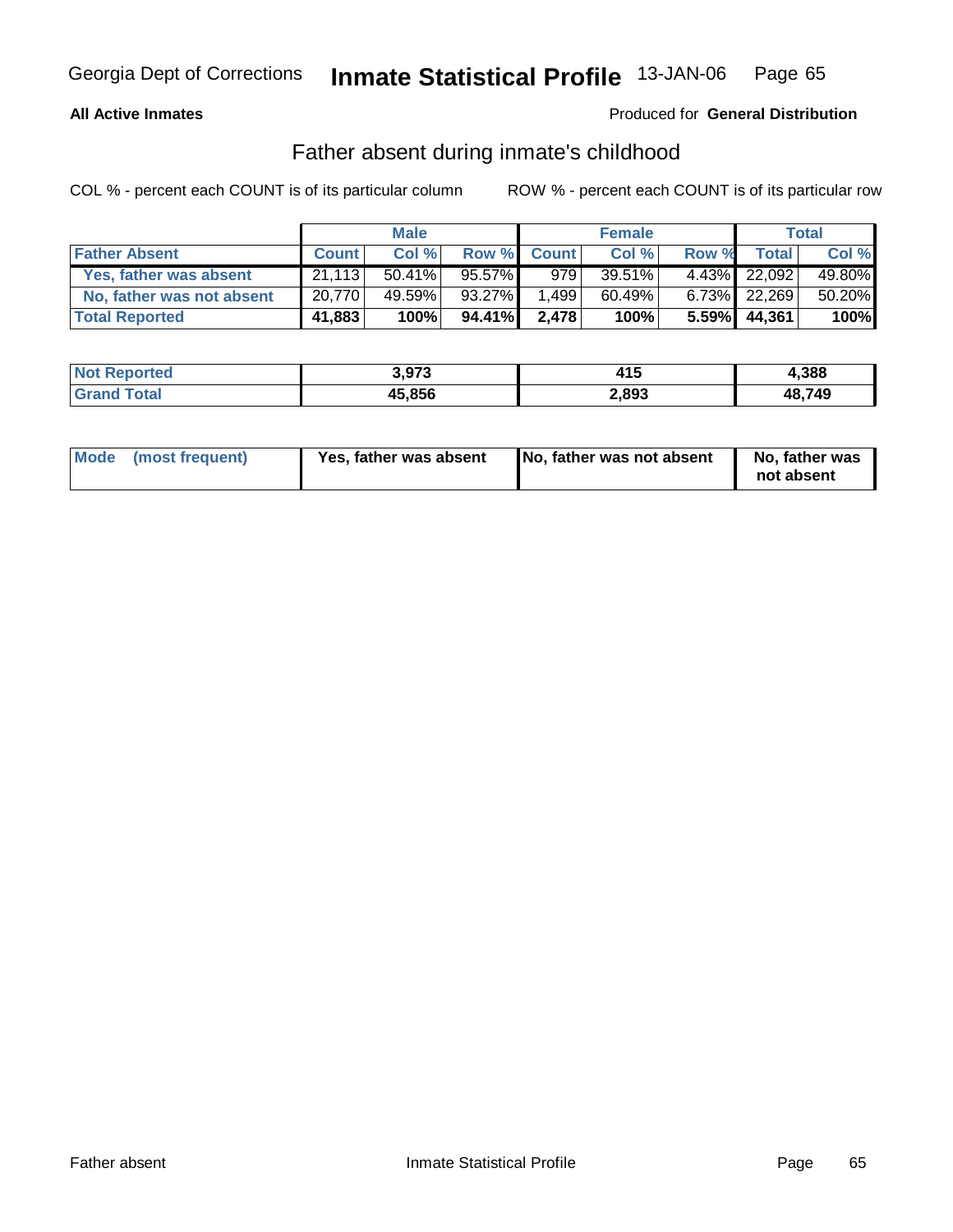### **All Active Inmates**

### Produced for **General Distribution**

## Mother absent during inmate's childhood

|                           |              | <b>Male</b> |           |             | <b>Female</b> |          |                 | <b>Total</b> |
|---------------------------|--------------|-------------|-----------|-------------|---------------|----------|-----------------|--------------|
| <b>Mother Absent</b>      | <b>Count</b> | Col %       |           | Row % Count | Col %         | Row %    | <b>Total</b>    | Col %        |
| Yes, mother was absent    | 5.534        | $13.21\%$   | $94.45\%$ | 325         | $13.12\%$     | $5.55\%$ | 5.859           | 13.21%       |
| No, mother was not absent | 36,349       | 86.79%      | $94.41\%$ | 2,153       | 86.88%        |          | 5.59% 38,502    | 86.79%       |
| <b>Total Reported</b>     | 41,883       | 100%        | 94.41%    | 2,478       | 100%          |          | $5.59\%$ 44,361 | 100%         |

| <b>Not Reported</b> | 3,973  | 415   | 4,388  |
|---------------------|--------|-------|--------|
| <b>Srand Total</b>  | 45,856 | 2,893 | 48.749 |

| Mode (most frequent) | No, mother was not absent   No, mother was not absent   No, mother was |            |
|----------------------|------------------------------------------------------------------------|------------|
|                      |                                                                        | not absent |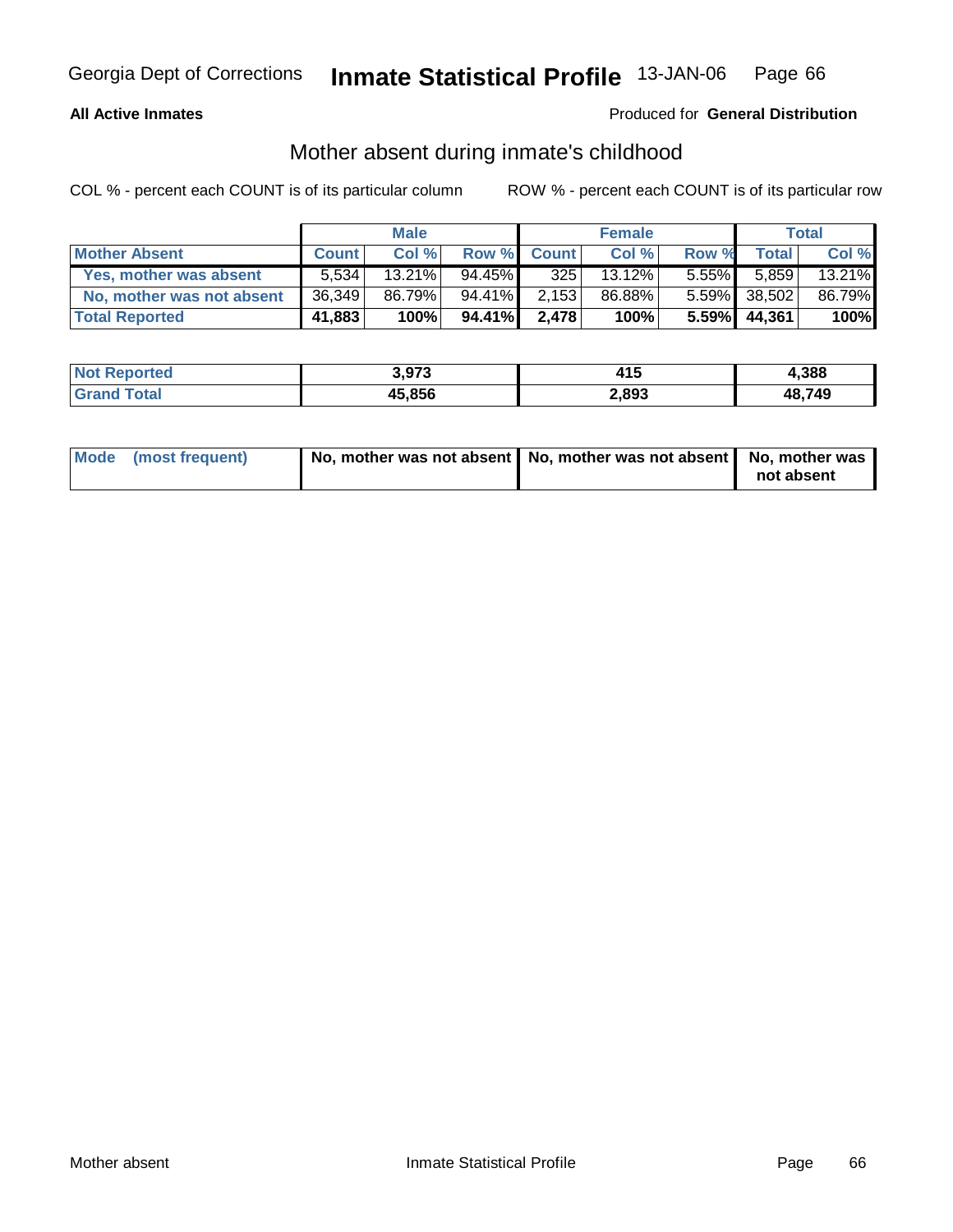#### **All Active Inmates**

### Produced for **General Distribution**

## Inmate diagnosed as manipulative

|                       |              | <b>Male</b> |        |              | <b>Female</b> |          |        | Total  |
|-----------------------|--------------|-------------|--------|--------------|---------------|----------|--------|--------|
| <b>Manipulative</b>   | <b>Count</b> | Col %       | Row %  | <b>Count</b> | Col %         | Row %    | Total  | Col %  |
| Yes, manipulative     | 10.989       | 26.24%      | 99.47% | 59           | 2.38%         | $0.53\%$ | 11.048 | 24.90% |
| No, not manipulative  | 30,896       | 73.76%      | 92.74% | 2,419        | $97.62\%$     | $7.26\%$ | 33,315 | 75.10% |
| <b>Total Reported</b> | 41,885       | 100%        | 94.41% | 2,478        | 100%          | $5.59\%$ | 44,363 | 100%   |

| <b>Not Reported</b>   | 3.97'' | .<br>ט ד | 4,386  |
|-----------------------|--------|----------|--------|
| <b>Cotal</b><br>Grand | 45,856 | 2,893    | 48,749 |

| <b>Mode</b> | (most frequent) | No, not manipulative | No, not manipulative | . not<br>No<br><b>Imanipulative</b> |
|-------------|-----------------|----------------------|----------------------|-------------------------------------|
|-------------|-----------------|----------------------|----------------------|-------------------------------------|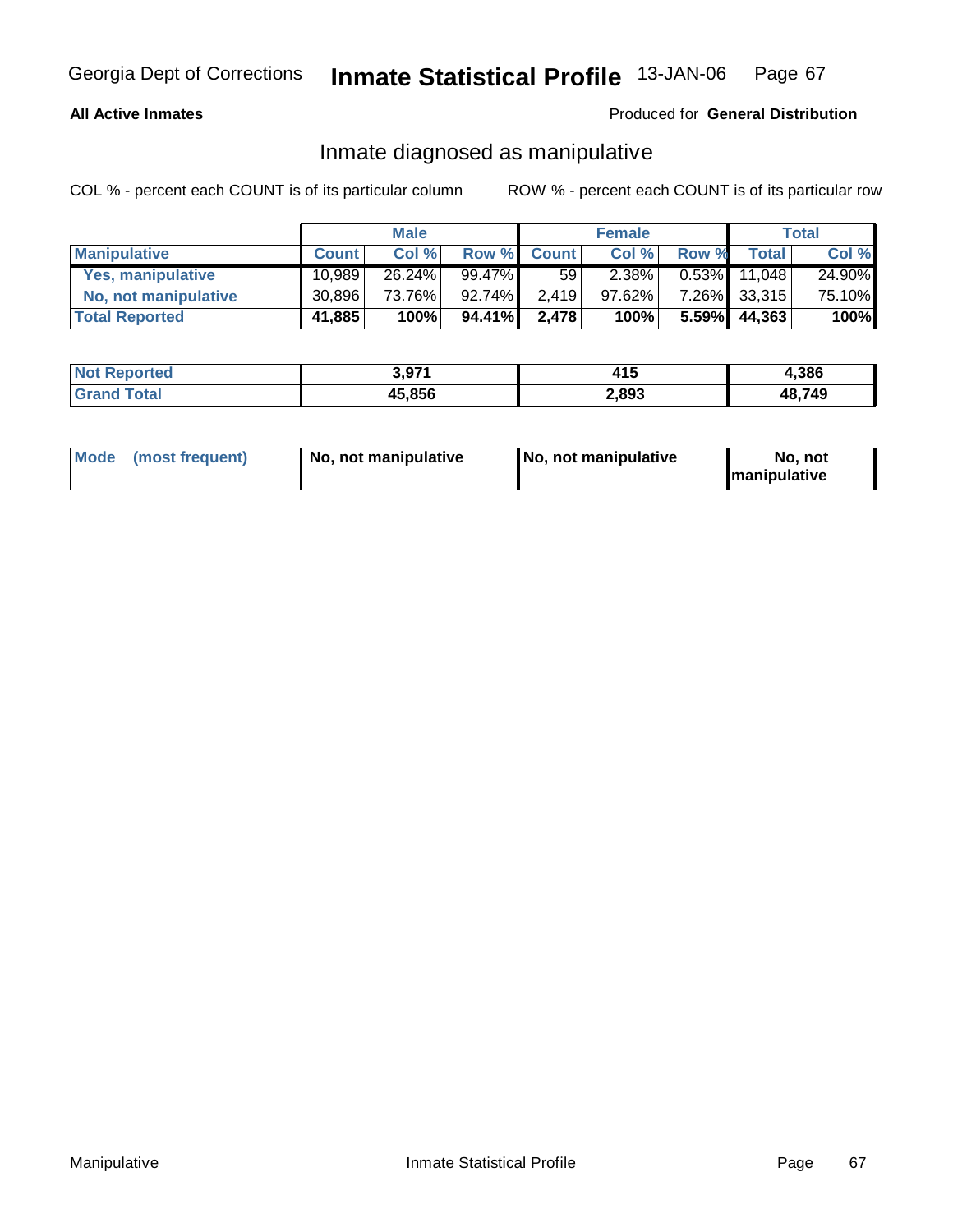#### **All Active Inmates**

#### Produced for **General Distribution**

## Inmate diagnosed as assaultive

|                       |              | <b>Male</b> |        |              | <b>Female</b> |       |                 | Total  |
|-----------------------|--------------|-------------|--------|--------------|---------------|-------|-----------------|--------|
| <b>Assaultive</b>     | <b>Count</b> | Col %       | Row %  | <b>Count</b> | Col %         | Row % | <b>Total</b>    | Col %  |
| Yes, assaultive       | 19,012       | 45.39%      | 95.12% | 975          | 39.35%        | 4.88% | 19.987          | 45.05% |
| No, not assaultive    | 22,873       | $54.61\%$   | 93.83% | 1,503        | 60.65%        |       | $6.17\%$ 24,376 | 54.95% |
| <b>Total Reported</b> | 41,885       | 100%        | 94.41% | 2,478        | 100%          |       | 5.59% 44,363    | 100%   |

| <b>Not Reported</b> | 3,971  | 14 F<br>7 I J | 4,386  |
|---------------------|--------|---------------|--------|
| <b>Grand Total</b>  | 45,856 | 2,893         | 48,749 |

| Mode (most frequent) |  | No, not assaultive | No, not assaultive | No, not assaultive |
|----------------------|--|--------------------|--------------------|--------------------|
|----------------------|--|--------------------|--------------------|--------------------|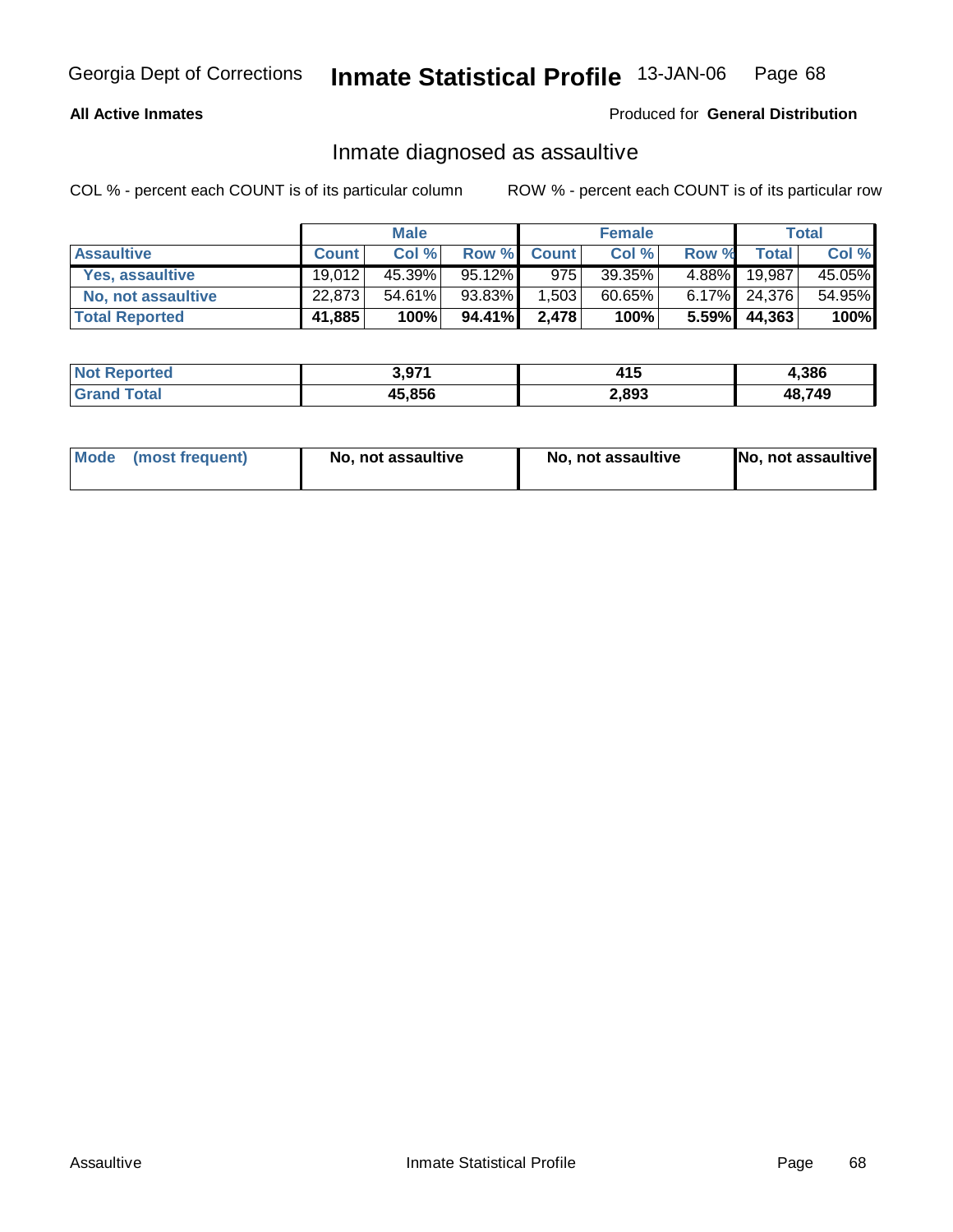**All Active Inmates**

#### Produced for **General Distribution**

## Number of prior Georgia incarcerations

|                                       |         | <b>Male</b> |             |       | <b>Female</b> |       |        | <b>Total</b> |
|---------------------------------------|---------|-------------|-------------|-------|---------------|-------|--------|--------------|
| <b>Num of Prior GA Incarcerations</b> | Count l | Col %       | Row % Count |       | Col %         | Row % | Total  | Col %        |
|                                       | 26,139  | 57.00%      | 93.01%      | 1,964 | 67.89%        | 6.99% | 28,103 | 57.65%       |
|                                       | 8,110   | 17.69%      | 94.89%      | 437   | 15.11%        | 5.11% | 8,547  | 17.53%       |
| $\overline{2}$                        | 4,644   | 10.13%      | 95.52%      | 218   | 7.54%         | 4.48% | 4,862  | 9.97%        |
| 3                                     | 2,889   | 6.30%       | 95.88%      | 124   | 4.29%         | 4.12% | 3.013  | 6.18%        |
| $\boldsymbol{4}$                      | 1,779   | 3.88%       | 95.85%      | 77    | 2.66%         | 4.15% | 1,856  | 3.81%        |
| 5                                     | 1,010   | 2.20%       | 97.30%      | 28    | 0.97%         | 2.70% | 1,038  | 2.13%        |
| <b>More Than 5</b>                    | 1,285   | 2.80%       | 96.62%      | 45    | 1.56%         | 3.38% | 1,330  | 2.73%        |
| <b>Total Reported</b>                 | 45,856  | 100%        | 94.07%      | 2,893 | 100.0%        | 5.93% | 48,749 | 100%         |

| NI (   |        |       |        |
|--------|--------|-------|--------|
| The Li | 15.856 | 2,893 | 48,749 |

| Mean (average)       | l.O3 | .69 | .01 |
|----------------------|------|-----|-----|
| Median (middle)      |      |     |     |
| Mode (most frequent) |      |     |     |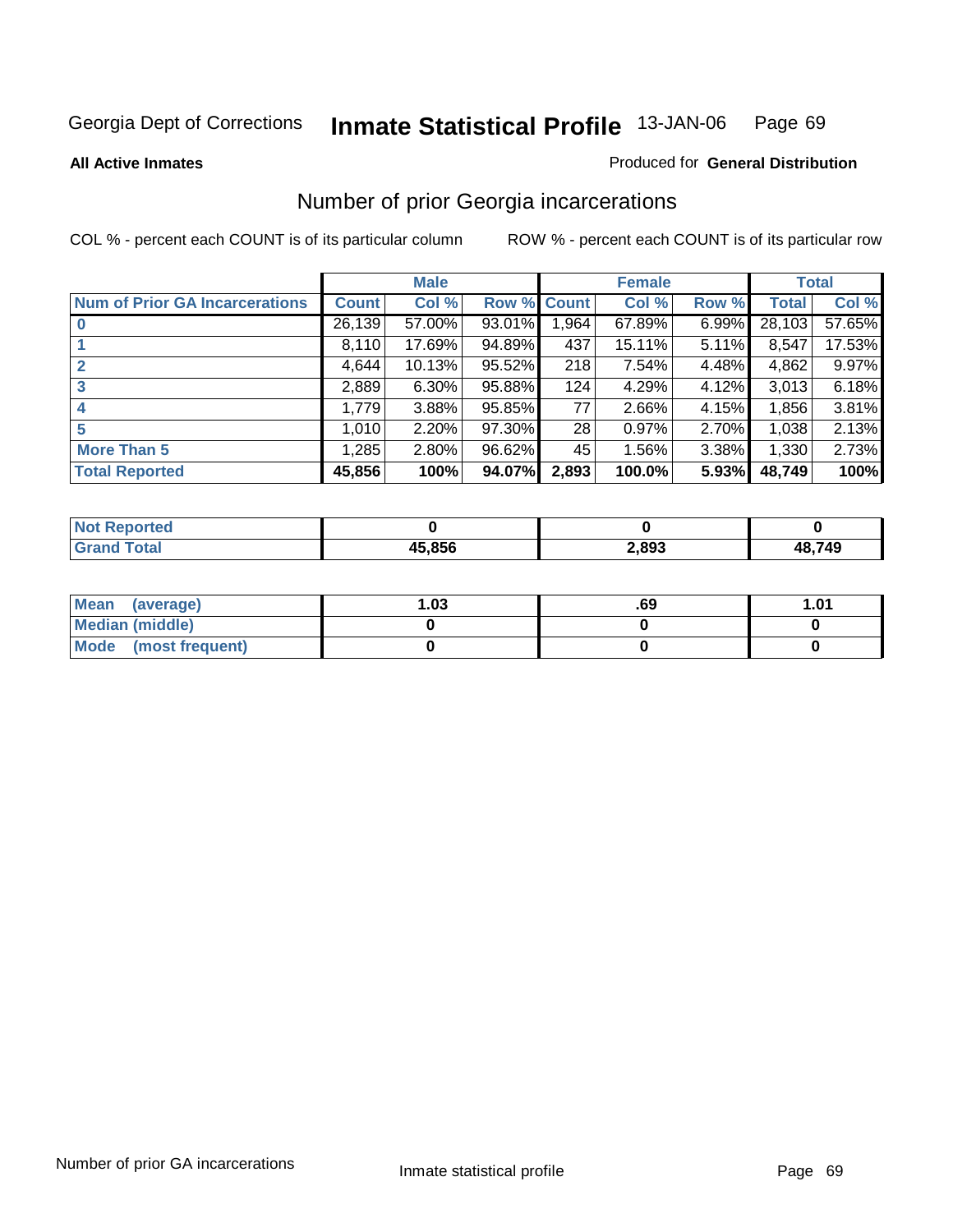**All Active Inmates**

#### Produced for **General Distribution**

## Prison sentence in years

COL % - percent each COUNT is of its particular column ROW % - percent each COUNT is of its particular row

|                                 |              | <b>Male</b> |         |              | <b>Female</b> |          |              | <b>Total</b> |
|---------------------------------|--------------|-------------|---------|--------------|---------------|----------|--------------|--------------|
| <b>Prison Sentence In Years</b> | <b>Count</b> | Col %       | Row %   | <b>Count</b> | Col %         | Row %    | <b>Total</b> | Col %        |
| $0 - 1$                         | 1,241        | 2.71%       | 91.59%  | 114          | 3.94%         | 8.41%    | 1,355        | 2.78%        |
| $1.1 - 2$                       | 3,551        | 7.74%       | 90.70%  | 364          | 12.58%        | $9.30\%$ | 3,915        | 8.03%        |
| $2.1 - 3$                       | 3,472        | 7.57%       | 89.55%  | 405          | 14.00%        | 10.45%   | 3,877        | 7.95%        |
| $3.1 - 4$                       | 2,553        | 5.57%       | 91.51%  | 237          | 8.19%         | 8.49%    | 2,790        | 5.72%        |
| $4.1 - 5$                       | 4,626        | 10.09%      | 92.71%  | 364          | 12.58%        | 7.29%    | 4,990        | 10.24%       |
| $5.1 - 6$                       | 1,910        | 4.17%       | 93.63%  | 130          | 4.49%         | 6.37%    | 2,040        | 4.18%        |
| $6.1 - 7$                       | 1,906        | 4.16%       | 94.92%  | 102          | 3.53%         | 5.08%    | 2,008        | 4.12%        |
| $7.1 - 8$                       | 1,793        | 3.91%       | 94.02%  | 114          | 3.94%         | 5.98%    | 1,907        | 3.91%        |
| $8.1 - 9$                       | 751          | 1.64%       | 93.88%  | 49           | 1.69%         | 6.13%    | 800          | 1.64%        |
| $9.1 - 10$                      | 5,822        | 12.70%      | 95.18%  | 295          | 10.20%        | 4.82%    | 6,117        | 12.55%       |
| $10.1 - 12$                     | 2,240        | 4.88%       | 95.12%  | 115          | 3.98%         | 4.88%    | 2,355        | 4.83%        |
| $12.1 - 15$                     | 3,392        | 7.40%       | 96.15%  | 136          | 4.70%         | 3.85%    | 3,528        | 7.24%        |
| $15.1 - 20$                     | 3,375        | 7.36%       | 96.26%  | 131          | 4.53%         | 3.74%    | 3,506        | 7.19%        |
| 20.1 - Over                     | 2,665        | 5.81%       | 97.73%  | 62           | 2.14%         | 2.27%    | 2,727        | 5.59%        |
| <b>Life</b>                     | 6,049        | 13.19%      | 95.76%  | 268          | 9.26%         | 4.24%    | 6,317        | 12.96%       |
| <b>Life Without Parole</b>      | 405          | 0.88%       | 98.54%  | 6            | 0.21%         | 1.46%    | 411          | 0.84%        |
| <b>Death</b>                    | 101          | 0.22%       | 99.02%  |              | 0.03%         | 0.98%    | 102          | 0.21%        |
| <b>Youthful Offenders</b>       | 3            | 0.01%       | 100.00% |              |               |          | 3            | 0.01%        |
|                                 | 1            | 0.01%       | 100.00% |              |               |          | $\mathbf 1$  | 0.01%        |
| <b>Total Reported</b>           | 45,856       | 100%        | 94.07%  | 2,893        | 100%          | 5.93%    | 48,749       | 100%         |

| orted        |       |       |        |
|--------------|-------|-------|--------|
| <b>Total</b> | 5.856 | 2,893 | 48,749 |

#### **Determinate (numeric) sentences only**

| <b>Mex</b> | ---    | 00   | 9.38 |
|------------|--------|------|------|
| 120 P      | $-5.5$ | . ОР |      |
| - .        | ວ.ບບ   | v.vv |      |

#### **All sentences (including determinate), with life, life without parole, and death sentences figured at 45 years**

| 10.4J<br>л<br>י ∡ס.ויי<br>-1.J<br>$\sim$ $\sim$<br>$\sim$ $\sim$ |  | 'Me | $\overline{ }$ | $\sim$ | $\sim$ |
|------------------------------------------------------------------|--|-----|----------------|--------|--------|
|------------------------------------------------------------------|--|-----|----------------|--------|--------|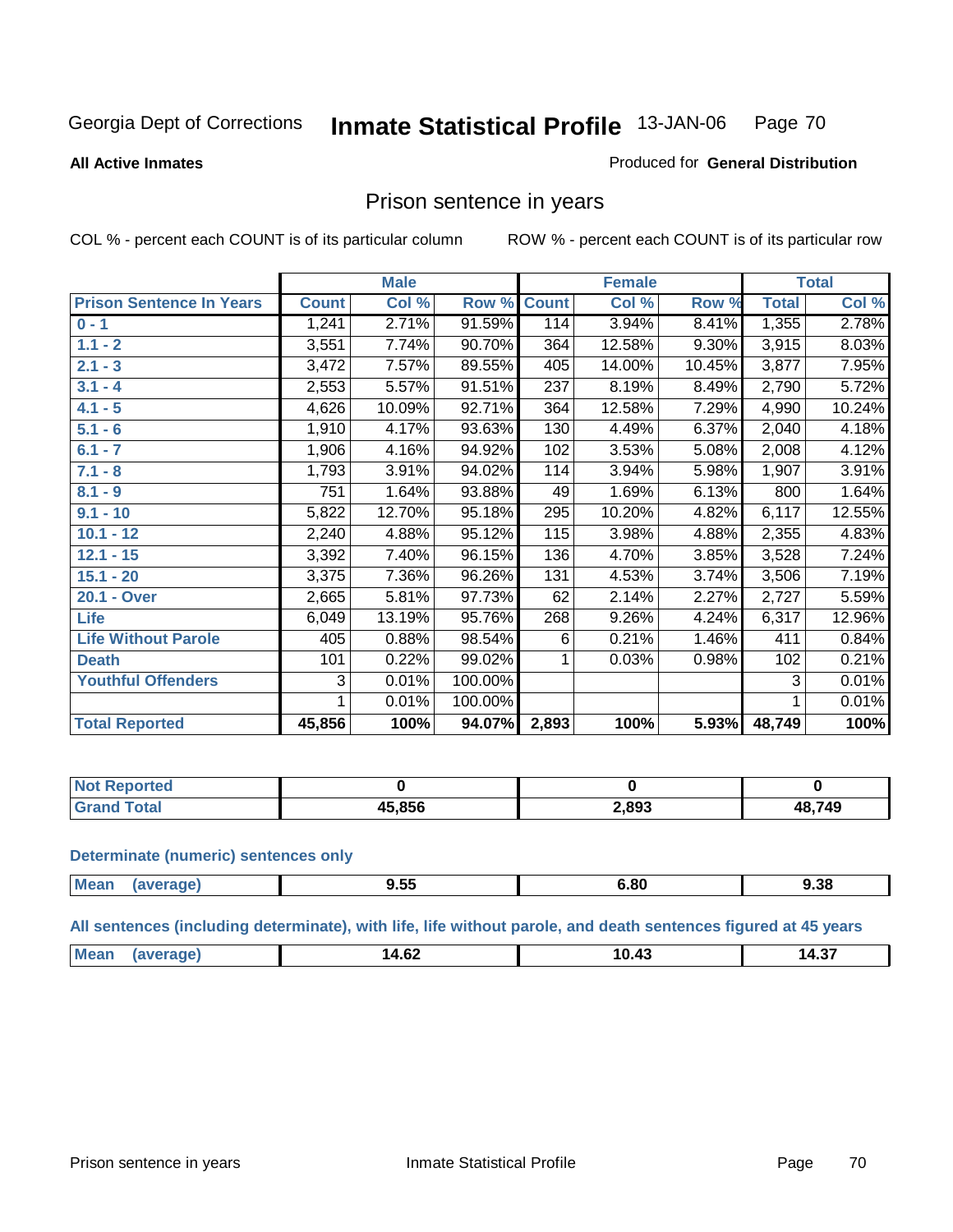### **All Active Inmates**

#### Produced for **General Distribution**

# Primary offense, broken out into felonies vs misdemeanors

|                                  |              | <b>Male</b> |                    |       | <b>Female</b> |       | Total  |        |
|----------------------------------|--------------|-------------|--------------------|-------|---------------|-------|--------|--------|
| <b>Felonies and Misdemeanors</b> | <b>Count</b> | Col%        | <b>Row % Count</b> |       | Col %         | Row % | Total  | Col %  |
| <b>Felonies</b>                  | 45,617       | 99.98%      | 94.05%             | 2,885 | 100.00%       | 5.95% | 48,502 | 99.99% |
| <b>Misdemeanors</b>              |              | .02%        | 100.00%            |       |               |       |        | .01%   |
| <b>Total Reported</b>            | 45,624       | 100%        | 94.05%             | 2,885 | 100%          | 5.95% | 48,509 | 100%   |

| <b>Not</b><br>eported<br>. | ົາາາ<br>ZJZ |        | 240    |
|----------------------------|-------------|--------|--------|
|                            | 15 856      | 45,632 | 48,749 |

| Mode (most frequent) | าทเคร | lonies | elonies |
|----------------------|-------|--------|---------|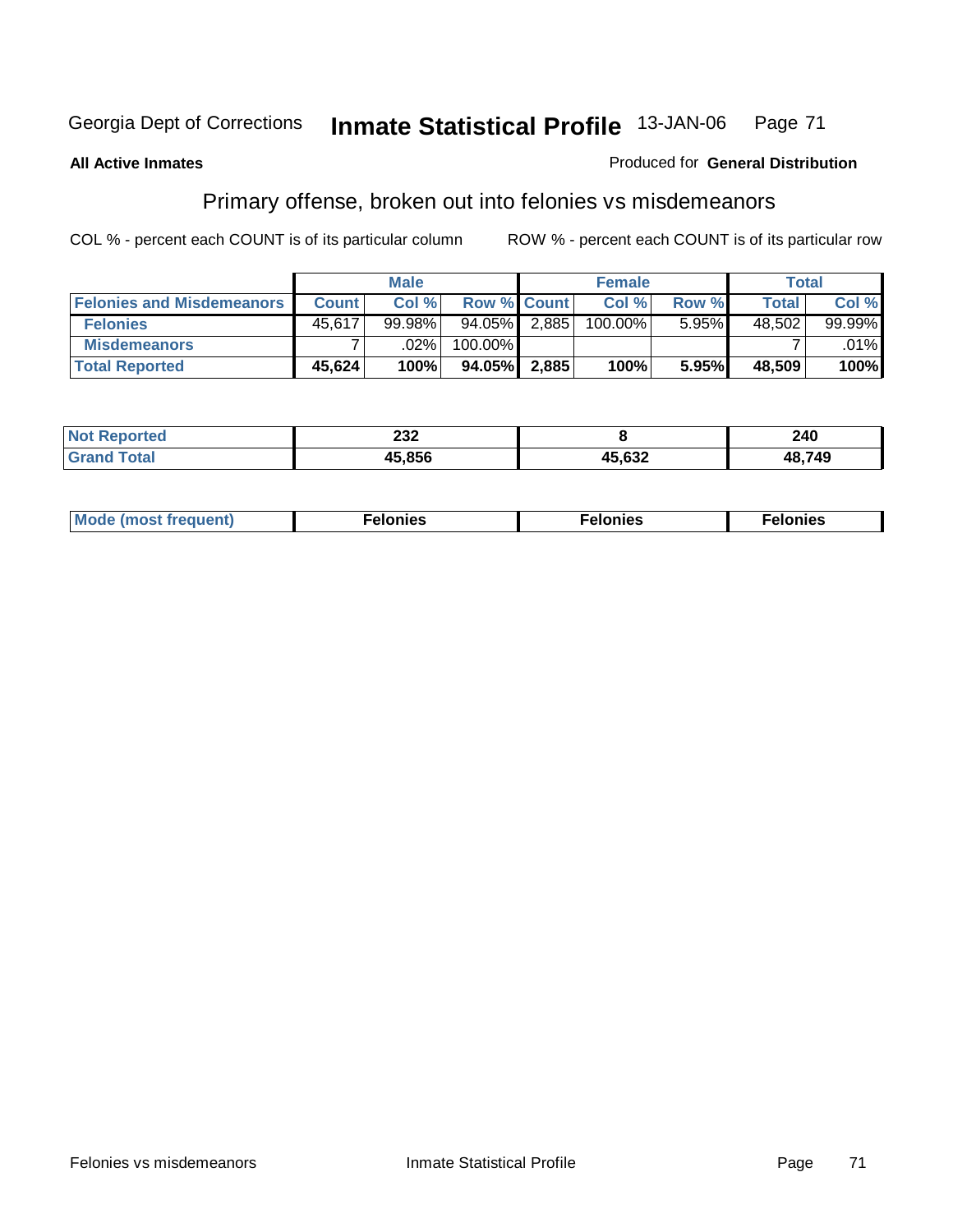#### **All Active Inmates**

#### Produced for **General Distribution**

## Primary offense, broken out into four broad crime categories

|                         |              | <b>Male</b> |                    |       | <b>Female</b> |       |        | Total  |
|-------------------------|--------------|-------------|--------------------|-------|---------------|-------|--------|--------|
| <b>Crime Categories</b> | <b>Count</b> | Col %       | <b>Row % Count</b> |       | Col %         | Row % | Total  | Col %  |
| <b>Violent/Sex</b>      | 27,691       | 60.69%      | 95.60%             | 1,273 | 44.12%        | 4.40% | 28,964 | 59.71% |
| <b>Property</b>         | 8,844        | 19.38%      | 90.55%             | 923   | 31.99%        | 9.45% | 9.767  | 20.13% |
| 3<br><b>Drug</b>        | 6,822        | 14.95%      | $92.26\%$          | 572   | 19.83%        | 7.74% | 7,394  | 15.24% |
| <b>Other</b><br>4       | 2,267        | 4.97%       | 95.09%             | 117   | 4.06%         | 4.91% | 2,384  | 4.91%  |
| <b>Total Reported</b>   | 45,624       | 100%        | 94.05%             | 2,885 | 100%          | 5.95% | 48,509 | 100%   |

| <b>Not</b><br><b>rteo</b> | າາາ<br>ZJZ |       | 240    |
|---------------------------|------------|-------|--------|
| ™otai                     | 45,856     | 2,893 | 48,749 |

|  | Mode<br>frequent) | lent/Sex<br>.<br>. | ent/Sex<br>$M_{\rm BH}$ | <b>it/Sex</b><br>$\sim$ and<br>.<br>$ -$ |
|--|-------------------|--------------------|-------------------------|------------------------------------------|
|--|-------------------|--------------------|-------------------------|------------------------------------------|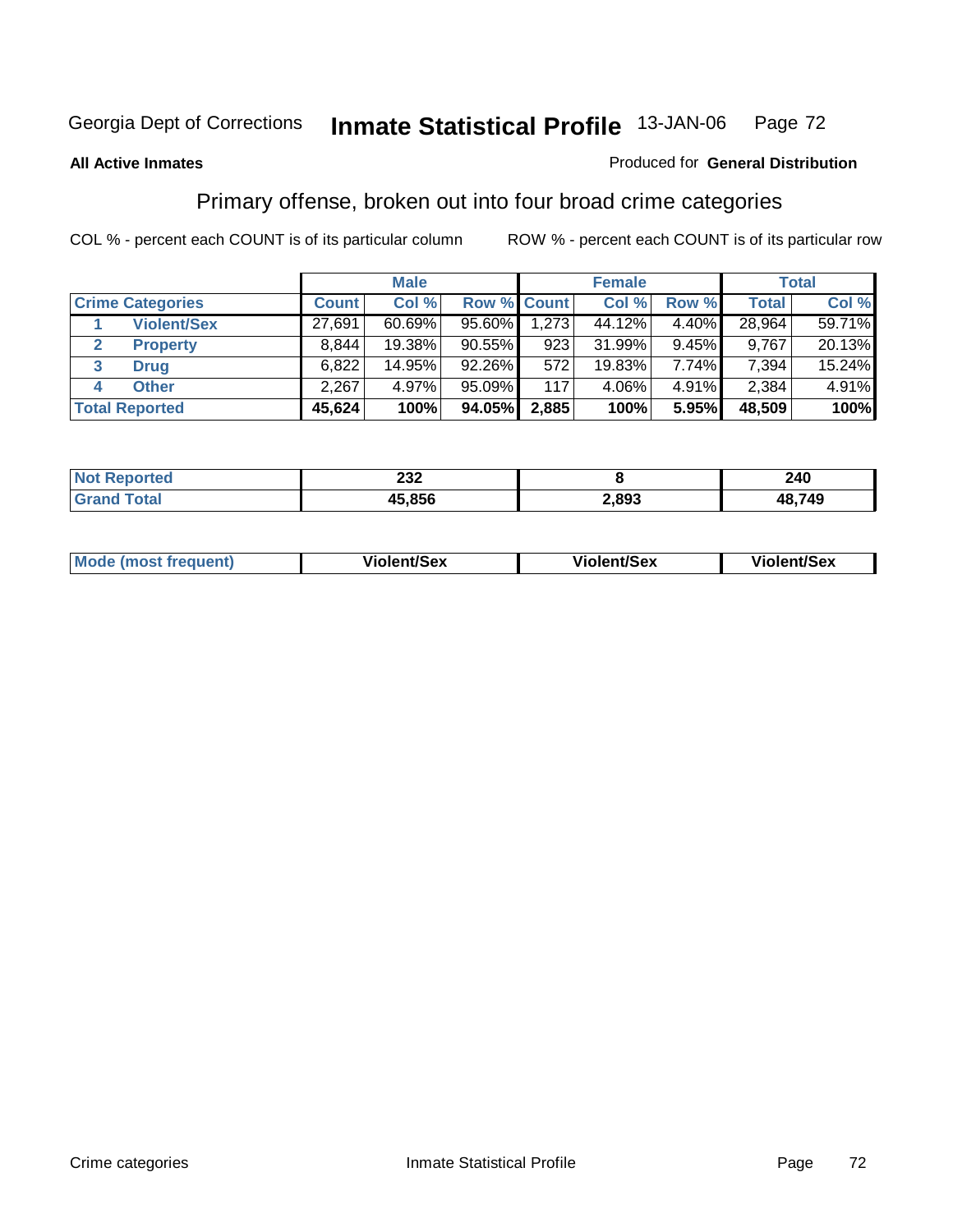Produced for **General Distribution**

#### **All Active Inmates**

# Primary offense, detailed offense code

|      |                                            | <b>Male</b>             |       |         | <b>Female</b>   | <b>Total</b> |         |                  |       |
|------|--------------------------------------------|-------------------------|-------|---------|-----------------|--------------|---------|------------------|-------|
|      | <b>Primary Offense</b>                     | <b>Count</b>            | Col % | Row %   | <b>Count</b>    | Col %        | Row %   | <b>Total</b>     | Col % |
| 70   | <b>Poss Of Marijuana</b>                   | $\overline{2}$          | .01%  | 100.00% |                 |              |         | $\overline{2}$   | .01%  |
| 71   | <b>Viol Motor Veh Law</b>                  | $\overline{3}$          | .01%  | 100.00% |                 |              |         | 3                | .01%  |
| 72   | <b>Dui</b>                                 | 1                       | .01%  | 100.00% |                 |              |         | 1                | .01%  |
| 99   | <b>Other Misdemeanor</b>                   | 1                       | .01%  | 100.00% |                 |              |         | 1                | .01%  |
| 1100 | <b>Misc Homicide Offense</b>               | 16                      | .04%  | 84.21%  | $\overline{3}$  | .10%         | 15.79%  | $\overline{19}$  | .04%  |
| 1101 | <b>Murder</b>                              | 4,407                   | 9.66% | 94.51%  | 256             | 8.87%        | 5.49%   | 4,663            | 9.61% |
| 1102 | <b>Voluntary Manslaughter</b>              | 1,072                   | 2.35% | 88.16%  | 144             | 4.99%        | 11.84%  | 1,216            | 2.51% |
| 1103 | <b>Involuntary</b>                         | 131                     | .29%  | 89.73%  | $\overline{15}$ | .52%         | 10.27%  | 146              | .30%  |
|      | <b>Manslaughter</b>                        |                         |       |         |                 |              |         |                  |       |
| 1120 | <b>Reckless Abandonment</b>                |                         |       |         | 1               | .03%         | 100.00% | 1                | .01%  |
| 1121 | <b>Feticide</b>                            | $\overline{2}$          | .01%  | 100.00% |                 |              |         | $\overline{2}$   | .01%  |
| 1123 | <b>Vehicular Homicide</b>                  | 334                     | .73%  | 92.01%  | 29              | 1.01%        | 7.99%   | 363              | .75%  |
| 1125 | <b>Conceal Death Of</b><br><b>Another</b>  | $\overline{12}$         | .03%  | 92.31%  | $\mathbf{1}$    | .03%         | 7.69%   | $\overline{13}$  | .03%  |
| 1190 | <b>Atmpt Murder</b>                        | $\overline{3}$          | .01%  | 60.00%  | $\overline{2}$  | .07%         | 40.00%  | 5                | .01%  |
| 1300 | <b>Misc Assault/Battery</b>                | $\overline{38}$         | .08%  | 90.48%  | 4               | .14%         | 9.52%   | $\overline{42}$  | .09%  |
| 1301 | <b>Family Violence Battery</b>             | $\overline{70}$         | .15%  | 98.59%  | $\mathbf 1$     | .03%         | 1.41%   | $\overline{71}$  | .15%  |
| 1302 | <b>Aggrav Assault</b>                      | 4,315                   | 9.46% | 94.75%  | 239             | 8.28%        | 5.25%   | 4,554            | 9.39% |
| 1303 | <b>Atmpt Aggrav Assault</b>                | 4                       | .01%  | 80.00%  | 1               | .03%         | 20.00%  | 5                | .01%  |
| 1305 | <b>Aggrav Battery</b>                      | 684                     | 1.50% | 93.32%  | 49              | 1.70%        | 6.68%   | 733              | 1.51% |
| 1307 | <b>Terrorist Threats &amp; Acts</b>        | $\overline{323}$        | .71%  | 96.13%  | $\overline{13}$ | .45%         | 3.87%   | 336              | .69%  |
| 1308 | <b>False Imprisonment</b>                  | 132                     | .29%  | 97.06%  | 4               | .14%         | 2.94%   | 136              | .28%  |
| 1311 | <b>Kidnapping</b>                          | 1,331                   | 2.92% | 97.44%  | $\overline{35}$ | 1.21%        | 2.56%   | 1,366            | 2.82% |
| 1312 | <b>Interference With</b><br><b>Custody</b> | $\overline{3}$          | .01%  | 100.00% |                 |              |         | 3                | .01%  |
| 1314 | <b>Aggrav Assault Peace</b><br><b>Ofcr</b> | $\overline{313}$        | .69%  | 96.01%  | $\overline{13}$ | .45%         | 3.99%   | 326              | .67%  |
| 1315 | <b>Aggrav Battery Peace</b><br><b>Ofcr</b> | 14                      | .03%  | 100.00% |                 |              |         | 14               | .03%  |
| 1316 | <b>Simple Battery</b>                      | $\overline{6}$          | .01%  | 100.00% |                 |              |         | 6                | .01%  |
| 1317 | <b>Reck Cond Infected</b>                  | $\overline{7}$          | .02%  | 77.78%  | $\overline{2}$  | .07%         | 22.22%  | 9                | .02%  |
|      | <b>Person</b>                              |                         |       |         |                 |              |         |                  |       |
| 1318 | <b>Injury By Vehicle</b>                   | 51                      | .11%  | 91.07%  | $\overline{5}$  | .17%         | 8.93%   | $\overline{56}$  | .12%  |
| 1320 | <b>Stalking</b>                            | $\overline{\mathbf{4}}$ | .01%  | 100.00% |                 |              |         | 4                | .01%  |
| 1321 | <b>Aggrav Stalking</b>                     | $\overline{219}$        | .48%  | 96.90%  | $\overline{7}$  | .24%         | 3.10%   | 226              | .47%  |
| 1390 | <b>Atmpt Kidnap</b>                        | 4                       | .01%  | 100.00% |                 |              |         | 4                | .01%  |
| 1400 | <b>Arson Misc</b>                          | 1                       | .01%  | 100.00% |                 |              |         | 1                | .01%  |
| 1401 | <b>Arson 1st Degree</b>                    | $\overline{87}$         | .19%  | 86.14%  | 14              | .49%         | 13.86%  | $\overline{101}$ | .21%  |
| 1402 | <b>Arson 2nd Degree</b>                    | $\overline{9}$          | .02%  | 100.00% |                 |              |         | 9                | .02%  |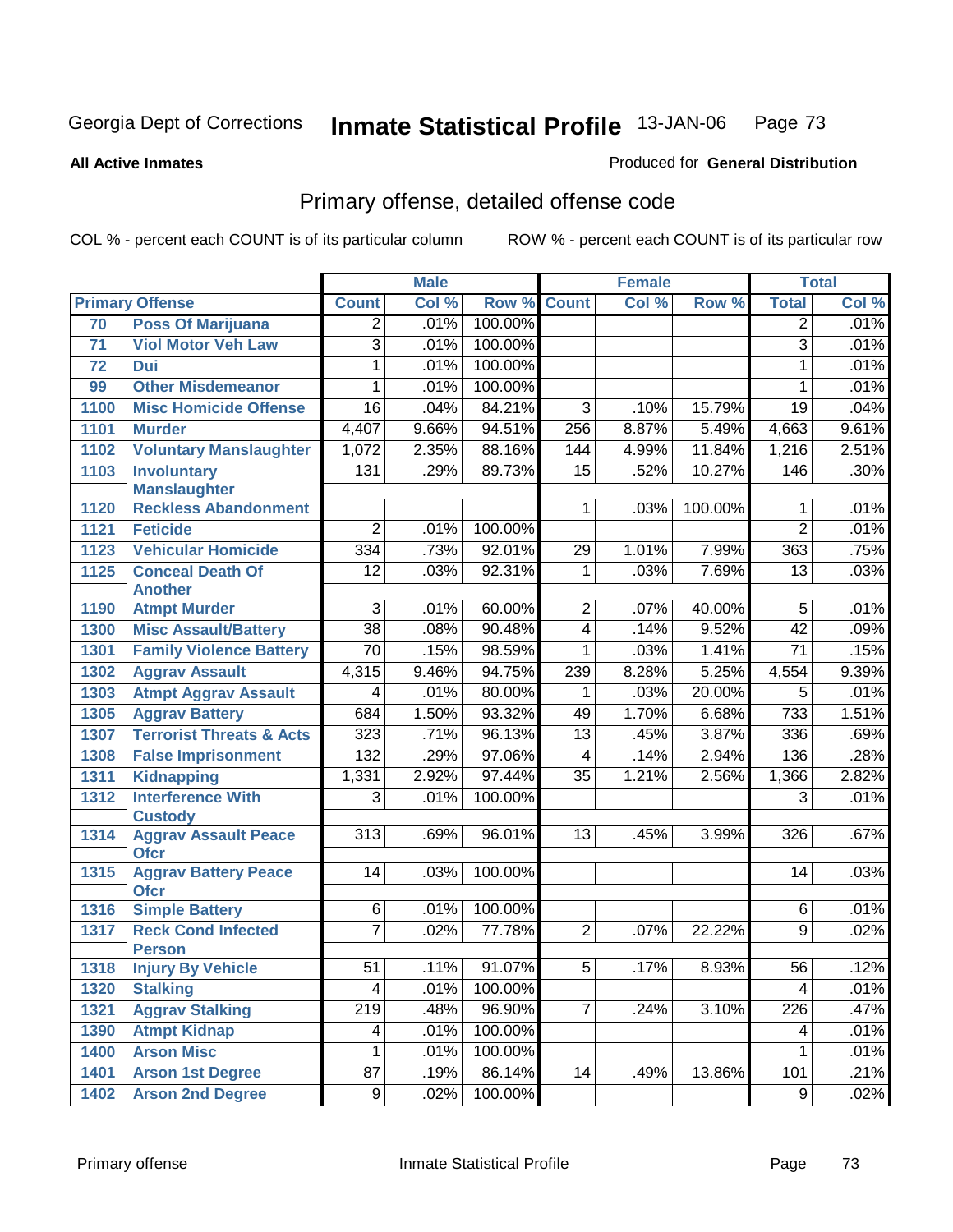Produced for **General Distribution**

#### **All Active Inmates**

# Primary offense, detailed offense code

|      |                                              | <b>Male</b>      |        |         |                  | <b>Female</b> | <b>Total</b> |                  |        |
|------|----------------------------------------------|------------------|--------|---------|------------------|---------------|--------------|------------------|--------|
|      | <b>Primary Offense</b>                       | <b>Count</b>     | Col %  | Row %   | <b>Count</b>     | Col%          | Row %        | <b>Total</b>     | Col %  |
| 1403 | <b>Arson 3rd Degree</b>                      | $\mathbf 1$      | .01%   | 100.00% |                  |               |              | 1                | .01%   |
| 1501 | <b>Crmnl Damage 1st</b>                      | $\overline{31}$  | .07%   | 100.00% |                  |               |              | $\overline{31}$  | .06%   |
|      | <b>Degree</b>                                |                  |        |         |                  |               |              |                  |        |
| 1502 | <b>Crmnl Damage 2nd</b>                      | $\overline{78}$  | .17%   | 88.64%  | 10 <sup>°</sup>  | .35%          | 11.36%       | 88               | .18%   |
| 1506 | <b>Degree</b><br><b>Alter Id</b>             | 10               | .02%   | 100.00% |                  |               |              | 10               | .02%   |
| 1601 |                                              | 4,792            | 10.50% | 96.69%  | 164              | 5.68%         | 3.31%        | 4,956            | 10.22% |
| 1602 | <b>Burglary</b><br><b>Poss Burglar Tools</b> | $\overline{37}$  | .08%   | 94.87%  | $\overline{2}$   | .07%          | 5.13%        | 39               | .08%   |
| 1690 |                                              | $\overline{34}$  | .07%   | 100.00% |                  |               |              | $\overline{34}$  | .07%   |
|      | <b>Atmpt Burglary</b>                        | $\overline{5}$   |        | 100.00% |                  |               |              | $\overline{5}$   |        |
| 1700 | <b>Misc Forgery</b>                          |                  | .01%   |         |                  |               |              |                  | .01%   |
| 1701 | <b>Forgery 1st Degree</b>                    | 1,029            | 2.26%  | 72.88%  | 383              | 13.28%        | 27.12%       | 1,412            | 2.91%  |
| 1702 | <b>Forgery 2nd Degree</b>                    | $\overline{37}$  | .08%   | 80.43%  | 9                | .31%          | 19.57%       | 46               | .09%   |
| 1704 | <b>Bad Checks</b>                            | $\overline{16}$  | .04%   | 88.89%  | $\overline{2}$   | .07%          | 11.11%       | $\overline{18}$  | .04%   |
| 1751 | <b>Theft Credit Card</b>                     | $\overline{19}$  | .04%   | 86.36%  | $\overline{3}$   | .10%          | 13.64%       | $\overline{22}$  | .05%   |
| 1753 | <b>Fraudulent Credit Card</b>                | $\overline{52}$  | .11%   | 77.61%  | $\overline{15}$  | .52%          | 22.39%       | 67               | .14%   |
| 1756 | <b>Financial Identity Fraud</b>              | $\overline{25}$  | .05%   | 73.53%  | $\overline{9}$   | .31%          | 26.47%       | $\overline{34}$  | .07%   |
| 1759 | <b>Telecommunications</b>                    | $\overline{2}$   | .01%   | 100.00% |                  |               |              | $\overline{2}$   | .01%   |
|      | <b>Fraud</b>                                 |                  | .01%   | 66.67%  | $\overline{2}$   | .07%          | 33.33%       | $\overline{6}$   | .01%   |
| 1761 | <b>Computer Theft</b>                        | $\overline{4}$   | .01%   |         |                  |               |              |                  |        |
| 1762 | <b>Computer Trespass</b>                     | $\mathbf{1}$     |        | 100.00% |                  |               |              | $\overline{1}$   | .01%   |
| 1796 | <b>Fraudulent Access</b><br><b>Compute</b>   | $\mathbf{1}$     | .01%   | 50.00%  | $\mathbf{1}$     | .03%          | 50.00%       | $\overline{2}$   | .01%   |
| 1799 | <b>Misc Fraud</b>                            | 13               | .03%   | 76.47%  | 4                | .14%          | 23.53%       | 17               | .04%   |
| 1802 | <b>Theft By Taking</b>                       | 781              | 1.71%  | 88.55%  | 101              | 3.50%         | 11.45%       | 882              | 1.82%  |
| 1803 | <b>Theft By Deception</b>                    | $\overline{38}$  | .08%   | 79.17%  | 10               | .35%          | 20.83%       | 48               | .10%   |
| 1806 | <b>Theft By Rec Stolen Prop</b>              | 866              | 1.90%  | 96.01%  | $\overline{36}$  | 1.25%         | 3.99%        | $\overline{902}$ | 1.86%  |
| 1807 | <b>Theft Of Services</b>                     | $\overline{3}$   | .01%   | 75.00%  | 1                | .03%          | 25.00%       | 4                | .01%   |
| 1808 | <b>Theft By Conversion</b>                   | $\overline{27}$  | .06%   | 90.00%  | $\overline{3}$   | .10%          | 10.00%       | $\overline{30}$  | .06%   |
| 1812 | <b>Atmpt Theft By Taking</b>                 | $\overline{6}$   | .01%   | 100.00% |                  |               |              | $\overline{6}$   | .01%   |
| 1813 | <b>Theft Motorveh Or Part</b>                | 160              | .35%   | 95.24%  | $\overline{8}$   | .28%          | 4.76%        | 168              | .35%   |
| 1815 | <b>Theft Bring Prop In State</b>             | 10               | .02%   | 100.00% |                  |               |              | 10               | .02%   |
| 1816 | <b>Theft Recv Prop Out</b>                   | $\overline{3}$   | .01%   | 100.00% |                  |               |              | $\overline{3}$   | .01%   |
|      | <b>State</b>                                 |                  |        |         |                  |               |              |                  |        |
| 1821 | <b>Theft By Shoplifting</b>                  | 435              | .95%   | 78.95%  | 116              | 4.02%         | 21.05%       | 551              | 1.14%  |
| 1880 | <b>Entering Vehicle</b>                      | 156              | .34%   | 95.12%  | $\overline{8}$   | .28%          | 4.88%        | 164              | .34%   |
| 1901 | <b>Robbery</b>                               | 1,878            | 4.12%  | 93.81%  | $\overline{124}$ | 4.30%         | 6.19%        | 2,002            | 4.13%  |
| 1902 | <b>Armed Robbery</b>                         | 4,576            | 10.03% | 97.53%  | 116              | 4.02%         | 2.47%        | 4,692            | 9.67%  |
| 1903 | <b>Robbery By Force</b>                      | 153              | .34%   | 93.29%  | 11               | .38%          | 6.71%        | 164              | .34%   |
| 1904 | <b>Robbery By Intimidation</b>               | $\overline{215}$ | .47%   | 93.07%  | 16               | .55%          | 6.93%        | 231              | .48%   |
|      |                                              |                  |        |         |                  |               |              |                  |        |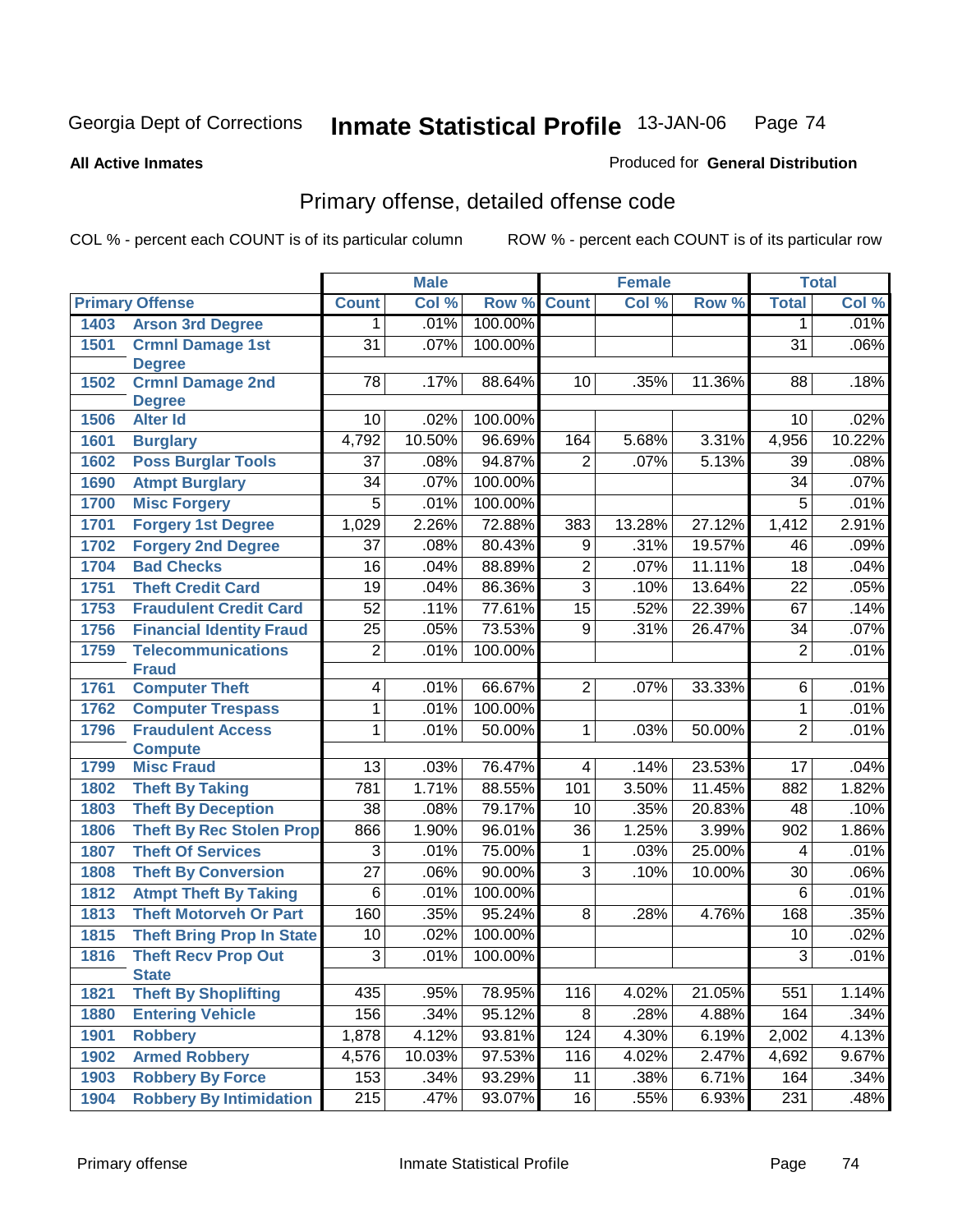Produced for **General Distribution**

#### **All Active Inmates**

# Primary offense, detailed offense code

|      |                                    |                 | <b>Male</b> |         |                | <b>Female</b> |        |                  | <b>Total</b> |
|------|------------------------------------|-----------------|-------------|---------|----------------|---------------|--------|------------------|--------------|
|      | <b>Primary Offense</b>             | <b>Count</b>    | Col %       | Row %   | <b>Count</b>   | Col %         | Row %  | <b>Total</b>     | Col %        |
| 1905 | <b>Robbery By Sudden</b>           | 117             | .26%        | 93.60%  | $\overline{8}$ | .28%          | 6.40%  | 125              | $.26\%$      |
|      | <b>Snatch</b>                      |                 |             |         |                |               |        |                  |              |
| 1911 | <b>Hijacking Motor Vehicle</b>     | $\overline{34}$ | .07%        | 94.44%  | 2              | .07%          | 5.56%  | 36               | .07%         |
| 1991 | <b>Atmpt Robbery</b>               | $\overline{36}$ | .08%        | 97.30%  | 1              | .03%          | 2.70%  | $\overline{37}$  | .08%         |
| 1992 | <b>Atmpt Armed Robbery</b>         | 69              | .15%        | 95.83%  | 3              | .10%          | 4.17%  | $\overline{72}$  | .15%         |
| 2000 | <b>Misc Sexual Offense</b>         | $\overline{39}$ | .09%        | 100.00% |                |               |        | 39               | .08%         |
| 2001 | <b>Rape</b>                        | 1,787           | 3.92%       | 99.72%  | 5              | .17%          | .28%   | 1,792            | 3.69%        |
| 2002 | <b>Sodomy</b>                      | 20              | .04%        | 95.24%  | $\mathbf{1}$   | .03%          | 4.76%  | $\overline{21}$  | .04%         |
| 2003 | <b>Aggrav Sodomy</b>               | 238             | .52%        | 98.76%  | 3              | .10%          | 1.24%  | 241              | .50%         |
| 2006 | <b>Incest</b>                      | 160             | .35%        | 97.56%  | 4              | .14%          | 2.44%  | 164              | .34%         |
| 2007 | <b>Bigamy</b>                      | 1               | .01%        | 100.00% |                |               |        | 1                | .01%         |
| 2009 | <b>Aggrav Sexual Battery</b>       | 120             | .26%        | 98.36%  | 2              | .07%          | 1.64%  | 122              | .25%         |
| 2016 | <b>Pimping A Minor Under</b>       | 5               | .01%        | 83.33%  | 1              | .03%          | 16.67% | 6                | .01%         |
|      | 18                                 |                 |             |         |                |               |        |                  |              |
| 2018 | <b>Statutory Rape</b>              | 739             | 1.62%       | 98.93%  | 8              | .28%          | 1.07%  | $\overline{747}$ | 1.54%        |
| 2019 | <b>Child Molestation</b>           | 2,248           | 4.93%       | 98.17%  | 42             | 1.46%         | 1.83%  | 2,290            | 4.72%        |
| 2020 | <b>Enticing Child-Indec</b>        | 83              | .18%        | 96.51%  | $\overline{3}$ | .10%          | 3.49%  | 86               | .18%         |
| 2021 | <b>Purp</b><br><b>Aggrav Child</b> | 1,246           | 2.73%       | 98.26%  | 22             | .76%          | 1.74%  | 1,268            | 2.61%        |
|      | <b>Molestation</b>                 |                 |             |         |                |               |        |                  |              |
| 2023 | Sexl/AssIt/Agn/Pers/Cstd           | $\mathbf 1$     | .01%        | 100.00% |                |               |        | 1                | .01%         |
|      |                                    |                 |             |         |                |               |        |                  |              |
| 2025 | <b>Solicit Sodomy From</b>         | 1               | .01%        | 100.00% |                |               |        | 1                | .01%         |
|      | <b>Minor</b>                       |                 |             |         |                |               |        |                  |              |
| 2026 | <b>Sex Offender Fail Registr</b>   | 50              | .11%        | 100.00% |                |               |        | 50               | .10%         |
| 2090 | <b>Entice Child, Attempted</b>     | 1               | .01%        | 100.00% |                |               |        | 1                | .01%         |
| 2091 | <b>Atmpt Rape</b>                  | $\overline{25}$ | .05%        | 100.00% |                |               |        | $\overline{25}$  | .05%         |
| 2093 | <b>Atmpt Aggrav Sodomy</b>         | 4               | .01%        | 100.00% |                |               |        | 4                | .01%         |
| 2094 | <b>Atmpt Child Molestation</b>     | 6               | .01%        | 100.00% |                |               |        | 6                | .01%         |
| 2095 | <b>Agg Aslt W Atmpt To</b>         | $\overline{18}$ | .04%        | 100.00% |                |               |        | $\overline{18}$  | .04%         |
|      | Rape                               |                 |             |         |                |               |        |                  |              |
| 2096 | <b>Aggrav Ch Molest, Atmpt</b>     | 1               | .01%        | 100.00% |                |               |        | 1                | .01%         |
| 2097 | <b>Statutory Rape, Atmpt</b>       | $\mathbf{1}$    | .01%        | 100.00% |                |               |        | $\mathbf 1$      | .01%         |
| 2099 | <b>Agg Sex Battery Atmpt</b>       | 2               | .01%        | 100.00% |                |               |        | $\overline{2}$   | .01%         |
| 2100 | <b>Misc Obscenity</b>              | $\overline{3}$  | .01%        | 100.00% |                |               |        | $\overline{3}$   | .01%         |
| 2200 | <b>Misc Public Order</b>           | 1               | .01%        | 100.00% |                |               |        | 1                | .01%         |
| 2205 | <b>False Swearng Writtn</b>        | $\overline{5}$  | .01%        | 71.43%  | $\overline{2}$ | .07%          | 28.57% | $\overline{7}$   | .01%         |
|      | <b>Stmt</b>                        |                 |             |         |                |               |        |                  |              |
| 2300 | <b>Abuse Of Govt Office</b>        | 1               | .01%        | 100.00% |                |               |        | 1                | .01%         |
| 2301 | <b>Bribery Govt Officer</b>        | $\overline{3}$  | .01%        | 75.00%  | 1              | .03%          | 25.00% | $\overline{4}$   | .01%         |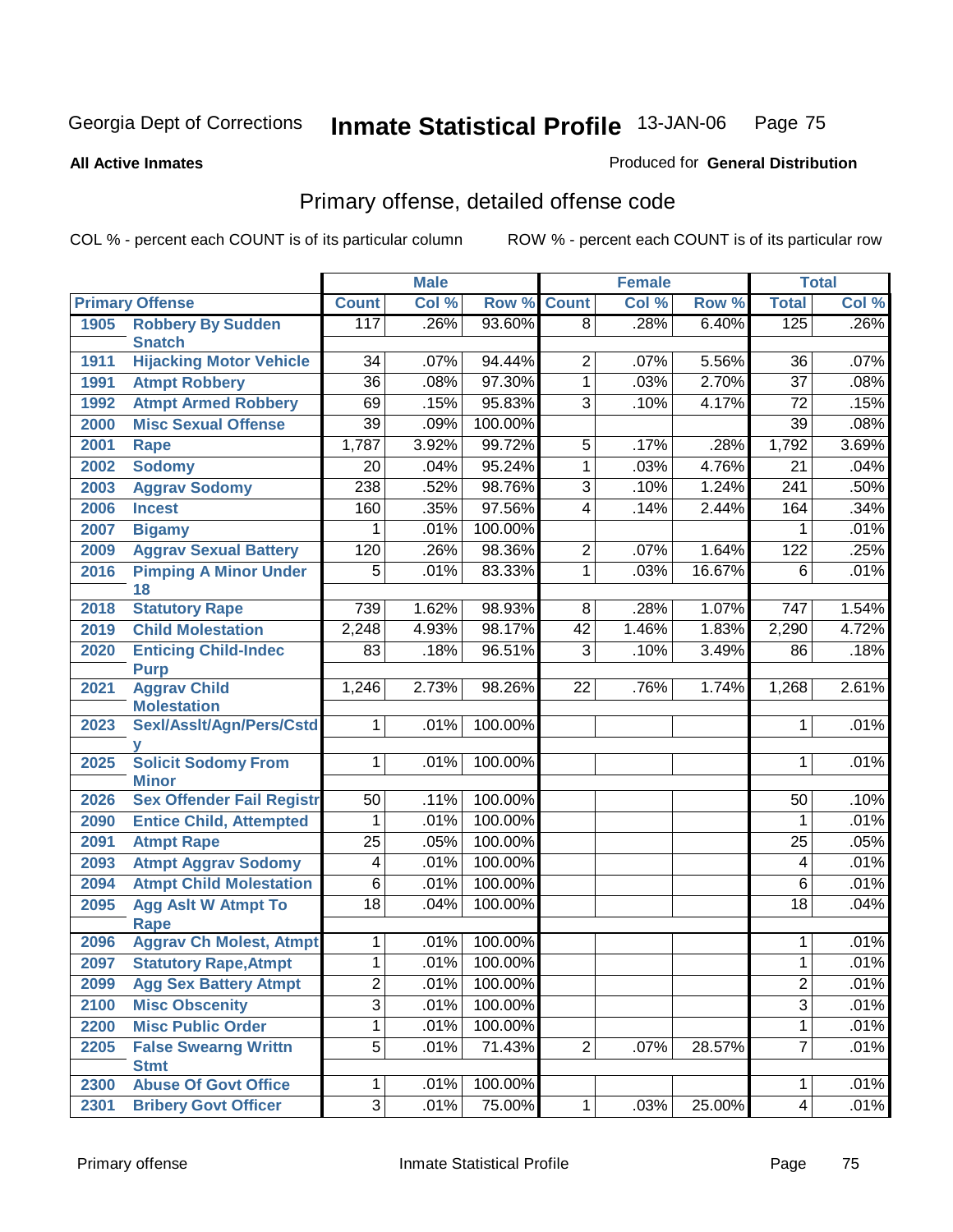Produced for **General Distribution**

#### **All Active Inmates**

# Primary offense, detailed offense code

|      |                                            |                 | <b>Male</b> |                    |                | <b>Female</b> |         |                 | <b>Total</b> |
|------|--------------------------------------------|-----------------|-------------|--------------------|----------------|---------------|---------|-----------------|--------------|
|      | <b>Primary Offense</b>                     | <b>Count</b>    | Col %       | <b>Row % Count</b> |                | Col %         | Row %   | <b>Total</b>    | Col %        |
| 2304 | <b>Influence Legislative Act</b>           | 1.              | .01%        | 100.00%            |                |               |         | $\mathbf 1$     | .01%         |
| 2313 | <b>Influencing Witness</b>                 | 1               | .01%        | 100.00%            |                |               |         | 1               | .01%         |
| 2314 | <b>Obstr Of Law Enf Officer</b>            | 626             | 1.37%       | 93.85%             | 41             | 1.42%         | 6.15%   | 667             | 1.38%        |
| 2315 | <b>Tampering With</b>                      | $\overline{3}$  | .01%        | 100.00%            |                |               |         | $\overline{3}$  | .01%         |
|      | <b>Evidence</b>                            |                 |             |                    |                |               |         |                 |              |
| 2316 | <b>Fleeing / Eluding Police</b>            | 43              | .09%        | 100.00%            |                |               |         | 43              | .09%         |
| 2400 | <b>Misc Judicial Proceeding</b>            | 1               | .01%        | 100.00%            |                |               |         | 1               | .01%         |
| 2401 | <b>Perjury</b>                             | 1               | .01%        | 33.33%             | $\overline{2}$ | .07%          | 66.67%  | 3               | .01%         |
| 2402 | <b>False Swearing</b>                      | 1               | .01%        | 100.00%            |                |               |         | 1               | .01%         |
| 2404 | Impersonation                              | 1               | .01%        | 100.00%            |                |               |         | 1               | .01%         |
| 2405 | <b>Impersonating Officer</b>               | 1               | .01%        | 100.00%            |                |               |         | 1               | .01%         |
| 2407 | <b>Embracery</b>                           | $\overline{2}$  | .01%        | 100.00%            |                |               |         | $\overline{2}$  | .01%         |
| 2408 | <b>False Statements Govt</b>               | $\overline{22}$ | .05%        | 75.86%             | 7              | .24%          | 24.14%  | $\overline{29}$ | .06%         |
| 2411 | <b>Impersntng In Legal</b>                 | 1               | .01%        | 100.00%            |                |               |         | 1               | .01%         |
|      | <b>Procd</b>                               |                 |             |                    |                |               |         |                 |              |
| 2501 | <b>Escape</b>                              | 102             | .22%        | 94.44%             | 6              | .21%          | 5.56%   | 108             | .22%         |
| 2502 | <b>Aiding Escape</b>                       | 1               | .01%        | 100.00%            |                |               |         | 1               | .01%         |
| 2503 | <b>Hindering Appreh Or</b>                 | 4               | .01%        | 66.67%             | $\overline{2}$ | .07%          | 33.33%  | 6               | .01%         |
|      | Pun                                        |                 |             |                    |                |               |         |                 |              |
| 2507 | <b>Mutiny In Penal Inst</b>                | $\overline{2}$  | .01%        | 100.00%            |                |               |         | $\overline{2}$  | .01%         |
| 2511 | <b>Bail Jumping</b>                        | $\overline{9}$  | .02%        | 90.00%             | 1              | .03%          | 10.00%  | 10              | .02%         |
| 2590 | <b>Atmpt Escape</b>                        | 1               | .01%        | 100.00%            |                |               |         | 1               | .01%         |
| 2613 | <b>Crmnl Interfere Govt</b><br><b>Prop</b> | $\overline{32}$ | .07%        | 94.12%             | $\overline{2}$ | .07%          | 5.88%   | $\overline{34}$ | .07%         |
| 2718 | <b>Dogfighting</b>                         | 1               | .01%        | 100.00%            |                |               |         | 1               | .01%         |
| 2730 | <b>Lottery Violation</b>                   | 1               | .01%        | 100.00%            |                |               |         | 1               | .01%         |
| 2761 | <b>Removal Baggage, Cargo</b>              | $\overline{5}$  | .01%        | 100.00%            |                |               |         | $\overline{5}$  | .01%         |
|      | <b>Etc</b>                                 |                 |             |                    |                |               |         |                 |              |
| 2801 | <b>Cruelty To Children</b>                 | 249             | .55%        | 77.09%             | 74             | 2.56%         | 22.91%  | 323             | .67%         |
| 2811 | <b>Cruelty To Elder Person</b>             | 4               | .01%        | 80.00%             | 1              | .03%          | 20.00%  | 5               | .01%         |
| 2843 | <b>Sex Exploitation Child</b>              | $\overline{30}$ | .07%        | 96.77%             | 1              | .03%          | 3.23%   | $\overline{31}$ | .06%         |
| 2852 | <b>Abandonment Of Child</b>                |                 |             |                    | 1.             | .03%          | 100.00% | 1               | .01%         |
| 2854 | <b>Cntrbtng Delingency</b>                 |                 |             |                    | 1.             | .03%          | 100.00% | 1               | .01%         |
|      | <b>Minor</b>                               |                 |             |                    |                |               |         |                 |              |
| 2900 | <b>Misc Weapon/Explosive</b>               | $\overline{5}$  | .01%        | 100.00%            |                |               |         | $\overline{5}$  | .01%         |
|      | <b>Off</b>                                 |                 |             |                    |                |               |         |                 |              |
| 2901 | <b>Carry Concealed</b><br>Weapon           | $6 \mid$        | .01%        | 100.00%            |                |               |         | 6               | .01%         |
| 2910 | <b>Poss Of Firearm Dur</b>                 | 223             | .49%        | 96.96%             | 7              | .24%          | 3.04%   | 230             | .47%         |
|      | <b>Crime</b>                               |                 |             |                    |                |               |         |                 |              |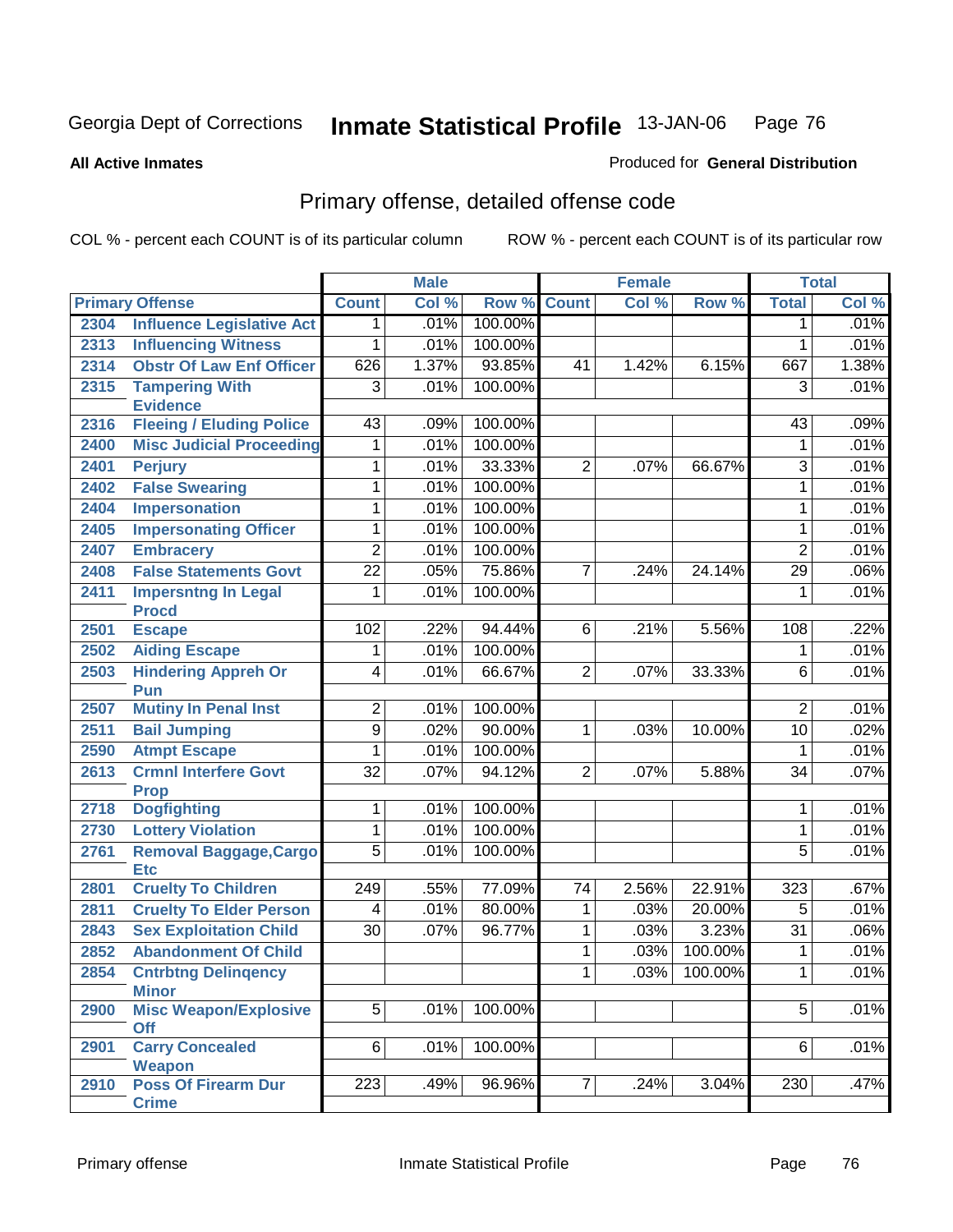Produced for **General Distribution**

#### **All Active Inmates**

# Primary offense, detailed offense code

|      |                                            |                  | <b>Male</b> |         |                         | <b>Female</b> |        |                         | <b>Total</b> |
|------|--------------------------------------------|------------------|-------------|---------|-------------------------|---------------|--------|-------------------------|--------------|
|      | <b>Primary Offense</b>                     | <b>Count</b>     | Col %       | Row %   | <b>Count</b>            | Col %         | Row %  | <b>Total</b>            | Col %        |
| 2911 | <b>Poss Knife During Crime</b>             | 1.               | .01%        | 100.00% |                         |               |        | 1                       | .01%         |
| 2912 | <b>Poss Of Certain</b>                     | $\overline{32}$  | .07%        | 96.97%  | 1                       | .03%          | 3.03%  | $\overline{33}$         | .07%         |
|      | <b>Weapons</b>                             |                  |             |         |                         |               |        |                         |              |
| 2913 | <b>Poss Firearm 1st</b>                    | $\overline{24}$  | .05%        | 92.31%  | $\overline{2}$          | .07%          | 7.69%  | 26                      | .05%         |
|      | <b>Offender</b>                            |                  |             | 96.75%  |                         |               |        |                         | 1.59%        |
| 2914 | <b>Poss Firearm Convct</b><br><b>Felon</b> | $\overline{745}$ | 1.63%       |         | 25                      | .87%          | 3.25%  | 770                     |              |
| 2915 | <b>Carry Weapon At School</b>              | 12               | .03%        | 85.71%  | $\overline{2}$          | .07%          | 14.29% | 14                      | .03%         |
| 2965 | <b>Poss Weapon By</b>                      | $\overline{6}$   | .01%        | 100.00% |                         |               |        | $\overline{6}$          | .01%         |
|      | <b>Prisoner</b>                            |                  |             |         |                         |               |        |                         |              |
| 2967 | <b>Destroy/Injur Police Dog</b>            | 1                | .01%        | 100.00% |                         |               |        | 1                       | .01%         |
| 2971 | <b>Cruelty To Animals</b>                  | 4                | .01%        | 100.00% |                         |               |        | $\overline{\mathbf{4}}$ | .01%         |
| 2972 | <b>Aggrav Cruelty To</b>                   | 4                | .01%        | 80.00%  | 1                       | .03%          | 20.00% | $\overline{5}$          | .01%         |
|      | <b>Animals</b>                             |                  |             |         |                         |               |        |                         |              |
| 3001 | Eavesdrop &                                | 1                | .01%        | 100.00% |                         |               |        | 1                       | .01%         |
|      | <b>Surveillance</b>                        |                  |             |         |                         |               |        |                         |              |
| 3002 | <b>Peeping Tom</b>                         | $\overline{27}$  | .06%        | 100.00% |                         |               |        | 27                      | .06%         |
| 3404 | <b>Racketeering</b>                        | 64               | .14%        | 74.42%  | $\overline{22}$         | .76%          | 25.58% | 86                      | .18%         |
| 4001 | <b>S/D Narcotics Opiates</b>               | 64               | .14%        | 92.75%  | $\overline{5}$          | .17%          | 7.25%  | 69                      | .14%         |
| 4002 | <b>S/D Dep Stim Cntrf</b>                  | 137              | .30%        | 90.73%  | 14                      | .49%          | 9.27%  | 151                     | .31%         |
|      | <b>Drugs</b>                               |                  |             |         |                         |               |        |                         |              |
| 4003 | <b>S/D Of Lsd</b>                          | 3                | .01%        | 100.00% |                         |               |        | 3                       | .01%         |
| 4004 | <b>S/D Of Marijuana</b>                    | $\overline{246}$ | .54%        | 97.62%  | 6                       | .21%          | 2.38%  | 252                     | .52%         |
| 4006 | <b>Poss Narcotics Opiates</b>              | 126              | .28%        | 89.36%  | $\overline{15}$         | .52%          | 10.64% | $\overline{141}$        | .29%         |
| 4007 | <b>Poss Dep Stim Cntrf</b>                 | 294              | .64%        | 87.50%  | 42                      | 1.46%         | 12.50% | 336                     | .69%         |
| 4008 | <b>Drugs</b><br><b>Poss Of Lsd</b>         | 8                | .02%        | 100.00% |                         |               |        | 8                       | .02%         |
| 4009 | <b>Poss Of Marijuana</b>                   | 287              | .63%        | 96.31%  | 11                      | .38%          | 3.69%  | 298                     | .61%         |
| 4011 | <b>Illegal Attm To Obt</b>                 | 9                | .02%        | 64.29%  | $\overline{5}$          | .17%          | 35.71% | 14                      | .03%         |
|      | <b>Drugs</b>                               |                  |             |         |                         |               |        |                         |              |
| 4012 | <b>Viol Ga Cntrl Sbst Act</b>              | 27               | .06%        | 87.10%  | $\overline{\mathbf{4}}$ | .14%          | 12.90% | 31                      | .06%         |
| 4013 | <b>Viol Dngrous Drgs Act</b>               | 1                | .01%        | 100.00% |                         |               |        | 1                       | .01%         |
| 4014 | <b>Uniwfl Mfg/Del/Dist N-C</b>             | $\overline{24}$  | .05%        | 100.00% |                         |               |        | 24                      | .05%         |
|      | s                                          |                  |             |         |                         |               |        |                         |              |
| 4016 | <b>Poss Drug Related Matri</b>             | 5                | .01%        | 100.00% |                         |               |        | 5                       | .01%         |
| 4017 | <b>S/D Cont Sub Public</b>                 | $\overline{98}$  | .21%        | 95.15%  | 5                       | .17%          | 4.85%  | 103                     | .21%         |
| 4018 | <b>S/D Cont Sub School</b>                 | $\overline{58}$  | .13%        | 96.67%  | $\overline{2}$          | .07%          | 3.33%  | 60                      | .12%         |
| 4021 | <b>S/D Cocaine</b>                         | 1,458            | 3.20%       | 94.86%  | 79                      | 2.74%         | 5.14%  | 1,537                   | 3.17%        |
| 4022 | <b>Poss Of Cocaine</b>                     | 2,048            | 4.49%       | 91.06%  | 201                     | 6.97%         | 8.94%  | 2,249                   | 4.64%        |
| 4030 | <b>Poss Ephedrine</b>                      | 7                | .02%        | 100.00% |                         |               |        | $\overline{7}$          | .01%         |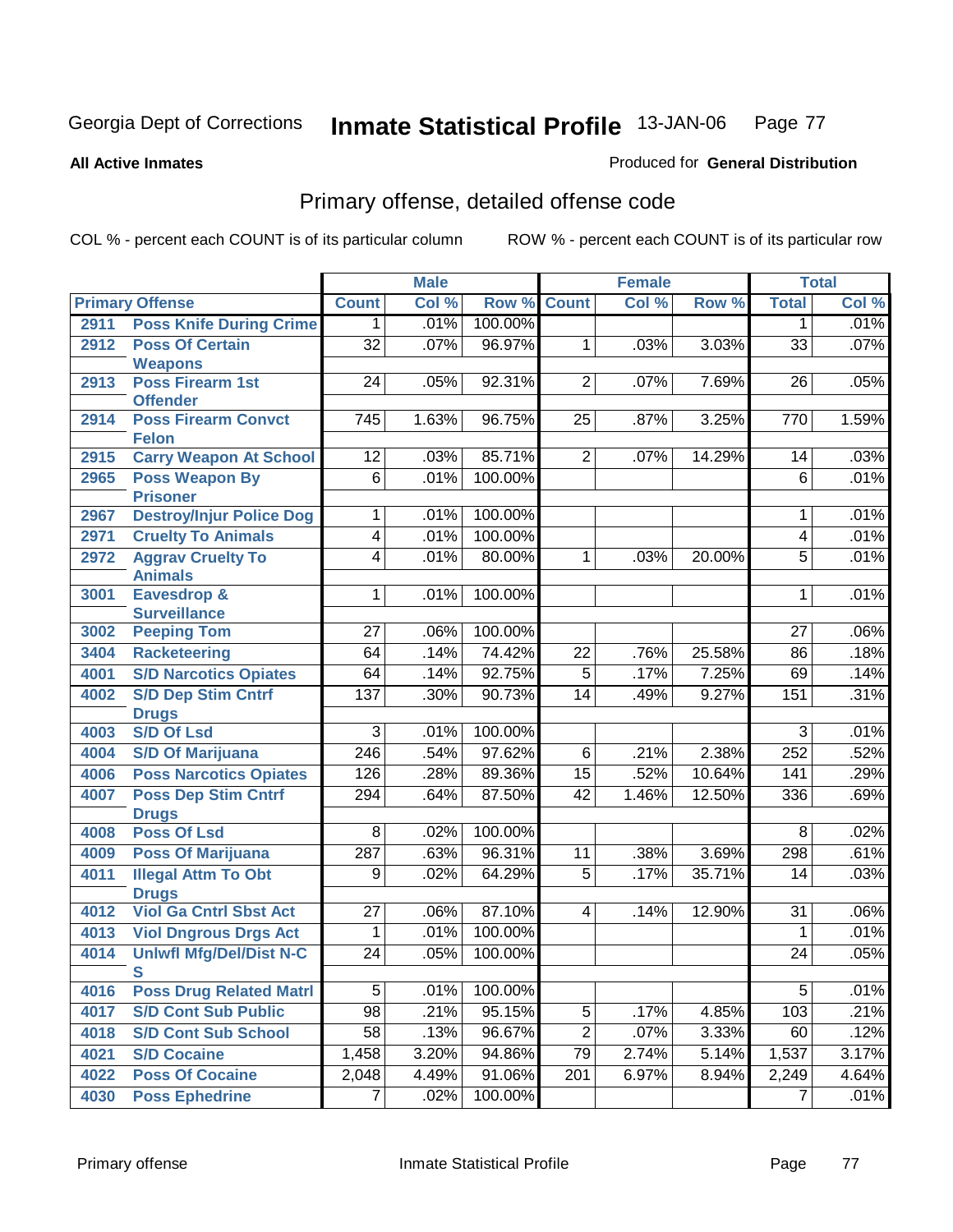Produced for **General Distribution**

#### **All Active Inmates**

# Primary offense, detailed offense code

|      |                                     |                 | <b>Male</b> |         |                 | <b>Female</b>              |        |                 | <b>Total</b> |
|------|-------------------------------------|-----------------|-------------|---------|-----------------|----------------------------|--------|-----------------|--------------|
|      | <b>Primary Offense</b>              | <b>Count</b>    | Col %       | Row %   | Count           | $\overline{\text{Col }^9}$ | Row %  | <b>Total</b>    | Col %        |
| 4031 | <b>Poss Methamphetamine</b>         | 377             | .83%        | 86.47%  | 59              | 2.05%                      | 13.53% | 436             | $.90\%$      |
| 4032 | <b>Sale Methamphetamine</b>         | 54              | .12%        | 84.38%  | 10              | .35%                       | 15.63% | 64              | .13%         |
| 4090 | <b>Atmpt Viol Substance</b>         | $\overline{59}$ | .13%        | 95.16%  | $\overline{3}$  | .10%                       | 4.84%  | 62              | .13%         |
|      | <b>Act</b>                          |                 |             |         |                 |                            |        |                 |              |
| 4100 | <b>Misc Drugs Trafficking</b>       | 420             | .92%        | 92.11%  | 36              | 1.25%                      | 7.89%  | 456             | .94%         |
| 4101 | <b>Traf Cocaine Less 200</b>        | 445             | .98%        | 95.49%  | $\overline{21}$ | .73%                       | 4.51%  | 466             | .96%         |
|      | Gm                                  |                 |             |         |                 |                            |        |                 |              |
| 4102 | <b>Traf Cocaine 201-400 Gm</b>      | 86              | .19%        | 90.53%  | $\overline{9}$  | .31%                       | 9.47%  | 95              | .20%         |
| 4103 | <b>Traf Cocaine 401+ Gm</b>         | 134             | .29%        | 93.06%  | $\overline{10}$ | .35%                       | 6.94%  | 144             | .30%         |
| 4111 | <b>Traf Narcotic Less 14 Gm</b>     | 7               | .02%        | 100.00% |                 |                            |        | 7               | .01%         |
| 4112 | <b>Traf Narcotic 15-28 Gm</b>       | $\overline{3}$  | .01%        | 100.00% |                 |                            |        | $\overline{3}$  | .01%         |
| 4113 | <b>Traf Narcotic 29+ Gm</b>         | $\overline{8}$  | .02%        | 88.89%  | 1               | .03%                       | 11.11% | $\overline{9}$  | .02%         |
| 4121 | Traf Marijna 101-2000 Lb            | $\overline{33}$ | .07%        | 94.29%  | $\overline{2}$  | .07%                       | 5.71%  | $\overline{35}$ | .07%         |
| 4122 | Traf Marijna 2001-10k Lb            | 2               | .01%        | 100.00% |                 |                            |        | $\overline{2}$  | .01%         |
| 4126 | <b>Traf Amphtmine 28-199</b><br>Gm  | $\overline{41}$ | .09%        | 87.23%  | 6               | .21%                       | 12.77% | $\overline{47}$ | .10%         |
| 4127 | <b>Traf Amphtmine 200-399</b>       | 6               | .01%        | 75.00%  | $\overline{2}$  | .07%                       | 25.00% | 8               | .02%         |
|      | Gm                                  |                 |             |         |                 |                            |        |                 |              |
| 4128 | <b>Traf Amphtmine 400+</b>          | 16              | .04%        | 94.12%  | $\mathbf 1$     | .03%                       | 5.88%  | 17              | .04%         |
|      | Gm                                  |                 |             |         |                 |                            |        |                 |              |
| 4130 | <b>Cnspire Traffic Cntrl Sub</b>    | 6               | .01%        | 100.00% |                 |                            |        | 6               | .01%         |
| 4131 | <b>Transactions Drug</b>            | $\mathbf 1$     | .01%        | 100.00% |                 |                            |        | $\mathbf{1}$    | .01%         |
|      | <b>Objects</b>                      |                 |             |         |                 |                            |        |                 |              |
| 4133 | <b>Use Comm Facity Vio C</b>        | $\overline{2}$  | .01%        | 66.67%  | $\mathbf 1$     | .03%                       | 33.33% | $\overline{3}$  | .01%         |
|      | <b>Sub</b>                          | 34              |             | 85.00%  | $6\overline{6}$ |                            |        |                 |              |
| 4134 | <b>Att/Consprcy Commt</b><br>C/S/Of |                 | .07%        |         |                 | .21%                       | 15.00% | 40              | .08%         |
| 4140 | <b>Traf Methamph 28-199</b>         | 92              | .20%        | 95.83%  | $\overline{4}$  | .14%                       | 4.17%  | 96              | .20%         |
|      | Gm                                  |                 |             |         |                 |                            |        |                 |              |
| 4141 | <b>Traf Methamph 200-399</b>        | 14              | .03%        | 100.00% |                 |                            |        | 14              | .03%         |
|      | Gm                                  |                 |             |         |                 |                            |        |                 |              |
| 4142 | Traf Methamph 400+ Gm               | 19              | .04%        | 90.48%  | $\overline{2}$  | .07%                       | 9.52%  | 21              | .04%         |
| 4143 | <b>Manf Methamph 28-199</b>         | $\overline{26}$ | .06%        | 83.87%  | $\overline{5}$  | .17%                       | 16.13% | 31              | .06%         |
|      | Gm                                  |                 |             |         |                 |                            |        |                 |              |
| 4144 | <b>Manf Methamph 200-399</b><br>Gm  | $\mathbf{1}$    | .01%        | 100.00% |                 |                            |        | $\mathbf 1$     | .01%         |
| 4145 | <b>Manf Methamph 400+</b>           | $\mathbf 1$     | .01%        | 100.00% |                 |                            |        | $\mathbf{1}$    | .01%         |
|      | Gm                                  |                 |             |         |                 |                            |        |                 |              |
| 4147 | <b>Manf Methamph Unspec</b>         | 33              | .07%        | 86.84%  | 5               | .17%                       | 13.16% | 38              | .08%         |
|      | Amt                                 |                 |             |         |                 |                            |        |                 |              |
| 5001 | <b>Viol Motor Vehicle Laws</b>      | 52              | .11%        | 94.55%  | $\overline{3}$  | .10%                       | 5.45%  | $\overline{55}$ | .11%         |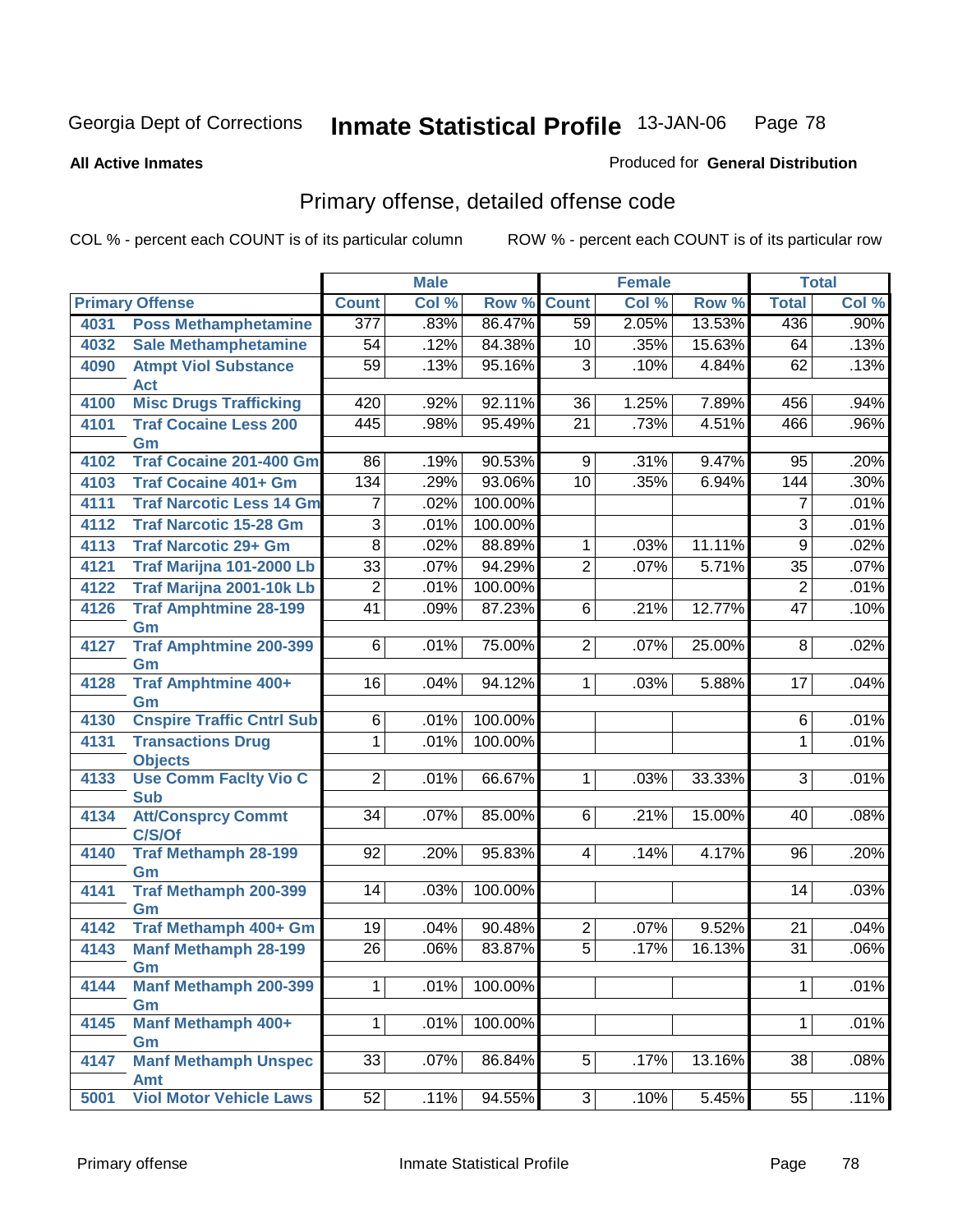Produced for **General Distribution**

#### **All Active Inmates**

# Primary offense, detailed offense code

|      |                                  |              | <b>Male</b> |                    |                | <b>Female</b> |        | <b>Total</b> |         |
|------|----------------------------------|--------------|-------------|--------------------|----------------|---------------|--------|--------------|---------|
|      | <b>Primary Offense</b>           | <b>Count</b> | Col %       | <b>Row % Count</b> |                | Col%          | Row %  | <b>Total</b> | Col %   |
| 5003 | <b>Chop Shop Violation</b>       | 3            | .01%        | 100.00%            |                |               |        | 3            | $.01\%$ |
| 5004 | <b>Drvng Habtl Violator</b>      | 161          | .35%        | 97.58%             | 4              | .14%          | 2.42%  | 165          | .34%    |
| 5005 | <b>Habit Traf Voil/Impaired</b>  | 9            | .02%        | 100.00%            |                |               |        | 9            | .02%    |
| 6000 | <b>Misc Mrals/Pblic H/Safty</b>  | 14           | .03%        | 87.50%             | $\overline{2}$ | .07%          | 12.50% | 16           | .03%    |
| 6200 | <b>Misc CorrectionI Inst Off</b> | 16           | .04%        | 100.00%            |                |               |        | 16           | .03%    |
| 9901 | <b>Conspiracy</b>                | 56           | .12%        | $93.33\%$          | 4              | .14%          | 6.67%  | 60           | .12%    |
| 9905 | <b>Crmnl Atmpt</b>               | 23           | .05%        | 95.83%             |                | $.03\%$       | 4.17%  | 24           | .05%    |
| 9906 | <b>Aircraft Hijacking</b>        |              | .01%        | 100.00%            |                |               |        |              | .01%    |
| 9907 | <b>Unauth Dist Recrd</b>         |              | .01%        | 100.00%            |                |               |        |              | .01%    |
|      | <b>Devices</b>                   |              |             |                    |                |               |        |              |         |
| 9910 | <b>Crmnl Solicitation</b>        | 5            | .01%        | 100.00%            |                |               |        | 5            | .01%    |
| 9911 | <b>Party To A Crime</b>          | 5            | .01%        | 100.00%            |                |               |        | 5            | .01%    |
|      | <b>Total Rported</b>             | 45,624       | 100%        | 94.05%             | 2,885          | 100%          | 5.95%  | 48,509       | 100%    |

| eported<br>NOT | າາາ<br>ZJZ<br>$-$ |       | 240    |
|----------------|-------------------|-------|--------|
|                | 15,856<br>л.      | 2,893 | 48,749 |

| Mode (most frequent) | 1601 Burglary | 1701 Forgery 1st Degree | 1601 Burglary |
|----------------------|---------------|-------------------------|---------------|
|                      |               |                         |               |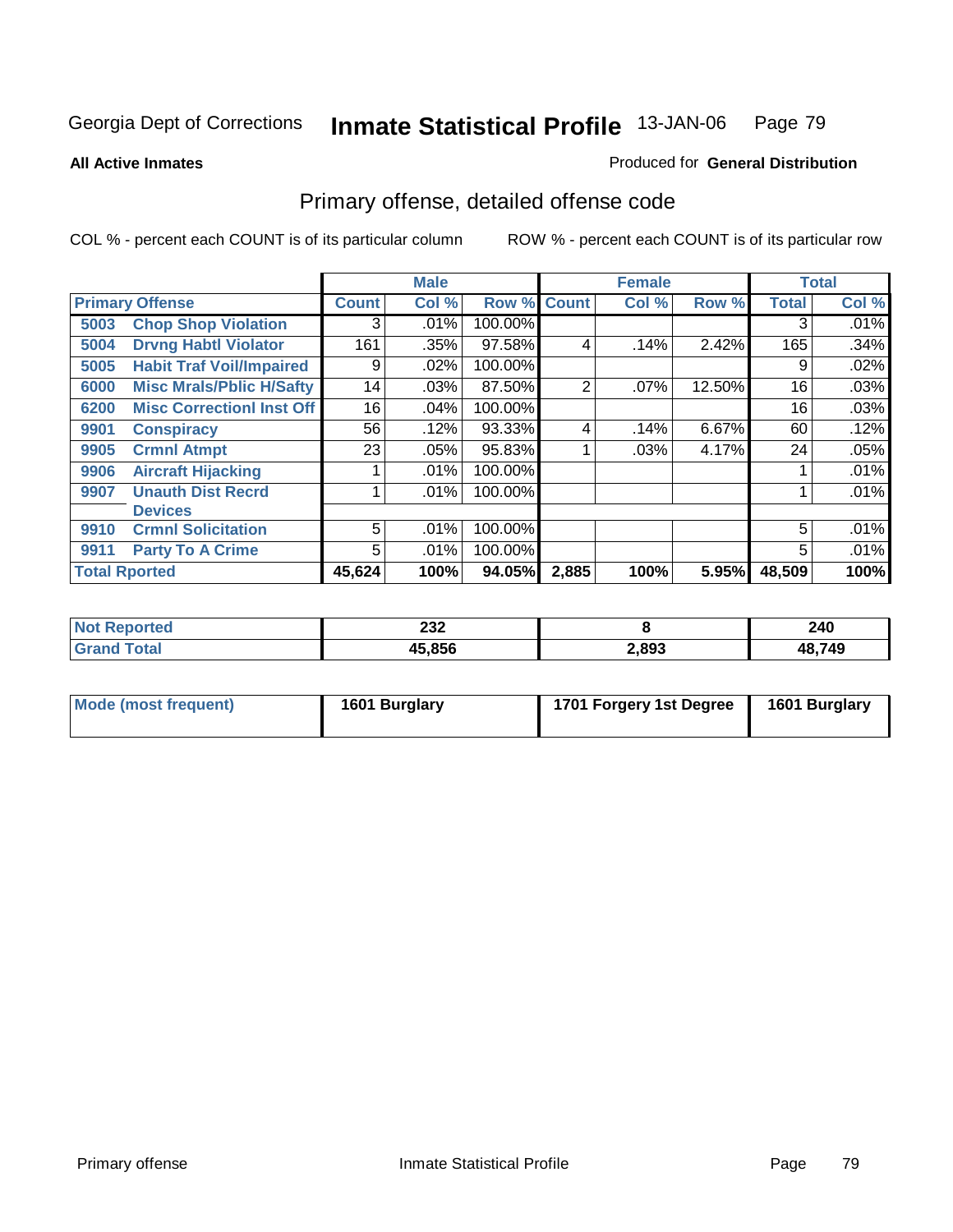Produced for **General Distribution**

#### **All Active Inmates**

# County of conviction of primary offense

|                 |                             |                  | <b>Male</b> |         | <b>Female</b>    |       |        | <b>Total</b>     |         |
|-----------------|-----------------------------|------------------|-------------|---------|------------------|-------|--------|------------------|---------|
|                 | <b>County of Conviction</b> | <b>Count</b>     | Col %       | Row %   | <b>Count</b>     | Col % | Row %  | <b>Total</b>     | Col %   |
| $\mathbf{1}$    | <b>Appling</b>              | 85               | .19%        | 95.51%  | 4                | .14%  | 4.49%  | 89               | .18%    |
| $\overline{2}$  | <b>Atkinson</b>             | $\overline{38}$  | .08%        | 95.00%  | $\overline{2}$   | .07%  | 5.00%  | 40               | .08%    |
| 3               | <b>Bacon</b>                | 48               | .11%        | 94.12%  | $\overline{3}$   | .10%  | 5.88%  | $\overline{51}$  | .11%    |
| 4               | <b>Baker</b>                | $\overline{17}$  | .04%        | 94.44%  | 1                | .03%  | 5.56%  | $\overline{18}$  | .04%    |
| 5               | <b>Baldwin</b>              | 344              | .75%        | 93.73%  | $\overline{23}$  | .80%  | 6.27%  | 367              | .76%    |
| $6\phantom{1}6$ | <b>Banks</b>                | $\overline{71}$  | .16%        | 92.21%  | $\overline{6}$   | .21%  | 7.79%  | $\overline{77}$  | .16%    |
| $\overline{7}$  | <b>Barrow</b>               | $\overline{215}$ | .47%        | 95.13%  | $\overline{11}$  | .38%  | 4.87%  | 226              | .47%    |
| 8               | <b>Bartow</b>               | 510              | 1.12%       | 91.07%  | 50               | 1.73% | 8.93%  | 560              | 1.15%   |
| 9               | <b>Ben Hill</b>             | 208              | .46%        | 91.23%  | $\overline{20}$  | .69%  | 8.77%  | 228              | .47%    |
| 10              | <b>Berrien</b>              | 80               | .18%        | 89.89%  | 9                | .31%  | 10.11% | 89               | .18%    |
| 11              | <b>Bibb</b>                 | $\overline{978}$ | 2.14%       | 95.04%  | $\overline{51}$  | 1.77% | 4.96%  | 1,029            | 2.12%   |
| 12              | <b>Bleckley</b>             | 100              | .22%        | 90.09%  | 11               | .38%  | 9.91%  | 111              | .23%    |
| 13              | <b>Brantley</b>             | $\overline{51}$  | .11%        | 92.73%  | $\overline{4}$   | .14%  | 7.27%  | $\overline{55}$  | .11%    |
| 14              | <b>Brooks</b>               | 69               | .15%        | 100.00% |                  |       |        | 69               | .14%    |
| 15              | <b>Bryan</b>                | $\overline{96}$  | .21%        | 95.05%  | $\overline{5}$   | .17%  | 4.95%  | 101              | .21%    |
| 16              | <b>Bulloch</b>              | 405              | .89%        | 93.97%  | 26               | .90%  | 6.03%  | 431              | .89%    |
| 17              | <b>Burke</b>                | $\sqrt{203}$     | .44%        | 96.67%  | $\overline{7}$   | .24%  | 3.33%  | $\overline{210}$ | .43%    |
| 18              | <b>Butts</b>                | 121              | .27%        | 96.80%  | 4                | .14%  | 3.20%  | 125              | .26%    |
| 19              | <b>Calhoun</b>              | $\overline{33}$  | .07%        | 91.67%  | $\overline{3}$   | .10%  | 8.33%  | $\overline{36}$  | .07%    |
| 20              | <b>Camden</b>               | $\overline{118}$ | .26%        | 97.52%  | $\overline{3}$   | .10%  | 2.48%  | $\overline{121}$ | .25%    |
| 21              | <b>Candler</b>              | 62               | .14%        | 98.41%  | $\mathbf{1}$     | .03%  | 1.59%  | 63               | .13%    |
| 22              | <b>Carroll</b>              | 458              | 1.00%       | 92.71%  | $\overline{36}$  | 1.25% | 7.29%  | 494              | 1.02%   |
| 23              | <b>Catoosa</b>              | 241              | .53%        | 91.63%  | $\overline{22}$  | .76%  | 8.37%  | $\overline{263}$ | .54%    |
| 24              | <b>Charlton</b>             | 64               | .14%        | 95.52%  | $\overline{3}$   | .10%  | 4.48%  | 67               | .14%    |
| 25              | <b>Chatham</b>              | 2,344            | 5.14%       | 94.06%  | $\overline{148}$ | 5.13% | 5.94%  | 2,492            | 5.14%   |
| 26              | <b>Chattahoochee</b>        | 30               | .07%        | 93.75%  | $\overline{2}$   | .07%  | 6.25%  | $\overline{32}$  | .07%    |
| 27              | <b>Chattooga</b>            | $\overline{218}$ | .48%        | 89.71%  | $\overline{25}$  | .87%  | 10.29% | 243              | .50%    |
| 28              | <b>Cherokee</b>             | 556              | 1.22%       | 90.85%  | 56               | 1.94% | 9.15%  | 612              | 1.26%   |
| 29              | <b>Clarke</b>               | 444              | .97%        | 93.87%  | 29               | 1.01% | 6.13%  | 473              | .98%    |
| 30              | <b>Clay</b>                 | $\overline{27}$  | .06%        | 96.43%  | $\mathbf 1$      | .03%  | 3.57%  | $\overline{28}$  | .06%    |
| 31              | <b>Clayton</b>              | 1,582            | 3.47%       | 93.66%  | 107              | 3.71% | 6.34%  | 1,689            | 3.48%   |
| 32              | <b>Clinch</b>               | 50               | .11%        | 94.34%  | 3                | .10%  | 5.66%  | 53               | $.11\%$ |
| 33              | <b>Cobb</b>                 | 2,395            | 5.25%       | 92.87%  | 184              | 6.38% | 7.13%  | 2,579            | 5.32%   |
| 34              | <b>Coffee</b>               | 213              | .47%        | 90.25%  | 23               | .80%  | 9.75%  | 236              | .49%    |
| 35              | <b>Colquitt</b>             | 283              | .62%        | 96.26%  | 11               | .38%  | 3.74%  | 294              | .61%    |
| 36              | <b>Columbia</b>             | 261              | .57%        | 92.55%  | 21               | .73%  | 7.45%  | 282              | .58%    |
| 37              | <b>Cook</b>                 | 140              | .31%        | 97.22%  | 4                | .14%  | 2.78%  | 144              | .30%    |
| 38              | <b>Coweta</b>               | 470              | 1.03%       | 95.53%  | $\overline{22}$  | .76%  | 4.47%  | 492              | 1.01%   |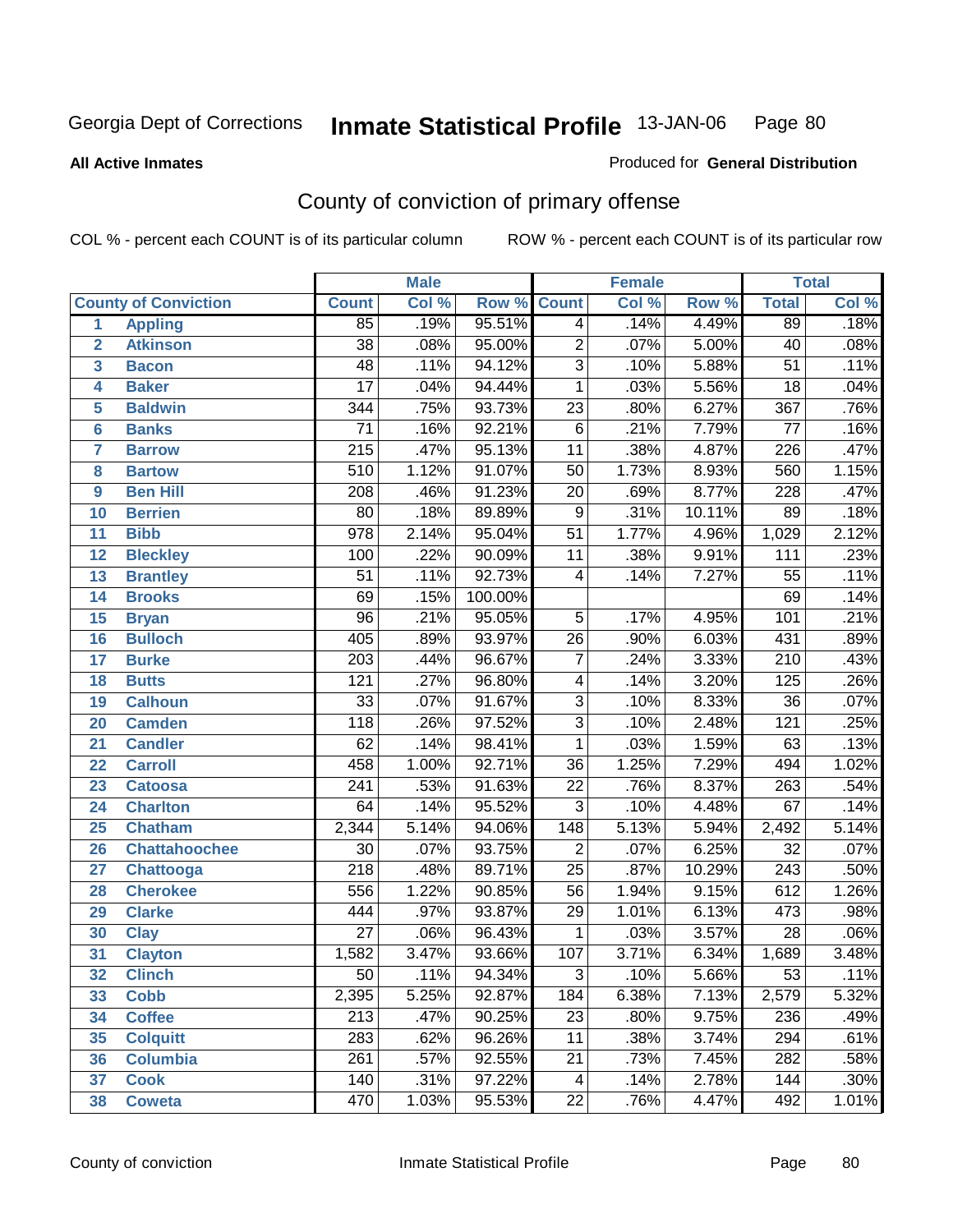#### **All Active Inmates**

## Produced for **General Distribution**

# County of conviction of primary offense

|                 |                             |                  | <b>Male</b> |         | <b>Female</b>   |       |        | <b>Total</b>     |       |  |
|-----------------|-----------------------------|------------------|-------------|---------|-----------------|-------|--------|------------------|-------|--|
|                 | <b>County of Conviction</b> | <b>Count</b>     | Col %       | Row %   | <b>Count</b>    | Col % | Row %  | <b>Total</b>     | Col % |  |
| 39              | <b>Crawford</b>             | $\overline{17}$  | .04%        | 85.00%  | $\overline{3}$  | .10%  | 15.00% | $\overline{20}$  | .04%  |  |
| 40              | <b>Crisp</b>                | $\overline{274}$ | .60%        | 94.16%  | $\overline{17}$ | .59%  | 5.84%  | 291              | .60%  |  |
| 41              | <b>Dade</b>                 | 125              | .27%        | 93.98%  | 8               | .28%  | 6.02%  | $\overline{133}$ | .27%  |  |
| 42              | <b>Dawson</b>               | $\overline{82}$  | .18%        | 93.18%  | $\overline{6}$  | .21%  | 6.82%  | $\overline{88}$  | .18%  |  |
| 43              | <b>Decatur</b>              | $\overline{261}$ | .57%        | 93.21%  | $\overline{19}$ | .66%  | 6.79%  | 280              | .58%  |  |
| 44              | <b>Dekalb</b>               | 2,987            | 6.55%       | 96.14%  | 120             | 4.16% | 3.86%  | 3,107            | 6.40% |  |
| 45              | <b>Dodge</b>                | 161              | .35%        | 92.53%  | $\overline{13}$ | .45%  | 7.47%  | 174              | .36%  |  |
| 46              | <b>Dooly</b>                | 107              | .23%        | 93.86%  | $\overline{7}$  | .24%  | 6.14%  | 114              | .24%  |  |
| 47              | <b>Dougherty</b>            | 944              | 2.07%       | 95.16%  | 48              | 1.66% | 4.84%  | 992              | 2.04% |  |
| 48              | <b>Douglas</b>              | $\overline{976}$ | 2.14%       | 91.13%  | 95              | 3.29% | 8.87%  | 1,071            | 2.21% |  |
| 49              | <b>Early</b>                | 66               | .14%        | 97.06%  | $\overline{2}$  | .07%  | 2.94%  | 68               | .14%  |  |
| 50              | <b>Echols</b>               | $\overline{12}$  | .03%        | 100.00% |                 |       |        | $\overline{12}$  | .02%  |  |
| 51              | <b>Effingham</b>            | 175              | .38%        | 93.09%  | 13              | .45%  | 6.91%  | 188              | .39%  |  |
| $\overline{52}$ | <b>Elbert</b>               | $\overline{155}$ | .34%        | 92.81%  | $\overline{12}$ | .42%  | 7.19%  | 167              | .34%  |  |
| 53              | <b>Emanuel</b>              | 180              | .39%        | 96.77%  | $\overline{6}$  | .21%  | 3.23%  | 186              | .38%  |  |
| 54              | <b>Evans</b>                | $\overline{76}$  | .17%        | 96.20%  | $\overline{3}$  | .10%  | 3.80%  | 79               | .16%  |  |
| 55              | <b>Fannin</b>               | $\overline{90}$  | .20%        | 85.71%  | $\overline{15}$ | .52%  | 14.29% | 105              | .22%  |  |
| 56              | <b>Fayette</b>              | $\overline{278}$ | .61%        | 94.24%  | $\overline{17}$ | .59%  | 5.76%  | 295              | .61%  |  |
| 57              | <b>Floyd</b>                | 701              | 1.54%       | 89.41%  | 83              | 2.88% | 10.59% | 784              | 1.62% |  |
| 58              | <b>Forsyth</b>              | $\overline{216}$ | .47%        | 91.53%  | $\overline{20}$ | .69%  | 8.47%  | 236              | .49%  |  |
| 59              | <b>Franklin</b>             | 124              | .27%        | 92.54%  | 10              | .35%  | 7.46%  | 134              | .28%  |  |
| 60              | <b>Fulton</b>               | 4,298            | 9.42%       | 96.07%  | 176             | 6.10% | 3.93%  | 4,474            | 9.22% |  |
| 61              | Gilmer                      | 127              | .28%        | 91.37%  | $\overline{12}$ | .42%  | 8.63%  | 139              | .29%  |  |
| 62              | <b>Glascock</b>             | $\overline{7}$   | .02%        | 87.50%  | $\mathbf{1}$    | .03%  | 12.50% | $\overline{8}$   | .02%  |  |
| 63              | <b>Glynn</b>                | 450              | .99%        | 96.15%  | $\overline{18}$ | .62%  | 3.85%  | 468              | .96%  |  |
| 64              | <b>Gordon</b>               | 234              | .51%        | 87.97%  | $\overline{32}$ | 1.11% | 12.03% | 266              | .55%  |  |
| 65              | <b>Grady</b>                | $\overline{224}$ | .49%        | 94.92%  | $\overline{12}$ | .42%  | 5.08%  | 236              | .49%  |  |
| 66              | <b>Greene</b>               | 103              | .23%        | 96.26%  | 4               | .14%  | 3.74%  | 107              | .22%  |  |
| 67              | <b>Gwinnett</b>             | 1,445            | 3.17%       | 93.83%  | $\overline{95}$ | 3.29% | 6.17%  | 1,540            | 3.17% |  |
| 68              | <b>Habersham</b>            | $\overline{121}$ | .27%        | 89.63%  | $\overline{14}$ | .49%  | 10.37% | 135              | .28%  |  |
| 69              | <b>Hall</b>                 | 656              | 1.44%       | 92.26%  | $\overline{55}$ | 1.91% | 7.74%  | $\overline{711}$ | 1.47% |  |
| 70              | <b>Hancock</b>              | 41               | .09%        | 97.62%  | 1               | .03%  | 2.38%  | 42               | .09%  |  |
| 71              | <b>Haralson</b>             | 69               | .15%        | 97.18%  | $\overline{2}$  | .07%  | 2.82%  | $\overline{71}$  | .15%  |  |
| 72              | <b>Harris</b>               | $\overline{103}$ | .23%        | 96.26%  | $\overline{4}$  | .14%  | 3.74%  | 107              | .22%  |  |
| 73              | <b>Hart</b>                 | 89               | .20%        | 91.75%  | $\overline{8}$  | .28%  | 8.25%  | 97               | .20%  |  |
| 74              | <b>Heard</b>                | $\overline{50}$  | .11%        | 96.15%  | $\overline{2}$  | .07%  | 3.85%  | 52               | .11%  |  |
| 75              | <b>Henry</b>                | 437              | .96%        | 92.39%  | 36              | 1.25% | 7.61%  | 473              | .98%  |  |
| 76              | <b>Houston</b>              | 528              | 1.16%       | 94.45%  | $\overline{31}$ | 1.07% | 5.55%  | 559              | 1.15% |  |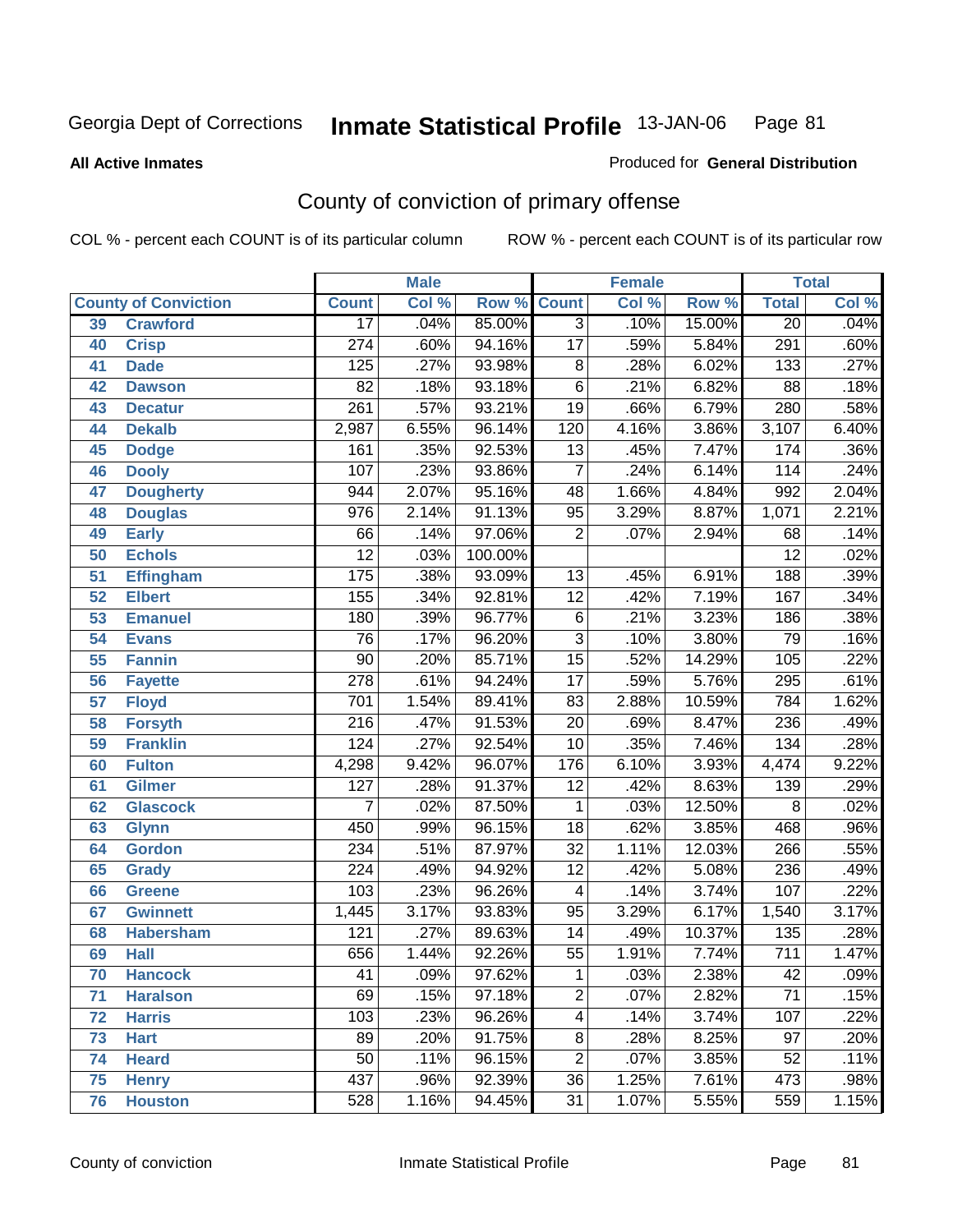**All Active Inmates**

#### Produced for **General Distribution**

# County of conviction of primary offense

|                 |                             |                  | <b>Male</b> |         | <b>Female</b>   |       |        | <b>Total</b>     |       |
|-----------------|-----------------------------|------------------|-------------|---------|-----------------|-------|--------|------------------|-------|
|                 | <b>County of Conviction</b> | <b>Count</b>     | Col %       | Row %   | <b>Count</b>    | Col % | Row %  | <b>Total</b>     | Col % |
| $\overline{77}$ | <b>Irwin</b>                | 69               | .15%        | 95.83%  | $\overline{3}$  | .10%  | 4.17%  | $\overline{72}$  | .15%  |
| 78              | <b>Jackson</b>              | 223              | .49%        | 92.15%  | $\overline{19}$ | .66%  | 7.85%  | $\overline{242}$ | .50%  |
| 79              | <b>Jasper</b>               | $\overline{56}$  | .12%        | 98.25%  | 1               | .03%  | 1.75%  | $\overline{57}$  | .12%  |
| 80              | <b>Jeff Davis</b>           | 60               | .13%        | 93.75%  | 4               | .14%  | 6.25%  | 64               | .13%  |
| 81              | <b>Jefferson</b>            | 104              | .23%        | 98.11%  | $\overline{2}$  | .07%  | 1.89%  | 106              | .22%  |
| 82              | <b>Jenkins</b>              | 68               | .15%        | 93.15%  | $\overline{5}$  | .17%  | 6.85%  | $\overline{73}$  | .15%  |
| 83              | <b>Johnson</b>              | $\overline{59}$  | .13%        | 96.72%  | $\overline{2}$  | .07%  | 3.28%  | 61               | .13%  |
| 84              | <b>Jones</b>                | $\overline{120}$ | .26%        | 94.49%  | $\overline{7}$  | .24%  | 5.51%  | $\overline{127}$ | .26%  |
| 85              | <b>Lamar</b>                | $\overline{75}$  | .16%        | 94.94%  | 4               | .14%  | 5.06%  | $\overline{79}$  | .16%  |
| 86              | <b>Lanier</b>               | 41               | .09%        | 95.35%  | $\overline{2}$  | .07%  | 4.65%  | 43               | .09%  |
| 87              | <b>Laurens</b>              | $\overline{264}$ | .58%        | 93.29%  | $\overline{19}$ | .66%  | 6.71%  | 283              | .58%  |
| 88              | Lee                         | $\overline{51}$  | .11%        | 96.23%  | $\overline{2}$  | .07%  | 3.77%  | $\overline{53}$  | .11%  |
| 89              | <b>Liberty</b>              | 232              | .51%        | 95.87%  | $\overline{10}$ | .35%  | 4.13%  | 242              | .50%  |
| 90              | <b>Lincoln</b>              | 41               | .09%        | 95.35%  | $\overline{2}$  | .07%  | 4.65%  | 43               | .09%  |
| 91              | Long                        | 89               | .20%        | 92.71%  | $\overline{7}$  | .24%  | 7.29%  | $\overline{96}$  | .20%  |
| 92              | <b>Lowndes</b>              | $\overline{513}$ | 1.12%       | 95.53%  | 24              | .83%  | 4.47%  | $\overline{537}$ | 1.11% |
| 93              | <b>Lumpkin</b>              | 69               | .15%        | 89.61%  | $\overline{8}$  | .28%  | 10.39% | $\overline{77}$  | .16%  |
| 94              | <b>Macon</b>                | $\overline{76}$  | .17%        | 96.20%  | $\overline{3}$  | .10%  | 3.80%  | 79               | .16%  |
| 95              | <b>Madison</b>              | $\overline{134}$ | .29%        | 92.41%  | $\overline{11}$ | .38%  | 7.59%  | $\overline{145}$ | .30%  |
| 96              | <b>Marion</b>               | $\overline{36}$  | .08%        | 92.31%  | $\overline{3}$  | .10%  | 7.69%  | $\overline{39}$  | .08%  |
| 97              | <b>Mcduffie</b>             | $\overline{215}$ | .47%        | 94.30%  | $\overline{13}$ | .45%  | 5.70%  | 228              | .47%  |
| 98              | <b>Mcintosh</b>             | $\overline{71}$  | .16%        | 98.61%  | 1               | .03%  | 1.39%  | $\overline{72}$  | .15%  |
| 99              | <b>Meriwether</b>           | 169              | .37%        | 93.37%  | $\overline{12}$ | .42%  | 6.63%  | 181              | .37%  |
| 100             | <b>Miller</b>               | $\overline{29}$  | .06%        | 96.67%  | 1               | .03%  | 3.33%  | 30               | .06%  |
| 101             | <b>Mitchell</b>             | 191              | .42%        | 91.83%  | $\overline{17}$ | .59%  | 8.17%  | $\overline{208}$ | .43%  |
| 102             | <b>Monroe</b>               | 154              | .34%        | 93.90%  | 10              | .35%  | 6.10%  | 164              | .34%  |
| 103             | <b>Montgomery</b>           | 45               | .10%        | 97.83%  | 1               | .03%  | 2.17%  | 46               | .09%  |
| 104             | <b>Morgan</b>               | $\overline{80}$  | .18%        | 94.12%  | $\overline{5}$  | .17%  | 5.88%  | 85               | .18%  |
| 105             | <b>Murray</b>               | $\overline{185}$ | .41%        | 92.04%  | $\overline{16}$ | .55%  | 7.96%  | $\overline{201}$ | .41%  |
| 106             | <b>Muscogee</b>             | 1,606            | 3.52%       | 94.64%  | $\overline{91}$ | 3.15% | 5.36%  | 1,697            | 3.50% |
| 107             | <b>Newton</b>               | 436              | .96%        | 94.99%  | $\overline{23}$ | .80%  | 5.01%  | 459              | .95%  |
| 108             | <b>Oconee</b>               | 59               | .13%        | 100.00% |                 |       |        | 59               | .12%  |
| 109             | <b>Oglethorpe</b>           | $\overline{61}$  | .13%        | 92.42%  | $\overline{5}$  | .17%  | 7.58%  | 66               | .14%  |
| 110             | <b>Paulding</b>             | 192              | .42%        | 94.58%  | 11              | .38%  | 5.42%  | $\overline{203}$ | .42%  |
| 111             | <b>Peach</b>                | 86               | .19%        | 97.73%  | $\overline{2}$  | .07%  | 2.27%  | 88               | .18%  |
| 112             | <b>Pickens</b>              | 82               | .18%        | 97.62%  | $\overline{2}$  | .07%  | 2.38%  | 84               | .17%  |
| 113             | <b>Pierce</b>               | $\overline{50}$  | .11%        | 96.15%  | $\overline{2}$  | .07%  | 3.85%  | 52               | .11%  |
| 114             | <b>Pike</b>                 | 52               | .11%        | 91.23%  | $\overline{5}$  | .17%  | 8.77%  | 57               | .12%  |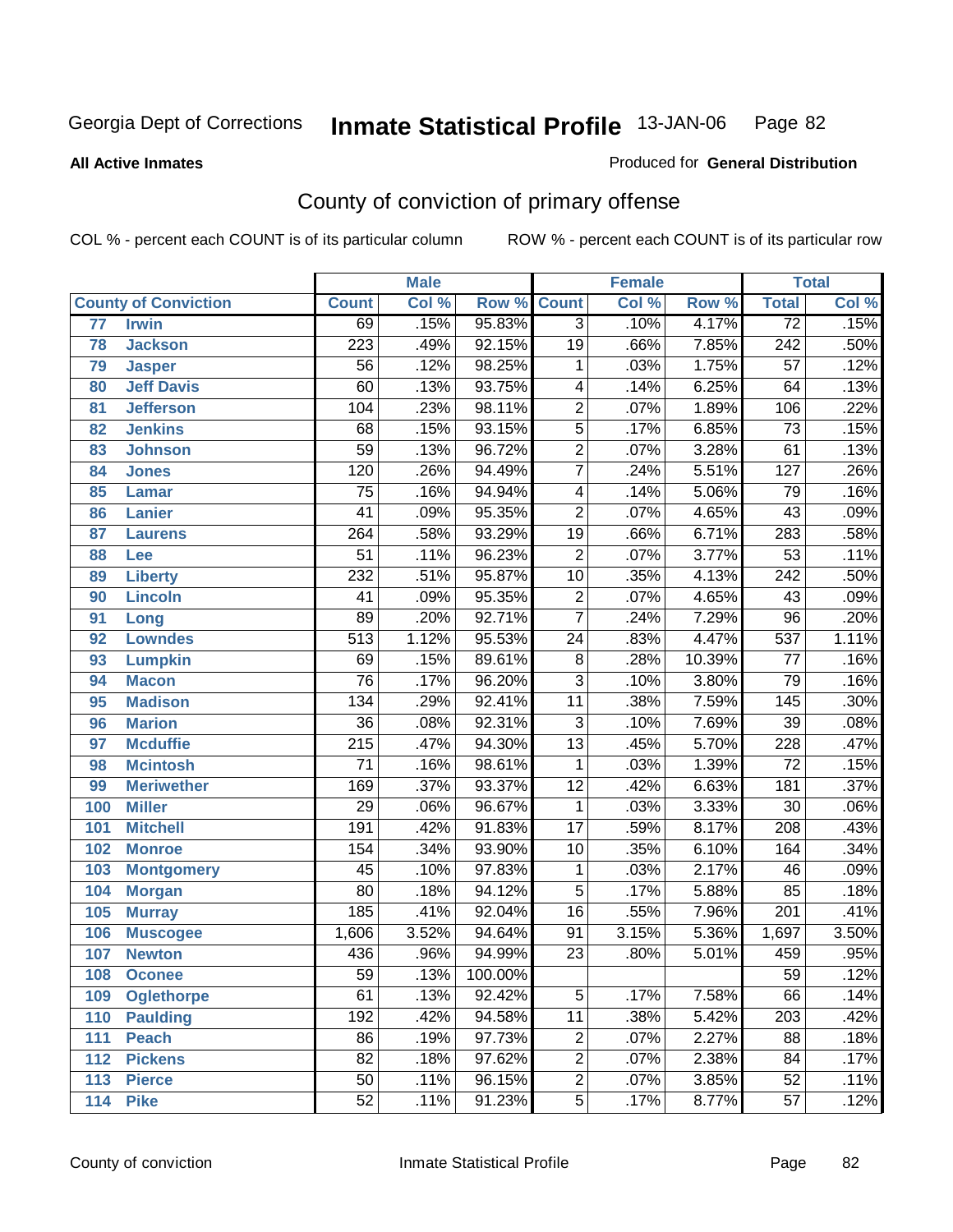**All Active Inmates**

#### Produced for **General Distribution**

# County of conviction of primary offense

|     |                             |                  | <b>Male</b> |         |                         | <b>Female</b> |        |                  | <b>Total</b> |
|-----|-----------------------------|------------------|-------------|---------|-------------------------|---------------|--------|------------------|--------------|
|     | <b>County of Conviction</b> | <b>Count</b>     | Col %       | Row %   | <b>Count</b>            | Col %         | Row %  | <b>Total</b>     | Col %        |
|     | 115 Polk                    | 140              | .31%        | 95.89%  | $\overline{6}$          | .21%          | 4.11%  | 146              | .30%         |
| 116 | <b>Pulaski</b>              | 94               | .21%        | 91.26%  | $\overline{9}$          | .31%          | 8.74%  | $\overline{103}$ | .21%         |
| 117 | <b>Putnam</b>               | $\overline{129}$ | .28%        | 93.48%  | $\overline{9}$          | .31%          | 6.52%  | 138              | .28%         |
| 118 | Quitman                     | 11               | .02%        | 100.00% |                         |               |        | 11               | .02%         |
| 119 | <b>Rabun</b>                | 66               | .14%        | 91.67%  | $\overline{6}$          | .21%          | 8.33%  | $\overline{72}$  | .15%         |
| 120 | <b>Randolph</b>             | $\overline{71}$  | .16%        | 97.26%  | $\overline{2}$          | .07%          | 2.74%  | $\overline{73}$  | .15%         |
| 121 | <b>Richmond</b>             | 1,816            | 3.98%       | 94.04%  | 115                     | 3.99%         | 5.96%  | 1,931            | 3.98%        |
| 122 | <b>Rockdale</b>             | 384              | .84%        | 95.52%  | 18                      | .62%          | 4.48%  | 402              | .83%         |
| 123 | <b>Schley</b>               | $\overline{25}$  | .05%        | 96.15%  | 1                       | .03%          | 3.85%  | $\overline{26}$  | .05%         |
| 124 | <b>Screven</b>              | 121              | .27%        | 93.80%  | 8                       | .28%          | 6.20%  | 129              | .27%         |
| 125 | <b>Seminole</b>             | $\overline{72}$  | .16%        | 90.00%  | $\overline{8}$          | .28%          | 10.00% | $\overline{80}$  | .16%         |
| 126 | <b>Spalding</b>             | 594              | 1.30%       | 92.81%  | 46                      | 1.59%         | 7.19%  | 640              | 1.32%        |
| 127 | <b>Stephens</b>             | 161              | .35%        | 93.60%  | $\overline{11}$         | .38%          | 6.40%  | 172              | .35%         |
| 128 | <b>Stewart</b>              | 39               | .09%        | 95.12%  | $\overline{2}$          | .07%          | 4.88%  | 41               | .08%         |
| 129 | <b>Sumter</b>               | $\overline{237}$ | .52%        | 95.56%  | $\overline{11}$         | .38%          | 4.44%  | $\overline{248}$ | .51%         |
| 130 | <b>Talbot</b>               | 43               | .09%        | 93.48%  | 3                       | .10%          | 6.52%  | 46               | .09%         |
| 131 | <b>Taliaferro</b>           | $\overline{14}$  | .03%        | 87.50%  | $\overline{2}$          | .07%          | 12.50% | $\overline{16}$  | .03%         |
| 132 | <b>Tattnall</b>             | 160              | .35%        | 95.24%  | $\overline{8}$          | .28%          | 4.76%  | 168              | .35%         |
| 133 | <b>Taylor</b>               | $\overline{73}$  | .16%        | 96.05%  | $\overline{3}$          | .10%          | 3.95%  | 76               | .16%         |
| 134 | <b>Telfair</b>              | 128              | .28%        | 90.78%  | $\overline{13}$         | .45%          | 9.22%  | 141              | .29%         |
| 135 | <b>Terrell</b>              | $\overline{76}$  | .17%        | 96.20%  | $\overline{3}$          | .10%          | 3.80%  | $\overline{79}$  | .16%         |
| 136 | <b>Thomas</b>               | $\overline{318}$ | .70%        | 96.95%  | $\overline{10}$         | .35%          | 3.05%  | 328              | .68%         |
| 137 | <b>Tift</b>                 | $\overline{313}$ | .69%        | 95.14%  | $\overline{16}$         | .55%          | 4.86%  | 329              | .68%         |
| 138 | <b>Toombs</b>               | 277              | .61%        | 92.64%  | 22                      | .76%          | 7.36%  | 299              | .62%         |
| 139 | <b>Towns</b>                | $\overline{23}$  | .05%        | 95.83%  | 1                       | .03%          | 4.17%  | $\overline{24}$  | .05%         |
| 140 | <b>Treutlen</b>             | $\overline{50}$  | .11%        | 90.91%  | $\overline{5}$          | .17%          | 9.09%  | 55               | .11%         |
| 141 | <b>Troup</b>                | $\overline{573}$ | 1.26%       | 94.40%  | $\overline{34}$         | 1.18%         | 5.60%  | 607              | 1.25%        |
| 142 | <b>Turner</b>               | 76               | .17%        | 95.00%  | $\overline{\mathbf{4}}$ | .14%          | 5.00%  | 80               | .16%         |
| 143 | <b>Twiggs</b>               | $\overline{44}$  | .10%        | 93.62%  | $\overline{3}$          | .10%          | 6.38%  | $\overline{47}$  | .10%         |
| 144 | <b>Union</b>                | 41               | .09%        | 89.13%  | $\overline{5}$          | .17%          | 10.87% | 46               | .09%         |
| 145 | <b>Upson</b>                | 192              | .42%        | 95.52%  | $\overline{9}$          | .31%          | 4.48%  | $\overline{201}$ | .41%         |
| 146 | <b>Walker</b>               | 345              | .76%        | 90.31%  | 37                      | 1.28%         | 9.69%  | 382              | .79%         |
| 147 | <b>Walton</b>               | $\overline{315}$ | .69%        | 95.74%  | $\overline{14}$         | .49%          | 4.26%  | 329              | .68%         |
| 148 | <b>Ware</b>                 | 355              | .78%        | 95.43%  | $\overline{17}$         | .59%          | 4.57%  | $\overline{372}$ | .77%         |
| 149 | <b>Warren</b>               | 46               | .10%        | 95.83%  | 2                       | .07%          | 4.17%  | 48               | .10%         |
| 150 | <b>Washington</b>           | 114              | .25%        | 95.80%  | $\overline{5}$          | .17%          | 4.20%  | 119              | .25%         |
| 151 | <b>Wayne</b>                | 156              | .34%        | 93.41%  | $\overline{11}$         | .38%          | 6.59%  | 167              | .34%         |
| 152 | <b>Webster</b>              | 13               | .03%        | 86.67%  | $\overline{2}$          | .07%          | 13.33% | 15               | .03%         |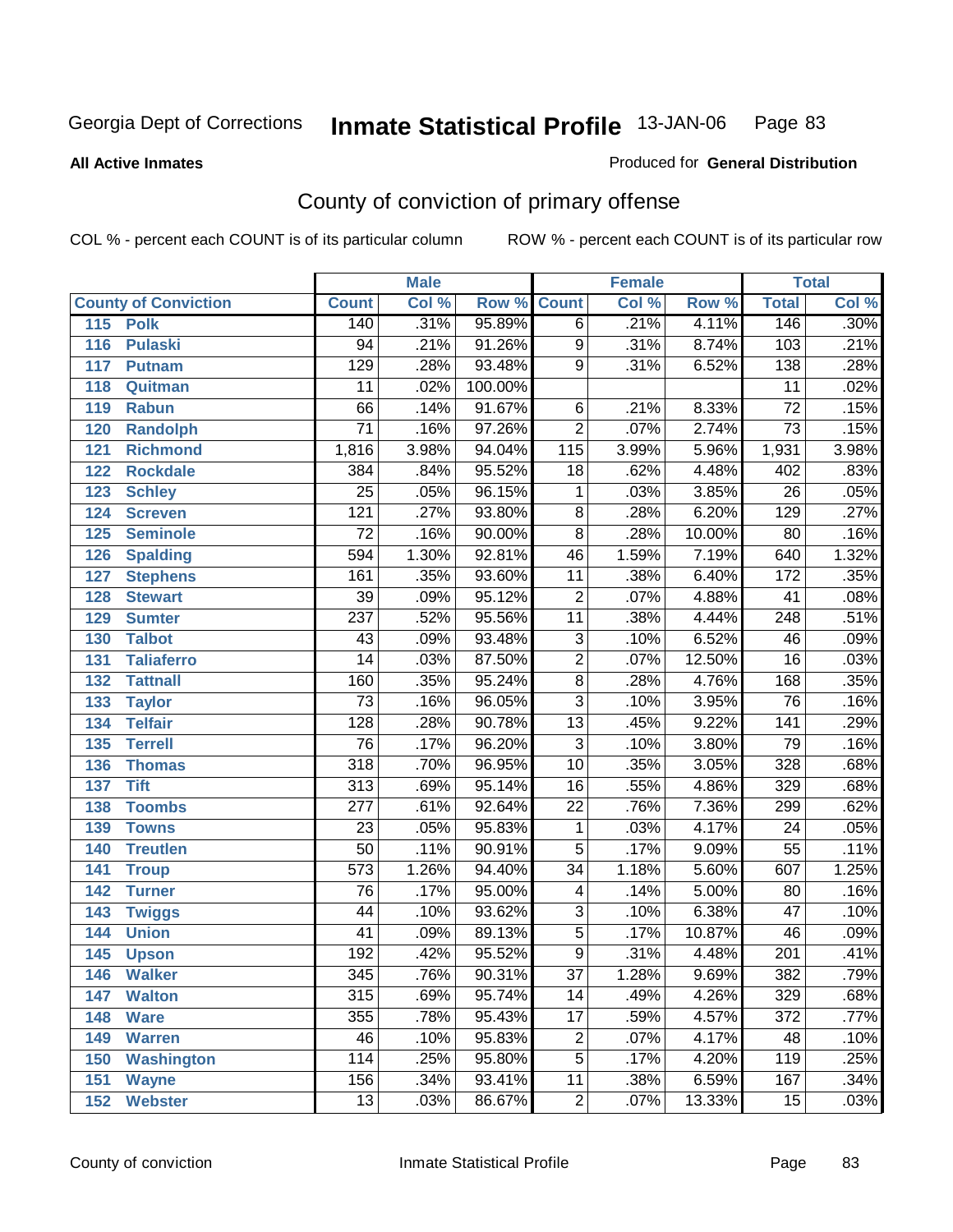Produced for **General Distribution**

#### **All Active Inmates**

# County of conviction of primary offense

|                             |              | <b>Male</b> |                    |       | <b>Female</b> |       |              | <b>Total</b> |
|-----------------------------|--------------|-------------|--------------------|-------|---------------|-------|--------------|--------------|
| <b>County of Conviction</b> | <b>Count</b> | Col %       | <b>Row % Count</b> |       | Col %         | Row % | <b>Total</b> | Col %        |
| <b>Wheeler</b><br>153       | 41           | $.09\%$     | 95.35%             | 2     | $.07\%$       | 4.65% | 43           | .09%         |
| <b>White</b><br>154         | 68           | .15%        | 95.77%             | 3     | .10%          | 4.23% | 71           | .15%         |
| <b>Whitfield</b><br>155     | 689          | 1.51%       | 91.02%             | 68    | 2.36%         | 8.98% | 757          | 1.56%        |
| <b>Wilcox</b><br>156        | 73           | .16%        | 97.33%             | 2     | $.07\%$       | 2.67% | 75           | .15%         |
| <b>Wilkes</b><br>157        | 74           | .16%        | 93.67%             | 5     | .17%          | 6.33% | 79           | .16%         |
| <b>Wilkinson</b><br>158     | 59           | .13%        | 95.16%             | 3     | .10%          | 4.84% | 62           | .13%         |
| <b>Worth</b><br>159         | 155          | .34%        | 96.88%             | 5     | $.17\%$       | 3.13% | 160          | .33%         |
| <b>Total Rported</b>        | 45,624       | 100%        | 94.05%             | 2,885 | 100%          | 5.95% | 48,509       | 100%         |

| orted | noo<br>ZJZ |       | 240    |
|-------|------------|-------|--------|
|       | 45,856     | 2,893 | 48,749 |

| <b>Mode</b><br>·uenτ) | .<br>uiton | obb، | Fulton |
|-----------------------|------------|------|--------|
|                       |            |      |        |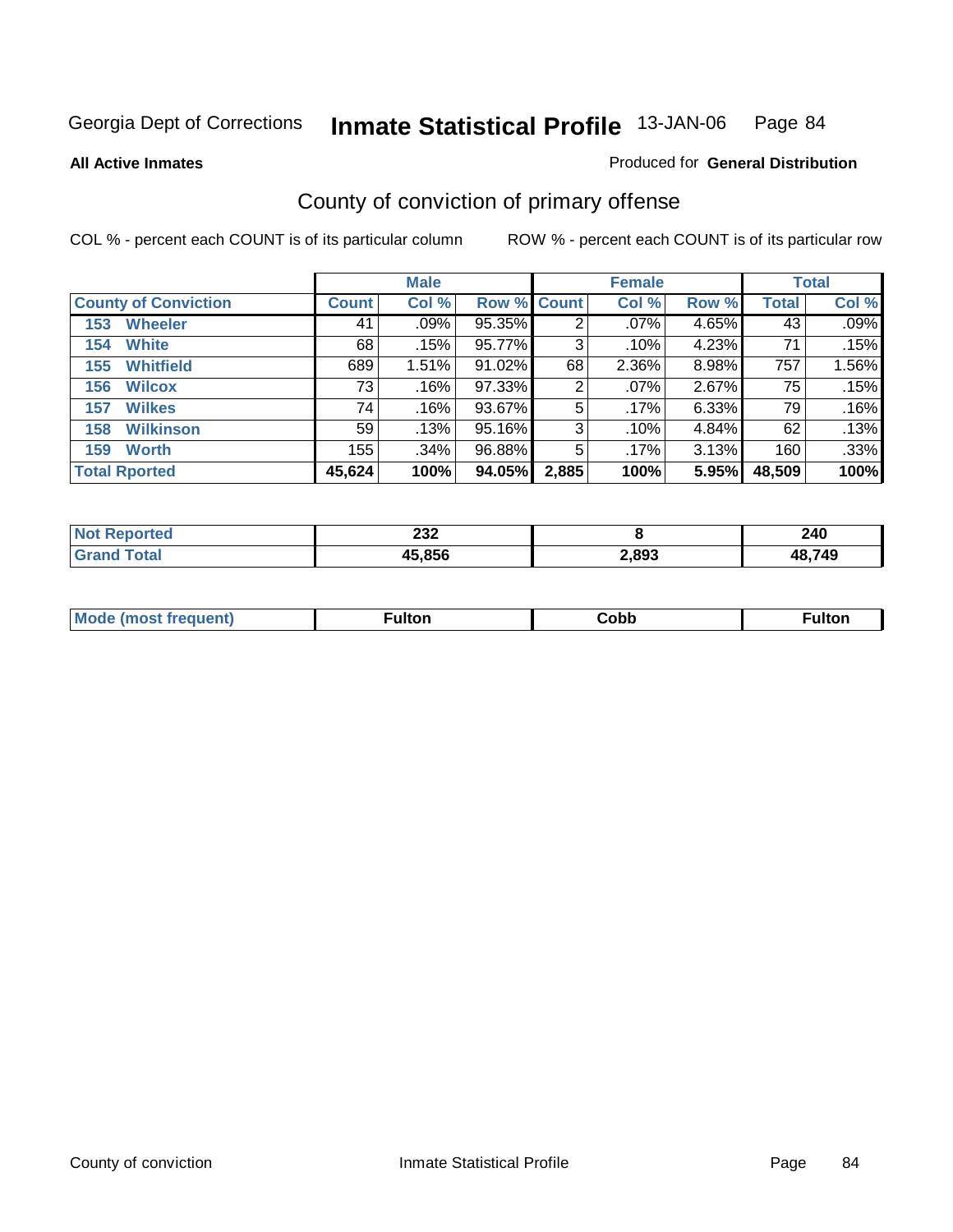Produced for **General Distribution**

#### **All Active Inmates**

# Circuit of conviction of primary offense

|                |                               |                  | <b>Male</b> |        |                 | <b>Female</b> |        |                  | <b>Total</b> |
|----------------|-------------------------------|------------------|-------------|--------|-----------------|---------------|--------|------------------|--------------|
|                | <b>Circuit of Conviction</b>  | <b>Count</b>     | Col %       | Row %  | <b>Count</b>    | Col %         | Row %  | <b>Total</b>     | Col %        |
| 1              | <b>Alapaha Circuit</b>        | 349              | .76%        | 94.58% | $\overline{20}$ | .69%          | 5.42%  | 369              | .76%         |
| $\overline{2}$ | <b>Alcovy Circuit</b>         | 751              | 1.65%       | 95.30% | $\overline{37}$ | 1.28%         | 4.70%  | 788              | 1.62%        |
| 3              | <b>Atlanta Circuit</b>        | 4,298            | 9.42%       | 96.07% | 176             | 6.10%         | 3.93%  | 4,474            | 9.22%        |
| 4              | <b>Atlantic Circuit</b>       | 724              | 1.59%       | 95.51% | 34              | 1.18%         | 4.49%  | 758              | 1.56%        |
| 5              | <b>Augusta Circuit</b>        | 2,280            | 5.00%       | 94.10% | 143             | 4.96%         | 5.90%  | 2,423            | 4.99%        |
| $6\phantom{a}$ | <b>Blue Ridge Circuit</b>     | 556              | 1.22%       | 90.85% | 56              | 1.94%         | 9.15%  | 612              | 1.26%        |
| 7              | <b>Brunswick Circuit</b>      | 869              | 1.90%       | 95.60% | 40              | 1.39%         | 4.40%  | 909              | 1.87%        |
| 8              | <b>Chattahoochee Circuit</b>  | 1,891            | 4.14%       | 94.69% | 106             | 3.67%         | 5.31%  | 1,997            | 4.12%        |
| 9              | <b>Cherokee Circuit</b>       | 744              | 1.63%       | 90.07% | 82              | 2.84%         | 9.93%  | 826              | 1.70%        |
| 10             | <b>Clayton Circuit</b>        | 1,582            | 3.47%       | 93.66% | 107             | 3.71%         | 6.34%  | 1,689            | 3.48%        |
| 11             | <b>Cobb Circuit</b>           | 2,395            | 5.25%       | 92.87% | 184             | 6.38%         | 7.13%  | 2,579            | 5.32%        |
| 12             | <b>Conasauga Circuit</b>      | 874              | 1.92%       | 91.23% | 84              | 2.91%         | 8.77%  | 958              | 1.97%        |
| 13             | <b>Cordele Circuit</b>        | 662              | 1.45%       | 93.50% | 46              | 1.59%         | 6.50%  | 708              | 1.46%        |
| 14             | <b>Coweta Circuit</b>         | 1,720            | 3.77%       | 94.19% | 106             | 3.67%         | 5.81%  | 1,826            | 3.76%        |
| 15             | <b>Dougherty Circuit</b>      | 944              | 2.07%       | 95.16% | 48              | 1.66%         | 4.84%  | 992              | 2.04%        |
| 16             | <b>Dublin Circuit</b>         | 417              | .91%        | 93.50% | 29              | 1.01%         | 6.50%  | 446              | .92%         |
| 17             | <b>Eastern Circuit</b>        | 2,344            | 5.14%       | 94.06% | 148             | 5.13%         | 5.94%  | 2,492            | 5.14%        |
| 18             | <b>Flint Circuit</b>          | 437              | .96%        | 92.39% | 36              | 1.25%         | 7.61%  | 473              | .98%         |
| 19             | <b>Griffin Circuit</b>        | 1,116            | 2.45%       | 93.55% | 77              | 2.67%         | 6.45%  | 1,193            | 2.46%        |
| 20             | <b>Gwinnett Circuit</b>       | 1,445            | 3.17%       | 93.83% | 95              | 3.29%         | 6.17%  | 1,540            | 3.17%        |
| 21             | <b>Houston Circuit</b>        | 528              | 1.16%       | 94.45% | $\overline{31}$ | 1.07%         | 5.55%  | 559              | 1.15%        |
| 22             | <b>Lookout Mountain</b>       | 929              | 2.04%       | 90.99% | 92              | 3.19%         | 9.01%  | 1,021            | 2.10%        |
|                | <b>Circuit</b>                |                  |             |        |                 |               |        |                  |              |
| 23             | <b>Macon Circuit</b>          | 1,081            | 2.37%       | 95.07% | 56              | 1.94%         | 4.93%  | 1,137            | 2.34%        |
| 24             | <b>Middle Circuit</b>         | 737              | 1.62%       | 95.34% | 36              | 1.25%         | 4.66%  | $\overline{773}$ | 1.59%        |
| 25             | <b>Mountain Circuit</b>       | 348              | .76%        | 91.82% | 31              | 1.07%         | 8.18%  | $\overline{379}$ | .78%         |
| 26             | <b>Northeastern Circuit</b>   | 738              | 1.62%       | 92.37% | 61              | 2.11%         | 7.63%  | 799              | 1.65%        |
| 27             | <b>Northern Circuit</b>       | 563              | 1.23%       | 92.45% | 46              | 1.59%         | 7.55%  | 609              | 1.26%        |
| 28             | <b>Ocmulgee Circuit</b>       | 932              | 2.04%       | 94.62% | 53              | 1.84%         | 5.38%  | 985              | 2.03%        |
| 29             | <b>Oconee Circuit</b>         | 569              | 1.25%       | 92.07% | 49              | 1.70%         | 7.93%  | 618              | 1.27%        |
| 30             | <b>Ogeechee Circuit</b>       | 769              | 1.69%       | 93.67% | $\overline{52}$ | 1.80%         | 6.33%  | 821              | 1.69%        |
| 31             | <b>Pataula Circuit</b>        | $\overline{352}$ | .77%        | 95.39% | $\overline{17}$ | .59%          | 4.61%  | 369              | .76%         |
| 32             | <b>Piedmont Circuit</b>       | 509              | 1.12%       | 93.39% | 36              | 1.25%         | 6.61%  | 545              | 1.12%        |
| 33             | <b>Rome Circuit</b>           | 701              | 1.54%       | 89.41% | 83              | 2.88%         | 10.59% | 784              | 1.62%        |
| 34             | <b>South Georgia Circuit</b>  | 726              | 1.59%       | 93.32% | 52              | 1.80%         | 6.68%  | 778              | 1.60%        |
| 35             | <b>Southern Circuit</b>       | 1,195            | 2.62%       | 96.37% | 45              | 1.56%         | 3.63%  | 1,240            | 2.56%        |
| 36             | <b>Southwestern Circuit</b>   | 441              | .97%        | 95.45% | 21              | .73%          | 4.55%  | 462              | .95%         |
| 37             | <b>Stone Mountain Circuit</b> | 2,987            | 6.55%       | 96.14% | 120             | 4.16%         | 3.86%  | 3,107            | 6.40%        |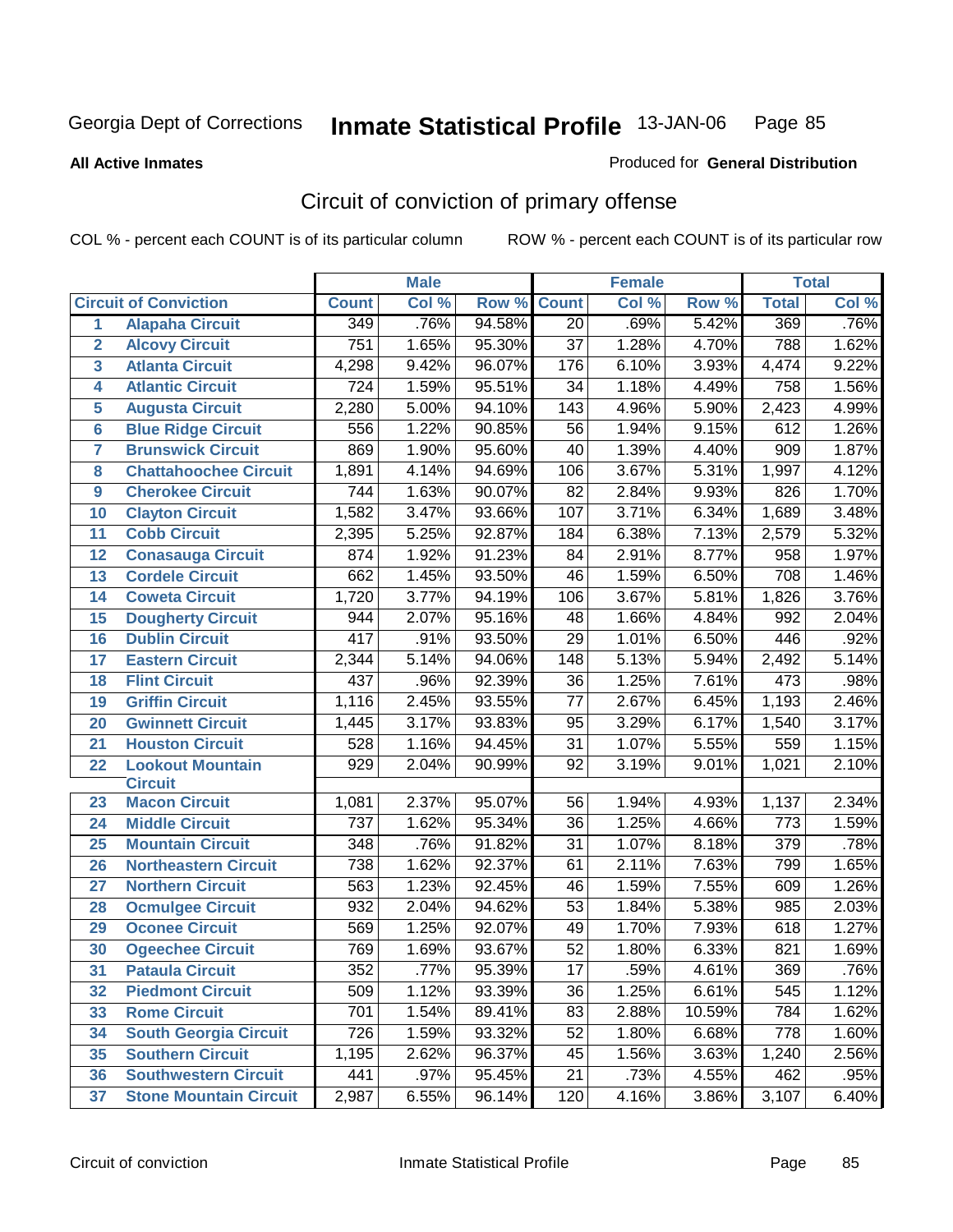**All Active Inmates**

## Produced for **General Distribution**

# Circuit of conviction of primary offense

|                              |                             |              | <b>Male</b> |                    |       | <b>Female</b> |       |              | <b>Total</b> |
|------------------------------|-----------------------------|--------------|-------------|--------------------|-------|---------------|-------|--------------|--------------|
| <b>Circuit of Conviction</b> |                             | <b>Count</b> | Col %       | <b>Row % Count</b> |       | Col %         | Row % | <b>Total</b> | Col %        |
| 38                           | <b>Tallapoosa Circuit</b>   | 209          | .46%        | 96.31%             | 8     | .28%          | 3.69% | 217          | .45%         |
| 39                           | <b>Tifton Circuit</b>       | 613          | 1.34%       | 95.63%             | 28    | .97%          | 4.37% | 641          | 1.32%        |
| 40                           | <b>Toombs Circuit</b>       | 397          | .87%        | 94.08%             | 25    | .87%          | 5.92% | 422          | .87%         |
| 41                           | <b>Waycross Circuit</b>     | 781          | 1.71%       | 93.76%             | 52    | 1.80%         | 6.24% | 833          | 1.72%        |
| 42                           | <b>Western Circuit</b>      | 503          | 1.10%       | 94.55%             | 29    | 1.01%         | 5.45% | 532          | 1.10%        |
| 43                           | <b>Rockdale Circuit</b>     | 384          | .84%        | 95.52%             | 18    | .62%          | 4.48% | 402          | .83%         |
| 44                           | <b>Douglas Circuit</b>      | 976          | 2.14%       | 91.13%             | 95    | 3.29%         | 8.87% | 1,071        | 2.21%        |
| 45                           | <b>Appalachian Circuit</b>  | 299          | .66%        | 91.16%             | 29    | 1.01%         | 8.84% | 328          | .68%         |
| 46                           | <b>Enotah Circuit</b>       | 201          | .44%        | 92.20%             | 17    | .59%          | 7.80% | 218          | .45%         |
| 47                           | <b>Bell-Forsyth Circuit</b> | 216          | .47%        | 91.53%             | 20    | .69%          | 8.47% | 236          | .49%         |
| 48                           | <b>Towaliga Circuit</b>     | 350          | .77%        | 95.11%             | 18    | .62%          | 4.89% | 368          | .76%         |
| 49                           | <b>Paulding Circuit</b>     | 192          | .42%        | 94.58%             | 11    | .38%          | 5.42% | 203          | .42%         |
|                              | <b>Total Rported</b>        | 45,624       | 100%        | 94.05%             | 2,885 | 100%          | 5.95% | 48,509       | 100%         |

| ∗ττeα⊹<br>NOT | າາາ<br>∠ა∠ |       | 240    |
|---------------|------------|-------|--------|
|               | 45,856     | 2,893 | 48,749 |

| M | --- | ∶obb<br>- - - - | Atlanta |
|---|-----|-----------------|---------|
|   |     |                 |         |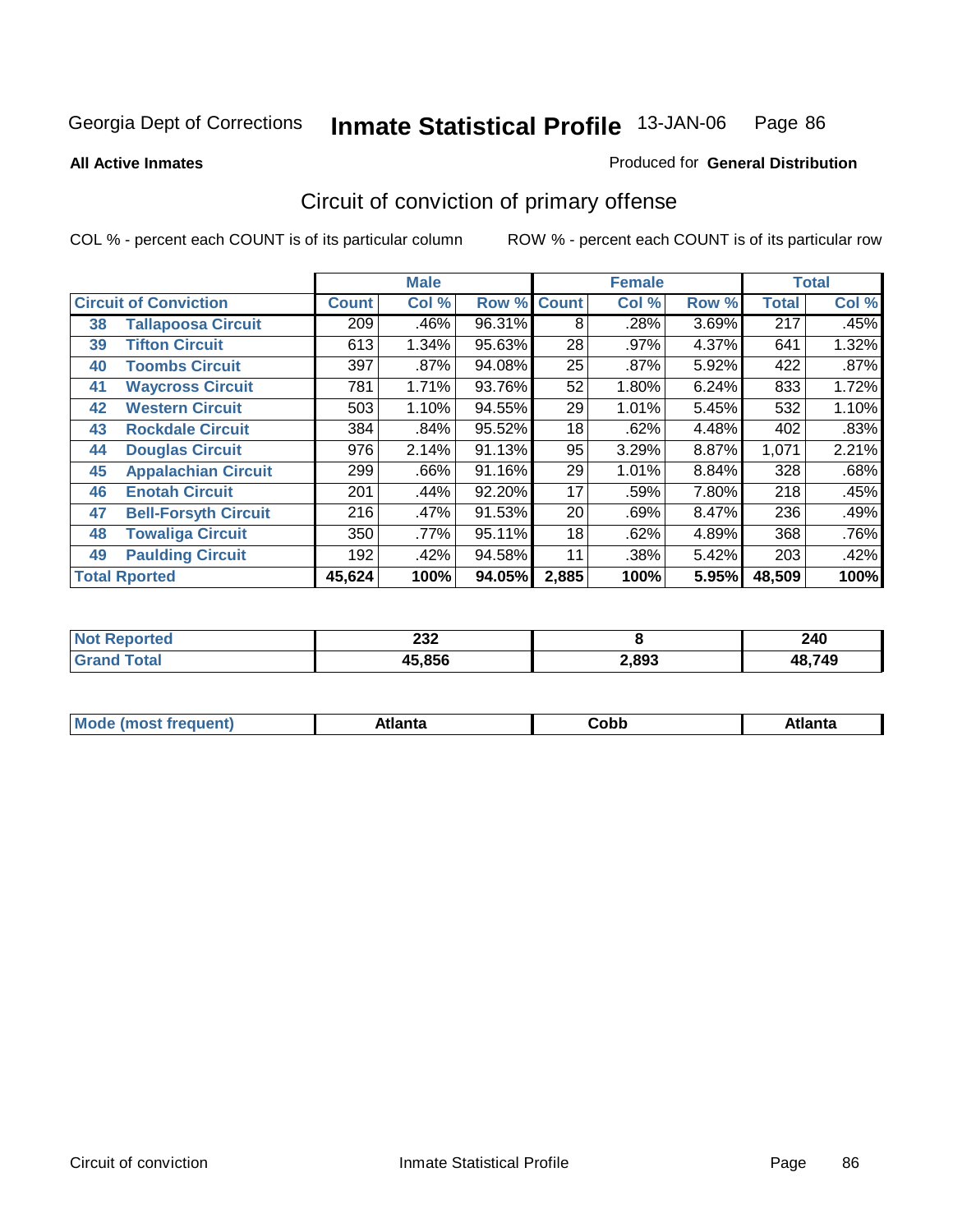## **All Active Inmates**

## Produced for **General Distribution**

## Years served (jail + prison) in this incarceration

|                              |                  | <b>Male</b> |         |                  | <b>Female</b> |       |                  | <b>Total</b> |
|------------------------------|------------------|-------------|---------|------------------|---------------|-------|------------------|--------------|
| <b>Years Served</b>          | <b>Count</b>     | Col %       | Row %   | <b>Count</b>     | Col %         | Row % | <b>Total</b>     | Col %        |
| Less than one year           | 7,811            | 17.35%      | 90.88%  | 784              | 27.44%        | 9.12% | 8,595            | 17.95%       |
| 1 to 1.99 years              | 8,914            | 19.80%      | 91.78%  | 798              | 27.93%        | 8.22% | 9,712            | 20.28%       |
| 2 to 2.99 years              | 5,582            | 12.40%      | 94.26%  | 340              | 11.90%        | 5.74% | 5,922            | 12.37%       |
| 3 to 3.99 years              | 3,917            | 8.70%       | 94.89%  | $\overline{211}$ | 7.39%         | 5.11% | 4,128            | 8.62%        |
| $\overline{4}$ to 4.99 years | 3,176            | 7.05%       | 95.61%  | 146              | 5.11%         | 4.39% | 3,322            | 6.94%        |
| 5 to 5.99 years              | 2,216            | 4.92%       | 95.85%  | $\overline{96}$  | 3.36%         | 4.15% | 2,312            | 4.83%        |
| 6 to 6.99 years              | 2,035            | 4.52%       | 95.23%  | $\overline{102}$ | 3.57%         | 4.77% | 2,137            | 4.46%        |
| $\overline{7}$ to 7.99 years | 1,963            | 4.36%       | 95.85%  | 85               | 2.98%         | 4.15% | 2,048            | 4.28%        |
| 8 to 8.99 years              | 1,738            | 3.86%       | 96.66%  | 60               | 2.10%         | 3.34% | 1,798            | 3.76%        |
| 9 to 9.99 years              | 1,492            | 3.31%       | 98.03%  | 30               | 1.05%         | 1.97% | 1,522            | 3.18%        |
| 10 to 10.99 years            | 965              | 2.14%       | 96.12%  | 39               | 1.37%         | 3.88% | 1,004            | 2.10%        |
| 11 to 11.99 years            | 849              | 1.89%       | 96.81%  | $\overline{28}$  | 0.98%         | 3.19% | 877              | 1.83%        |
| 12 to 12.99 years            | 797              | 1.77%       | 95.79%  | $\overline{35}$  | 1.23%         | 4.21% | 832              | 1.74%        |
| 13 to 13.99 years            | 587              | 1.30%       | 96.71%  | $\overline{20}$  | 0.70%         | 3.29% | 607              | 1.27%        |
| 14 to 14.99 years            | $\overline{572}$ | 1.27%       | 96.62%  | $\overline{20}$  | 0.70%         | 3.38% | 592              | 1.24%        |
| 15 to 15.99 years            | 418              | 0.93%       | 96.54%  | 15               | 0.53%         | 3.46% | 433              | 0.90%        |
| 16 to 16.99 years            | $\overline{313}$ | 0.70%       | 97.51%  | $\overline{8}$   | 0.28%         | 2.49% | 321              | 0.67%        |
| 17 to 17.99 years            | 305              | 0.68%       | 96.52%  | $\overline{11}$  | 0.39%         | 3.48% | 316              | 0.66%        |
| 18 to 18.99 years            | $\overline{261}$ | 0.58%       | 97.75%  | $\overline{6}$   | 0.21%         | 2.25% | $\overline{267}$ | 0.56%        |
| 19 to 19.99 years            | $\overline{210}$ | 0.47%       | 97.22%  | $\overline{6}$   | 0.21%         | 2.78% | $\overline{216}$ | 0.45%        |
| 20 to 20.99 years            | 169              | 0.38%       | 97.69%  | 4                | 0.14%         | 2.31% | 173              | 0.36%        |
| 21 to 21.99 years            | 130              | 0.29%       | 95.59%  | 6                | 0.21%         | 4.41% | 136              | 0.28%        |
| 22 to 22.99 years            | $\overline{91}$  | 0.20%       | 98.91%  | $\mathbf{1}$     | 0.04%         | 1.09% | $\overline{92}$  | 0.19%        |
| 23 to 23.99 years            | $\overline{93}$  | 0.21%       | 98.94%  | $\mathbf{1}$     | 0.04%         | 1.06% | $\overline{94}$  | 0.20%        |
| 24 to 24.99 years            | $\overline{90}$  | 0.20%       | 98.90%  | $\mathbf{1}$     | 0.04%         | 1.10% | 91               | 0.19%        |
| 25 to 25.99 years            | $\overline{80}$  | 0.18%       | 98.77%  | 1                | 0.04%         | 1.23% | $\overline{81}$  | 0.17%        |
| 26 to 26.99 years            | 49               | 0.11%       | 98.00%  | $\mathbf{1}$     | 0.04%         | 2.00% | 50               | 0.10%        |
| 27 to 27.99 years            | 46               | 0.10%       | 97.87%  | 1                | 0.04%         | 2.13% | $\overline{47}$  | 0.10%        |
| 28 to 28.99 years            | $\overline{39}$  | 0.09%       | 100.00% |                  |               |       | $\overline{39}$  | 0.08%        |
| 29 to 29.99 years            | 30               | 0.07%       | 100.00% |                  |               |       | 30               | 0.06%        |
| Thirty $+$ years             | $\overline{84}$  | 0.19%       | 98.82%  | $\mathbf{1}$     | 0.04%         | 1.18% | 85               | 0.18%        |
| <b>Total Reported</b>        | 45,022           | 100%        | 94.03%  | 2,857            | 100%          | 5.97% | 47,879           | 100%         |

| <b>Not Reported</b>      | 834    | 36    | 870    |
|--------------------------|--------|-------|--------|
| <b>Grand Total</b>       | 45,856 | 2,893 | 48,749 |
|                          |        |       |        |
| <b>Mean</b><br>(average) | 4.94   | 3.31  | 4.85   |
| $M$ odian (middlo)       | 2 U.E  | 4.77  | 201    |

| Median (middle)      | 3.05               |                    | 2.94          |
|----------------------|--------------------|--------------------|---------------|
| Mode (most frequent) | Less than one year | Less than one year | Less than one |
|                      |                    |                    | year          |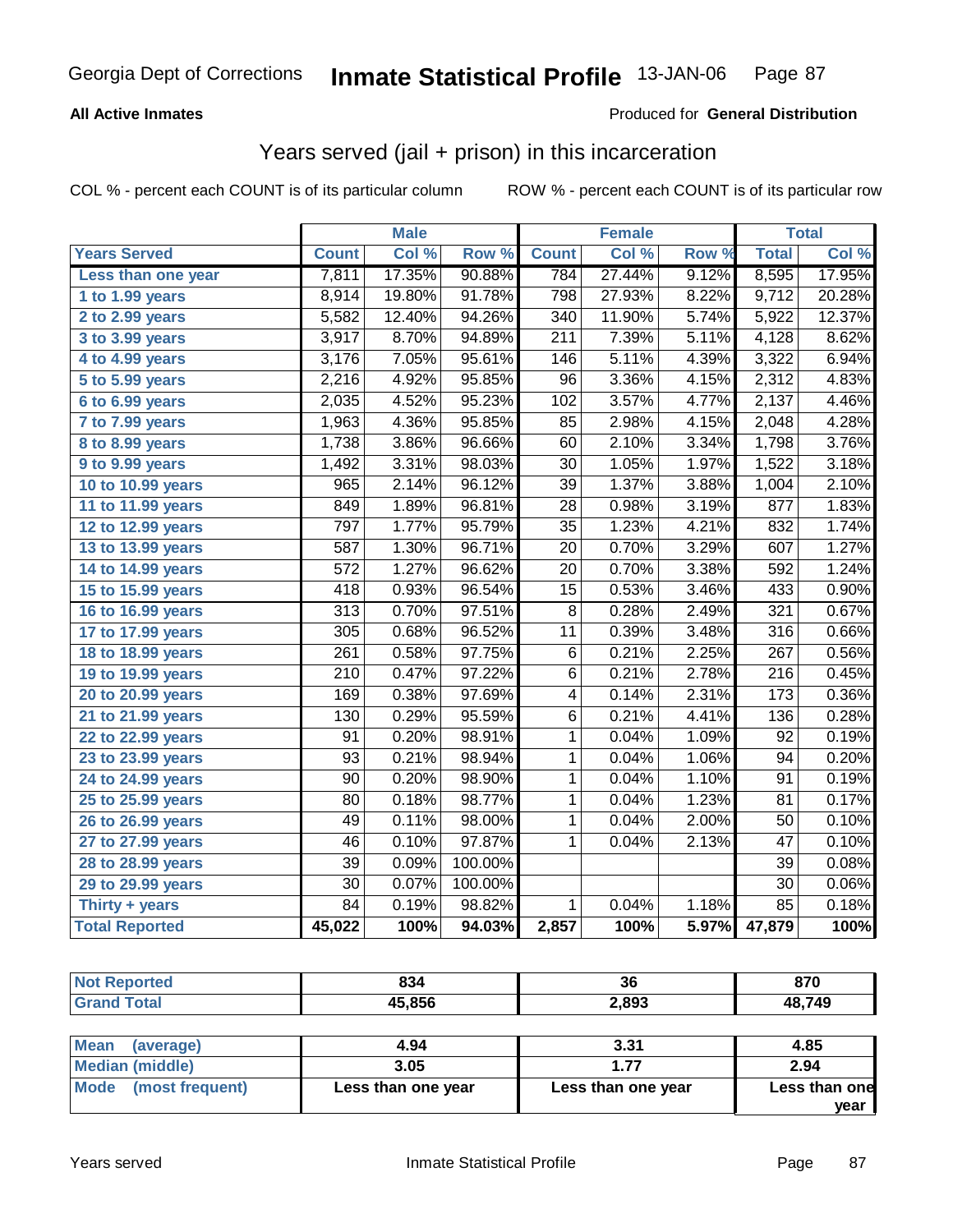### **All Active Inmates**

Produced for **General Distribution**

## Results of most recent HIV tests

|                         |              | <b>Male</b> |           |              | <b>Female</b> |          |        | Total  |
|-------------------------|--------------|-------------|-----------|--------------|---------------|----------|--------|--------|
| <b>HIV Test Results</b> | <b>Count</b> | Col %       | Row %     | <b>Count</b> | Col %         | Row %    | Total  | Col %  |
| <b>Positive</b>         | 831          | $1.86\%$    | $90.92\%$ | 83           | 2.98%         | $9.08\%$ | 914    | 1.93%  |
| <b>Negative</b>         | 43,731       | 98.11%      | 94.18%    | 2,703        | $97.02\%$     | 5.82%    | 46,434 | 98.05% |
| <b>Indeterminate</b>    | 9            | 0.02%       | 100.00%   |              |               |          |        | 0.02%  |
| <b>Refused</b>          |              | 0.01%       | 100.00%   |              |               |          |        | 0.01%  |
| <b>Total Reported</b>   | 44,572       | 100%        | 94.12%    | 2,786        | 100%          | 5.88%    | 47,358 | 100.0% |

| <b>Not Reported</b>   | .284   | 107   | 391. ا |
|-----------------------|--------|-------|--------|
| Total<br><b>Grand</b> | 45.856 | 2,893 | 48,749 |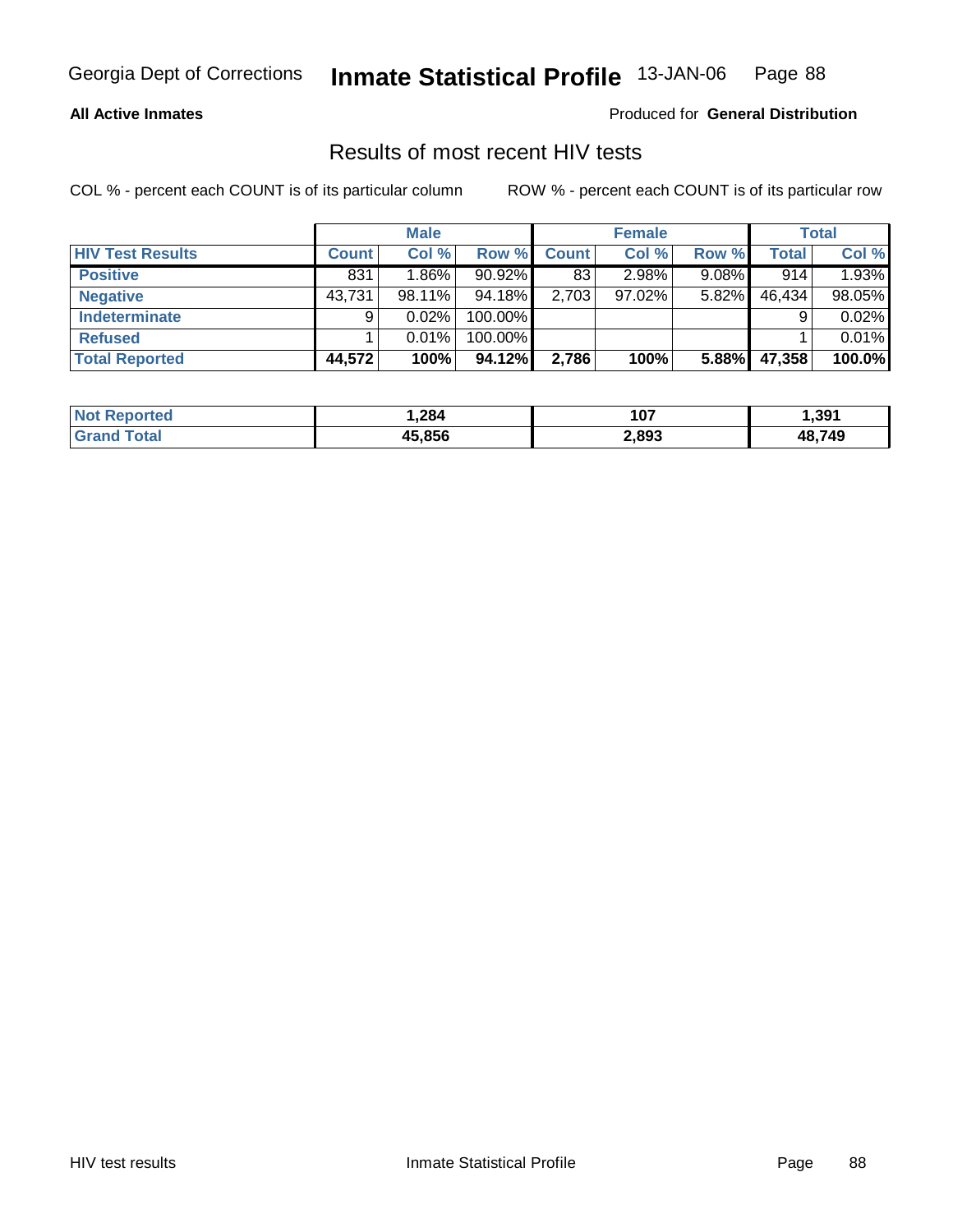## **All Active Inmates**

### Produced for **General Distribution**

## Results of most recent tuberculosis test

|                                  |              | <b>Male</b> |           |       | <b>Female</b> |          |        | <b>Total</b> |
|----------------------------------|--------------|-------------|-----------|-------|---------------|----------|--------|--------------|
| <b>Tuberculosis Test Results</b> | <b>Count</b> | Col %       | Row %     | Count | Col %         | Row %    | Total  | Col %        |
| <b>Positive on current test</b>  | 2.774        | 6.23%       | $96.52\%$ | 100   | 3.59%         | $3.48\%$ | 2,874  | 6.08%        |
| <b>Positive on previous test</b> | 5.116        | 11.49%      | 96.88%    | 165   | $5.92\%$      | $3.12\%$ | 5,281  | 11.16%       |
| <b>Negative</b>                  | 36,609       | 82.24%      | $93.55\%$ | 2,522 | 90.49%        | $6.45\%$ | 39,131 | 82.73%       |
| <b>Refused</b>                   | 16           | $0.04\%$    | 100.00%   |       |               |          | 16     | 0.03%        |
| <b>Total Reported</b>            | 44,515       | 100%        | 94.11%    | 2,787 | 100%          | 5.89%    | 47,302 | 100%         |

| <b>Not Reported</b> | .341   | 106   | ,447   |
|---------------------|--------|-------|--------|
| <b>Grand Total</b>  | 45.856 | 2,893 | 48,749 |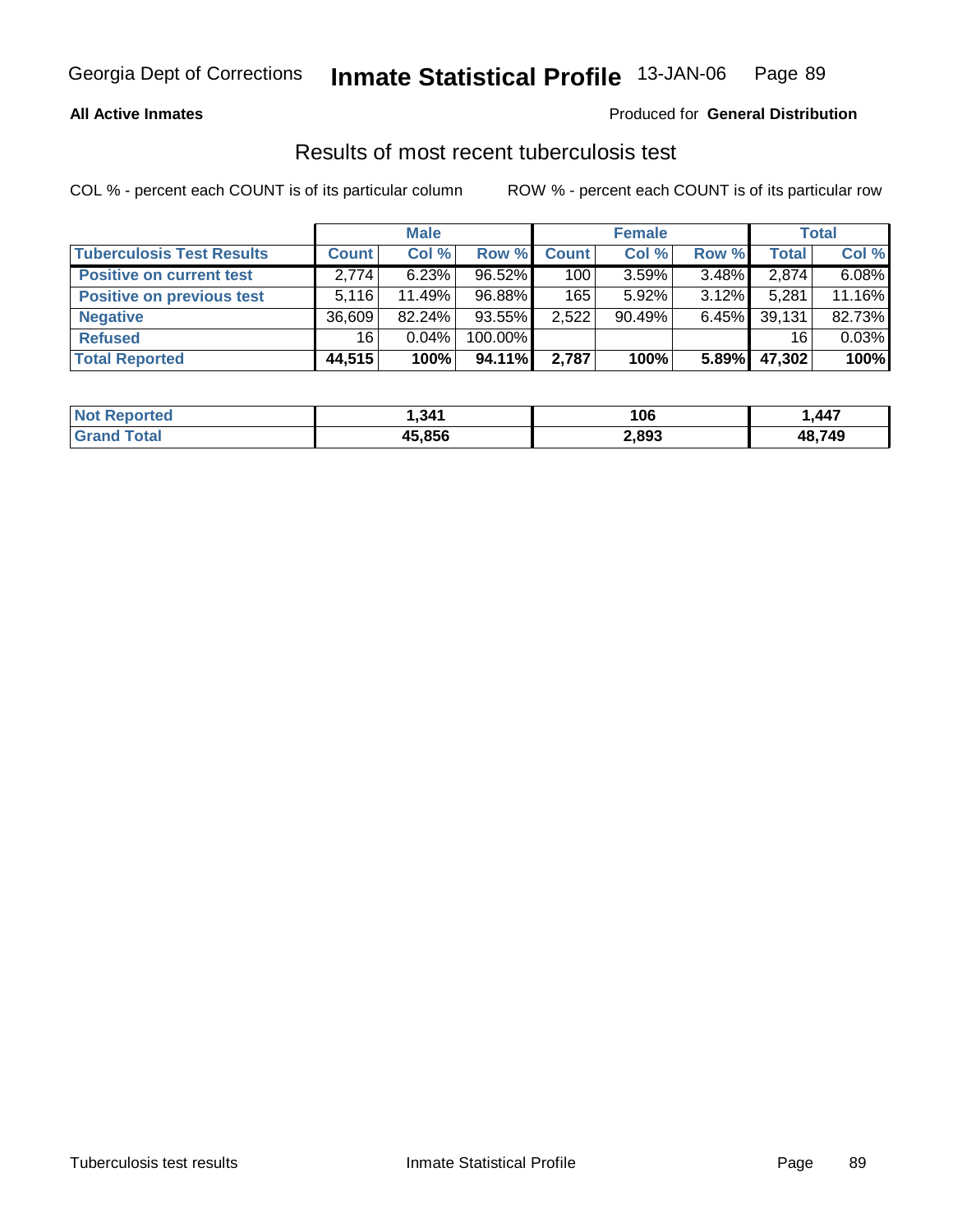## **All Active Inmates**

Produced for **General Distribution**

## Results of most recent syphilis test

|                                 | <b>Male</b>  |           |         |             | <b>Female</b> |           | Total  |         |
|---------------------------------|--------------|-----------|---------|-------------|---------------|-----------|--------|---------|
| <b>Syphilis Test Results</b>    | <b>Count</b> | Col %     |         | Row % Count | Col %         | Row %     | Total  | Col %   |
| <b>Positive on current test</b> | 764          | 1.75%     | 86.43%  | 120         | 4.33%         | $13.57\%$ | 884    | $.90\%$ |
| <b>Negative</b>                 | 42.952       | $98.25\%$ | 94.19%  | 2,649       | $95.67\%$     | $5.81\%$  | 45,601 | 98.10%  |
| <b>Total Reported</b>           | 43,716       | 100%      | 94.04%I | 2,769       | 100%          | $5.96\%$  | 46,485 | 100%    |

| <b>Not Reported</b> | 2,140  | 124   | 2,264  |
|---------------------|--------|-------|--------|
| <b>Grand Total</b>  | 45.856 | 2,893 | 48,749 |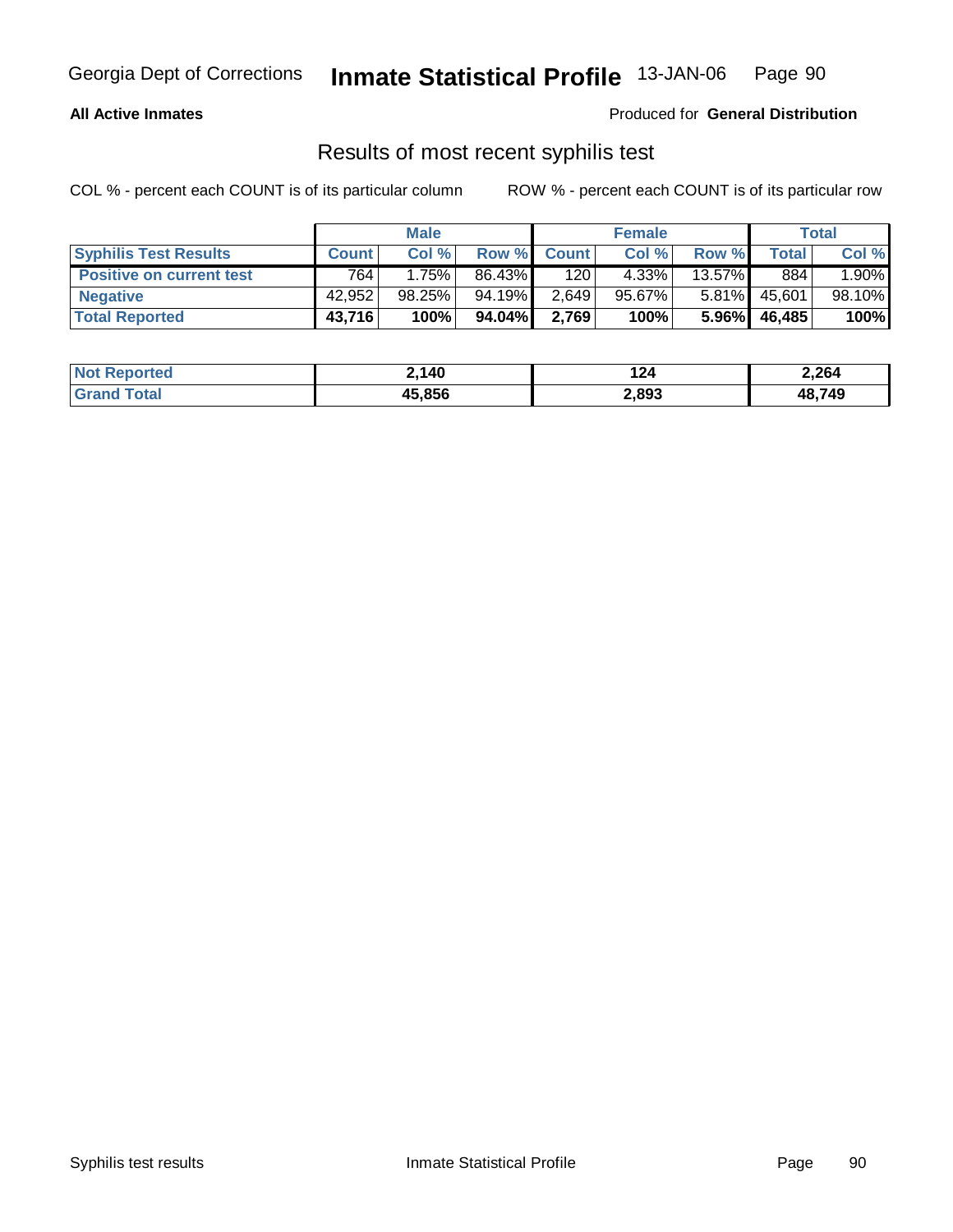## **All Active Inmates**

#### Produced for **General Distribution**

## Results of most recent Hepatitis-C test

|                                 |              | <b>Male</b> |            |              | <b>Female</b> |          |       | <b>Total</b> |
|---------------------------------|--------------|-------------|------------|--------------|---------------|----------|-------|--------------|
| <b>Hepatitis-C Test Results</b> | <b>Count</b> | Col %       | Row %      | <b>Count</b> | Col %         | Row %    | Total | Col %        |
| <b>Positive on current test</b> | 169          | 47.74%      | $97.13\%$  |              | 83.33%        | $2.87\%$ | 174   | 48.33%       |
| <b>Negative</b>                 | 183          | $51.69\%$   | 99.46%     |              | $16.67\%$     | $0.54\%$ | 184.  | 51.11%       |
| <b>Indeterminate</b>            |              | 0.56%       | $100.00\%$ |              |               |          |       | 0.56%        |
| <b>Total Reported</b>           | 354          | 100%        | 98.33%     |              | 100%          | 1.67%    | 360   | 100%         |

| <b>Not Reported</b> | 45,502 | 2,887 | 48,389 |
|---------------------|--------|-------|--------|
| Гоtal               | 45,856 | 2,893 | 48,749 |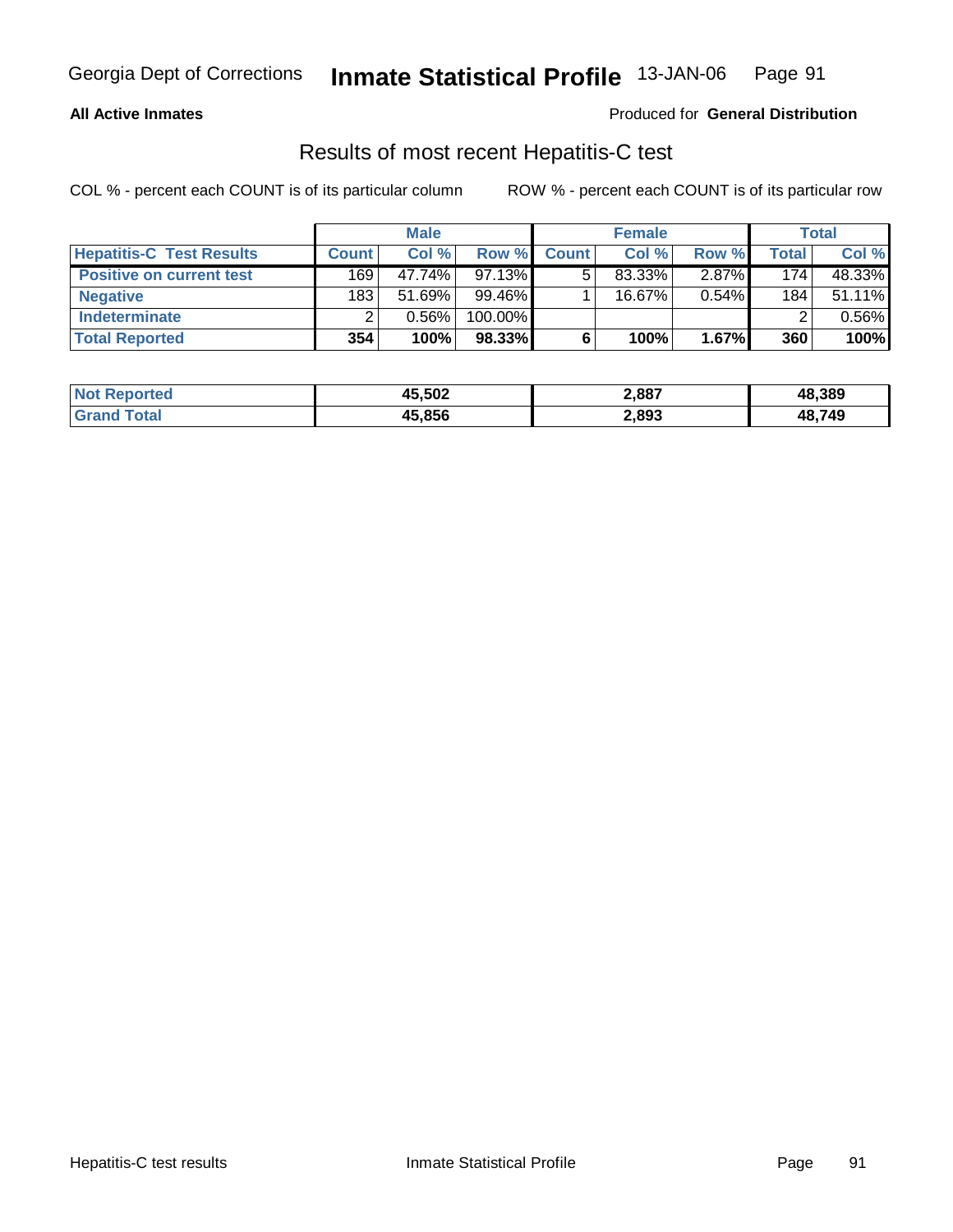## **All Active Inmates**

### Produced for **General Distribution**

## Results of most recent pregnancy test

|                                 | <b>Male</b>  |            | <b>Female</b> |              |           | Total   |       |        |
|---------------------------------|--------------|------------|---------------|--------------|-----------|---------|-------|--------|
| <b>Pregnancy Test Results</b>   | <b>Count</b> | Col %      | Row %         | <b>Count</b> | Col %     | Row %   | Total | Col %  |
| <b>Positive on current test</b> |              |            |               | 52           | $1.99\%$  | 100.00% | 52    | 1.99%  |
| <b>Negative</b>                 |              | $100.00\%$ | $0.04\%$      | 2,558        | $97.97\%$ | 99.96%  | 2,559 | 97.97% |
| <b>Indeterminate</b>            |              |            |               |              | $0.04\%$  | 100.00% |       | 0.04%  |
| <b>Total Reported</b>           |              | 100%       | $0.04\%$      | 2,611        | 100%      | 99.96%  | 2,612 | 100%   |

| <b>Not Reported</b> | 45,855 | 282   | 46,137 |
|---------------------|--------|-------|--------|
| <b>Grand Total</b>  | 45,856 | 2,893 | 48,749 |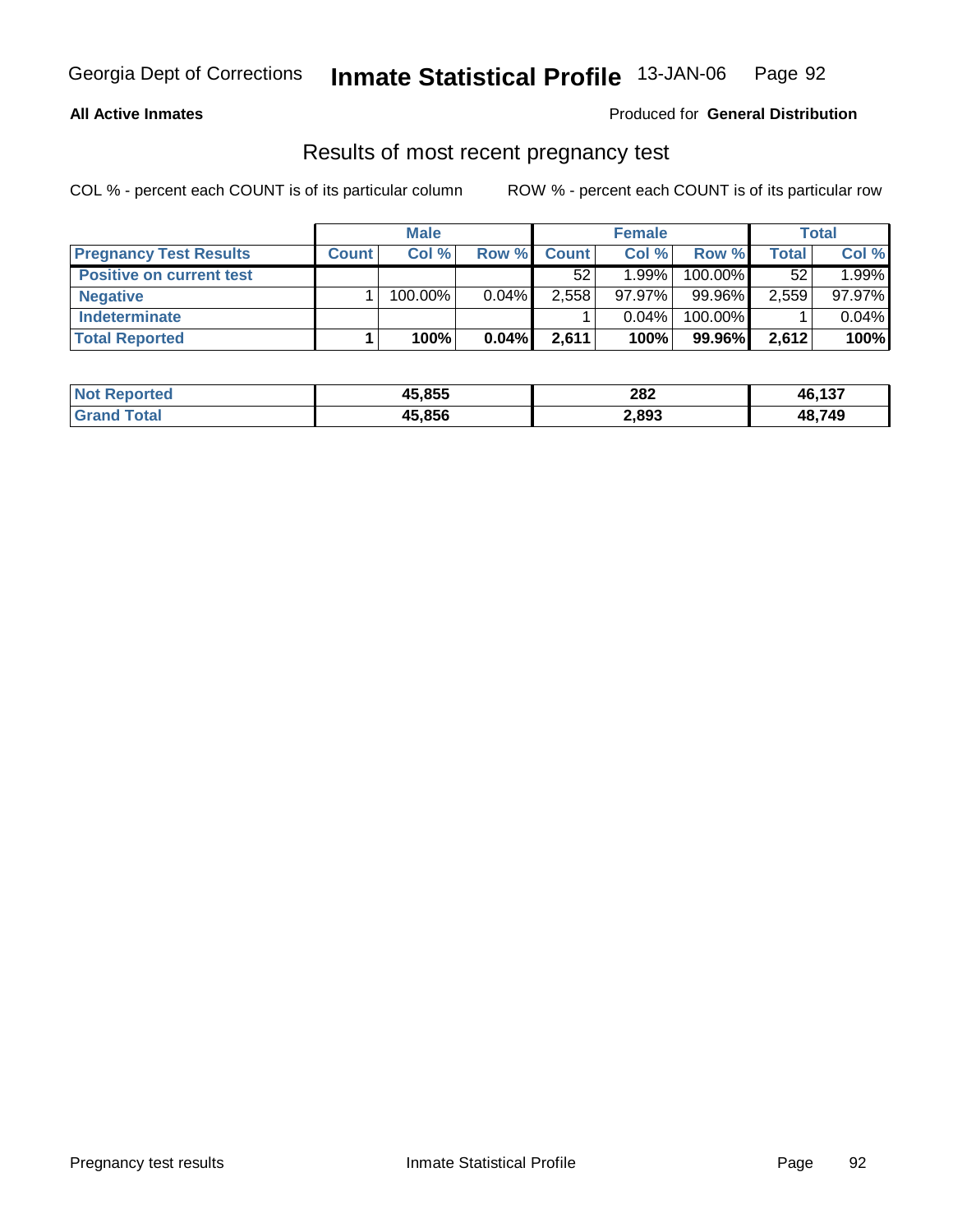## **All Active Inmates**

## Produced for **General Distribution**

## Results of most recent diabetes test

|                                 | Male         |         |         |             | <b>Female</b> |          |                | Total   |  |
|---------------------------------|--------------|---------|---------|-------------|---------------|----------|----------------|---------|--|
| Diabetes Test Results           | <b>Count</b> | Col %   |         | Row % Count | Col %         | Row %    | <b>Total</b> i | Col %   |  |
| <b>Positive on current test</b> |              | 100.00% | 98.98%I |             | $100.00\%$    | $1.02\%$ | 98             | 100.00% |  |
| <b>Total Reported</b>           | 97           | 100%    | 98.98%  |             | 100%          | 1.02%    | 98             | 100%    |  |

| <b>Not Reported</b> | 45,759 | 2,892 | 48,651 |
|---------------------|--------|-------|--------|
| <b>Srand Total</b>  | 45.856 | 2,893 | 48,749 |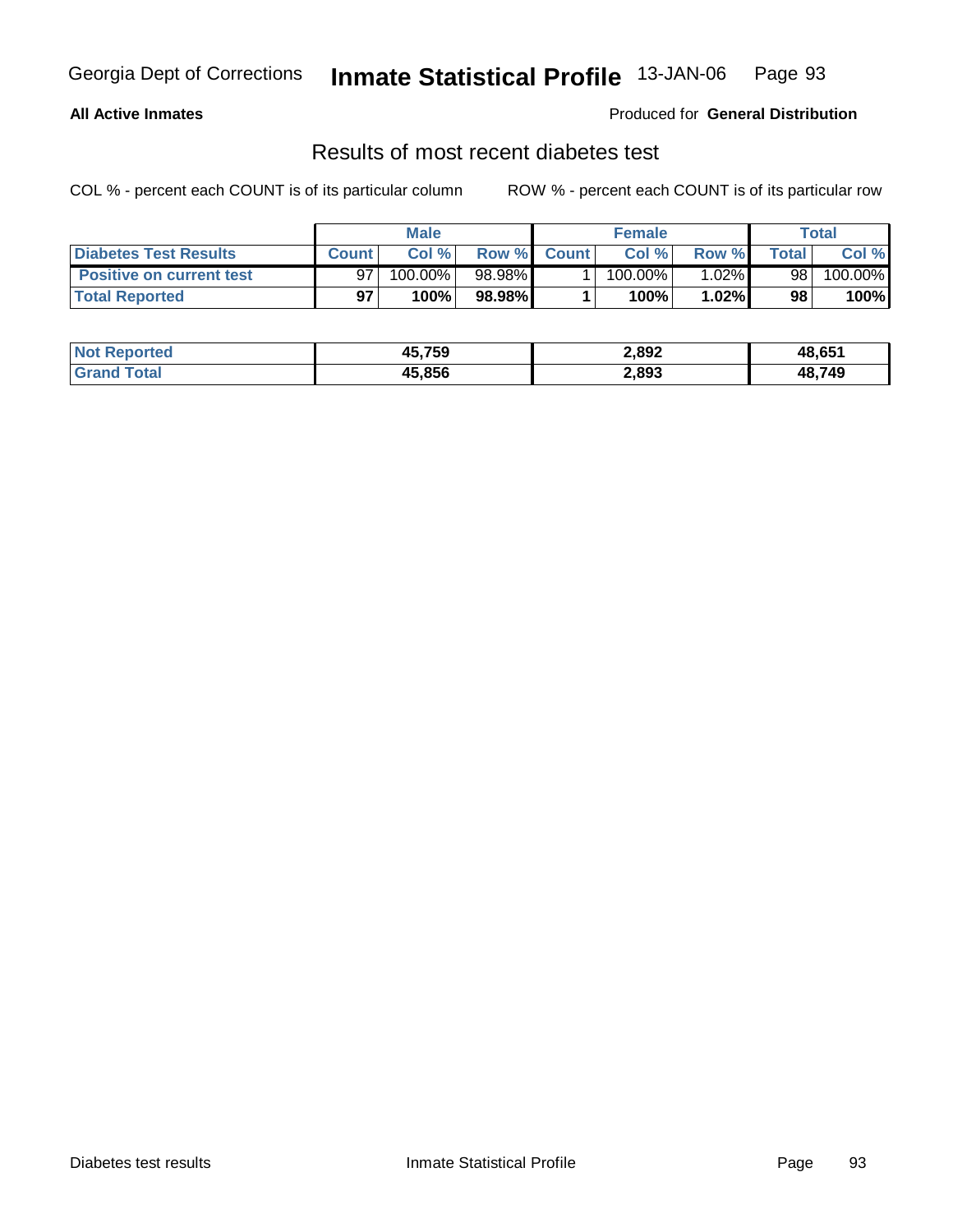## **All Active Inmates**

## Produced for **General Distribution**

## Results of most recent hypertension test

|                                  | <b>Male</b> |           |           |             | <b>Female</b> |          | Total  |           |
|----------------------------------|-------------|-----------|-----------|-------------|---------------|----------|--------|-----------|
| <b>Hypertension Test Results</b> | Count       | Col%      |           | Row % Count | Col%          | Row %    | Total, | Col %     |
| <b>Positive on current test</b>  | 418'        | $97.89\%$ | $99.05\%$ |             | 100.00%       | $0.95\%$ | 422    | $97.91\%$ |
| <b>Negative</b>                  |             | $2.11\%$  | 100.00%   |             |               |          |        | $2.09\%$  |
| <b>Total Reported</b>            | 427         | 100%      | $99.07\%$ |             | 100%          | 0.93%    | 431    | 100%      |

| <b>Not Reported</b> | 45,429 | 2,889 | 48,318 |
|---------------------|--------|-------|--------|
| <b>Grand Total</b>  | 45,856 | 2,893 | 48,749 |